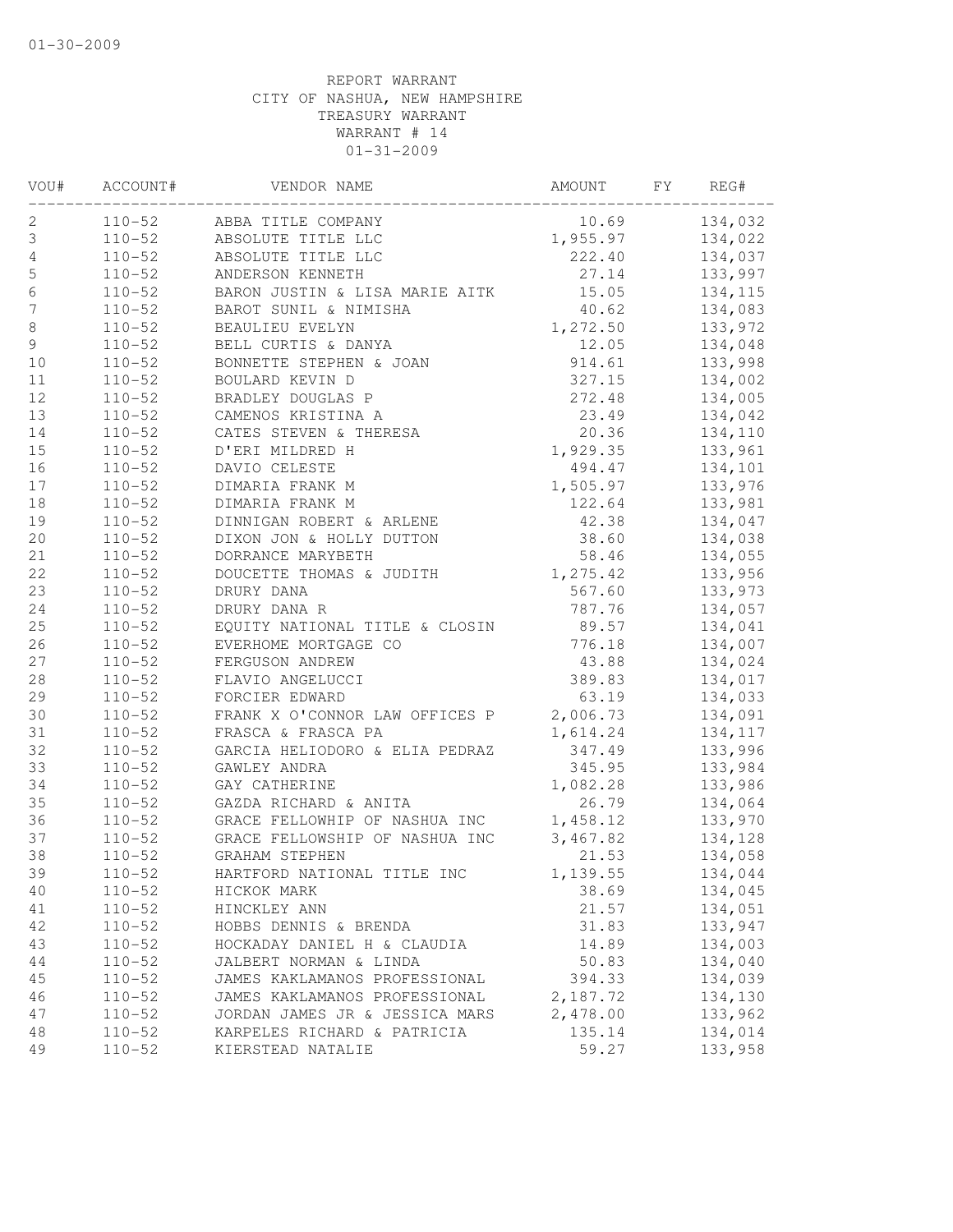| VOU# | ACCOUNT#   | VENDOR NAME                                                          | AMOUNT   | FY | REG#    |
|------|------------|----------------------------------------------------------------------|----------|----|---------|
| 50   | $110 - 52$ | KRAUS DONNA & RONALD                                                 | 61.04    |    | 133,954 |
| 51   | $110 - 52$ | KUTTAN RAJESH & SUMA PARAKKAL                                        | 22.52    |    | 134,050 |
| 52   | $110 - 52$ | LABONTE CLERMONT & RAYMONDE 2,060.37                                 |          |    | 134,129 |
| 53   | $110 - 52$ | LANDAMERICA ONE STOP INC                                             | 285.93   |    | 134,019 |
| 54   | $110 - 52$ | LAPKE JAMES & TRUDY                                                  | 4,126.23 |    | 133,995 |
| 55   | $110 - 52$ | LECLERC PAULINE                                                      | 1,396.35 |    | 133,969 |
| 56   | $110 - 52$ | LENDER LIVE SETTLEMENT SERVICE                                       | 290.08   |    | 134,016 |
| 57   | $110 - 52$ | LENHART JEAN                                                         | 16.43    |    | 133,994 |
| 58   | $110 - 52$ | LESSARD LEON & THERESA                                               | 7.53     |    | 134,012 |
| 59   | $110 - 52$ | LEVESQUE GERARD & SUSAN                                              | 166.68   |    | 133,977 |
| 60   | $110 - 52$ | LI ZHENG & CHIU YEN CHEN 4,945.38                                    |          |    | 133,989 |
| 61   | $110 - 52$ | LIU FENGHAI & XIULAN CHANG                                           | 3,718.77 |    | 134,054 |
| 62   | $110 - 52$ | LOAN ADMINISTRATION                                                  | 3,032.90 |    | 134,111 |
| 63   | $110 - 52$ | LPS PROPERTY TAX SOLUTIONS                                           | 3,570.00 |    | 133,992 |
| 64   | $110 - 52$ | LSI TITLE AGENCY INC                                                 | 380.48   |    | 134,046 |
| 65   | $110 - 52$ | LYONS RICHARD                                                        | 6.00     |    | 134,015 |
| 66   | $110 - 52$ | MACMASTER CAMERON & JESSICA                                          | 20.72    |    | 134,094 |
| 67   | $110 - 52$ | MALENYA BEATRICE                                                     | 9.58     |    | 134,026 |
| 68   | $110 - 52$ | MATEY GEORGE                                                         | 38.56    |    | 133,988 |
| 69   | $110 - 52$ | MCGRATH CHARLOTTE                                                    | 31.55    |    | 134,103 |
| 70   | $110 - 52$ | MELANSON BRIAN                                                       | 35.43    |    | 134,049 |
| 71   | $110 - 52$ | METCALF CORNELIA                                                     | 1,141.63 |    | 134,126 |
| 72   | $110 - 52$ | MEUSE CAROL EVELYN                                                   | 151.07   |    | 133,966 |
| 73   | $110 - 52$ | MILLER STEPHANIE                                                     | 397.12   |    | 134,093 |
| 74   | $110 - 52$ | MOISTER ROBERT & HAZEL & BARBA                                       | 1,077.06 |    | 134,001 |
| 75   | $110 - 52$ | NICOLOSI ROBERT                                                      | 35.46    |    | 133,985 |
| 76   | $110 - 52$ | NORTHEAST CREDIT UNION                                               | 1,809.60 |    | 133,965 |
| 77   | $110 - 52$ | PINEDA LUISITO D                                                     | 132.69   |    | 133,993 |
| 78   | $110 - 52$ | PREMIERE SETTLEMENT SERVICES                                         | 2,262.06 |    | 134,100 |
| 79   | $110 - 52$ | RHEAULT THOMAS & ANNE COLE RHE                                       | 1,450.29 |    | 133,945 |
| 80   | $110 - 52$ | RIVIER COLLEGE                                                       | 499.27   |    | 134,081 |
| 81   | $110 - 52$ | RODDY SHEILA                                                         | 34.16    |    | 134,027 |
| 82   | $110 - 52$ | ROOT PETER                                                           | 41.45    |    | 134,006 |
| 83   | $110 - 52$ | ROSARIO PEDRO                                                        | 1,980.63 |    | 133,983 |
| 84   | $110 - 52$ | RUSSELL & BERNARD LLP<br>RYBICKI CAROL A<br>SARRIS JOHN<br>SAYON MTC | 4,981.41 |    | 134,125 |
| 85   | $110 - 52$ |                                                                      | 823.98   |    | 133,987 |
| 86   | $110 - 52$ |                                                                      | 48.72    |    | 133,991 |
| 87   | $110 - 52$ | SAXON MTG                                                            | 2,870.51 |    | 134,122 |
| 88   | $110 - 52$ | SAYERS CHARLES & TAMMY                                               | 2,456.76 |    | 134,106 |
| 89   | $110 - 52$ | SCIRE ROBERT & JACQUELINE                                            | 211.09   |    | 133,999 |
| 90   | $110 - 52$ | SEAH DAVID                                                           | 14.23    |    | 134,034 |
| 91   | $110 - 52$ | SERVICELINK                                                          | 1,033.90 |    | 134,013 |
| 92   | $110 - 52$ | SMITH CRYSTAL                                                        | 5.06     |    | 134,018 |
| 93   | $110 - 52$ | SOUCIER JOHN                                                         | 7.23     |    | 134,021 |
| 94   | $110 - 52$ | SOUZA SERGIO & AELCI VIERA                                           | 24.27    |    | 134,008 |
| 95   | $110 - 52$ | ST MARY'S BANK                                                       | 1,528.40 |    | 134,004 |
| 96   | $110 - 52$ | SURESH DEEPAK                                                        | 388.09   |    | 134,011 |
| 97   | $110 - 52$ | SWEENEY CLOSING                                                      | 2,311.06 |    | 134,052 |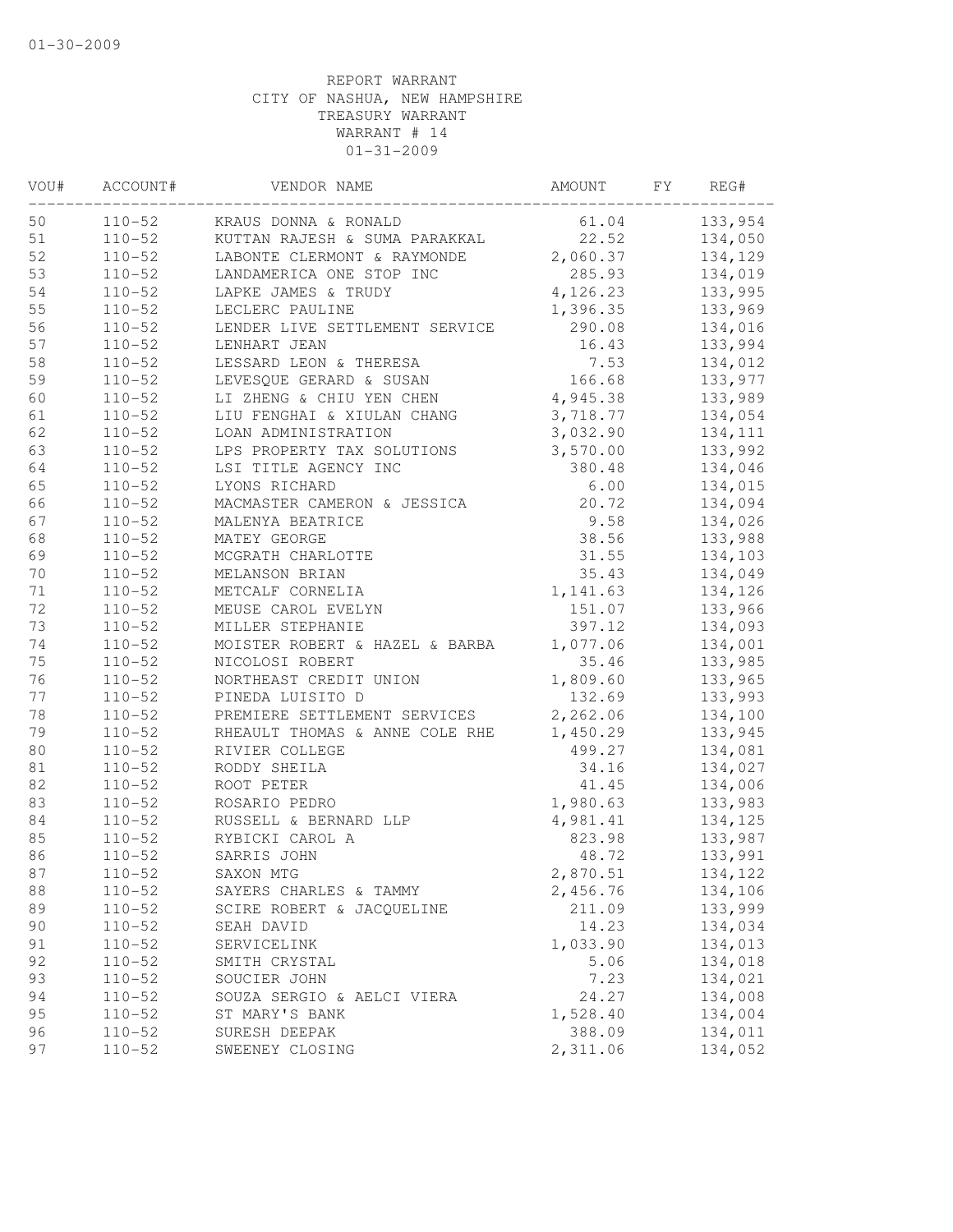| VOU#  | ACCOUNT#   | VENDOR NAME                           | <b>AMOUNT</b> | FY | REG#        |
|-------|------------|---------------------------------------|---------------|----|-------------|
| 98    | $110 - 52$ | SWEENEY CLOSING                       | 2,840.85      |    | 134,112     |
| 99    | $110 - 52$ | TANNARIELLO LUKE & JAMIE              | 2, 173.56     |    | 134,120     |
| 100   | $110 - 52$ | TAYLOR BEAN & WHITAKER                | 39.77         |    | 134,030     |
| 101   | $110 - 52$ | TERRELL DANIEL & NANCY                | 7.30          |    | 134,029     |
| 102   | $110 - 52$ | THOMAS MICHAEL                        | 24.72         |    | 134,053     |
| 103   | $110 - 52$ | TRUDEL JAMES & ANN                    | 18.59         |    | 134,000     |
| 104   | $110 - 52$ | VERRIER PAULINE                       | 1,123.97      |    | 133,979     |
| 105   | $110 - 52$ | WALTON DANIEL B                       | 99.00         |    | 133,990     |
| 106   | $110 - 52$ | WAWERU JOSEPH & ESTHER GITAU          | 36.81         |    | 134,035     |
| 107   | $110 - 52$ | WELLS FARGO TAX SERVICE LLC           | 2,517.83      |    | 134,123     |
| 108   | $110 - 52$ | WILSON WILLIAM & LEONA                | 1,653.56      |    | 134,104     |
| 109   | $110 - 52$ | ZEGER MARY K                          | 10.55         |    | 134,023     |
| TOTAL | $110 - 52$ | PROPERTY TAX RECEIVABLE 2008          |               |    | 92,708.82   |
| 110   | $151 - 17$ | COMCAST                               | 112.35        |    | 134,438     |
| TOTAL |            | 151-17 A/R - STATE BUREAU OF VITAL ST |               |    | 112.35      |
|       |            |                                       |               |    |             |
| 111   | $170 - 00$ | NEW ENGLAND PAPER & SUPPLY            | 425.85        |    | 133,773     |
| 112   | $170 - 00$ | RIS PAPER COMPANY INC                 | 460.32        |    | 133,673     |
| TOTAL | $170 - 00$ | INVENTORY OF SUPPLIES                 |               |    | 886.17      |
| 113   | $172 - 00$ | MELANSON HEATH & COMPANY PC           | 3,500.00      |    | 133,708     |
| TOTAL | $172 - 00$ | FINANCIAL SERVICES SUSPENSE           |               |    | 3,500.00    |
| 114   | $214 - 1$  | NH RETIREMENT SYSTEM                  | 316,566.09    |    | 372         |
| TOTAL | $214 - 1$  | PENSION 1                             |               |    | 316,566.09  |
| 114   | $214 - 2$  | NH RETIREMENT SYSTEM                  | 123,714.14    |    | 372         |
| TOTAL | $214 - 2$  | PENSION 2                             |               |    | 123, 714.14 |
| 114   | $214 - 4$  | NH RETIREMENT SYSTEM                  | 129,950.01    |    | 372         |
| TOTAL | $214 - 4$  | PENSION 4 - POLICE                    |               |    | 129,950.01  |
| 114   | $214 - 5$  | NH RETIREMENT SYSTEM                  | 103,255.03    |    | 372         |
| TOTAL | $214 - 5$  | PENSION 4 - FIRE                      |               |    | 103, 255.03 |
|       |            |                                       |               |    |             |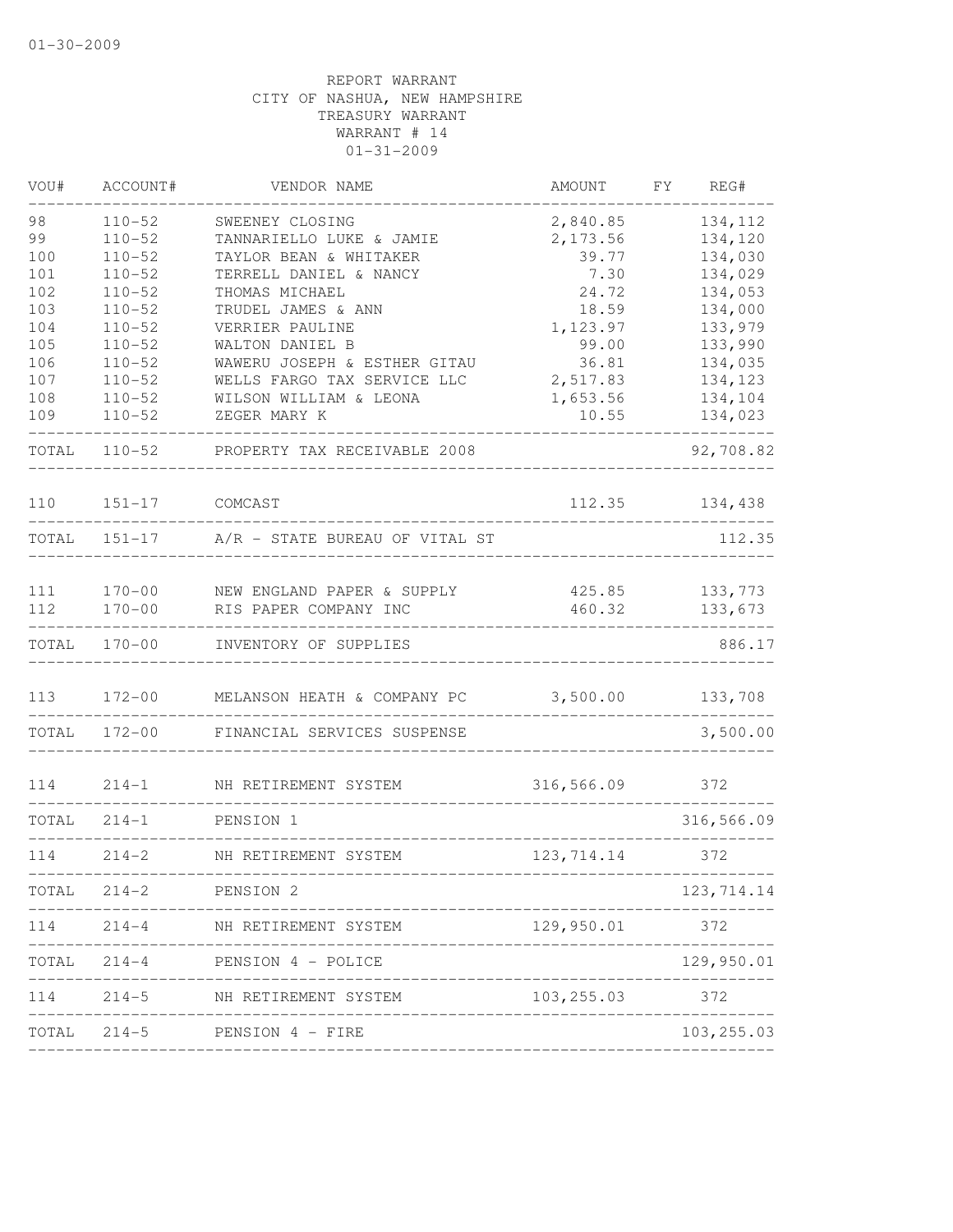| VOU#  | ACCOUNT#   | VENDOR NAME                    | AMOUNT    | REG#<br>FY. |
|-------|------------|--------------------------------|-----------|-------------|
| 114   | $214 - 8$  | NH RETIREMENT SYSTEM           | 2,112.99  | 372         |
| TOTAL | $214 - 8$  | PENSION 8                      |           | 2,112.99    |
| 115   | $214 - BD$ | FEDERAL RESERVE BANK OF CLEVEL | 500.00    | 133,550     |
| 116   | $214 - BD$ | FEDERAL RESERVE BANK OF CLEVEL | 350.00    | 133,555     |
| 117   | $214 - BD$ | FEDERAL RESERVE BANK OF CLEVEL | 250.00    | 133,556     |
| TOTAL | $214 - BD$ | BONDS DEDUCTION                |           | 1,100.00    |
| 118   | $214-DC$   | ALLEN STACEY L                 | 192.31    | 133,938     |
| 119   | $214-DC$   | DAVIDSON PATRICIA              | 185.00    | 133,815     |
| 120   | $214-DC$   | GAGNON PATRICIA                | 940.00    | 133,728     |
| 121   | $214-DC$   | HAMILTON DENNIS L              | 96.16     | 133,944     |
| 122   | $214-DC$   | HAMILTON TINA                  | 60.84     | 133,946     |
| 123   | $214-DC$   | MENARD PAUL                    | 350.00    | 133,784     |
| 124   | $214-DC$   | QUINNO KAREN                   | 5,000.00  | 133,693     |
| TOTAL | $214-DC$   | DEPENDENT CARE DEDUCTION       |           | 6,824.31    |
| 125   | $214 - H$  | NORTHEAST DELTA                | 2,607.43  | 391         |
| TOTAL | $214 - H$  | N.E.DELTA-SCHOOL               |           | 2,607.43    |
| 125   | $214 - P$  | NORTHEAST DELTA                | 8,862.00  | 391         |
| TOTAL | $214-P$    | NORTHEAST DELTA DEDUCTION      |           | 8,862.00    |
| 126   | $214-SL$   | SUN LIFE ASSURANCE COMPANY OF  | 3,470.88  | 389         |
| TOTAL | $214-SL$   | BPW GROUP INS-SUN LIFE         |           | 3,470.88    |
| 127   | $214 - TD$ | NORTHEAST DELTA                | 3,595.11  | 391         |
| TOTAL | $214 - TD$ | TEACHER DENTAL                 |           | 3,595.11    |
|       |            |                                |           |             |
| 128   | $255 - 00$ | STATE OF NH-MV                 | 10,566.60 | 370         |
| 129   | $255 - 00$ | STATE OF NH-MV                 | 14,080.40 | 375         |
| 130   | $255 - 00$ | STATE OF NH-MV                 | 10,880.80 | 377         |
| 131   | $255 - 00$ | STATE OF NH-MV                 | 9,527.40  | 381         |
| 132   | $255 - 00$ | STATE OF NH-MV                 | 10,807.80 | 384         |
| 133   | $255 - 00$ | STATE OF NH-MV                 | 12,011.85 | 386         |
| 134   | $255 - 00$ | STATE OF NH-MV                 | 24,380.60 | 387         |
| 135   | $255 - 00$ | STATE OF NH-MV                 | 18,958.90 | 388         |
| 136   | $255 - 00$ | STATE OF NH-MV                 | 10,969.00 | 390         |
| 137   | $255 - 00$ | STATE OF NH-MV                 | 19,703.45 | 395         |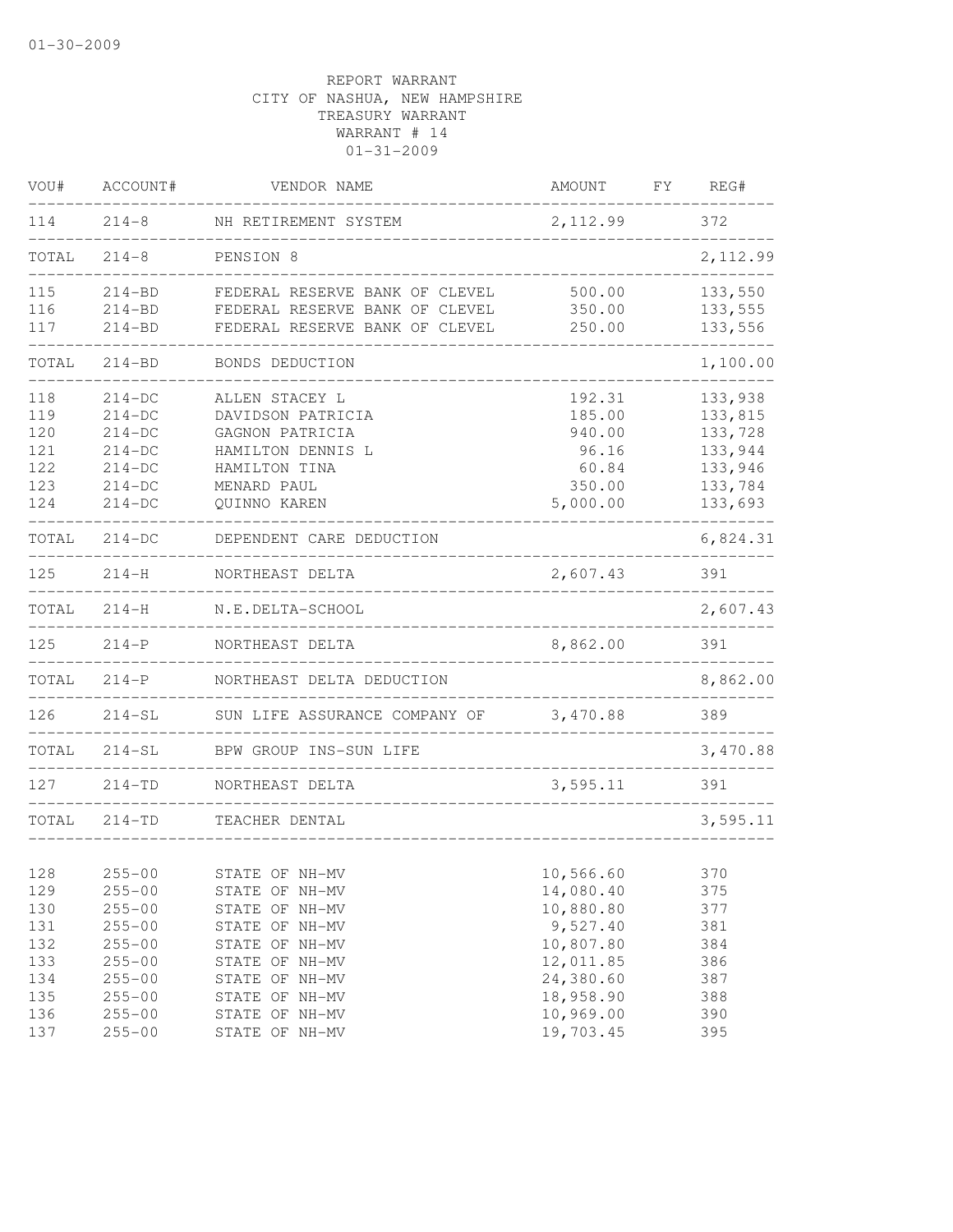|                          | VOU# ACCOUNT#                          | VENDOR NAME                                                                        | AMOUNT FY REG#                   |                                          |
|--------------------------|----------------------------------------|------------------------------------------------------------------------------------|----------------------------------|------------------------------------------|
|                          | TOTAL 255-00 STATE MVR                 |                                                                                    |                                  | 141,886.80                               |
| 138<br>139<br>140        | $257 - 00$                             | 257-00 BATRA RITA<br>BRONZE CRAFT CORP<br>257-00 NADLER CRAIG W                    | 64.50<br>30.00<br>45.70          | 134,124<br>134,127<br>134,131            |
|                          |                                        | TOTAL 257-00 MV REFUND PENDING                                                     |                                  | 140.20                                   |
| 141<br>142<br>143<br>144 | $258 - 00$<br>$258 - 00$<br>$258 - 00$ | 258-00 CORTEZ ROSE ANN<br>HUBLEY LORETTA CR<br>PHINNEY CARNEY E<br>SPILLER KAREN L | 25.00<br>10.00<br>20.00<br>25.00 | 133,955<br>133,949<br>133,960<br>133,943 |
|                          |                                        | TOTAL 258-00 TVB REFUND PENDING                                                    |                                  | 80.00                                    |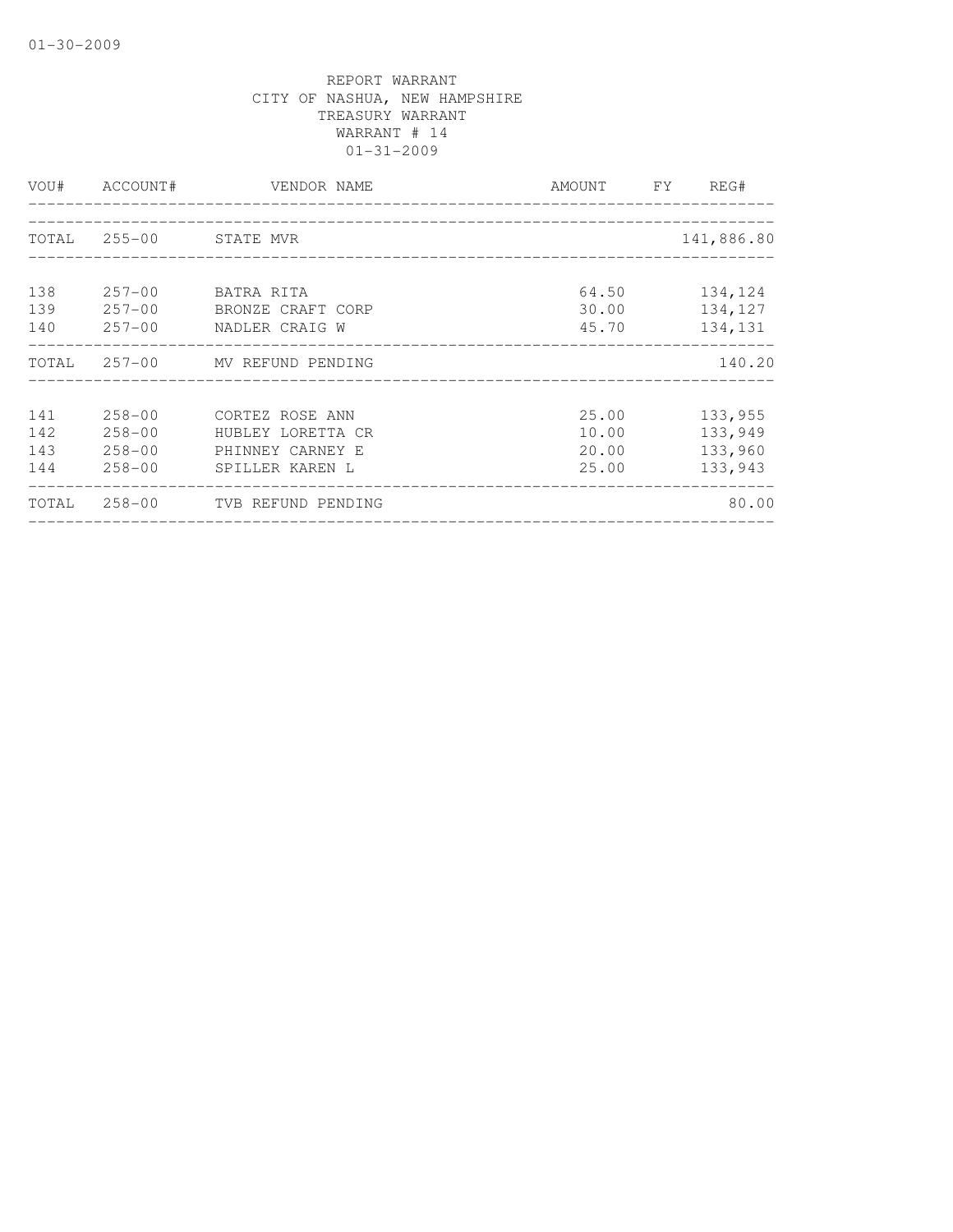|           |           | 208,528 3044-53109 BIRCH EMILE               | 3,750.00 134,311 |            |
|-----------|-----------|----------------------------------------------|------------------|------------|
|           |           | TOTAL 304 CHARLOTTE AVE ART IN RESIDENCE     |                  | 3,750.00   |
| 145       | 305-49075 | STAPLES BUSINESS ADVANTAGE                   | 142.30           | 133,930    |
| 146       | 305-59100 | ANDERSON CECIL                               | 50.00            | 133,811    |
| 147       | 305-59100 | COLLINS JOHN                                 | 50.00            | 133,824    |
| 148       | 305-59100 | CURRAN KEVIN                                 | 50.00            | 133,937    |
| 149       | 305-59100 | <b>JEYNES MIKE</b>                           | 300.00           | 133,982    |
| 150       | 305-59100 | KING TOM                                     | 50.00            | 133,922    |
| 151       | 305-59100 | MCLEAN JIM                                   | 100.00           | 133,791    |
| 152       | 305-59100 | O'NEIL TIM                                   | 350.00           | 133,792    |
| 153       | 305-59100 | WALLENT FRANK J                              | 62.50            | 133,649    |
| 154       | 305-59100 | WEATHERS JOHN                                | 50.00            | 133,832    |
| 155       |           | 305-64030 CITY OF NASHUA/PETTY CASH SLIP     | 75.83            |            |
| 156       |           | 305-74092 DELL MARKETING LP                  |                  |            |
| TOTAL 305 |           | SRF - CIVIC & COMM ACTIVITIES                |                  | 1,403.82   |
|           |           |                                              |                  |            |
| 157       | 308-83016 | HARVARD PILGRIM HEALTH CARE 25,704.10        |                  | 392        |
| 157       | 308-83017 | HARVARD PILGRIM HEALTH CARE 23,749.26        |                  | 392        |
| 158       | 308-83020 | NORTHEAST DELTA                              | 16, 144.30       | 391<br>391 |
| 158       | 308-83021 | NORTHEAST DELTA                              | 2,009.28         |            |
| 158       | 308-83022 | NORTHEAST DELTA                              | 155, 272.69      | 391        |
| 159       | 308-83026 | NORTHERN NEW ENGLAND BENEFIT T 31,089.00 393 |                  |            |
| 160       | 308-83053 | APPLE SERVICES NASHUA                        | 3,932.50 133,632 |            |
| 161       | 308-83053 | ASSOCIATED RADIOLOGISTS PA W/ 485.00         |                  | 133,828    |
| 162       | 308-83053 | DARTMOUTH-HITCHCOCK CLINIC                   | 425.00           | 133,880    |
| 163       | 308-83053 | FOUNDATION MEDICAL PARTNERS                  | 104.00           | 133,851    |
| 164       | 308-83053 | FOUR SEASONS ORTHOPAEDIC CTR                 | 989.00           | 133,859    |
| 165       | 308-83053 | GREATER NASHUA EMERGENCY PHYS                | 355.00           | 133,844    |
| 166       | 308-83053 | MERIDIAN RESOURCE COMPANY                    | 632.33           | 133,766    |
| 167       | 308-83053 | NASHUA EYE ASSOCIATES PA W/C                 | 100.00           | 133,839    |
| 168       | 308-83053 | NASHUA RADIOLOGY PA                          | 36.00            | 133,829    |
| 169       | 308-83053 | NEW ENGLAND BRACE CO INC W/ 362.00           |                  | 133,563    |
| 170       | 308-83053 | OCCUPATIONAL HEALTH CTRS SOUTH 1,843.04      |                  | 133,713    |
| 171       | 308-83053 | SO NH REGIONAL MEDICAL CENTER                | 7,970.42         | 133,830    |
| 172       | 308-83053 | ST JOSEPH'S HOSPITAL                         | 2,824.00         | 133,625    |
| 173       | 308-83053 | THIRD PARTY SOLUTIONS INC                    | 80.64            | 133,848    |
| 174       | 308-83053 | WINGATES PHARMACY INC                        | 712.95           | 133,781    |
| 175       | 308-83054 | APPLE SERVICES NASHUA                        | 1,116.00         | 133,632    |
| 176       | 308-83054 | APPLE THERAPY SERICES MANCHEST               | 806.00           | 133,804    |
| 177       | 308-83054 | FOUR SEASONS ORTHOPAEDIC CTR                 | 634.00           | 133,859    |
| 178       | 308-83054 | MERRIMACK VALLEY PT LLC                      | 408.00           | 133,664    |
| 179       | 308-83054 | OCCUPATIONAL HEALTH CTRS SOUTH               | 515.81           | 133,713    |
| 180       | 308-83054 | PERFORMANCE REHAB INC                        | 520.00           | 133,658    |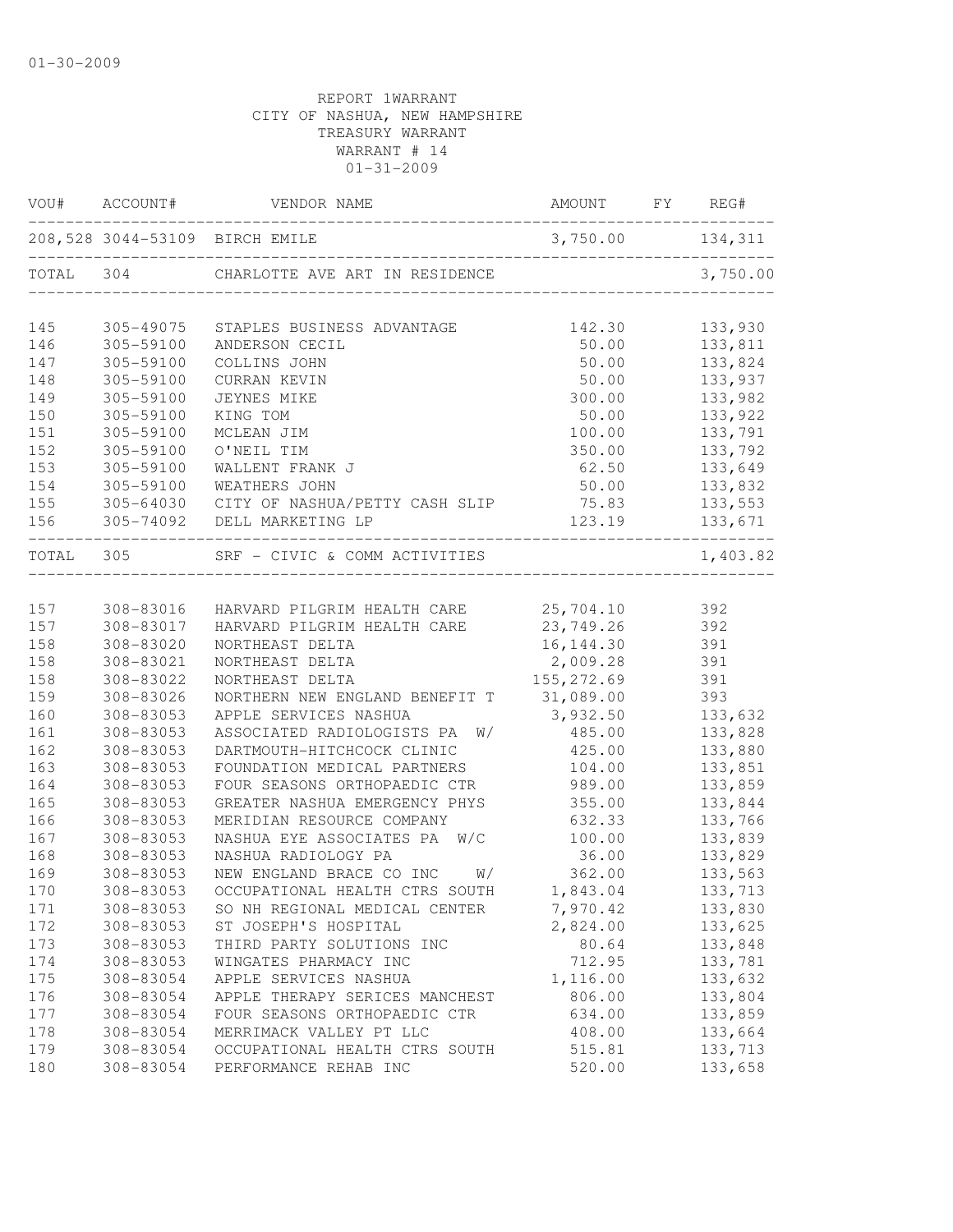| VOU#  | ACCOUNT#           | VENDOR NAME                                       | AMOUNT     | FY | REG#       |
|-------|--------------------|---------------------------------------------------|------------|----|------------|
| 181   | 308-83054          | SJ PHYSICIAN SERVICES                             | 100.00     |    | 133,564    |
| 182   | 308-83054          | ST JOSEPH'S HOSPITAL                              | 2,410.50   |    | 133,625    |
| 183   | 308-83054          | THE WORKOUT & WELLNESS CTR INC                    | 349.00     |    | 133,964    |
| 184   | 308-83054          | WOLF RALPH R MD W/C                               | 917.00     |    | 133,837    |
| 185   | 308-83055          | CONCORD ORTHOPAEDICS PA                           | 110.00     |    | 133,715    |
| 186   | 308-83055          | DEVINE MILLIMET & BRANCH PA                       | 1,219.58   |    | 133,835    |
| 187   | 308-83063          | COUNTRY BARN MOTEL                                | 10,860.00  |    | 133,910    |
| 188   | 308-83070          | TREASURER STATE OF NH W/C                         | 50.00      |    | 134,479    |
| TOTAL | 308                | SRF - INSURANCE                                   |            |    | 294,836.40 |
|       |                    |                                                   |            |    |            |
|       | 208,529 3086-49050 | BLAUVELT DARCY                                    | 31.40      |    | 134,239    |
|       | 208,530 3086-49050 | STAPLES BUSINESS ADVANTAGE                        | 696.60     |    | 133,846    |
|       | 208,531 3086-53100 | BRIGHTON CATHERINE                                | 3,031.37   |    | 134,264    |
|       | 208,532 3086-53100 | MOON TONYA R                                      | 3,266.37   |    | 134,240    |
|       | 3086-82025         | NH RETIREMENT SYSTEM                              | 586.30     |    | 372        |
|       | 3086-83009         | NORTHEAST DELTA                                   | 143.65     |    | 391        |
| TOTAL | 308                | JAVITS GRANT PROGRAM                              |            |    | 7,755.69   |
|       |                    |                                                   |            |    |            |
|       |                    | 208,533 3097-49075 BLUE RIBBON MAINTENANCE SUPPLI | 1,410.03   |    | 134,118    |
|       | 208,534 3097-49075 | CENTRAL PAPER                                     | 7,453.88   |    | 134,157    |
|       | 208,535 3097-49075 | CLEAN SOURCE                                      | 312.75     |    | 134,254    |
|       | 208,536 3097-49075 | JOHN BENNETT CREATIVE                             | 495.00     |    | 134,063    |
|       | 208,537 3097-49075 | NORTHEAST FOOD SVC EQUIPMENT &                    | 525.00     |    | 133,613    |
|       | 208,538 3097-49085 | ALL RIGHT PROVISIONS, INC.                        | 1,553.60   |    | 134,252    |
|       | 208,539 3097-49085 | COCA COLA                                         | 6, 254.75  |    | 134,092    |
|       | 208,540 3097-49085 | COSTA FRUIT & PRODUCE CO INC                      | 20, 315.47 |    | 134,349    |
|       | 208,540 3097-49085 | COSTA FRUIT & PRODUCE CO INC                      | 17,831.92  |    | 134,350    |
|       | 208,540 3097-49085 | COSTA FRUIT & PRODUCE CO INC                      | 22,552.78  |    | 134,351    |
|       | 208,541 3097-49085 | DOUBLE N INC                                      | 4,589.00   |    | 134,137    |
|       | 208,542 3097-49085 | FANTINI BAKING CO., INC.                          | 3,289.01   |    | 134,201    |
|       | 208,542 3097-49085 | FANTINI BAKING CO., INC.                          | 728.43     |    | 134,202    |
|       | 208,543 3097-49085 | GARELICK FARMS-LYNN                               | 18,627.58  |    | 133,813    |
|       | 208,543 3097-49085 | GARELICK FARMS-LYNN                               | 7,347.84   |    | 133,814    |
|       | 208,544 3097-49085 | GILL'S PIZZA CO.                                  | 6,428.00   |    | 134,187    |
|       | 208,545 3097-49085 | JOHNSON LINDA                                     | 14.56      |    | 134,279    |
|       | 208,546 3097-49085 | M SAUNDERS INC                                    | 7,240.21   |    | 134,171    |
|       | 208,546 3097-49085 | M SAUNDERS INC                                    | 1,287.15   |    | 134,172    |
|       | 208,547 3097-49085 | MCKEE FOODS CORP                                  | 1,901.44   |    | 133,719    |
|       | 208,548 3097-49085 | NEW ENGLAND ICE CREAM                             | 3,219.69   |    | 134,195    |
|       | 208,549 3097-49085 | OTIS SPUNKMEYER INC                               | 268.80     |    | 134,077    |
|       | 208,550 3097-49085 | SURPLUS DISTRIBUTION SECTION                      | 1,650.00   |    | 133,795    |
|       | 208,551 3097-64335 | NORTHEAST FOOD SVC EQUIPMENT &                    | 42.16      |    | 133,613    |
|       | 208,552 3097-707   | ZHU YUHUI                                         | 43.25      |    | 134,317    |
|       | 208,553 3097-74092 | MARVELL PLATE GLASS INC                           | 372.76     |    | 133,853    |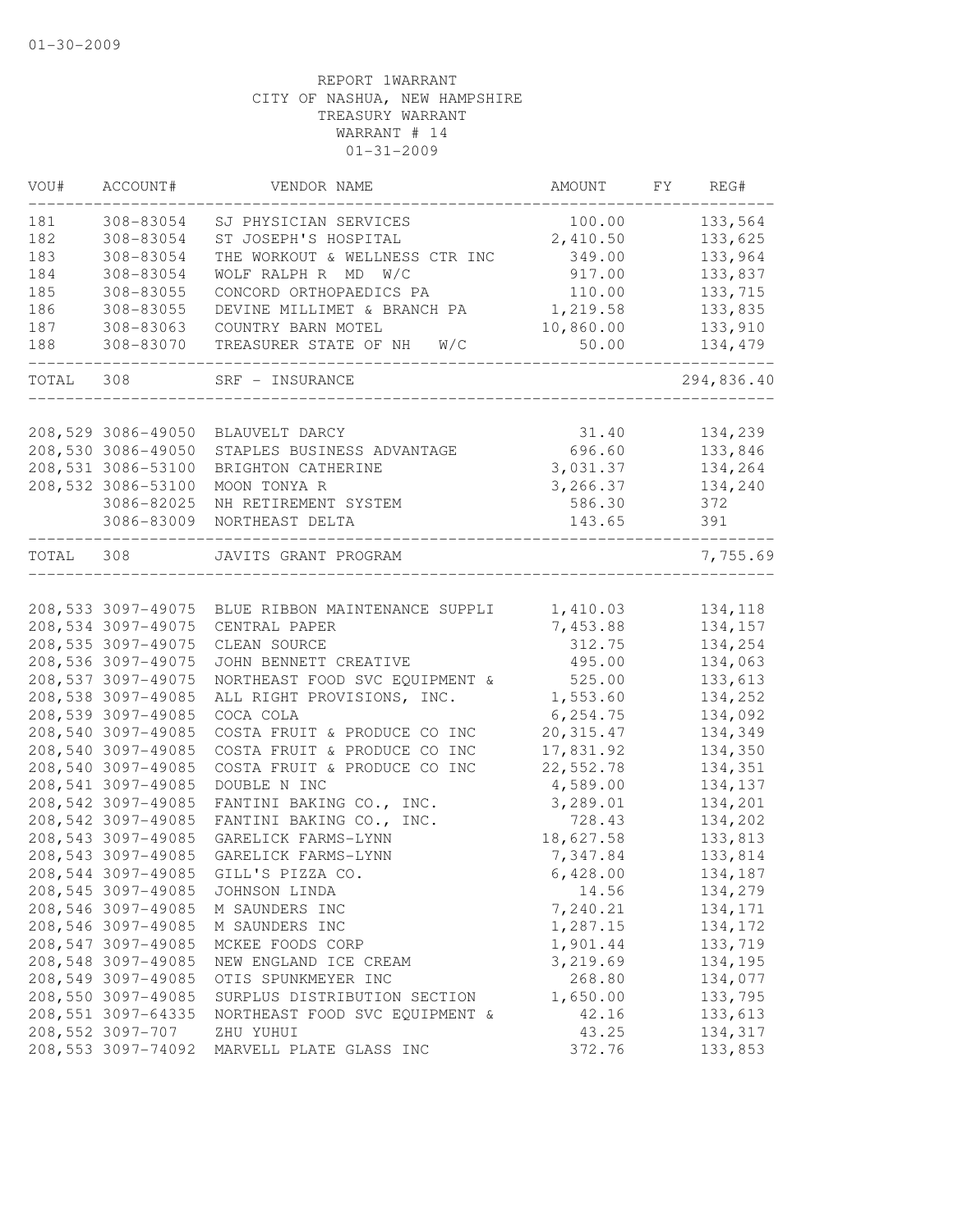| VOU#      | ACCOUNT#           | VENDOR NAME                                 | AMOUNT    | FY | REG#        |
|-----------|--------------------|---------------------------------------------|-----------|----|-------------|
|           | 3097-82025         | NH RETIREMENT SYSTEM                        | 7,692.05  |    | 372         |
|           | 3097-83009         | NORTHEAST DELTA                             | 1,586.91  |    | 391         |
|           | 208,554 3097-91005 | AXNE EVA                                    | 70.49     |    | 134,147     |
|           | 208,555 3097-91005 | DONOVAN BEVERLY                             | 176.23    |    | 134,061     |
|           | 208,556 3097-91005 | REARDON JHOSEY                              | 22.23     |    | 134,269     |
|           | 208,557 3097-94005 | SCHOOL NUTRITION ASSOCIATION                | 8.00      |    | 134,509     |
| TOTAL 309 |                    | SRF - FOOD SERVICES                         |           |    | 145, 310.97 |
|           |                    | 208,558 3098-49075 CENTRAL PAPER            | 227.85    |    | 134,157     |
|           |                    | 208,559 3098-49085 M SAUNDERS INC           | 6,586.53  |    | 134,172     |
| TOTAL     | 309                | FRESH FRUIT & VEGETABLE GRANT               |           |    | 6,814.38    |
|           |                    | 208,560 3117-78007 MAC MULKIN CHEVROLET INC | 39.98     |    | 134,325     |
| TOTAL 311 |                    | DRIVER'S EDUCATION                          |           |    | 39.98       |
| 193       | 312-41010          | STAPLES BUSINESS ADVANTAGE                  | $-117.40$ |    | 133,930     |
| 194       | 312-43005          | PRINTGRAPHICS OF MAINE                      | 193.32    |    | 133,655     |
| 195       | 312-46025          | BEN'S UNIFORMS                              | 269.96    |    | 134,343     |
| 196       | $312 - 705$        | D & R TOWING INC                            | 2,175.00  |    | 134,323     |
| 197       | $312 - 705$        | DECELLES AUTO CLINIC INC                    | 3, 491.25 |    | 133,874     |
| 198       | $312 - 705$        | QUICK RESPONSE TOWING LLC                   | 1,240.00  |    | 133,855     |
| 199       | $312 - 705$        | TILDEN AUTOMOTIVE & TRUCK CTRS              | 3,920.00  |    | 133,803     |
| 200       | 312-78007          | AMERICAN AUTO SEAT COVER INC                | 295.00    |    | 133,573     |
| 201       | 312-78007          | GOODYEAR AUTO SERVICE CENTER                | 36.00     |    | 133,562     |
| 202       | 312-78007          | MAC MULKIN CHEVROLET INC                    | 372.88    |    | 134,325     |
| 203       | 312-78007          | QUIRK GM PARTS DEPOT                        | 9.02      |    | 133,810     |
| 204       | 312-78007          | ROBBINS AUTO PARTS INC                      | 565.87    |    | 133,775     |
| TOTAL     | 312                | SRF - FINANCIAL SERVICES                    |           |    | 12,450.90   |
| 205       | 320-01340          | HUNT MEMORIAL BUILDING/PETTY C              | 35.00     |    | 133,872     |
| TOTAL 320 |                    | SRF - HUNT BUILDING                         |           |    | 35.00       |
|           |                    | 208,561 3247-46040 VARSITY SWIM SHOP        | 2,056.09  |    | 134,196     |
|           |                    | 208,562 3247-64192 TW PROMOTIONS INC        | 189.95    |    | 134,315     |
| TOTAL     | 324                | ATHLETICS-ENTERPRISE FUND                   |           |    | 2,246.04    |
|           |                    |                                             |           |    |             |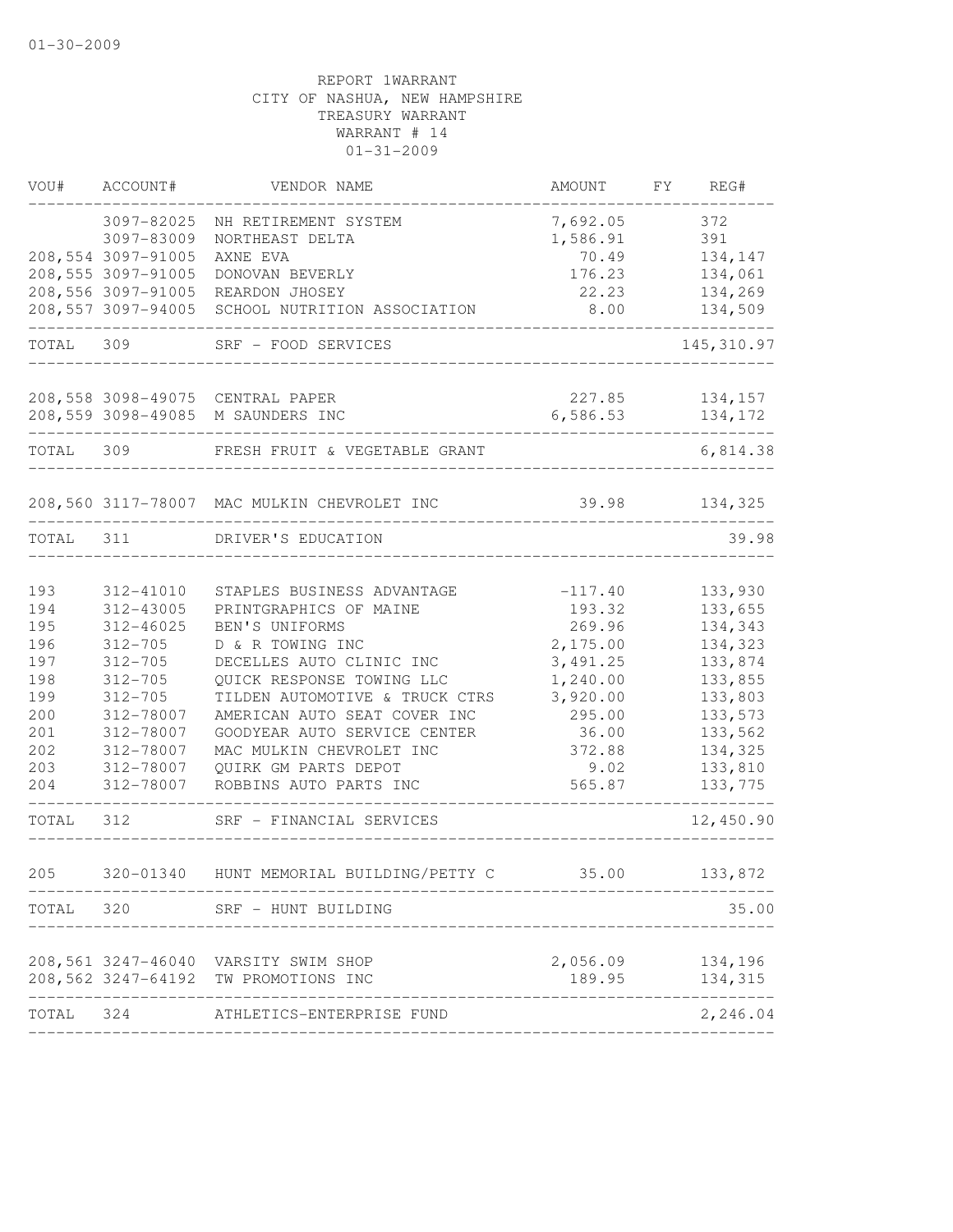| VOU#       | ACCOUNT#                                                                                   | VENDOR NAME                                                                                                                                           | AMOUNT                                                | FY REG#                                                |
|------------|--------------------------------------------------------------------------------------------|-------------------------------------------------------------------------------------------------------------------------------------------------------|-------------------------------------------------------|--------------------------------------------------------|
|            |                                                                                            | 208,563 3269-91040 COTE MARIE                                                                                                                         | 643.49 134,271                                        |                                                        |
| TOTAL      | 326                                                                                        | NH ALTERNATE ASSESSMENT COACH                                                                                                                         |                                                       | 643.49                                                 |
|            |                                                                                            | 208,564 3279-64045 HEWLETT PACKARD COMPANY                                                                                                            | 849.00                                                | 133,675                                                |
| TOTAL      | 327                                                                                        | ADULT H.S.SPECIAL NEEDS GRANT                                                                                                                         |                                                       | 849.00                                                 |
| 206<br>207 | 331-01500<br>$331 - 01500$                                                                 | LAW REALTY CO INC<br>RAPID REAL ESTATE LLC                                                                                                            | 416.67<br>1,500.00                                    | 134,476<br>134,431                                     |
| 208<br>209 | 331-59100<br>331-78007                                                                     | COMCAST<br>GRAPPONE AUTOMOTIVE GROUP                                                                                                                  | 107.00<br>32.53                                       | 134,439<br>133,916                                     |
| 210<br>211 | 331-82030<br>331-94005                                                                     | NH RETIREMENT SYSTEM<br>BROWN JOSEPH                                                                                                                  | 4,381.21<br>559.15                                    | 372<br>134,354                                         |
| TOTAL      | 331                                                                                        | SRF - POLICE DEPARTMENT                                                                                                                               |                                                       | 6,996.56                                               |
|            | 208,566 3319-53102                                                                         | 208,565 3319-49035 HARCOURT ACHIEVE<br>ADULT LEARNING CENTER                                                                                          | 81.29<br>600.00                                       | 134,190<br>133,889                                     |
| TOTAL 331  |                                                                                            | TITLE I SCHL IMPR-FES                                                                                                                                 |                                                       | 681.29                                                 |
| 212<br>213 | 332-49050 ASEBA<br>332-64192<br>-------------                                              | CONSOLIDATED EDISON COMPANY                                                                                                                           | 460.00<br>2,233.00                                    | 134,161<br>133,978                                     |
| TOTAL 332  |                                                                                            | SRF - FIRE DEPARTMENT                                                                                                                                 |                                                       | 2,693.00                                               |
|            | 208,567 3329-49075                                                                         | UTTERO DEBBRA                                                                                                                                         | 49.40                                                 | 134,272                                                |
| TOTAL      | 332                                                                                        | TITLE I SCHL IMPRV LEDGE ST                                                                                                                           |                                                       | 49.40                                                  |
|            | 208,569 3359-49075<br>208,570 3359-49075<br>208,571 3359-53102<br>3359-82025<br>3359-83009 | 208,568 3359-49050 CAMBIUM LEARNING INC<br>BOZEK NANCY<br>PIKE STEPHANIE<br>SIMONS KATHE DBA KATHE P SIMON<br>NH RETIREMENT SYSTEM<br>NORTHEAST DELTA | 665.26<br>29.99<br>79.35<br>917.90<br>437.97<br>45.67 | 134,191<br>134,097<br>134,255<br>134,167<br>372<br>391 |
|            | 208,572 3359-91040<br>208,573 3359-91040<br>208,574 3359-91040                             | PIKE STEPHANIE<br>RILEY NANCY<br>TINTLE MARY-FRANCES                                                                                                  | 42.50<br>42.50<br>42.50                               | 134,255<br>134,062<br>134,275                          |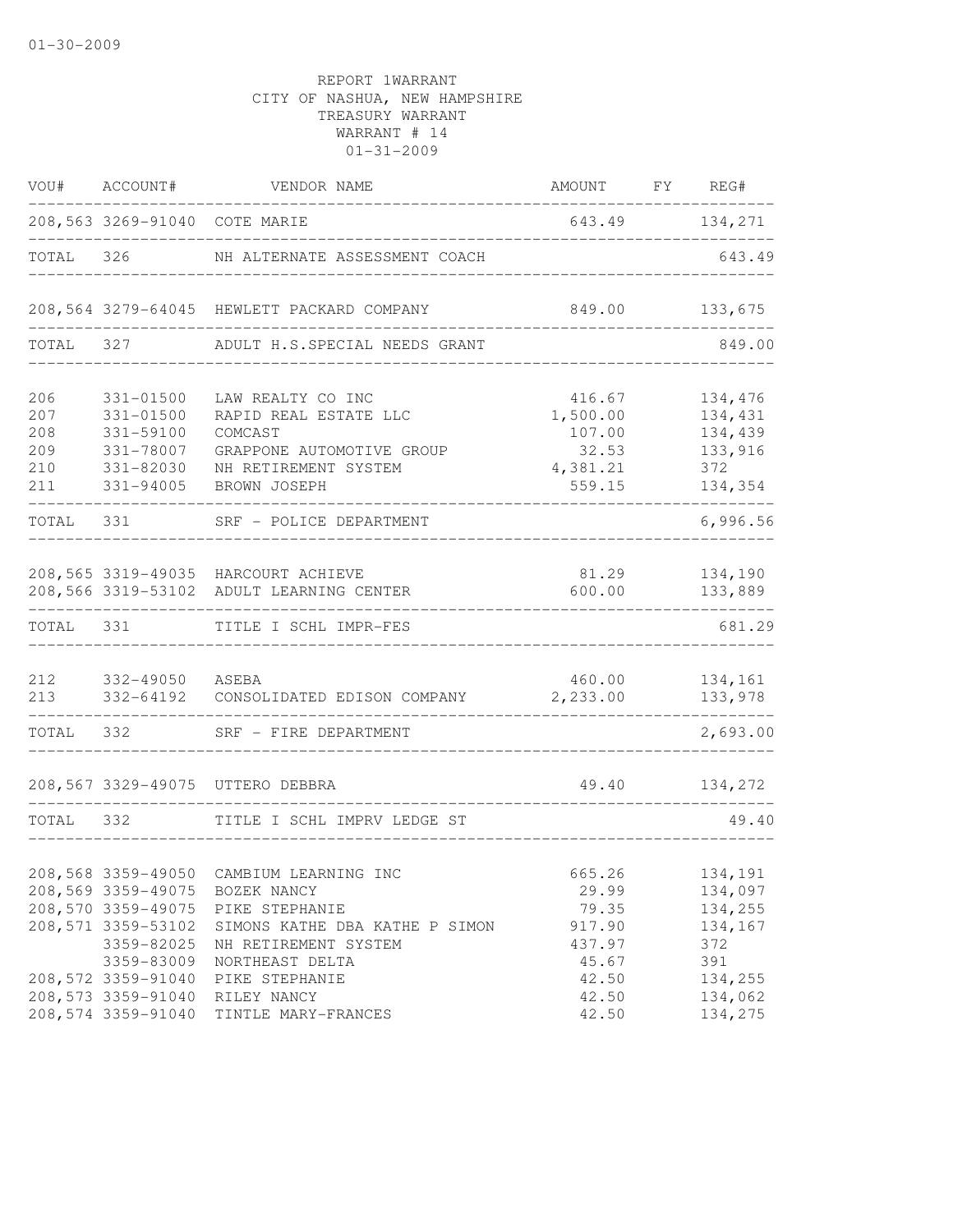| VOU#       | ACCOUNT#                                 | VENDOR NAME                                        | AMOUNT             | FY | REG#               |
|------------|------------------------------------------|----------------------------------------------------|--------------------|----|--------------------|
|            | TOTAL 335                                | TITLE IB READ 1ST MT PLEASANT                      |                    |    | 2,303.64           |
|            |                                          | 208,575 3369-13133 KIDZ RULE USA                   | 18.00              |    | 134,293            |
|            | 208,576 3369-49050                       | SCHOLASTIC MAGAZINES                               | 10.87              |    | 133,782            |
|            | 208,577 3369-49075                       | INCANDESCENT STUDIOS                               | 694.00             |    | 134,237            |
|            | 208,578 3369-53102                       | ADULT LEARNING CENTER                              | 360.00             |    | 133,889            |
| TOTAL 336  |                                          | TITLE I<br>SCHL IMPR DR CRISP                      |                    |    | 1,082.87           |
| 216        | 341-01962                                | HARBOR HOMES INC                                   | 4,302.72           |    | 133,769            |
| 217        | 341-01963                                | SOUTHERN NH HIV/AIDS TASK FORC                     | 9,947.00           |    | 133,797            |
| 218        | 341-01968                                | HARBOR HOMES INC                                   | 27,026.00          |    | 133,769            |
| 218        | 341-01969                                | HARBOR HOMES INC                                   | 2,193.01           |    | 133,769            |
| 219        | 341-01969                                | SOUTHERN NH HIV/AIDS TASK FORC                     | 696.00             |    | 133,797            |
| 220        | 341-31045                                | VIGROUX KERRAN                                     | 360.00             |    | 133,905            |
| 221        | 341-41015                                | STAPLES BUSINESS ADVANTAGE                         | 30.16              |    | 133,930            |
| TOTAL      | 341                                      | SRF - COMMUNITY SERVICES                           |                    |    | 44,554.89          |
|            |                                          |                                                    |                    |    |                    |
| 222<br>223 | 342-01940<br>342-01966                   | WAL-MART COMMUNITY<br>SOUTHERN NH AHEC             | 500.00<br>9,392.00 |    | 134,426<br>134,490 |
| 224        | 342-01966                                | SPRING INSTITUTE                                   | 2,000.00           |    | 133,941            |
| 225        | 342-41015                                | STAPLES BUSINESS ADVANTAGE                         | 18.70              |    | 133,930            |
| 226        | 342-47010                                | NH MEDICAL/DENTAL SUPPLY LLC/D                     | 60.10              |    | 133,738            |
| 227        | 342-49075                                | STAPLES BUSINESS ADVANTAGE                         | 163.11             |    | 133,930            |
| 227        | 342-64030                                | STAPLES BUSINESS ADVANTAGE                         | 56.68              |    | 133,930            |
| TOTAL      | 342                                      | SRF - COMMUNITY HEALTH                             |                    |    | 12,190.59          |
|            |                                          |                                                    |                    |    |                    |
|            | 208,579 3440-49075                       | AC MOORE INC                                       | 51.86              |    | 134,156            |
|            | 208,580 3440-49075<br>208,581 3440-49075 | ALMEIDA SUSAN                                      | 66.19<br>9.22      |    | 134,152            |
|            | 208,582 3440-49075                       | ALMONTE GARDENIA                                   | 8.00               |    | 134,297<br>134,200 |
|            |                                          | BOSTEELS DIANE<br>208,583 3440-49075 CARON CYNTHIA | 56.77              |    | 134,283            |
|            | 208,584 3440-49075                       | COGSWELL CATHERINE                                 | 63.08              |    | 134,149            |
|            | 208,585 3440-49075                       | GARELICK FARMS-LYNN                                | 353.01             |    | 133,814            |
|            | 208,586 3440-49075                       | HOME DEPOT CREDIT SERVICES                         | 91.98              |    | 134,080            |
|            | 208,587 3440-49075                       | JACK'S PIZZA                                       | 29.00              |    | 133,881            |
|            | 208,588 3440-49075                       | MARKET BASKET                                      | 236.07             |    | 133,758            |
|            | 208,589 3440-49075                       | PREVOST SHAYLA                                     | 12.38              |    | 134,310            |
|            | 208,590 3440-49075                       | SAKELARIS JENNIFER                                 | 7.00               |    | 134,176            |
|            | 208,591 3440-49075                       | SAM'S CLUB                                         | 675.59             |    | 134,502            |
|            | 208,592 3440-53103                       | GERZON NANCY J                                     | 3,000.00           |    | 134,082            |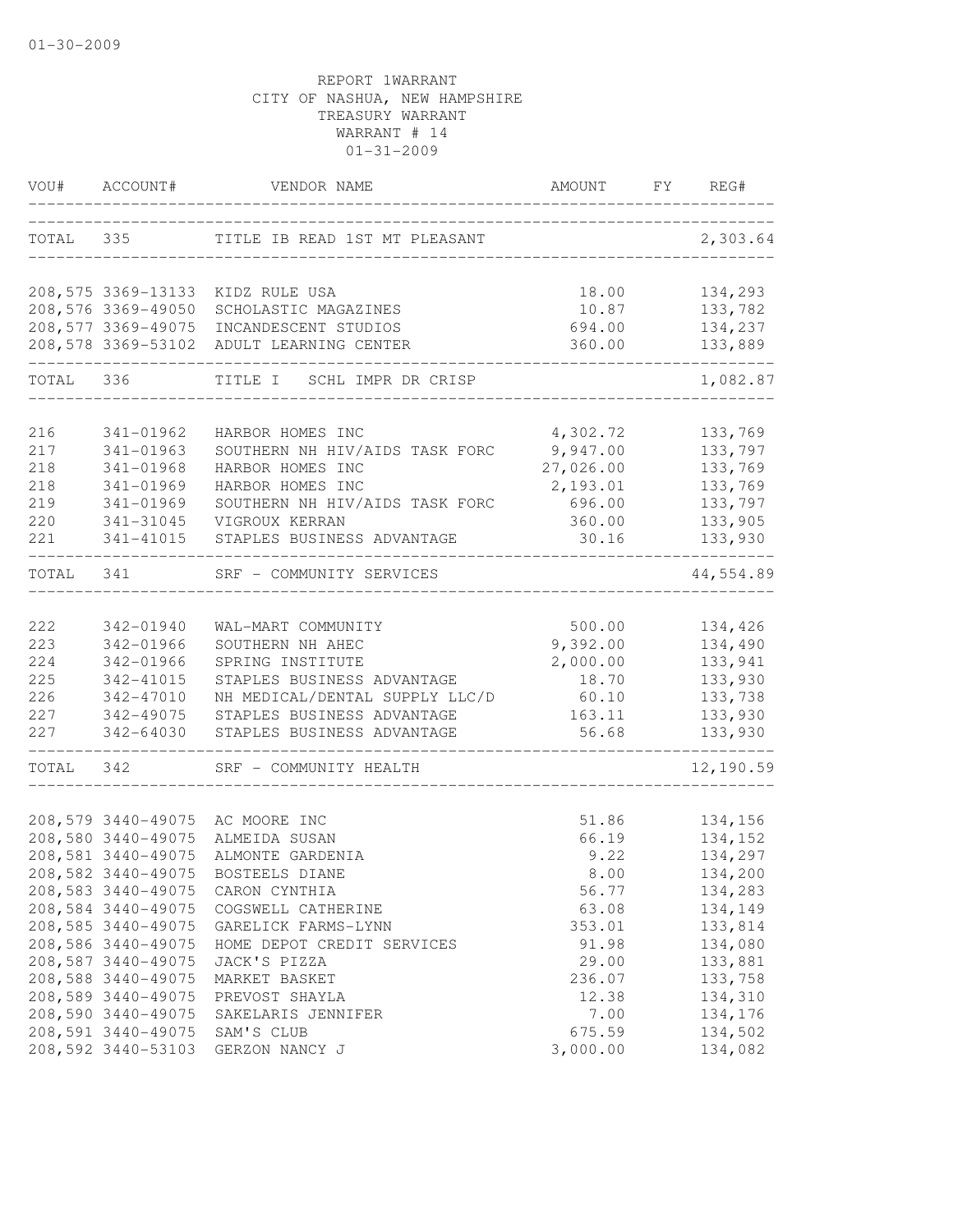| VOU#       | ACCOUNT#                                                                                           | VENDOR NAME                                                                                                       | AMOUNT                                         | FΥ | REG#                                            |
|------------|----------------------------------------------------------------------------------------------------|-------------------------------------------------------------------------------------------------------------------|------------------------------------------------|----|-------------------------------------------------|
|            |                                                                                                    | 208,593 3440-55020 FIRST STUDENT INC<br>208,594 3440-91040 ALMEIDA SUSAN                                          | 1,532.70<br>109.39                             |    | 134,145<br>134,152                              |
| TOTAL      | 344                                                                                                | AFTER SCHOOL PROGRAM                                                                                              |                                                |    | 6,302.24                                        |
|            |                                                                                                    | 3449-82025 NH RETIREMENT SYSTEM                                                                                   | 2,126.46                                       |    | 372                                             |
|            | 3449-83009                                                                                         | NORTHEAST DELTA                                                                                                   | 91.34                                          |    | 391                                             |
| TOTAL      | 344                                                                                                | TITLE IV SDF 21ST CENTURY                                                                                         |                                                |    | 2,217.80                                        |
|            | 208,595 3468-53102                                                                                 | MEASURED PROGRESS INC                                                                                             | 8,407.75                                       |    | 134,198                                         |
|            | 208,596 3468-91040<br>208,597 3468-91040                                                           | NATIONAL ASSOC OF SECONDARY<br>SEUSING JENNIFER                                                                   | 2,975.00<br>80.00                              |    | 134,142<br>134,066                              |
| TOTAL 346  |                                                                                                    | SMALLER LEARNING COMMUNITY                                                                                        |                                                |    | 11, 462.75                                      |
|            | 208,598 3508-53102 ED TECH                                                                         |                                                                                                                   | 1,300.00                                       |    | 134,242                                         |
| TOTAL      | 350                                                                                                | TITLE 11A TEACHER QUALITY                                                                                         |                                                |    | 1,300.00                                        |
|            | 3509-83009                                                                                         | 3509-82025 NH RETIREMENT SYSTEM<br>NORTHEAST DELTA                                                                | 4, 417.81<br>1,003.13                          |    | 372<br>391                                      |
| TOTAL      | 350                                                                                                | TITLE 11A TEACHER QUALITY                                                                                         |                                                |    | 5,420.94                                        |
| 232<br>233 | 352-59020<br>352-59020                                                                             | BALTIMORE ORIOLES<br>THE COACH COMPANY                                                                            | 2,536.00<br>997.92                             |    | 134,462<br>133,687                              |
| TOTAL      | 352                                                                                                | SRF - PARKS AND RECREATION                                                                                        |                                                |    | 3,533.92                                        |
|            |                                                                                                    | 208,599 3539-49075 DESCHENES SARAH                                                                                | 11.83                                          |    | 134,253                                         |
| TOTAL      | 353                                                                                                | ADULT BASIC EDUCATION                                                                                             |                                                |    | 11.83                                           |
|            | 208,600 3559-49050<br>208,601 3559-49050<br>208,602 3559-49075<br>208,603 3559-53102<br>3559-83009 | COLLINS EDUCATION ASSOCIATES L<br>SCHOOL SPECIALTY<br>LUMBRA VIRGINIA<br>DR CANDICE M BRAY INC<br>NORTHEAST DELTA | 269.50<br>19.71<br>20.27<br>2,700.00<br>131.90 |    | 134,177<br>134,090<br>134,075<br>134,309<br>391 |
|            | 208,604 3559-91040<br>208,605 3559-91040                                                           | HEALEY CHARLES<br>LUMBRA VIRGINIA                                                                                 | 53.50<br>40.50                                 |    | 134,134<br>134,075                              |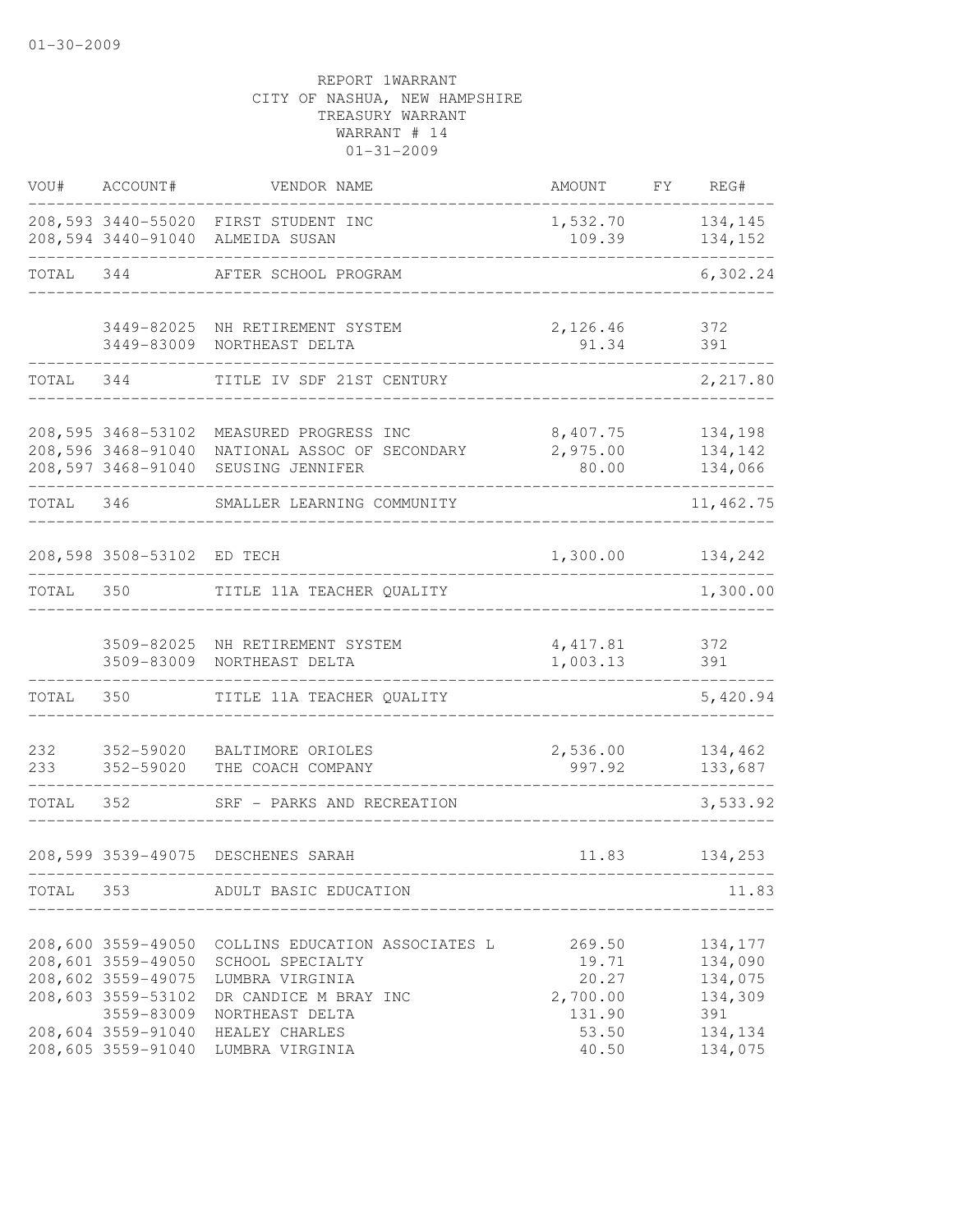| TOTAL 355<br>TITLE IB READING 1ST FES<br>3,235.38<br>3609-82025 NH RETIREMENT SYSTEM<br>435.84 372<br>82.77<br>391<br>3609-83009 NORTHEAST DELTA<br>TOTAL 360<br>DROP OUT PREVENTION/ALT ED<br>________________<br>21,894.00<br>237<br>374-01966<br>134,430<br>SOUTHERN NH SERVICES<br>238<br>3,250.00<br>374-0703P<br>ST LAURENT KATHERINE &<br>134,355<br>239<br>133,553<br>374-07340<br>CITY OF NASHUA/PETTY CASH SLIP<br>14.55<br>240<br>75.00<br>133,819<br>374-07340<br>HURD SANDRA<br>241<br>374-07435<br>135.00<br>134,135<br>IMTEK REPROGRAPHICS INC<br>242<br>133,903<br>374-07620<br>CAMERALAND<br>3.51<br>243<br>374-07620<br>23.33<br>CITY OF NASHUA/PETTY CASH SLIP<br>133,553<br>244<br>374-07620<br>INSTITUTE FOR ENVIRONMENTAL ED 475.00<br>133,901<br>245<br>374-09023<br>NASHUA SALVATION ARMY<br>100.00<br>134,468 |        |
|----------------------------------------------------------------------------------------------------------------------------------------------------------------------------------------------------------------------------------------------------------------------------------------------------------------------------------------------------------------------------------------------------------------------------------------------------------------------------------------------------------------------------------------------------------------------------------------------------------------------------------------------------------------------------------------------------------------------------------------------------------------------------------------------------------------------------------------|--------|
|                                                                                                                                                                                                                                                                                                                                                                                                                                                                                                                                                                                                                                                                                                                                                                                                                                        |        |
|                                                                                                                                                                                                                                                                                                                                                                                                                                                                                                                                                                                                                                                                                                                                                                                                                                        |        |
|                                                                                                                                                                                                                                                                                                                                                                                                                                                                                                                                                                                                                                                                                                                                                                                                                                        | 518.61 |
|                                                                                                                                                                                                                                                                                                                                                                                                                                                                                                                                                                                                                                                                                                                                                                                                                                        |        |
|                                                                                                                                                                                                                                                                                                                                                                                                                                                                                                                                                                                                                                                                                                                                                                                                                                        |        |
|                                                                                                                                                                                                                                                                                                                                                                                                                                                                                                                                                                                                                                                                                                                                                                                                                                        |        |
|                                                                                                                                                                                                                                                                                                                                                                                                                                                                                                                                                                                                                                                                                                                                                                                                                                        |        |
|                                                                                                                                                                                                                                                                                                                                                                                                                                                                                                                                                                                                                                                                                                                                                                                                                                        |        |
|                                                                                                                                                                                                                                                                                                                                                                                                                                                                                                                                                                                                                                                                                                                                                                                                                                        |        |
|                                                                                                                                                                                                                                                                                                                                                                                                                                                                                                                                                                                                                                                                                                                                                                                                                                        |        |
|                                                                                                                                                                                                                                                                                                                                                                                                                                                                                                                                                                                                                                                                                                                                                                                                                                        |        |
|                                                                                                                                                                                                                                                                                                                                                                                                                                                                                                                                                                                                                                                                                                                                                                                                                                        |        |
|                                                                                                                                                                                                                                                                                                                                                                                                                                                                                                                                                                                                                                                                                                                                                                                                                                        |        |
| 246<br>374-09031<br>133,695<br>LOOMIS FARGO & CO<br>140.08                                                                                                                                                                                                                                                                                                                                                                                                                                                                                                                                                                                                                                                                                                                                                                             |        |
| 247<br>374-09031<br>OCCUPATIONAL DRUG TESTING LLC<br>230.00<br>133,817                                                                                                                                                                                                                                                                                                                                                                                                                                                                                                                                                                                                                                                                                                                                                                 |        |
| 248<br>371<br>374-09031<br>TRANSIT MANAGEMENT OF NASHUA<br>167.07                                                                                                                                                                                                                                                                                                                                                                                                                                                                                                                                                                                                                                                                                                                                                                      |        |
| 383<br>249<br>226.70<br>374-09031<br>TRANSIT MANAGEMENT OF NASHUA                                                                                                                                                                                                                                                                                                                                                                                                                                                                                                                                                                                                                                                                                                                                                                      |        |
| 250<br>374-09031<br>394<br>TRANSIT MANAGEMENT OF NASHUA<br>177.86                                                                                                                                                                                                                                                                                                                                                                                                                                                                                                                                                                                                                                                                                                                                                                      |        |
| 251<br>94.50<br>133,698<br>374-09043<br>CONWAY OFFICE PRODUCTS LLC                                                                                                                                                                                                                                                                                                                                                                                                                                                                                                                                                                                                                                                                                                                                                                     |        |
| 252<br>374-09054<br>LISAY STEVEN E<br>55.00<br>133,723                                                                                                                                                                                                                                                                                                                                                                                                                                                                                                                                                                                                                                                                                                                                                                                 |        |
| 253<br>374-09061<br>ARAMARK UNIFORM SERVICES<br>156.53<br>133,685                                                                                                                                                                                                                                                                                                                                                                                                                                                                                                                                                                                                                                                                                                                                                                      |        |
| 254<br>374-09061<br>R E WHITE ELECTRIC CO<br>1,735.00<br>133,883                                                                                                                                                                                                                                                                                                                                                                                                                                                                                                                                                                                                                                                                                                                                                                       |        |
| 255<br>374-09061<br>133,869<br>RON TURLEY ASSOCIATES INC<br>650.00                                                                                                                                                                                                                                                                                                                                                                                                                                                                                                                                                                                                                                                                                                                                                                     |        |
| 256<br>133,906<br>374-09061<br>TURNER GLASS<br>250.00                                                                                                                                                                                                                                                                                                                                                                                                                                                                                                                                                                                                                                                                                                                                                                                  |        |
| 257<br>134,356<br>374-09071<br>TRANSIT MANAGEMENT OF NASHUA I<br>45.00                                                                                                                                                                                                                                                                                                                                                                                                                                                                                                                                                                                                                                                                                                                                                                 |        |
| 258<br>1,112.00<br>374-09081<br>STRATEGIC TIRE SOLUTIONS LLC<br>133,914                                                                                                                                                                                                                                                                                                                                                                                                                                                                                                                                                                                                                                                                                                                                                                |        |
| 259<br>39.82<br>133,745<br>374-09091<br>ARCSOURCE INC                                                                                                                                                                                                                                                                                                                                                                                                                                                                                                                                                                                                                                                                                                                                                                                  |        |
| 75.00<br>260<br>374-09091<br>133,558<br>AUTO ELECTRIC WAREHOUSE INC                                                                                                                                                                                                                                                                                                                                                                                                                                                                                                                                                                                                                                                                                                                                                                    |        |
| 261<br>374-09091<br>BEST FORD/BEST CYCLE<br>292.24<br>133,588                                                                                                                                                                                                                                                                                                                                                                                                                                                                                                                                                                                                                                                                                                                                                                          |        |
| 262<br>374-09091<br>CENTRAL PAPER PRODUCTS CO<br>396.73<br>133,913                                                                                                                                                                                                                                                                                                                                                                                                                                                                                                                                                                                                                                                                                                                                                                     |        |
| 263<br>374-09091<br>CUMMINS NORTHEAST INC<br>44.50<br>133,885                                                                                                                                                                                                                                                                                                                                                                                                                                                                                                                                                                                                                                                                                                                                                                          |        |
| 2,007.65<br>264<br>374-09091<br>133,838<br>GILLIG LLC                                                                                                                                                                                                                                                                                                                                                                                                                                                                                                                                                                                                                                                                                                                                                                                  |        |
| 265<br>374-09091<br>90.47<br>133,674<br>GRAINGER                                                                                                                                                                                                                                                                                                                                                                                                                                                                                                                                                                                                                                                                                                                                                                                       |        |
| 266<br>374-09091<br>134,406<br>HOME DEPOT CREDIT SERVICES<br>448.18                                                                                                                                                                                                                                                                                                                                                                                                                                                                                                                                                                                                                                                                                                                                                                    |        |
| 267<br>374-09091<br>1,051.57<br>133,860<br>NAPA AUTO PARTS                                                                                                                                                                                                                                                                                                                                                                                                                                                                                                                                                                                                                                                                                                                                                                             |        |
| 268<br>NORTHERN BUS SALES INC<br>426.76<br>133,710<br>374-09091                                                                                                                                                                                                                                                                                                                                                                                                                                                                                                                                                                                                                                                                                                                                                                        |        |
| 269<br>OVERHEAD DOOR CO OF MANCHESTER<br>135.00<br>133,850<br>374-09091                                                                                                                                                                                                                                                                                                                                                                                                                                                                                                                                                                                                                                                                                                                                                                |        |
| 270<br>374-09091<br>PRINT FACTORY<br>1,320.42<br>133,557                                                                                                                                                                                                                                                                                                                                                                                                                                                                                                                                                                                                                                                                                                                                                                               |        |
| 271<br>374-09091<br>R E WHITE ELECTRIC CO<br>511.00<br>133,883                                                                                                                                                                                                                                                                                                                                                                                                                                                                                                                                                                                                                                                                                                                                                                         |        |
| 272<br>374-09091<br>RYDER FLEET PRODUCTS.COM INC<br>560.38<br>133,863                                                                                                                                                                                                                                                                                                                                                                                                                                                                                                                                                                                                                                                                                                                                                                  |        |
| 273<br>374-09091<br>SANEL AUTO PARTS CO<br>30.61<br>133,743                                                                                                                                                                                                                                                                                                                                                                                                                                                                                                                                                                                                                                                                                                                                                                            |        |
| 274<br>374-09091<br>SERVICE LIGHTING EXPRESS INC<br>65.50<br>133,935                                                                                                                                                                                                                                                                                                                                                                                                                                                                                                                                                                                                                                                                                                                                                                   |        |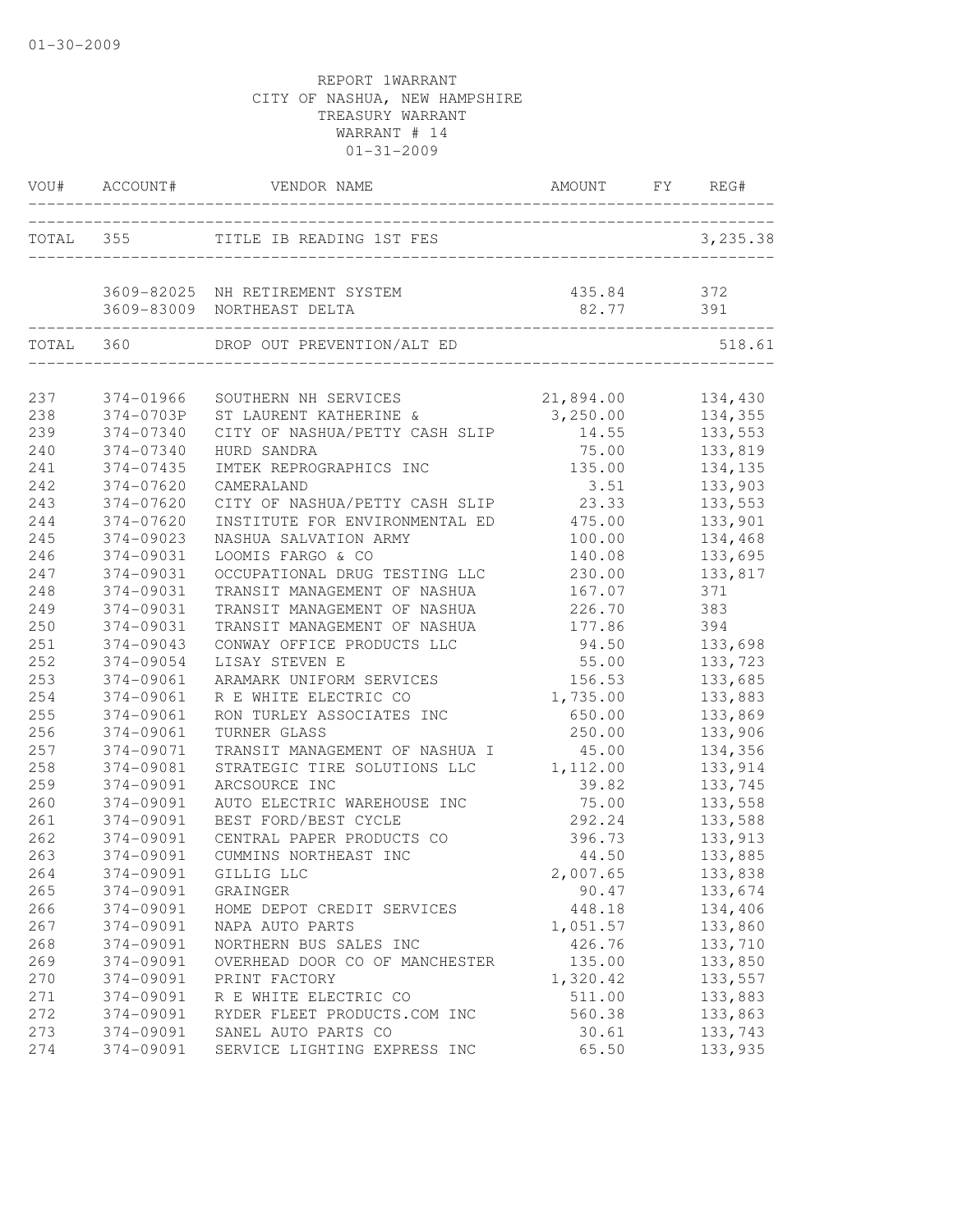| VOU#  | ACCOUNT#           | VENDOR NAME                    | AMOUNT    | FY. | REG#       |
|-------|--------------------|--------------------------------|-----------|-----|------------|
| 275   | 374-09091          | STAPLES BUSINESS ADVANTAGE     | 317.70    |     | 133,930    |
| 276   | 374-09104          | <b>PSNH</b>                    | 219.10    |     | 134,472    |
| 277   | 374-09112          | METROMEDIA ENERGY INC          | 500.52    |     | 134,461    |
| 277   | 374-09114          | METROMEDIA ENERGY INC          | 279.51    |     | 134,461    |
| 277   | 374-09115          | METROMEDIA ENERGY INC          | 1,221.22  |     | 134,461    |
| 278   | 374-09120          | PENNICHUCK WATER               | 325.47    |     | 134,410    |
| 278   | 374-09124          | PENNICHUCK WATER               | 51.61     |     | 134,410    |
| 278   | 374-09125          | PENNICHUCK WATER               | 124.34    |     | 134,410    |
| 279   | 374-09133          | FAIRPOINT COMMUNICATIONS INC   | 154.32    |     | 134,463    |
| 280   | 374-09201          | TRANSIT MANAGEMENT OF NASHUA   | 18,857.96 |     | 371        |
| 281   | 374-09201          | TRANSIT MANAGEMENT OF NASHUA   | 18,085.77 |     | 383        |
| 282   | 374-09201          | TRANSIT MANAGEMENT OF NASHUA   | 19,284.29 |     | 394        |
| 283   | 374-09209          | TRANSIT MANAGEMENT OF NASHUA   | 815.02    |     | 371        |
| 284   | 374-09209          | TRANSIT MANAGEMENT OF NASHUA   | 814.78    |     | 383        |
| 285   | 374-09209          | TRANSIT MANAGEMENT OF NASHUA   | 844.82    |     | 394        |
| 286   | 374-09211          | AFSCME COUNCIL 93              | 1,016.03  |     | 134,441    |
| 287   | 374-09211          | AMERITAS LIFE INSURANCE CORP   | 1,404.00  |     | 134,498    |
| 288   | 374-09211          | EDWARD JONES                   | 3,201.32  |     | 134,455    |
| 289   | 374-09211          | HARVARD PILGRIM HEALTH CARE    | 20,426.84 |     | 134,442    |
| 290   | 374-09211          | PRUDENTIAL INSURANCE           | 1,261.14  |     | 134,429    |
| 291   | 374-09211          | VISION SERVICE PLAN            | 165.62    |     | 134,443    |
| 292   | 374-09213          | SOUTHERN NH MEDICAL CENTER     | 1,000.00  |     | 134,496    |
| 293   | 374-09241          | TRANSIT MANAGEMENT OF NASHUA I | 19.39     |     | 134,356    |
| 294   | 374-09261          | ARAMARK UNIFORM SERVICES       | 302.68    |     | 133,685    |
| 295   | 374-09261          | NASHUA OUTDOOR POWER EQUIP     | 810.60    |     | 133,753    |
| 296   | 374-09261          | TRANSIT MANAGEMENT OF NASHUA I | 163.94    |     | 134,356    |
| 297   | 374-45230          | STAPLES BUSINESS ADVANTAGE     | 134.51    |     | 133,930    |
| 298   | 374-59188          | INSTITUTE FOR ENVIRONMENTAL ED | 1,400.00  |     | 133,901    |
|       |                    |                                |           |     |            |
| TOTAL | 374                | SRF - URBAN PROGRAMS           |           |     | 131,708.46 |
| 299   | 375-45050          | BAKER & TAYLOR INC             | 3,035.00  |     | 134,485    |
| 300   | 375-45050          | UNIQUE MANAGEMENT SERVICES INC | 671.25    |     | 133,681    |
|       |                    |                                |           |     |            |
| TOTAL | 375                | SRF - PUBLIC LIBRARIES         |           |     | 3,706.25   |
|       |                    |                                |           |     |            |
|       | 3769-31005         | FAIRPOINT COMMUNICATIONS INC   | 152.78    |     | 134, 471   |
|       | 208,606 3769-31005 | ONE COMMUNICATIONS             | 5.55      |     | 134,482    |
|       | 208,607 3769-49035 | MICHAUD CYNTHIA                | 180.00    |     | 134,067    |
|       | 208,608 3769-49035 | SCHOLASTIC BOOK CLUBS          | 457.00    |     | 134,197    |
|       | 208,609 3769-49050 | CAMERALAND                     | 41.24     |     | 133,903    |
|       | 208,610 3769-49050 | R & L SUPPLY                   | 56.00     |     | 133,950    |
|       | 208,611 3769-49050 | SCHOLASTIC BOOK CLUBS          | 28.00     |     | 134,197    |
|       | 208,612 3769-49050 | STAPLES BUSINESS ADVANTAGE     | 43.32     |     | 133,846    |
|       | 208,613 3769-49075 | MORENO-BACON ICIAR             | 35.99     |     | 134,307    |
|       | 208,614 3769-53101 | CLUB Z! TUTORING SERVICES      | 1,890.00  |     | 134,308    |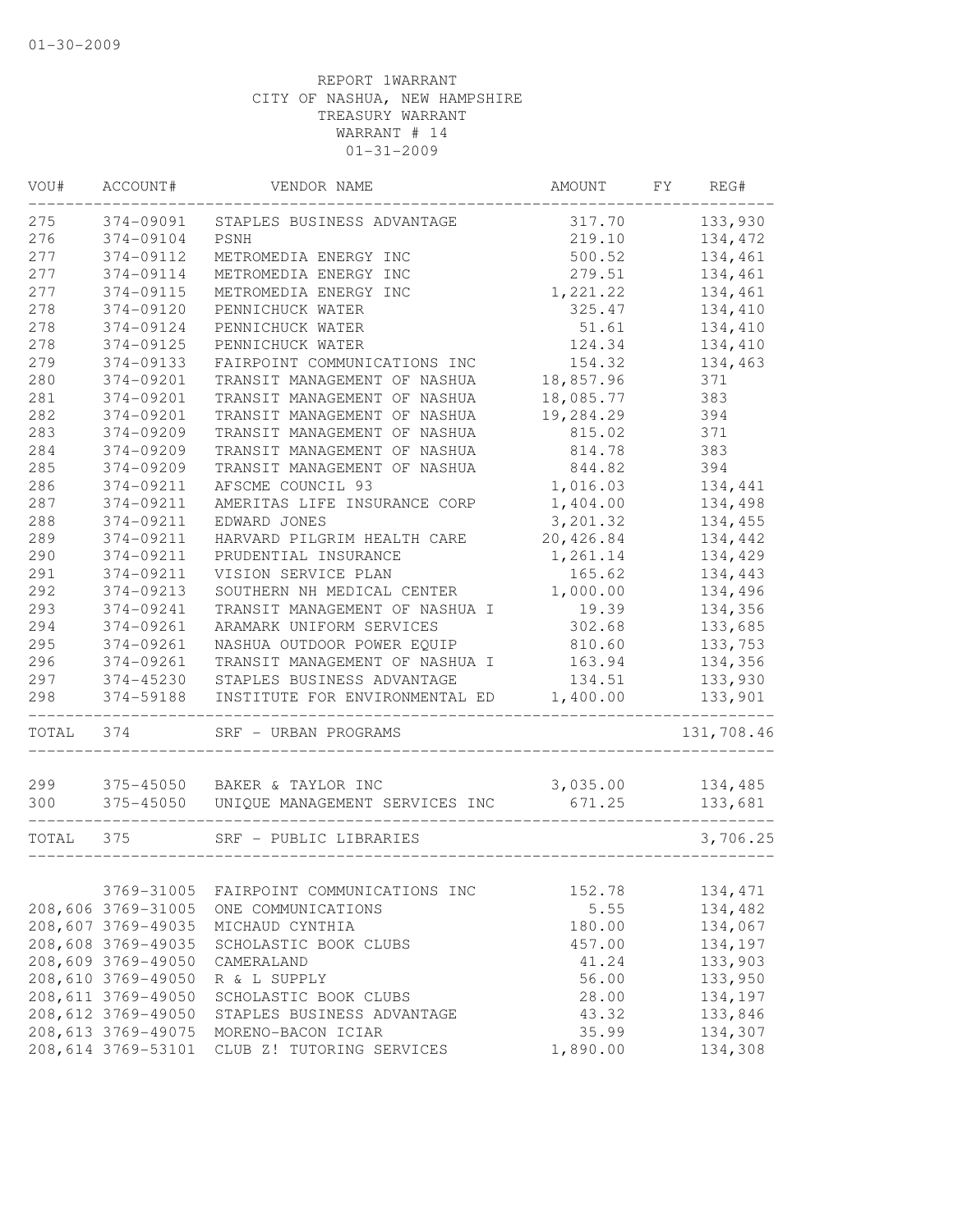| VOU#  | ACCOUNT#                  | VENDOR NAME                                                       | <b>AMOUNT</b> | FY<br>REG# |
|-------|---------------------------|-------------------------------------------------------------------|---------------|------------|
|       | 208,615 3769-53101        | CROWDER LUCIE L                                                   | 403.42        | 133,953    |
|       | 208,616 3769-53101        | EDWARDS EDUCATIONAL SERVICES,                                     | 3,078.82      | 134,257    |
|       | 208,617 3769-53101        | HUNTINGTON LEARNING CENTER                                        | 129.00        | 134,246    |
|       | 208,618 3769-53101        | MORENO-BACON ICIAR                                                | 475.00        | 134,289    |
|       | 208,619 3769-53101        | SHEA DENISE C                                                     | 1,100.00      | 134,245    |
|       | 208,620 3769-56020        | FIRST CHURCH                                                      | 3,323.00      | 133,666    |
|       | 3769-82025                | NH RETIREMENT SYSTEM                                              | 1,361.52      | 372        |
|       | 3769-83009                | NORTHEAST DELTA                                                   | 2,335.53      | 391        |
|       | 208,621 3769-94030        | ROCCA SUSAN                                                       | 47.30         | 134,068    |
|       | 208,622 3769-94030        | SMITH HELEN TENNEY                                                | 120.00        | 134,180    |
| TOTAL | 376                       | TITLE I ESEA                                                      |               | 15,263.47  |
|       |                           | 208,623 3779-64040 ALLEN COHEN & ASSOCIATES                       | 8,000.00      | 134,258    |
| TOTAL | 377                       | TITLE III ENHANCE ENG LANGUAGE                                    |               | 8,000.00   |
|       |                           |                                                                   |               |            |
|       | 208,624 3909-53102        | HASBROUCK TARA L                                                  | 187.50        | 134,284    |
|       | 208,625 3909-53102        | WOOD WILLIAM                                                      | 1,025.00      | 134,285    |
|       | 208,626 3909-55035        | FIRST STUDENT INC                                                 | 234.46        | 134,145    |
|       | 208,627 3909-64040        | COMPUTER HUT OF N E INC                                           | 499.00        | 134,340    |
|       | 208,628 3909-64040        | ZEECRAFT TECH LLC                                                 | 784.00        | 134,292    |
|       | 208,629 3909-64192        | AUDIOLINK LLC                                                     | 518.97        | 134,286    |
|       | 208,630 3909-64192        | NORTHCENTER FOODSERVICE                                           | 599.99        | 134,141    |
|       | 208,631 3909-91040        | VERLEY MICHELLE                                                   | 44.00         | 134,287    |
| TOTAL | 390                       | VOC ED SECONDARY PERKINS                                          |               | 3,892.92   |
|       | 3937-82025                | NH RETIREMENT SYSTEM                                              | 255.82        | 372        |
|       | 3937-83009                | NORTHEAST DELTA                                                   | 143.65        | 391        |
| TOTAL | 393                       | DAY CARE                                                          |               | 399.47     |
|       |                           | 208,632 3959-64192 ABILITATIONS                                   | 761.76        | 134,056    |
|       | 208,633 3959-64192 RI LLC |                                                                   | 3,340.00      | 134,291    |
|       | 208,634 3959-64192        | RIFTON EQUIPMENT                                                  | 71.25         | 134,296    |
|       | 208,635 3959-64192        | SAMMONS PRESTON INC                                               | 193.34        | 134,069    |
|       | 3959-82025                | NH RETIREMENT SYSTEM                                              | 9,122.88      | 372        |
|       |                           | 3959-83009 NORTHEAST DELTA                                        | 2,571.06      | 391        |
|       |                           | TOTAL 395 IDEA BASIC SPEC ED<br>--------------------------------- |               | 16,060.29  |
|       |                           | 3969-82025 NH RETIREMENT SYSTEM                                   | 1,604.23      | 372        |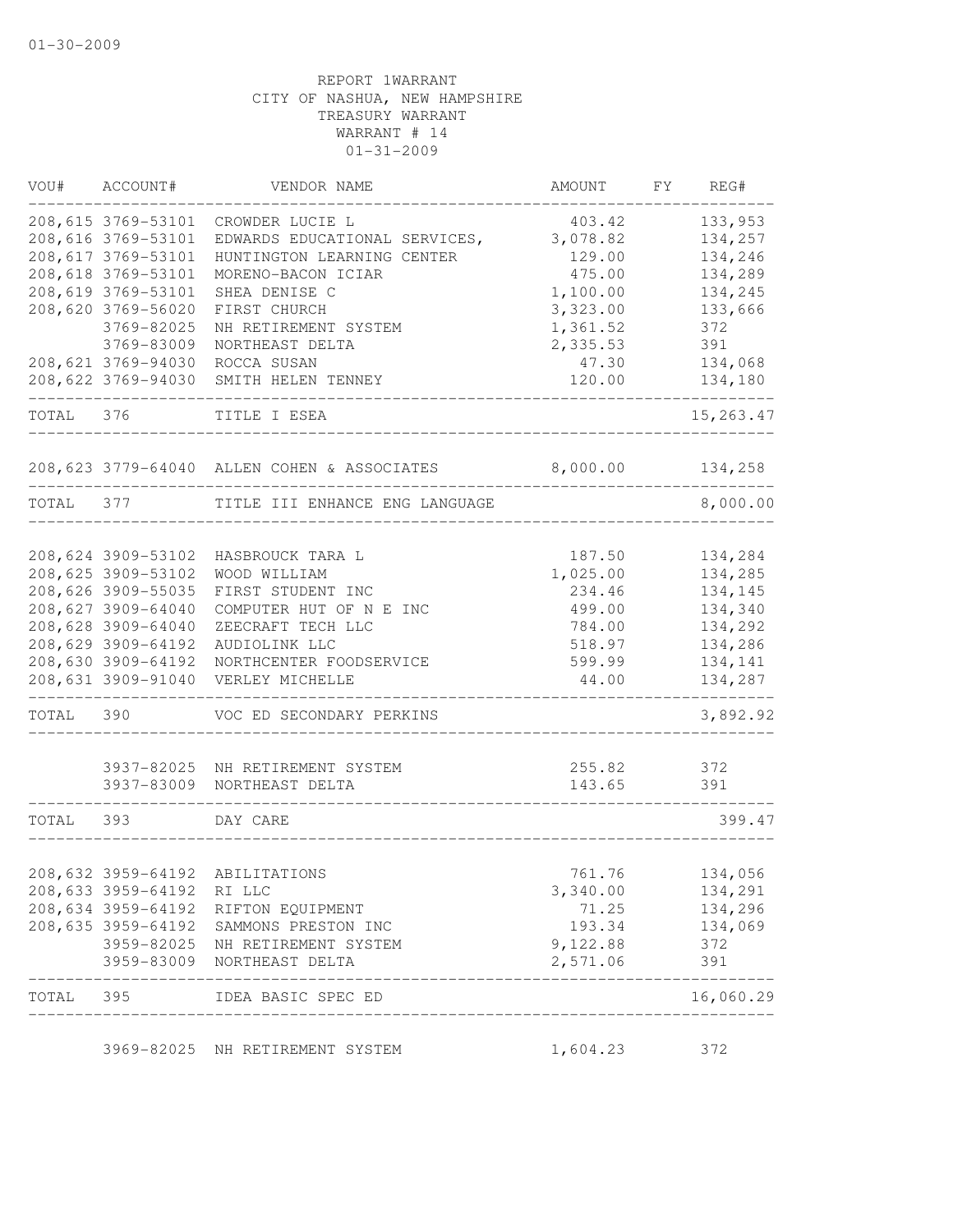| VOU#   | ACCOUNT# | VENDOR NAME                | AMOUNT | FY | REG#     |
|--------|----------|----------------------------|--------|----|----------|
|        |          | 3969-83009 NORTHEAST DELTA | 149.64 |    | 391      |
| TOTAL. | 396      | IDEA PRESCHOOL SPEC ED     |        |    | 1,753.87 |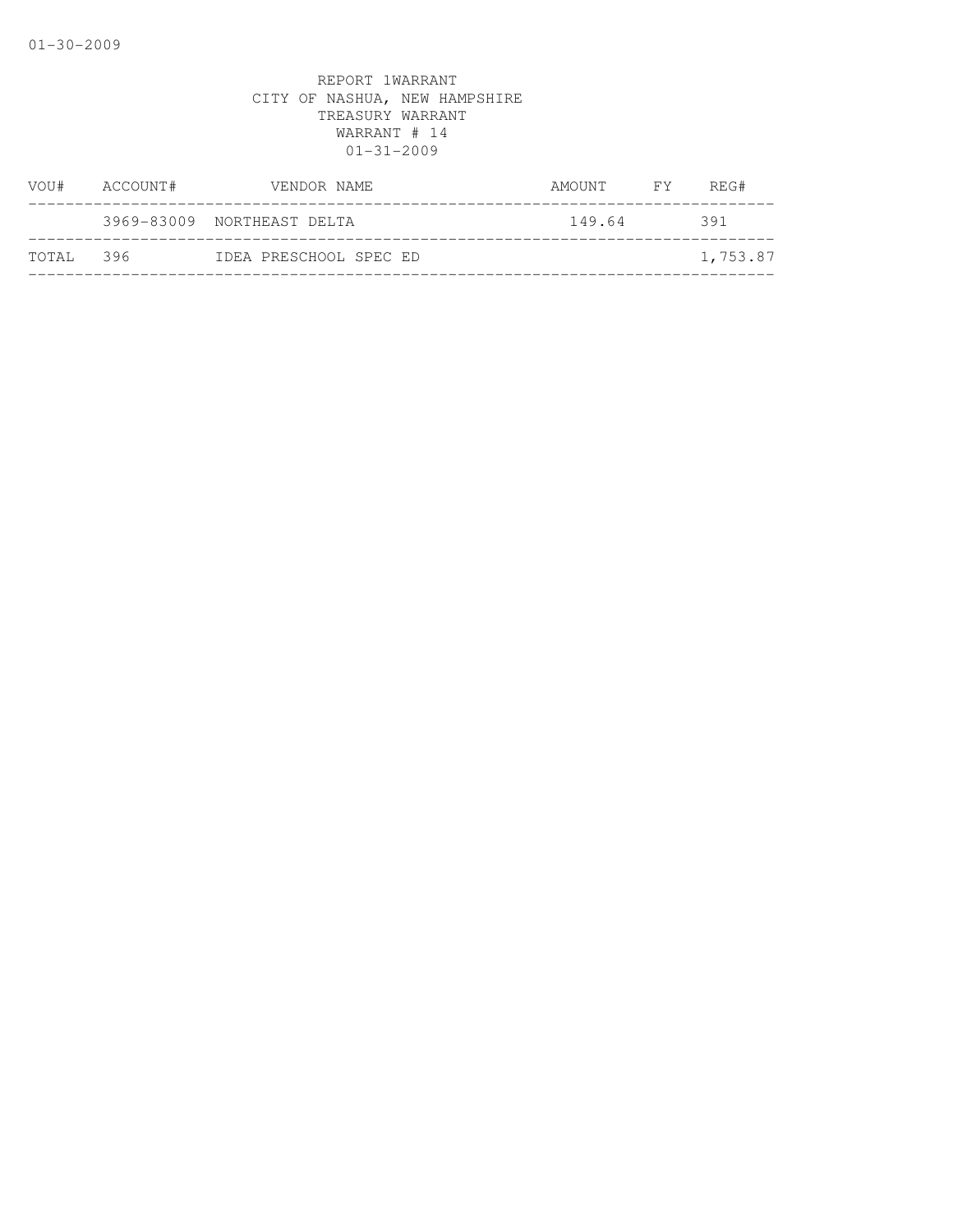| VOU#       | ACCOUNT#               | VENDOR NAME                                    | AMOUNT        | FY | REG#               |
|------------|------------------------|------------------------------------------------|---------------|----|--------------------|
| 310        | $412 - 162$            | HILLSBOROUGH COUNTY TREASURER                  | 78.10         |    | 134,334            |
| TOTAL      | $412 - 16$             | FINANCIAL SERVICES<br>INT & COST ON REDEMPTION |               |    | 78.10              |
| 311<br>312 | $412 - 180$<br>412-180 | BRAY RONALD R<br>PETERSON VIOLET M             | 8.00<br>73.00 |    | 133,963<br>133,967 |
| TOTAL      | $412 - 18$             | FINANCIAL SERVICES<br>AUTO PERMITS             |               |    | 81.00              |
| 313        | $412 - 563$            | CITY OF NASHUA/PETTY CASH SLIP                 | 2.00          |    | 133,553            |
| TOTAL      | $412 - 56$             | FINANCIAL SERVICES<br>CASH - OVER & SHORT      |               |    | 2.00               |
| 314        | $413 - 203$            | TREASURER STATE OF NH                          | 2,128.00      |    | 134,433            |
|            | TOTAL 413-20           | CITY CLERK'S OFFICE<br>MARRIAGE LICENSES       |               |    | 2,128.00           |
| 314        | 413-293                | TREASURER STATE OF NH                          | 76.00         |    | 134,433            |
| TOTAL      | $413 - 29$             | CITY CLERK'S OFFICE<br>CIVIL UNIONS            |               |    | 76.00              |
| 314        | $413 - 303$            | TREASURER STATE OF NH                          | 6,425.00      |    | 134,433            |
| TOTAL      | $413 - 30$             | CITY CLERK'S OFFICE<br>CERTIFIED COPIES        |               |    | 6,425.00           |
| 315        | $475 - 563$            | NASHUA PUBLIC LIBRARY                          | 38.35         |    | 134,357            |
| TOTAL      | $475 - 56$             | PUBLIC LIBRARIES<br>CASH - OVER & SHORT        |               |    | 38.35              |
| 316        | $476 - 195$            | ALI PLUMBING SERVICES                          | 16.50         |    | 134,031            |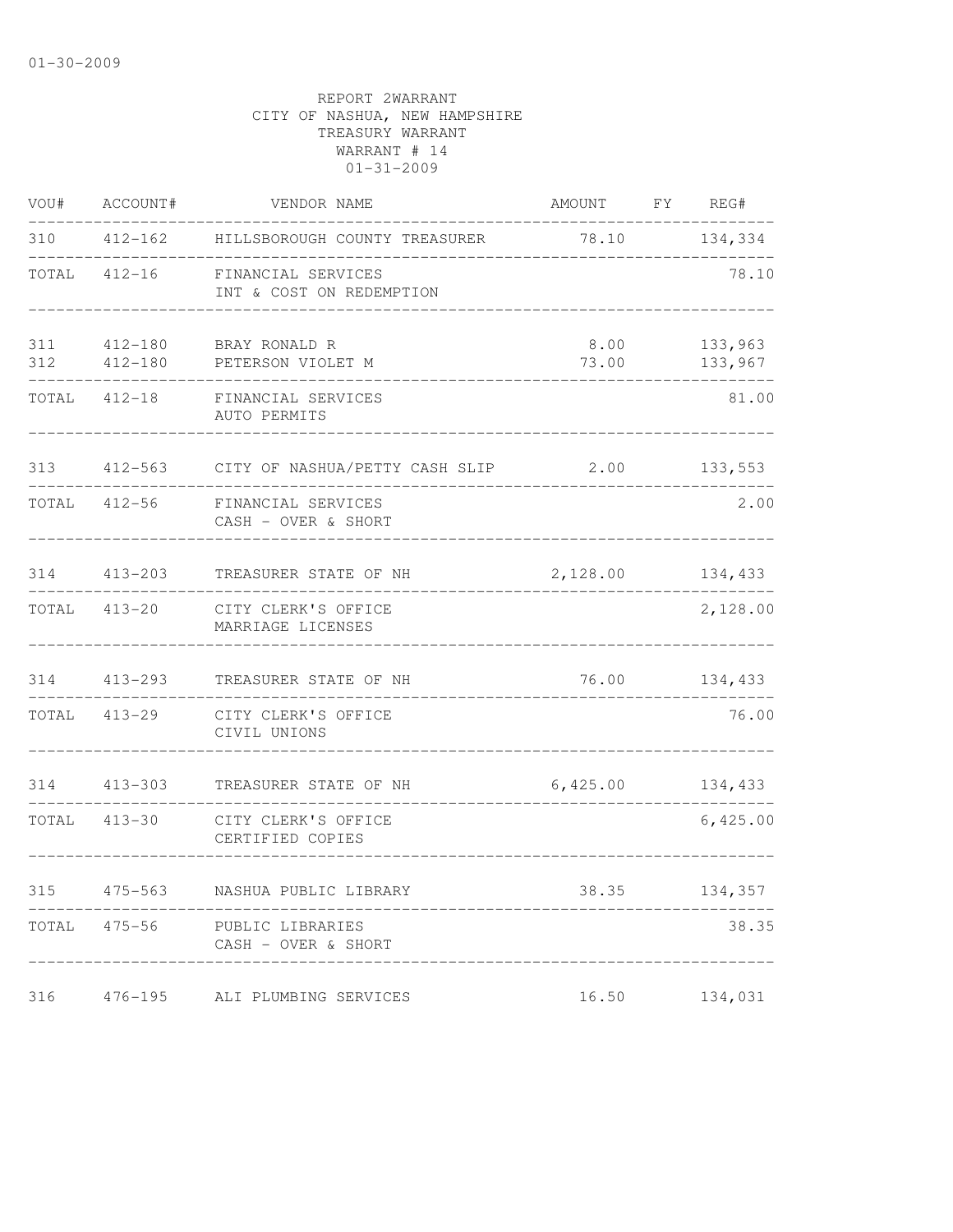| VOU#         | ACCOUNT# | VENDOR NAME                  | AMOUNT | FY | REG#  |
|--------------|----------|------------------------------|--------|----|-------|
|              |          |                              |        |    |       |
| TOTAL 476-19 |          | BUILDING<br>PLUMBING PERMITS |        |    | 16.50 |
|              |          |                              |        |    |       |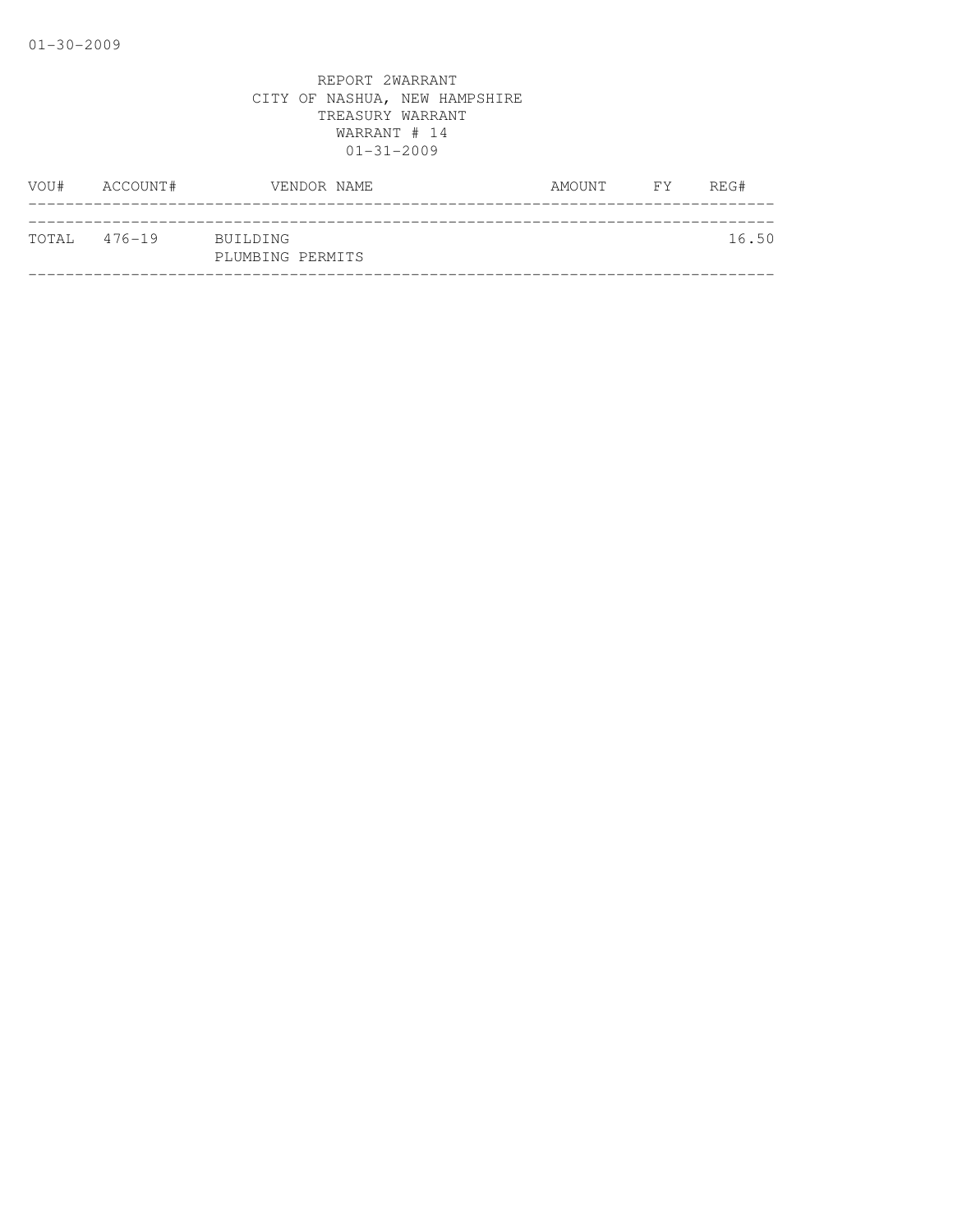| VOU#  | ACCOUNT#  | VENDOR NAME                          | AMOUNT      | FY. | REG#      |
|-------|-----------|--------------------------------------|-------------|-----|-----------|
| 317   | 501-98029 | CITY OF NASHUA/PETTY CASH SLIP       | 10.96       |     | 133,553   |
| 318   | 501-72010 | CONWAY OFFICE PRODUCTS LLC           | 94.50       |     | 133,698   |
| 319   | 501-66025 | GE CAPITAL INC                       | 116.47      |     | 133,893   |
| 320   | 501-98029 | NASHUA HIGH SCHOOL NORTH             | 250.00      |     | 133,551   |
| 321   | 501-41015 | STAPLES BUSINESS ADVANTAGE           | 90.68       |     | 133,930   |
| TOTAL | 501       | MAYOR'S OFFICE                       |             |     | 562.61    |
| 322   | 502-94020 | BENNETT STEPHEN                      | 792.63      |     | 133,554   |
| 323   | 502-51015 | CITY OF NASHUA/PETTY CASH            | 87.60       |     | 134,359   |
| 324   | 502-72010 | CONWAY OFFICE PRODUCTS LLC           | 90.00       |     | 133,698   |
| 325   | 502-49025 | MATTHEW BENDER & CO INC              | 65.85       |     | 134,492   |
| 326   | 502-31050 | MCNAMEE JAMES M                      | 44.99       |     | 134,358   |
| TOTAL | 502       | LEGAL DEPARTMENT                     |             |     | 1,081.07  |
| 327   |           | 503-72010 CONWAY OFFICE PRODUCTS LLC | 168.00      |     | 133,698   |
| TOTAL | 503       | BOARD OF ALDERMEN                    |             |     | 168.00    |
|       |           |                                      |             |     |           |
| 328   | 505-81004 | GATEWAYS COUMMUNITY SERVICES         | 625.00      |     | 133,923   |
| 329   | 505-81073 | NASHUA PASTORAL CARE CENTER          | 7,000.00    |     | 133,928   |
| 329   | 505-81074 | NASHUA PASTORAL CARE CENTER          | 5,500.00    |     | 133,928   |
| 330   | 505-81121 | NASHUA POLICE ATHLETIC LEAGUE        | 9,500.00    |     | 133,778   |
| 331   | 505-81124 | YMCA OF GREATER NASHUA               | 1,000.00    |     | 133,849   |
| TOTAL | 505       | CIVIC & COMM. ACTIVITIES             |             |     | 23,625.00 |
|       |           |                                      |             |     |           |
| 332   | 506-31005 | CDW GOVERNMENT INC                   | 47.99       |     | 134,079   |
| 333   | 506-31005 | FAIRPOINT COMMUNICATIONS INC         | 79.94       |     | 134,463   |
| 334   | 506-31005 | FAIRPOINT COMMUNICATIONS INC         | 886.79      |     | 134, 471  |
| 335   | 506-31005 | LOVERING SUE                         | 33.00       |     | 134,360   |
| 336   | 506-31005 | PAETEC COMMUNICATIONS INC            | 4,966.75    |     | 134,400   |
| TOTAL | 506       | TELECOMMUNICATIONS                   |             |     | 6,014.47  |
|       |           |                                      |             |     |           |
| 337   | 507-82020 | NH RETIREMENT SYSTEM                 | 176,754.59  |     | 372       |
| 337   | 507-82025 | NH RETIREMENT SYSTEM                 | 109,928.36  |     | 372       |
| 337   | 507-82030 | NH RETIREMENT SYSTEM                 | 161,060.71  |     | 372       |
| 337   | 507-82035 | NH RETIREMENT SYSTEM                 | 350, 792.28 |     | 372       |
| 337   | 507-82040 | NH RETIREMENT SYSTEM                 | 96,926.03   |     | 372       |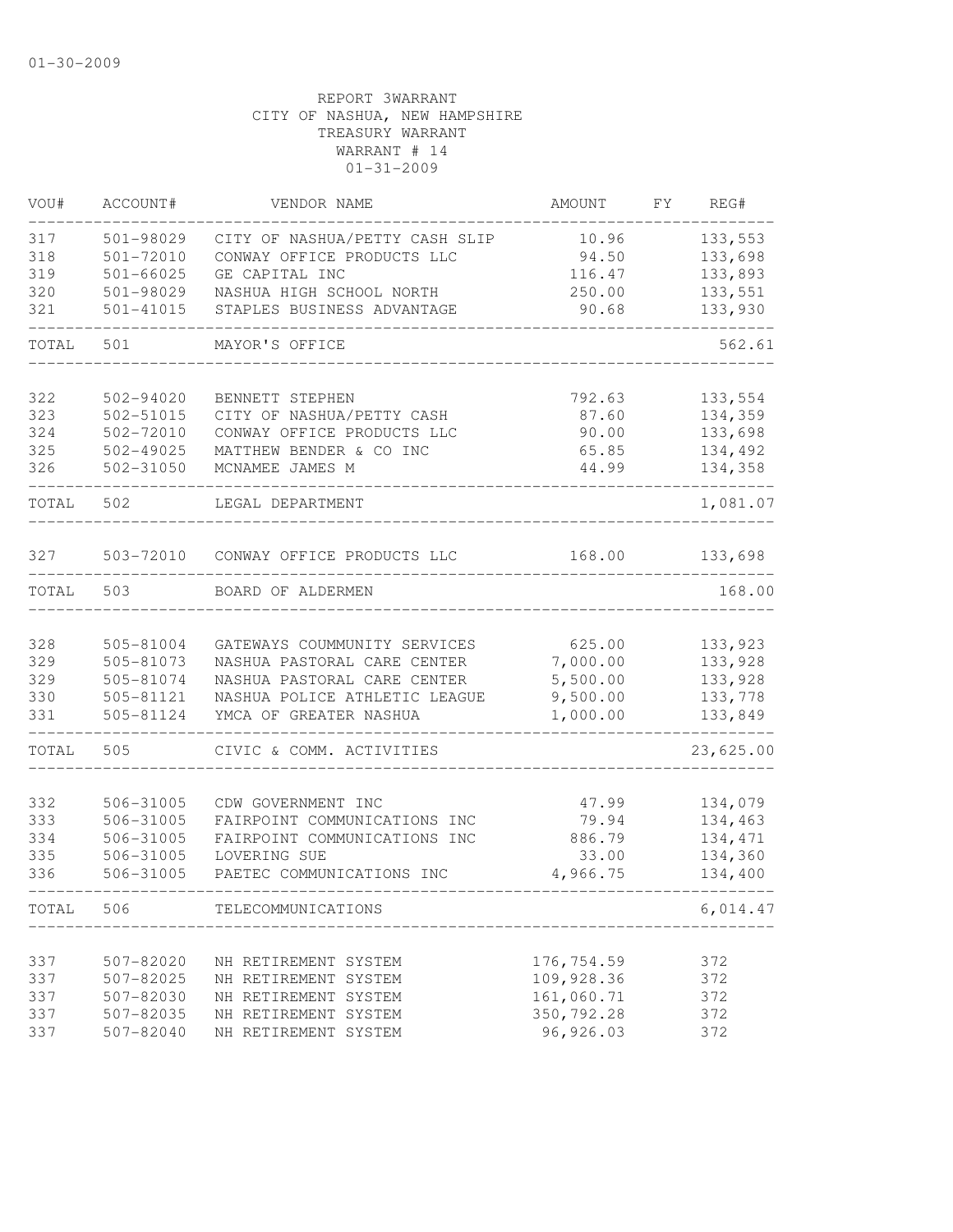| VOU#       | ACCOUNT#               | VENDOR NAME                                                 | AMOUNT             | FY. | REG#                       |
|------------|------------------------|-------------------------------------------------------------|--------------------|-----|----------------------------|
| TOTAL      | 507                    | PENSIONS                                                    |                    |     | 895, 461.97                |
| 338        | 512-59095              | ANACOMP INC                                                 | 403.26             |     | 133,623                    |
| 339        | 512-91015              | CITY OF NASHUA/PETTY CASH SLIP                              | 35.00              |     | 133,553                    |
| 339        | 512-94005              | CITY OF NASHUA/PETTY CASH SLIP                              | 29.40              |     | 133,553                    |
| 340        | 512-66025              | CONWAY OFFICE PRODUCTS LLC                                  | 94.50              |     | 133,698                    |
| 340        | 512-72010              | CONWAY OFFICE PRODUCTS LLC                                  | 369.00             |     | 133,698                    |
| 341        | 512-95005              | GOVERNMENT FINANCE OFFICERS AS                              | 150.00             |     | 134,432                    |
| 342        | 512-52010              | MELANSON HEATH & COMPANY PC                                 | 12,000.00          |     | 133,708                    |
| 343        | 512-59182              | PRINTGRAPHICS OF MAINE                                      | 1,095.47           |     | 133,655                    |
| 344        | 512-41015              | STAPLES BUSINESS ADVANTAGE                                  | 374.78             |     | 133,930                    |
| 344        | 512-41055              | STAPLES BUSINESS ADVANTAGE                                  | 226.37             |     | 133,930                    |
| TOTAL      | 512                    | FINANCIAL SERVICES                                          |                    |     | 14,777.78                  |
|            |                        |                                                             |                    |     |                            |
| 345<br>346 | 513-72010<br>513-59100 | CONWAY OFFICE PRODUCTS LLC<br>OCCUPATIONAL DRUG TESTING LLC | 252.00<br>1,560.00 |     | 133,698<br>133,817         |
| 347        | 513-41015              | STAPLES BUSINESS ADVANTAGE                                  | 191.61             |     | 133,930                    |
| 348        | 513-98035              | TREASURER STATE OF NH                                       | 75.00              |     | 134,361                    |
| TOTAL      | 513                    | CITY CLERK'S OFFICE                                         |                    |     | 2,078.61                   |
|            |                        |                                                             |                    |     |                            |
| 349        | 514-72010              | CONWAY OFFICE PRODUCTS LLC                                  | 90.00              |     | 133,698                    |
| 350        | 514-41015              | STAPLES BUSINESS ADVANTAGE                                  | 138.16             |     | 133,930                    |
| 351        | 514-94010              | SWEENY DIANE C                                              | 607.50             |     | 134,362                    |
| TOTAL      | 514                    | INSURANCE-PROPERTY & CASUALTY                               |                    |     | 835.66                     |
| 352        | 515-72010              | CONWAY OFFICE PRODUCTS LLC                                  | 90.00              |     | 133,698                    |
| TOTAL      | 515                    | HUMAN RESOURCES                                             |                    |     | 90.00                      |
| 353        | 516-43005              | CITY OF NASHUA/PETTY CASH SLIP                              | 15.12              |     | 133,553                    |
| 354        | 516-54016              | CONNECTICUT CONFERENCE OF MUNI                              | 150.00             |     | 133,912                    |
| 355        | 516-72010              | CONWAY OFFICE PRODUCTS LLC                                  | 1,860.00           |     | 133,698                    |
| 356        | 516-45240              | RIS PAPER COMPANY INC                                       | 1,364.25           |     | 133,673                    |
| 357        | 516-41015              | STAPLES BUSINESS ADVANTAGE                                  | 31.15              |     | 133,930                    |
| 358        | 516-54016              | SUCCESS ADVERTISING INC                                     | 749.60             |     | 133,689                    |
| TOTAL      | 516                    | PURCHASING DEPARTMENT                                       |                    |     | --------------<br>4,170.12 |
|            |                        |                                                             |                    |     |                            |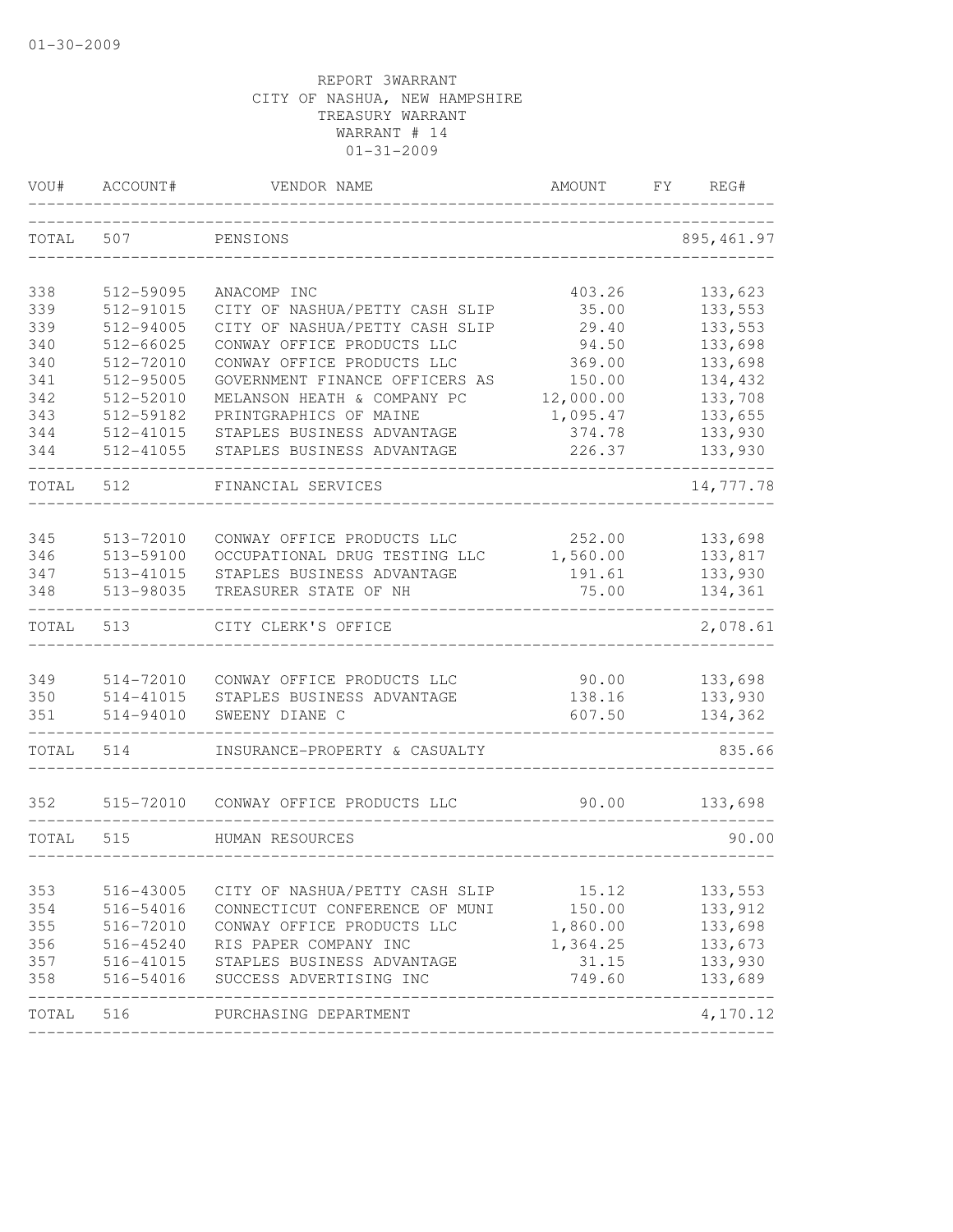| VOU#  | ACCOUNT#      | VENDOR NAME                    | AMOUNT   | FΥ | REG#      |
|-------|---------------|--------------------------------|----------|----|-----------|
| 359   | 517-75023     | B & S LOCKSMITH INC            | 62.55    |    | 133,796   |
| 360   | 517-59135     | BAIN PEST CONTROL SERVICE INC  | 75.00    |    | 134,338   |
| 361   | 517-42010     | CITY OF NASHUA/PETTY CASH SLIP | 4.19     |    | 133,553   |
| 361   | 517-64192     | CITY OF NASHUA/PETTY CASH SLIP | 27.00    |    | 133,553   |
| 361   | 517-75105     | CITY OF NASHUA/PETTY CASH SLIP | 26.00    |    | 133,553   |
| 362   | 517-75160     | HARRY W WELLS & SON INC        | 453.80   |    | 134,163   |
| 363   | 517-34015     | METROMEDIA ENERGY INC          | 8,905.27 |    | 134,461   |
| 364   | 517-34015     | NATIONAL GRID                  | 2,306.99 |    | 134,454   |
| 365   | 517-33005     | PENNICHUCK WATER               | 766.34   |    | 134,410   |
| 366   | 517-32005     | PSNH                           | 30.56    |    | 134,472   |
| 367   | 517-32005     | PUBLIC SERVICE OF NH           | 5,756.40 |    | 134,477   |
| 368   | 517-75130     | SHATTUCK MALONE OIL CO         | 220.00   |    | 134,397   |
| 369   | 517-75023     | W E AUBUCHON COMPANY INC       | 7.56     |    | 133,595   |
| TOTAL | 517           | BUILDING MAINT - CITY ADMIN    |          |    | 18,641.66 |
| 370   | 519-43005     | CITY OF NASHUA/PETTY CASH SLIP | 9.70     |    | 133,553   |
| 371   | 519-72010     | CONWAY OFFICE PRODUCTS LLC     | 90.00    |    | 133,698   |
| 372   | 519-91005     | GAGNE ROBERT                   | 41.15    |    | 133,898   |
| 373   | 519-94005     | GIS/CAMA CONFERENCE            | 425.00   |    | 133,552   |
| 374   | 519-94005     | MARINO ANGELO                  | 518.53   |    | 133,827   |
| 375   | 519-41005     | STAPLES BUSINESS ADVANTAGE     | 115.01   |    | 133,930   |
| 375   | 519-41010     | STAPLES BUSINESS ADVANTAGE     | 116.93   |    | 133,930   |
| TOTAL | 519           | ASSESSORS                      |          |    | 1,316.32  |
|       |               |                                |          |    |           |
| 376   | $520 - 75022$ | CITY OF NASHUA/PETTY CASH SLIP | 28.71    |    | 133,553   |
| 377   | $520 - 41015$ | HUNT MEMORIAL BUILDING/PETTY C | 38.39    |    | 133,872   |
| 377   | 520-59100     | HUNT MEMORIAL BUILDING/PETTY C | 31.59    |    | 133,872   |
| 377   | 520-64192     | HUNT MEMORIAL BUILDING/PETTY C | 42.00    |    | 133,872   |
| 378   | 520-34015     | METROMEDIA ENERGY INC          | 1,116.97 |    | 134,461   |
| 379   | 520-33005     | PENNICHUCK WATER               | 71.83    |    | 134,410   |
| 380   | 520-32005     | <b>PSNH</b>                    | 425.47   |    | 134,472   |
| TOTAL | 520           | HUNT BUILDING                  |          |    | 1,754.96  |
|       |               |                                |          |    |           |
| 381   | 522-31050     | CITY OF NASHUA/PETTY CASH SLIP | 34.99    |    | 133,553   |
| 381   | 522-64004     | CITY OF NASHUA/PETTY CASH SLIP | 211.78   |    | 133,553   |
| 381   | 522-94005     | CITY OF NASHUA/PETTY CASH SLIP | 26.30    |    | 133,553   |
| 382   | 522-31040     | MCMULLEN DAN                   | 56.40    |    | 134,363   |
| 383   | 522-31040     | ROY MICHAEL                    | 240.00   |    | 134,364   |
| TOTAL | 522           | INFORMATION TECHNOLOGY         |          |    | 569.47    |
|       |               |                                |          |    |           |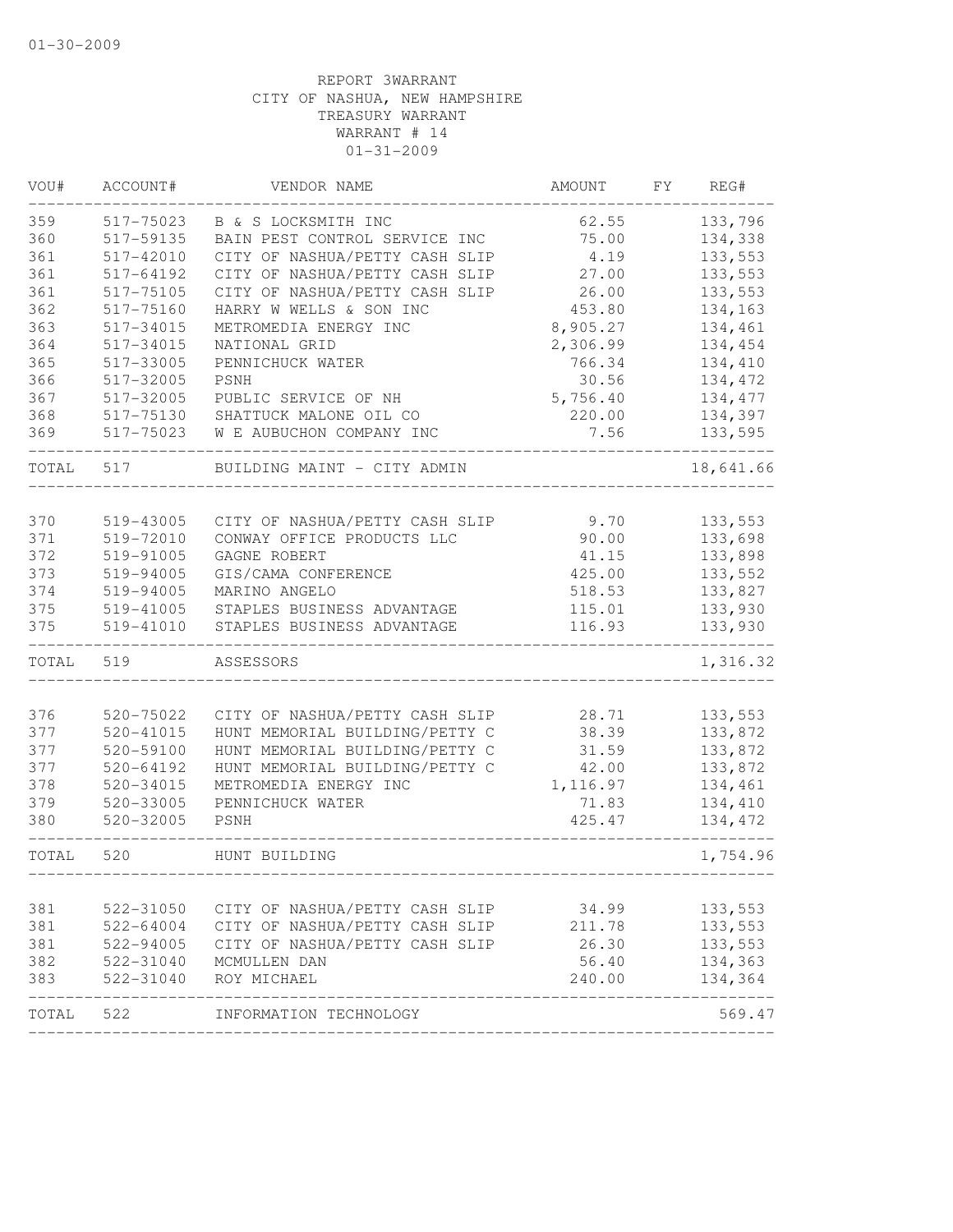| VOU# | ACCOUNT#      | VENDOR NAME                            | AMOUNT    | FY | REG#    |
|------|---------------|----------------------------------------|-----------|----|---------|
| 384  |               | 531-74092 AMERICAN TANK MANAGEMENT INC | 390.00    |    | 133,740 |
| 385  | 531-75023     | B & S LOCKSMITH INC                    | 820.18    |    | 133,796 |
| 386  | 531-59100     | BAER ALEXANDRA                         | 130.00    |    | 133,770 |
| 387  | $531 - 46040$ | BELANGER AARON                         | 67.23     |    | 134,367 |
| 387  | 531-91025     | BELANGER AARON                         | 44.00     |    | 134,367 |
| 388  | 531-78007     | BELLETETES INC                         | 23.66     |    | 133,732 |
| 389  | 531-46030     | BEN'S UNIFORMS                         | 175.00    |    | 134,343 |
| 389  | $531 - 46040$ | BEN'S UNIFORMS                         | 1,186.00  |    | 134,343 |
| 389  | 531-46045     | BEN'S UNIFORMS                         | 762.00    |    | 134,343 |
| 390  | 531-78007     | BEST FORD/BEST CYCLE                   | 314.31    |    | 133,588 |
| 390  | 531-78075     | BEST FORD/BEST CYCLE                   | 102.06    |    | 133,588 |
| 391  | 531-47010     | BOUND TREE MEDICAL LLC                 | 386.84    |    | 133,790 |
| 392  | $531 - 46040$ | CAMACHO CARLOS                         | 47.59     |    | 134,366 |
| 393  | 531-59045     | CAMERALAND                             | 357.24    |    | 133,903 |
| 394  | 531-78007     | CARPARTS OF NASHUA                     | 120.30    |    | 133,587 |
| 395  | $531 - 42000$ | CENTRAL PAPER PRODUCTS CO              | 191.00    |    | 133,913 |
| 396  | 531-94005     | CHANNING BETE CO INC                   | 179.85    |    | 134,084 |
| 397  | 531-72010     | CONWAY OFFICE PRODUCTS LLC             | 500.00    |    | 133,698 |
| 398  | 531-53125     | CROSS ERICH                            | 200.00    |    | 134,368 |
| 399  | 531-59100     | D & R TOWING INC                       | 75.00     |    | 134,323 |
| 400  | 531-94005     | DELISLE KATHLEEN                       | 60.46     |    | 134,373 |
| 401  | 531-94005     | DESMET ROSS                            | 132.00    |    | 134,372 |
| 402  | 531-62022     | DICTRONICS INC                         | 147.29    |    | 133,565 |
| 403  | 531-78007     | DONOVAN EQUIPMENT CO INC               | 312.20    |    | 133,615 |
| 404  | 531-49025     | DRIVERS LICENSE GUIDE CO               | 29.95     |    | 134,489 |
| 405  | 531-94005     | DUNKIN DONUTS                          | 48.57     |    | 133,626 |
| 405  | 531-98025     | DUNKIN DONUTS                          | 51.38     |    | 133,626 |
| 406  | 531-31025     | FAIRPOINT COMMUNICATIONS INC           | 144.87    |    | 134,463 |
| 407  | 531-31020     | FAIRPOINT COMMUNICATIONS INC           | 202.44    |    | 134,471 |
| 408  | 531-94005     | FOURNIER DONALD                        | 187.20    |    | 134,379 |
| 409  | 531-66025     | GE CAPITAL INC                         | 1, 113.28 |    | 133,893 |
| 410  | 531-91025     | GILBERT CALEB                          | 40.40     |    | 134,371 |
| 411  | 531-78065     | GOODYEAR AUTO SERVICE CENTER           | 520.62    |    | 133,562 |
| 412  | 531-78065     | GOODYEAR WHOLESALE TIRE CENTER         | 6,779.52  |    | 133,866 |
| 413  | 531-41015     | GRANITE STATE STAMPS INC               | 9.73      |    | 133,884 |
| 414  | $531 - 94005$ | GREATER NASHUA MENTAL HEALTH           | 400.00    |    | 134,469 |
| 415  | 531-42000     | HOME DEPOT CREDIT SERVICES             | 163.23    |    | 134,445 |
| 415  | 531-69025     | HOME DEPOT CREDIT SERVICES             | 138.99    |    | 134,445 |
| 415  | 531-78007     | HOME DEPOT CREDIT SERVICES             | 59.98     |    | 134,445 |
| 416  | $531 - 46040$ | HUDON SCOTT                            | 167.55    |    | 134,377 |
| 417  | 531-95000     | IACP                                   | 240.00    |    | 134,395 |
| 418  | 531-98025     | JACK'S PIZZA                           | 26.00     |    | 133,881 |
| 419  | 531-75023     | LOWE'S                                 | 478.00    |    | 134,446 |
| 420  | 531-45920     | LYNN PEAVEY CO                         | 216.00    |    | 133,580 |
| 421  | 531-49025     | MATTHEW BENDER & CO INC                | 245.10    |    | 133,891 |
| 422  | 531-78007     | MAYNARD & LESIEUR INCORPORATED         | 50.00     |    | 134,330 |
| 423  | 531-34015     | METROMEDIA ENERGY INC                  | 8,377.34  |    | 134,461 |
| 424  | 531-78007     | MHQ MUNICIPAL VEHICLES                 | 690.00    |    | 133,794 |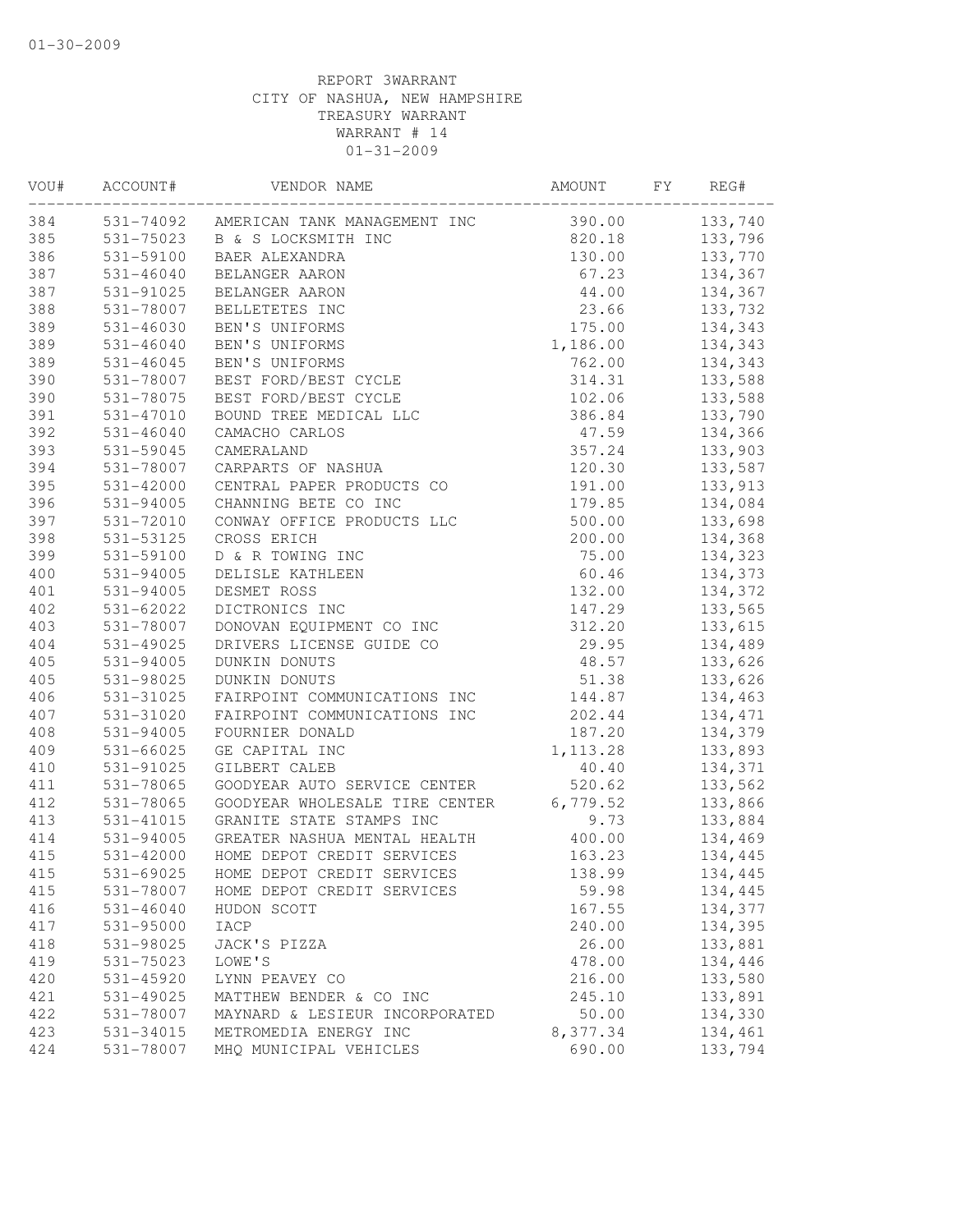| VOU#  | ACCOUNT#      | VENDOR NAME                           | <b>AMOUNT</b> | FY | REG#      |
|-------|---------------|---------------------------------------|---------------|----|-----------|
| 425   | 531-53125     | MORIARTY TODD                         | 200.00        |    | 134,369   |
| 426   | $531 - 64192$ | NASHUA OUTDOOR POWER EQUIP            | 18.90         |    | 133,753   |
| 427   | 531-34015     | NATIONAL GRID                         | 107.21        |    | 134,454   |
| 428   | 531-78007     | NEW G.H. BERLIN OIL COMPANY           | 614.63        |    | 133,780   |
| 429   | 531-46040     | NEWELL JOHN T                         | 52.50         |    | 134,375   |
| 430   | 531-95000     | NH TACTICAL OFFICERS ASSOC            | 250.00        |    | 134,370   |
| 431   | $531 - 46040$ | NICHOLS PHILLIP                       | 297.61        |    | 134,378   |
| 432   | 531-75023     | NORMAN E DAY INC                      | 191.25        |    | 133,561   |
| 433   | 531-78007     | NORTHERN FOREIGN CAR PARTS INC        | 576.00        |    | 134,352   |
| 434   | $531 - 45920$ | NORTHERN SAFETY CO INC                | 327.65        |    | 133,630   |
| 435   | 531-78007     | NYTECH SUPPLY CO                      | 46.42         |    | 133,609   |
| 436   | 531-31025     | PAETEC COMMUNICATIONS INC             | 617.00        |    | 134,400   |
| 436   | 531-31040     | PAETEC COMMUNICATIONS INC             | 268.64        |    | 134,400   |
| 437   | 531-46040     | PAGE ROBERT                           | 93.49         |    | 134,365   |
| 438   | 531-33005     | PENNICHUCK WATER                      | 708.89        |    | 134,410   |
| 439   | 531-32035     | PSNH                                  | 502.25        |    | 134,472   |
| 440   | 531-78007     | QUIRK GM PARTS DEPOT                  | 646.68        |    | 133,810   |
| 441   | 531-46040     | RILEY'S SPORT SHOP INC                | 102.50        |    | 133,574   |
| 442   | 531-78007     | ROBBINS AUTO PARTS INC                | 142.35        |    | 133,775   |
| 443   | 531-78007     | SAM'S CLUB DIRECT                     | 60.40         |    | 134,427   |
| 444   | 531-34015     | SHATTUCK MALONE OIL CO                | 395.90        |    | 134,397   |
| 445   | 531-45920     | SIRCHIE FINGER PRINT LABORATOR        | 145.50        |    | 133,825   |
| 446   | 531-69025     | SNAP ON TOOLS                         | 399.95        |    | 133,619   |
| 447   | 531-41005     | STAPLES BUSINESS ADVANTAGE            | 396.85        |    | 133,930   |
| 447   | 531-41015     | STAPLES BUSINESS ADVANTAGE            | 2,257.67      |    | 133,930   |
| 448   | 531-53125     | SULLIVAN FRANCIS                      | 250.00        |    | 134,374   |
| 449   | 531-42000     | SUNPOINT PRODUCTS INC                 | 105.79        |    | 133,767   |
| 450   | 531-42000     | THE DURKIN CO INC                     | 68.77         |    | 133,777   |
| 451   | 531-78007     | TOWERS MOTOR PARTS CORP               | 328.48        |    | 133,867   |
| 452   |               | TREASURER STATE OF NH                 |               |    |           |
| 453   | 531-74145     |                                       | 75.00         |    | 133,684   |
|       | 531-43005     | UNITED PARCEL SERVICE                 | 142.18        |    | 134,494   |
| 454   | 531-78007     | USP OF NEW ENGLAND                    | 670.05        |    | 133,857   |
| 455   | 531-59100     | VILLAGE SENTRY KENNEL                 | 19.00         |    | 133,677   |
| 456   | 531-74035     | WEST GROUP PAYMENT CENTER             | 140.33        |    | 133,636   |
| 457   | 531-94005     | YURCAK JOHN                           | 140.80        |    | 134,376   |
| TOTAL | 531           | POLICE DEPARTMENT<br>---------------- |               |    | 38,465.00 |
|       |               |                                       |               |    |           |
| 458   | 532-95010     | 1ST RESPONDER NEWSPAPER               | 110.00        |    | 134,453   |
| 459   | 532-78100     | ADAMSON INDUSTRIES CORP               | 23.95         |    | 133,786   |
| 460   | $532 - 79040$ | BATTERIES PLUS                        | 126.75        |    | 133,896   |
| 461   | 532-69025     | BELLETETES INC                        | 262.53        |    | 133,732   |
| 461   | 532-75023     | BELLETETES INC                        | 106.16        |    | 133,732   |
| 461   | 532-78100     | BELLETETES INC                        | 16.55         |    | 133,732   |
| 462   | 532-46030     | BERGERON PROTECTIVE CLOTHING          | 294.75        |    | 133,919   |
| 463   | 532-78100     | C & M DISTRIBUTING CO                 | 222.95        |    | 134,153   |
| 464   | 532-78020     | CHELMSFORD AUTO ELECTRIC INC          | 109.00        |    | 133,586   |
|       |               |                                       |               |    |           |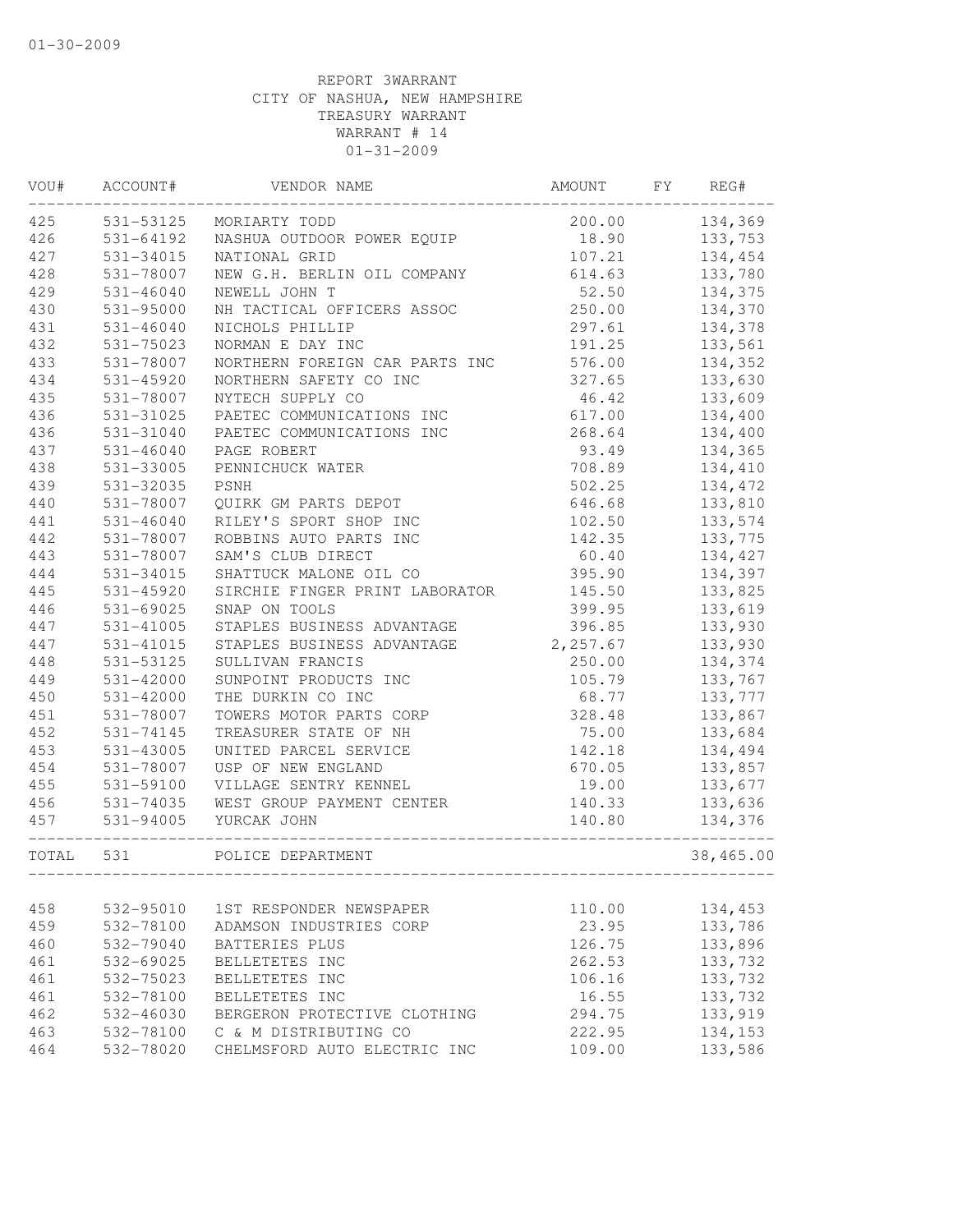| WOU# | ACCOUNT#  | VENDOR NAME                    | AMOUNT     | FY | REG#       |
|------|-----------|--------------------------------|------------|----|------------|
| 465  | 532-72010 | CONWAY OFFICE PRODUCTS LLC     | 402.00     |    | 133,698    |
| 466  | 532-95010 | EDM PUBLISHERS INC             | 99.00      |    | 134,421    |
| 467  | 532-94005 | FDIC                           | 785.00     |    | 134,464    |
| 468  | 532-75100 | FIMBEL PAUNET CORP             | 248.00     |    | 133,882    |
| 469  | 532-64080 | FIRE TECH & SAFETY OF NEW ENGL | 4,191.72   |    | 133,878    |
| 469  | 532-64094 | FIRE TECH & SAFETY OF NEW ENGL | 278.00     |    | 133,878    |
| 470  | 532-64080 | FIREMATIC SUPPLY CO INC        | 201.94     |    | 133,762    |
| 471  | 532-94005 | GUEST SERVICES                 | 232.20     |    | 134,486    |
| 472  | 532-75023 | HEATING SPECIALTIES OF NH INC  | 78.70      |    | 134,324    |
| 473  | 532-75023 | HOME DEPOT CREDIT SERVICES     | 61.71      |    | 134,406    |
| 474  | 532-64094 | INDUSTRIAL PROTECTION SERVICES | 46.41      |    | 133,633    |
| 475  | 532-75130 | J LAWRENCE HALL INC            | 2,721.72   |    | 134,346    |
| 476  | 532-78007 | JACK YOUNG COMPANY, INC        | 44.39      |    | 133,904    |
| 477  | 532-75160 | KERRY FIRE PROTECTION INC      | 400.65     |    | 133,749    |
| 478  | 532-59100 | MAYNARD & LESIEUR INCORPORATED | 99.00      |    | 134,330    |
| 478  | 532-78065 | MAYNARD & LESIEUR INCORPORATED | 560.00     |    | 134,330    |
| 479  | 532-34015 | METROMEDIA ENERGY INC          | 13, 137.83 |    | 134,461    |
| 480  | 532-78075 | MIKE'S CUSTOM KANVAS           | 100.00     |    | 133,590    |
| 481  | 532-78020 | MILTON CAT                     | 873.57     |    | 133,968    |
| 482  | 532-78100 | MINUTEMAN TRUCKS INC           | 368.77     |    | 133,788    |
| 483  | 532-43005 | NATIONAL BUSINESS FURNITURE    | 19.95      |    | 134,073    |
| 483  | 532-63065 | NATIONAL BUSINESS FURNITURE    | 119.00     |    | 134,073    |
| 484  | 532-34015 | NATIONAL GRID                  | 2,644.14   |    | 134,454    |
| 485  | 532-42005 | NEW ENGLAND PAPER & SUPPLY     | 93.78      |    | 133,773    |
| 485  | 532-42010 | NEW ENGLAND PAPER & SUPPLY     | 434.54     |    | 133,773    |
| 485  | 532-42020 | NEW ENGLAND PAPER & SUPPLY     | 138.29     |    | 133,773    |
| 486  | 532-94010 | NH DIV OF FIRE STANDARDS & TRA | 5.00       |    | 133,759    |
| 487  | 532-98005 | NH FIRE PREVENTION SOCIETY/IAA | 350.00     |    | 134,404    |
| 488  | 532-75100 | OVERHEAD DOOR CO OF MANCHESTER | 142.50     |    | 133,850    |
| 489  | 532-31040 | PAETEC COMMUNICATIONS INC      | 15.82      |    | 134,400    |
| 490  | 532-33005 | PENNICHUCK WATER               | 1,744.25   |    | 134,410    |
| 491  | 532-32005 | PSNH                           | 2,491.29   |    | 134,472    |
| 492  | 532-78100 | REXEL CLS                      | 49.36      |    | 134,241    |
| 492  | 532-79045 | REXEL CLS                      | 60.95      |    | 134,241    |
| 493  | 532-69035 | ROBBINS AUTO PARTS INC         | 155.68     |    | 133,775    |
| 494  | 532-78007 | SANEL AUTO PARTS CO            | 110.57     |    | 133,743    |
| 494  | 532-78100 | SANEL AUTO PARTS CO            | 170.71     |    | 133,743    |
| 495  | 532-41005 | STAPLES BUSINESS ADVANTAGE     | 61.05      |    | 133,930    |
| 495  | 532-41015 | STAPLES BUSINESS ADVANTAGE     | 179.21     |    | 133,930    |
| 496  | 532-59100 | TRUE BLUE CLEANERS             | 281.10     |    | 133,787    |
| 497  | 532-78095 | TST EQUIPMENT INC              | 64.73      |    | 133,701    |
| 498  | 532-78095 | W D PERKINS                    | 689.96     |    | 133,635    |
| 499  | 532-78020 | YANKEE TRUCKS                  | 1,020.40   |    | 133,604    |
|      |           | TOTAL 532 FIRE DEPARTMENT      |            |    | 37, 245.53 |
| 500  | 533-33010 | PENNICHUCK WATER               | 232,018.15 |    | 134,410    |
|      |           |                                |            |    |            |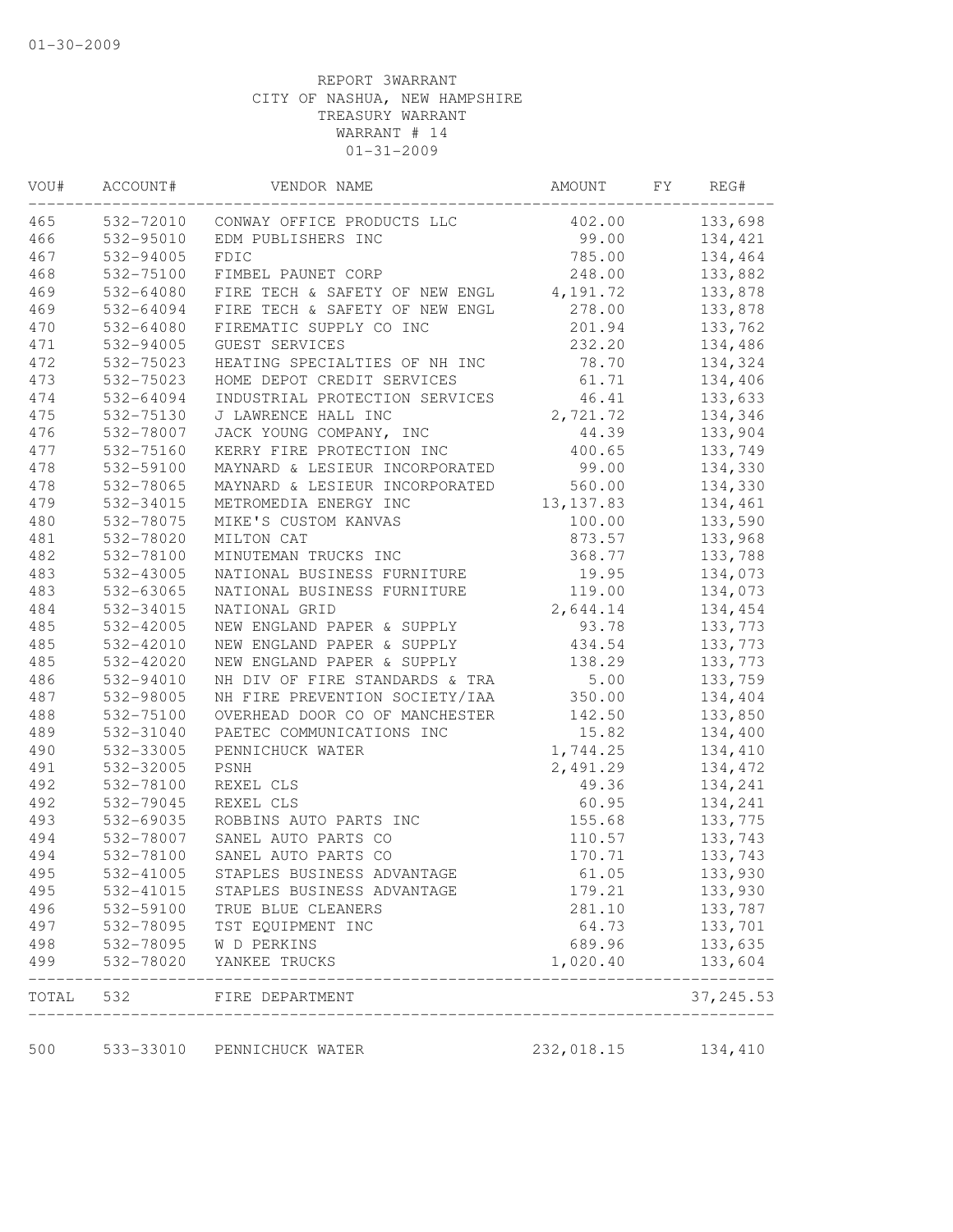| VOU#                                   | ACCOUNT#                                                                   | VENDOR NAME                                                                                                                                              | AMOUNT                                                     | FY | REG#                                                            |
|----------------------------------------|----------------------------------------------------------------------------|----------------------------------------------------------------------------------------------------------------------------------------------------------|------------------------------------------------------------|----|-----------------------------------------------------------------|
| TOTAL                                  | 533                                                                        | WATER SUPPLY (PUBLIC HYDRANTS)                                                                                                                           |                                                            |    | 232,018.15                                                      |
| 501                                    | 534-32020                                                                  | PSNH                                                                                                                                                     | 173.22                                                     |    | 134,472                                                         |
| TOTAL                                  | 534                                                                        | STREET LIGHTING                                                                                                                                          |                                                            |    | 173.22                                                          |
| 502<br>503                             | 535-94025<br>535-81023                                                     | LIFEGUARD SYSTEMS INC<br>SALVATION ARMY EDS                                                                                                              | 4,100.00<br>1,418.44                                       |    | 133,779<br>134, 413                                             |
| TOTAL                                  | 535                                                                        | EMERGENCY MANAGEMENT                                                                                                                                     |                                                            |    | 5,518.44                                                        |
| 504<br>505                             | 536-32035<br>536-64255                                                     | PSNH<br>TESSCO TECHNOLOGIES INC                                                                                                                          | 1,800.47<br>525.83                                         |    | 134,472<br>133,747                                              |
| TOTAL                                  | 536                                                                        | CITYWIDE COMMUNICATIONS                                                                                                                                  |                                                            |    | 2,326.30                                                        |
| 506<br>507<br>508<br>509<br>510<br>511 | 541-72010<br>541-53165<br>541-33005<br>541-32005<br>541-34005<br>541-41015 | CONWAY OFFICE PRODUCTS LLC<br>LANGUAGE LINE SERVICES<br>PENNICHUCK WATER<br>PUBLIC SERVICE OF NH<br>SHATTUCK MALONE OIL CO<br>STAPLES BUSINESS ADVANTAGE | 90.00<br>93.05<br>256.91<br>1,059.64<br>1,333.92<br>135.22 |    | 133,698<br>133,659<br>134,410<br>134, 477<br>134,397<br>133,930 |
| TOTAL                                  | 541                                                                        | COMMUNITY SERVICES DIVISION                                                                                                                              |                                                            |    | 2,968.74                                                        |
| 512<br>513<br>513<br>514               | 542-72010<br>542-49025<br>542-59100<br>542-41015                           | CONWAY OFFICE PRODUCTS LLC<br>PRACTICE MANAGEMENT INFO CORP<br>PRACTICE MANAGEMENT INFO CORP<br>STAPLES BUSINESS ADVANTAGE                               | 90.00<br>33.53<br>19.71<br>42.29                           |    | 133,698<br>133,692<br>133,692<br>133,930                        |
| TOTAL                                  | 542                                                                        | COMMUNITY HEALTH                                                                                                                                         |                                                            |    | 185.53                                                          |
| 514<br>515                             | 543-41015<br>543-94010                                                     | STAPLES BUSINESS ADVANTAGE<br><b>UNH</b>                                                                                                                 | 45.53<br>908.00                                            |    | 133,930<br>134,487                                              |
| TOTAL                                  | 543                                                                        | ENVIRONMENTAL HEALTH DEPT.                                                                                                                               |                                                            |    | 953.53                                                          |
| 516<br>517                             | 544-72010<br>544-41015                                                     | CONWAY OFFICE PRODUCTS LLC<br>STAPLES BUSINESS ADVANTAGE                                                                                                 | 90.00<br>146.36                                            |    | 133,698<br>133,930                                              |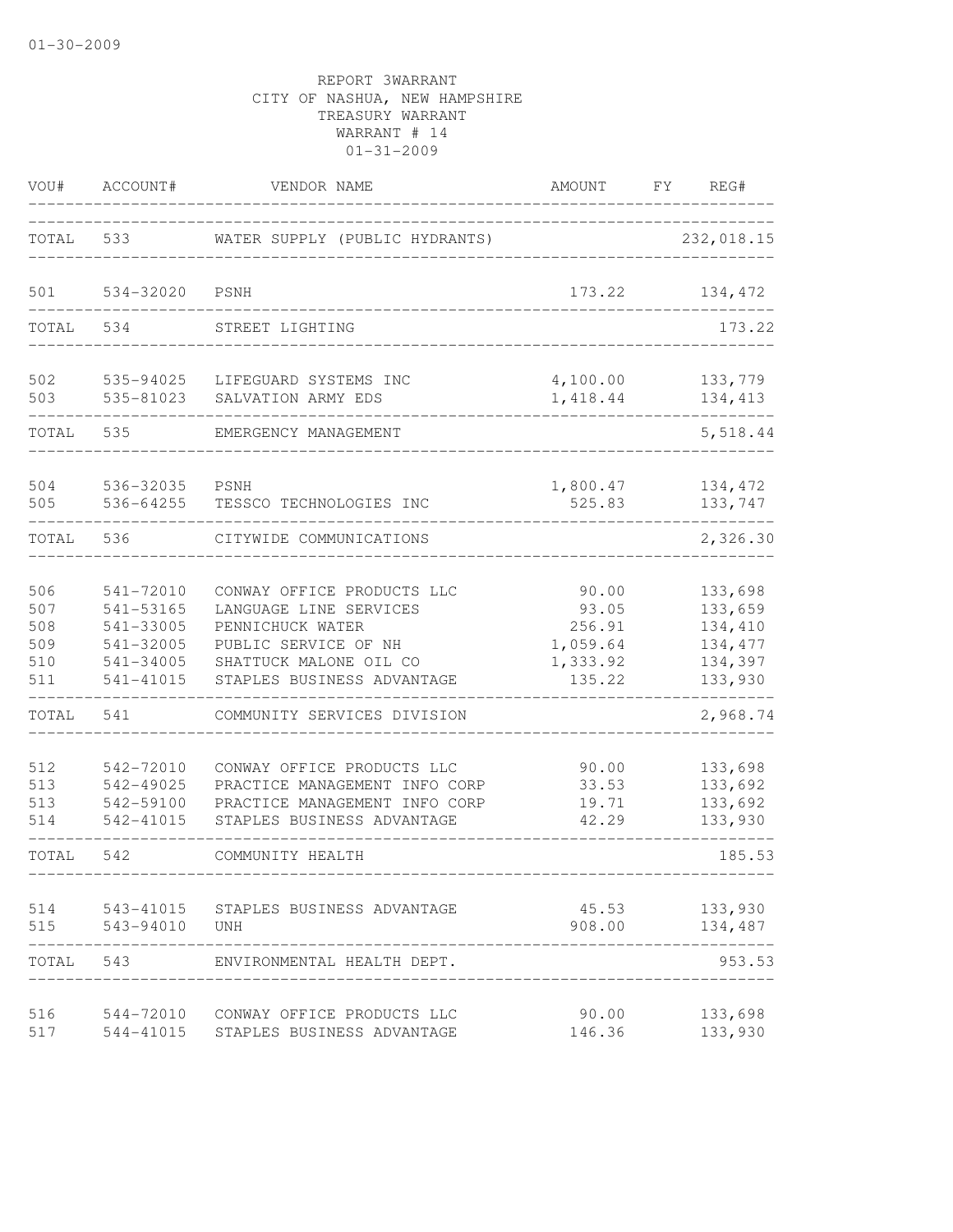|            | VOU# ACCOUNT#          | T# ACCOUNT# VENDOR NAME AMOUNT FY REG-            |                    | REG#               |
|------------|------------------------|---------------------------------------------------|--------------------|--------------------|
|            |                        | TOTAL 544 WELFARE ADMINISTRATION                  |                    | 236.36             |
|            |                        |                                                   |                    |                    |
| 518        | 545-97020              | 188 CONCORD ST LLC DBA LILLIAN 700.00             |                    | 133,822            |
| 519<br>520 | 545-97020<br>545-97020 | 23-25 TEMPLE ST REALTY LLC<br>28-34 RR SQUARE LLC | 2,723.80<br>895.00 | 133,836<br>133,608 |
| 521        | 545-97020              | 31 BRIDGE ST REALTY LLC                           |                    | 133,742            |
| 522        | 545-97020              | AMARAL MANUEL A                                   | 900.00<br>746.76   | 133,951            |
| 523        | 545-97020              | ARNOLD DENNIS                                     | 680.32             | 133,672            |
| 524        | 545-97020              | BAYRIDGE AT NASHUA                                | 893.00             | 133,583            |
| 525        | 545-97020              | BC-AD PROPERTIES                                  | 450.00             | 133,734            |
| 526        | 545-97020              | <b>BEAULIEU FRANCIS</b>                           | 680.32             | 133,690            |
| 527        | 545-97020              | BERGERON LUC M                                    | 680.32             | 133,603            |
| 528        | 545-97020              | BOURDON RONALD                                    | 811.16             | 133,801            |
| 529        | 545-97020              | BOYER IVON                                        | 444.45             | 133,678            |
| 530        | 545-97020              | BRANDOLINI KIMBERLY                               | 237.60             | 133,568            |
| 531        | 545-97020              | <b>BUJA DONALD</b>                                | 660.00             | 133,711            |
| 532        | 545-97020              | CAMPBELL GILBERT DBA WOODLANDS                    | 532.08             | 133,624            |
| 533        | 545-97020              | CANTERBURY APARTMENTS                             | 325.00             | 133,584            |
| 534        | 545-97020              | CENTRAL REALTY                                    | 3,846.33           | 133,771            |
| 535        | 545-97020              | CONSTANT DANIEL                                   | 417.63             | 133,871            |
| 536        | 545-97020              | CONSTANT FAMILY LLC II                            | 887.96             | 133,765            |
| 537        | 545-97020              | COUNTRY BARN MOTEL                                | 1,704.00           | 133,733            |
| 538        | 545-97020              | DESSUREAULT HUGUETTE                              | 450.00             | 133,597            |
| 539        | 545-97020              | DIONNE JASON                                      | 825.00             | 133,899            |
| 540        | 545-97020              | DOBENS SUSAN                                      | 830.00             | 133,662            |
| 541        | 545-97020              | DOWNTOWNER NELSON/DAVID A GREG                    | 1,778.87           | 133,600            |
| 542        | 545-97020              | DUQUETTE MARC & PAM                               | 800.00             | 133,934            |
| 543        | 545-97020              | FLOOD MARY ANNE                                   | 700.00             | 133,691            |
| 544        | 545-97020              | FREEDOM APARTMENTS LLC                            | 990.92             | 133,721            |
| 545        | 545-97020              | GAUTHIER CONRAD J                                 | 890.75             | 133,737            |
| 546        | 545-97020              | GAUTHIER REALTY/CONNIE GAUTHIE                    | 3,361.12           | 133,909            |
| 547        | 545-97020              | GIANNOTTI PETER                                   | 475.00             | 133,917            |
| 548        | 545-97020              | GP NASHUA LIMITED PARTNERSHIP                     | 893.00             | 133,634            |
| 549        | 545-97020              | HAMMERHEAD RENTAL PROPERTIES                      | 1,021.06           | 133,799            |
| 550        | 545-97020              | JENSENS'S INC                                     | 389.00             | 133,705            |
| 551        |                        | 545-97020 KEHAIAS THEOGINIS/ANE PROPERTI          | 539.43             | 133,697            |
| 552        | 545-97020              | LACASSE RAUL                                      | 850.00             | 133,821            |
| 553        | 545-97020              | LAMERAND ENTERPRISES/KYLE LAME                    | 868.56             | 133,862            |
| 554        | 545-97020              | LAPOINTE OLIVER MARIE GABE & D                    | 665.74             | 133,712            |
| 555        | 545-97020              | LAVOIE NORMAN                                     | 618.24             | 133,924            |
| 556        | 545-97020              | LIGHT PARTNERS                                    | 2,316.50           | 133,820            |
| 557        | 545-97020              | LORDEN RAYMOND E SR                               | 220.00             | 133,656            |
| 558        | 545-97020              | MCCHANDLER LLC                                    | 592.60             | 133,731            |
| 559        | 545-97020              | MEZZAPELLE EDWARD                                 | 400.00             | 134,025            |
| 560        | 545-97020              | MOTEL 6                                           | 735.84             | 133,865            |
| 561        | 545-97020              | MOULTON DAVID C                                   | 98.77              | 133,571            |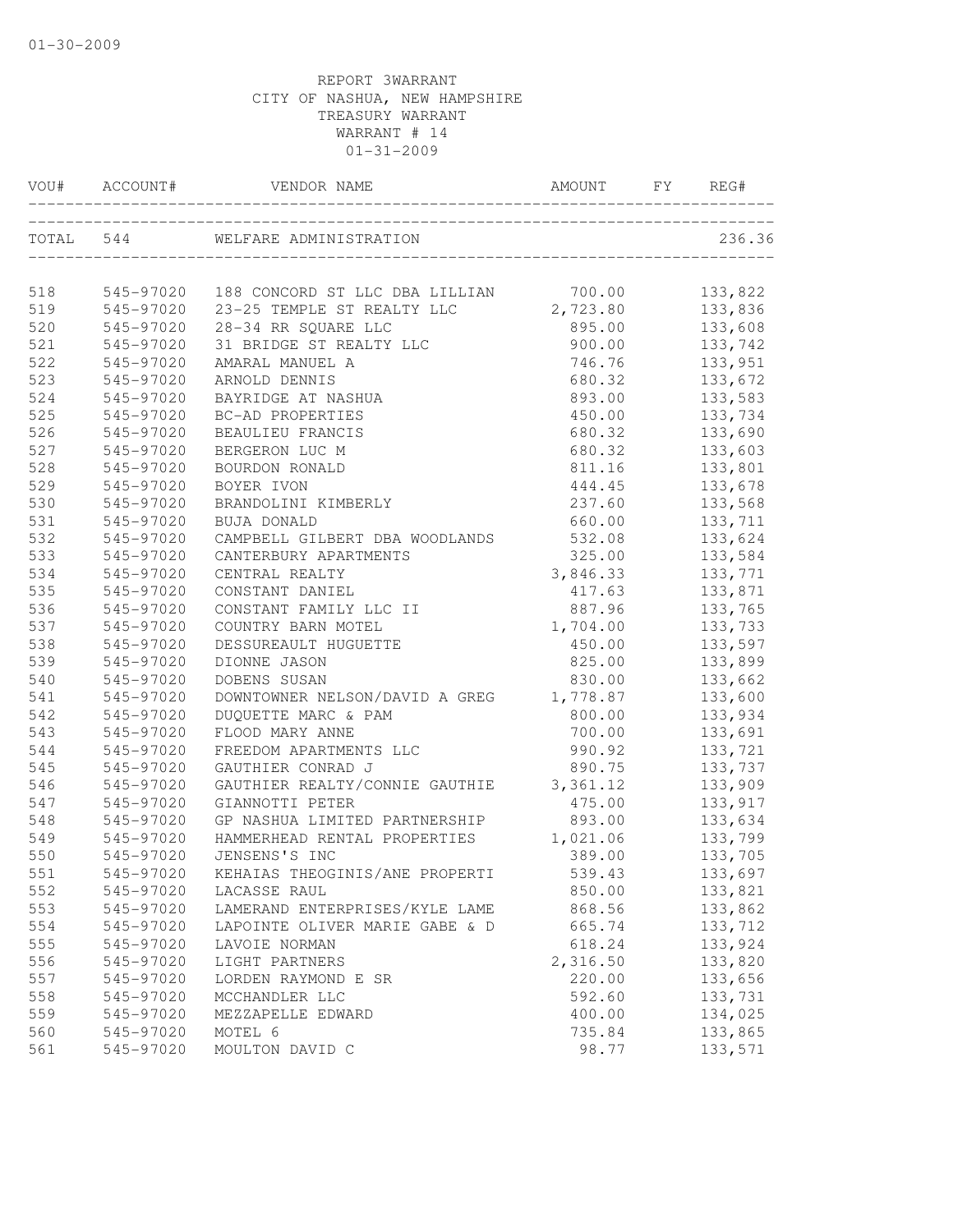| VOU#      | ACCOUNT#      | VENDOR NAME                    | AMOUNT   | FY | REG#       |
|-----------|---------------|--------------------------------|----------|----|------------|
| 562       | 545-97020     | NASHUA HOUSING AUTHORITY       | 1,819.64 |    | 133,875    |
| 563       | 545-97020     | NASHUA PASTORAL CARE           | 370.00   |    | 133,735    |
| 564       | 545-97020     | OLYMPIA PROPERTIES LLC         | 137.00   |    | 133,592    |
| 565       | 545-97020     | OUELLET ADRIEN                 | 457.44   |    | 133,694    |
| 566       | 545-97020     | PAQUIN EDWARD                  | 856.37   |    | 133,585    |
| 567       | 545-97015     | PENNICHUCK WATER WORKS INC     | 113.76   |    | 134,409    |
| 568       | 545-97020     | PFAFF ROBERT                   | 319.40   |    | 134,380    |
| 569       | 545-97020     | POULIN JACQUES                 | 550.00   |    | 133,718    |
| 570       | 545-97020     | POWLOWSKY BARBARA              | 565.03   |    | 133,900    |
| 571       | 545-97015     | PSNH                           | 497.99   |    | 134,475    |
| 572       | 545-97020     | RAMIREZ SANCHE                 | 1,182.35 |    | 133,660    |
| 573       | 545-97020     | RODRIGUEZ RAFAEL               | 225.00   |    | 133,631    |
| 574       | 545-97020     | RYAN ANDREW                    | 111.80   |    | 133,823    |
| 575       | 545-97020     | RYBICKI STEPHEN                | 765.00   |    | 133,915    |
| 576       | 545-97020     | SEYMOUR MARY                   | 931.46   |    | 133,918    |
| 577       | 545-97020     | SILVA MARIA L                  | 818.07   |    | 133,802    |
| 578       | 545-97020     | SOSNOVSKY NIKOLAY              | 660.09   |    | 133,729    |
| 579       | 545-97020     | SOUTHERN NH SERV MNGT CORP     | 88.00    |    | 133,724    |
| 580       | 545-97020     | ST GERMAIN DAVID               | 878.21   |    | 134,010    |
| 581       | 545-97020     | SUND ANDERS                    | 441.08   |    | 133,920    |
| 582       | 545-97020     | TREMBLAY LISE                  | 297.77   |    | 133,939    |
| 583       | 545-97020     | URQUHART DIANE                 | 649.01   |    | 133,641    |
| 584       | 545-97015     | WINGATE'S PHARMACY INC         | 7,336.45 |    | 134,398    |
| 585       | 545-97020     | WRN REAL ESTATE LLC            | 1,170.54 |    | 133,842    |
| 586       | 545-97020     | ZHAO CHANG                     | 500.00   |    | 133,638    |
| TOTAL 545 |               | WELFARE COSTS                  |          |    | 62, 267.59 |
|           |               |                                |          |    |            |
| 587       | 551-49075     | CITY OF NASHUA/PETTY CASH SLIP | 27.42    |    | 133,553    |
| 588       | 551-72010     | CONWAY OFFICE PRODUCTS LLC     | 210.00   |    | 133,698    |
| 589       | 551-95005     | DOOKRAN STEPHEN                | 150.00   |    | 133,864    |
| 590       | 551-34015     | METROMEDIA ENERGY INC          | 622.26   |    | 134,461    |
| 591       | 551-31040     | PAETEC COMMUNICATIONS INC      | 2.27     |    | 134,400    |
| 592       | 551-33005     | PENNICHUCK WATER               | 225.80   |    | 134,410    |
| 593       | $551 - 41015$ | STAPLES BUSINESS ADVANTAGE     | 544.21   |    | 133,930    |
| 594       | 551-59100     | TWIN CITY LOCK & KEY INC       | 200.00   |    | 133,812    |
| TOTAL     | 551           | PUBLIC WORKS DIV & ENGINEERING |          |    | 1,981.96   |
|           |               |                                |          |    |            |
| 595       | 552-75135     | B & S LOCKSMITH INC            | 7.50     |    | 133,796    |
| 596       | 552-69024     | BECKER RADIO GROUP             | 1,040.50 |    | 134,121    |
| 597       | 552-75021     | BROX INDUSTRIES INC            | 437.60   |    | 133,620    |
| 598       | 552-78007     | CASEY EQUIPMENT & RENTAL CORP  | 31.59    |    | 133,876    |
| 599       | 552-72010     | CONWAY OFFICE PRODUCTS LLC     | 120.00   |    | 133,698    |
| 600       | 552-48015     | DENNIS K BURKE INC             | 2,614.52 |    | 134,495    |
| 601       | 552-75040     | F W WEBB COMPANY               | 4.34     |    | 133,657    |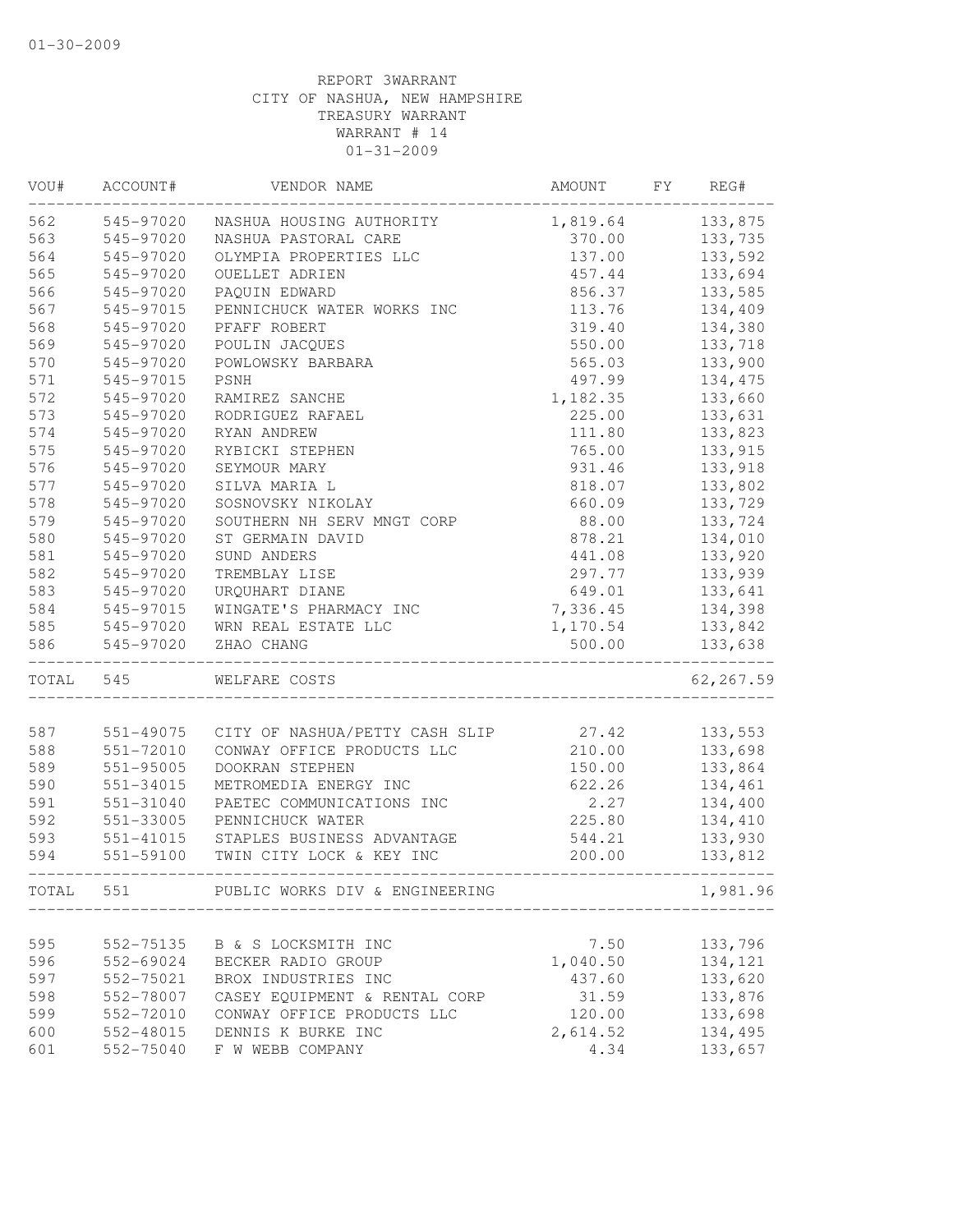| VOU#  | ACCOUNT#      | VENDOR NAME                    | AMOUNT   | FY | REG#      |
|-------|---------------|--------------------------------|----------|----|-----------|
| 602   | 552-59050     | GORSUCH JENNIFER               | 44.00    |    | 133,725   |
| 603   | $552 - 46030$ | GRAINGER                       | 184.56   |    | 133,640   |
| 604   | 552-46045     | GUIDABONI ROBERT               | 39.98    |    | 134,381   |
| 605   | 552-75021     | HOME DEPOT CREDIT SERVICES     | 250.79   |    | 134,406   |
| 605   | 552-75022     | HOME DEPOT CREDIT SERVICES     | 142.16   |    | 134,406   |
| 605   | 552-75135     | HOME DEPOT CREDIT SERVICES     | 103.77   |    | 134,406   |
| 606   | 552-75021     | JOHNSON'S ELECTRIC INC         | 65.00    |    | 133,665   |
| 606   | 552-75022     | JOHNSON'S ELECTRIC INC         | 654.15   |    | 133,665   |
| 606   | 552-75135     | JOHNSON'S ELECTRIC INC         | 746.71   |    | 133,665   |
| 607   | 552-59050     | JURIS WILLIAM                  | 194.00   |    | 133,682   |
| 608   | 552-59050     | LEBLANC DAVID                  | 478.00   |    | 133,726   |
| 609   | 552-78100     | LIBERTY INTN'L TRUCKS OF NH LL | 14.28    |    | 134,327   |
| 610   | 552-75022     | LOWE'S                         | 143.38   |    | 134,446   |
| 611   | 552-45290     | M & N SPORTS LLC               | 227.70   |    | 133,741   |
| 611   | 552-46005     | M & N SPORTS LLC               | 1,272.00 |    | 133,741   |
| 612   | 552-75021     | MANCHESTER HOSE & COUPLING INC | 113.20   |    | 133,622   |
| 613   | 552-59050     | MELLEN BILL                    | 176.00   |    | 133,957   |
| 614   | 552-34015     | METROMEDIA ENERGY INC          | 2,004.19 |    | 134,461   |
| 614   | 552-34045     | METROMEDIA ENERGY INC          | 433.43   |    | 134,461   |
| 615   | 552-74085     | N E SHARPENING CO INC          | 110.00   |    | 134,150   |
| 616   | 552-78007     | NAPA AUTO PARTS                | 11.10    |    | 133,860   |
| 617   | 552-34015     | NATIONAL GRID                  | 537.85   |    | 134,454   |
| 618   | 552-94005     | NE REGIONAL TURFGRASS FOUNDATI | 125.00   |    | 134,480   |
| 619   | 552-78100     | NEW G.H. BERLIN OIL COMPANY    | 505.72   |    | 133,780   |
| 620   | 552-31040     | PAETEC COMMUNICATIONS INC      | 20.40    |    | 134,400   |
| 621   | 552-59050     | PARADIS STEPHEN                | 298.00   |    | 133,760   |
| 622   | 552-94005     | PARENTING NEW HAMPSHIRE        | 150.00   |    | 134,407   |
| 623   | 552-33005     | PENNICHUCK WATER               | 1,335.34 |    | 134,410   |
| 623   | 552-33040     | PENNICHUCK WATER               | 219.66   |    | 134,410   |
| 624   | 552-74085     | POWERPLAN                      | 1,599.09 |    | 133,902   |
| 625   | 552-32005     | PSNH                           | 2,197.01 |    | 134,472   |
| 625   | 552-32005     | PSNH                           | 3,674.20 |    | 134,473   |
| 626   | 552-46005     | RED BRICK CLOTHING CO          | 1,458.24 |    | 133,670   |
| 627   | 552-59050     | REYNOLDS SCOTT                 | 88.00    |    | 133,971   |
| 628   | 552-59050     | ROBICHAUD ROGER                | 458.00   |    | 133,870   |
| 629   | 552-78007     | SANEL AUTO PARTS CO            | 56.64    |    | 133,743   |
| 630   | 552-48005     | SHATTUCK MALONE OIL CO         | 5,094.24 |    | 134,397   |
| 631   | 552-41015     | STAPLES BUSINESS ADVANTAGE     | 179.35   |    | 133,930   |
| 632   | 552-59050     | STUART ALISTAIR                | 344.00   |    | 133,696   |
| 633   | 552-46030     | SUNBELT RENTALS                | 180.00   |    | 133,783   |
| 634   | 552-95010     | THE TELEGRAPH                  | 156.00   |    | 134,447   |
| 635   | 552-59050     | TOLLNER NEIL                   | 88.00    |    | 133,856   |
| 636   | 552-46045     | UNIFIRST CORPORATION           | 300.88   |    | 133,888   |
| 637   | 552-59050     | WHEELER DOUG                   | 330.00   |    | 133,816   |
| TOTAL | 552           | PARKS AND RECREATION           |          |    | 31,060.07 |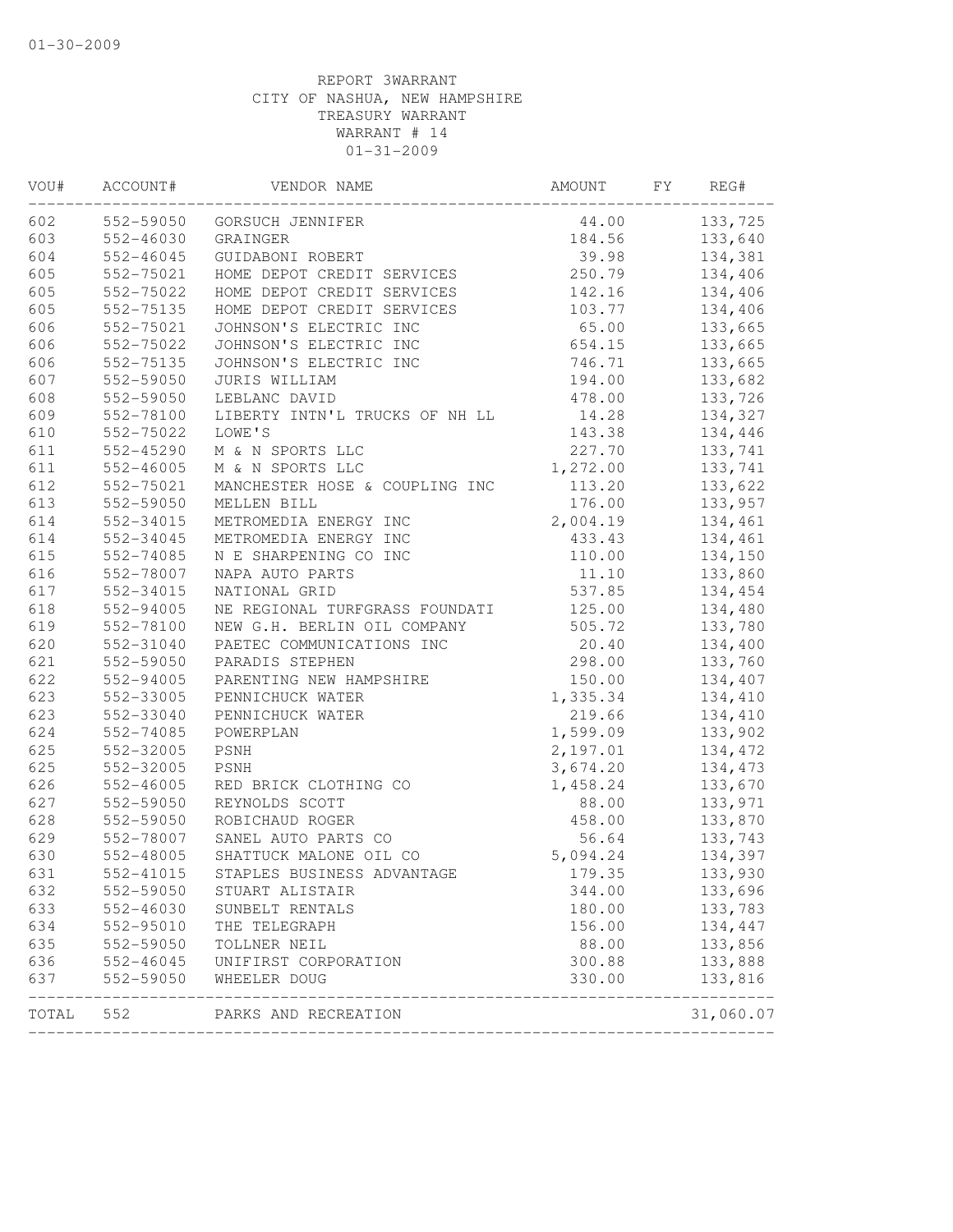| VOU# | ACCOUNT#  | VENDOR NAME                    | AMOUNT     | FY | REG#    |
|------|-----------|--------------------------------|------------|----|---------|
| 638  | 553-59160 | ACS OF NEW ENGLAND             | 925.00     |    | 134,414 |
| 639  | 553-46045 | ARCSOURCE INC                  | 34.77      |    | 133,745 |
| 639  | 553-69025 | ARCSOURCE INC                  | 64.20      |    | 133,745 |
| 640  | 553-59160 | AUDETTE AND SONS               | 450.00     |    | 134,457 |
| 641  | 553-78060 | B-B CHAIN                      | 926.25     |    | 133,610 |
| 642  | 553-47010 | BASS FIRST AID SERVICE COMPANY | 63.70      |    | 133,654 |
| 643  | 553-59150 | BCM CONTROLS CORPORATION       | 1,213.58   |    | 133,789 |
| 644  | 553-45060 | BECHARD MAURICE J              | 51.00      |    | 133,818 |
| 645  | 553-69024 | BECKER RADIO GROUP             | 1,474.50   |    | 134,121 |
| 646  | 553-59160 | BENTLEY MANAGEMENT GROUP INC   | 1,110.00   |    | 134,450 |
| 647  | 553-59160 | BRIAND ROY E                   | 1,387.50   |    | 134,452 |
| 648  | 553-59160 | CADY PATRICK T                 | 1,491.00   |    | 134,448 |
| 649  | 553-78100 | CASEY EQUIPMENT & RENTAL CORP  | 179.93     |    | 133,876 |
| 650  | 553-46045 | CCP INDUSTRIES INC             | 805.82     |    | 133,751 |
| 651  | 553-72035 | CONWAY OFFICE PRODUCTS LLC     | 90.00      |    | 133,698 |
| 652  | 553-59160 | CORCORAN WILLIAM J             | 862.50     |    | 134,425 |
| 653  | 553-59160 | CRISP CONTRACTING LLC          | 1,122.06   |    | 134,418 |
| 654  | 553-59100 | D & R TOWING INC               | 565.00     |    | 134,323 |
| 655  | 553-59160 | DEAN THOMAS                    | 1,337.50   |    | 134,420 |
| 656  | 553-48015 | DENNIS K BURKE INC             | 55,560.88  |    | 134,495 |
| 657  | 553-78100 | DONOVAN EQUIPMENT CO INC       | 1,275.92   |    | 133,615 |
| 658  | 553-78100 | DONOVAN SPRING COMPANY INC     | 2,220.75   |    | 133,618 |
| 659  | 553-59160 | DUBOIS BEN                     | 775.00     |    | 134,444 |
| 660  | 553-59160 | DUMAIS KENT                    | 862.50     |    | 134,458 |
| 661  | 553-78100 | E W SLEEPER CO                 | 704.46     |    | 133,926 |
| 662  | 553-45260 | EASTERN MINERALS INC           | 51,058.92  |    | 133,892 |
| 663  | 553-59100 | EASTERN NEW ENGLAND HYDRAULICS | 1,195.00   |    | 133,940 |
| 664  | 553-45265 | FL MERRILL CONSTRUCTION INC    | 5,389.28   |    | 133,833 |
| 665  | 553-59100 | GILBERT DRIVELINE              | 23.50      |    | 133,879 |
| 665  | 553-78100 | GILBERT DRIVELINE              | 169.08     |    | 133,879 |
| 666  | 553-45060 | HOME DEPOT CREDIT SERVICES     | 120.72     |    | 134,406 |
| 666  | 553-69025 | HOME DEPOT CREDIT SERVICES     | 12.99      |    | 134,406 |
| 667  | 553-78100 | HOWARD P FAIRFIELD, LLC        | 20, 136.18 |    | 134,235 |
| 668  | 553-59160 | KERRY'S POOL & SPA             | 972.00     |    | 134,419 |
| 669  | 553-69025 | KOLLLEY JOEL                   | 29.95      |    | 134,036 |
| 670  | 553-59100 | LIBERTY INTN'L TRUCKS OF NH LL | 408.75     |    | 134,327 |
| 670  | 553-78100 | LIBERTY INTN'L TRUCKS OF NH LL | 748.57     |    | 134,327 |
| 671  | 553-59160 | MARINO JOHN                    | 925.00     |    | 134,417 |
| 672  | 553-69025 | MATCO TOOLS                    | 24.95      |    | 133,570 |
| 673  | 553-34015 | METROMEDIA ENERGY INC          | 9,098.52   |    | 134,461 |
| 674  | 553-46045 | MIGNEAULT CLIFF                | 119.00     |    | 133,974 |
| 675  | 553-78100 | MILL METALS CORP               | 1,238.59   |    | 133,841 |
| 676  | 553-45260 | MORTON SALT                    | 32,669.23  |    | 133,736 |
| 677  | 553-49075 | NAPA AUTO PARTS                | 60.49      |    | 133,860 |
| 677  | 553-49075 | NAPA AUTO PARTS                | 15.98      |    | 133,861 |
| 677  | 553-78100 | NAPA AUTO PARTS                | 945.52     |    | 133,860 |
| 677  | 553-78100 | NAPA AUTO PARTS                | 209.10     |    | 133,861 |
| 678  | 553-46045 | NEW ENGLAND EQUIPMENT RENTALS  | 591.84     |    | 133,764 |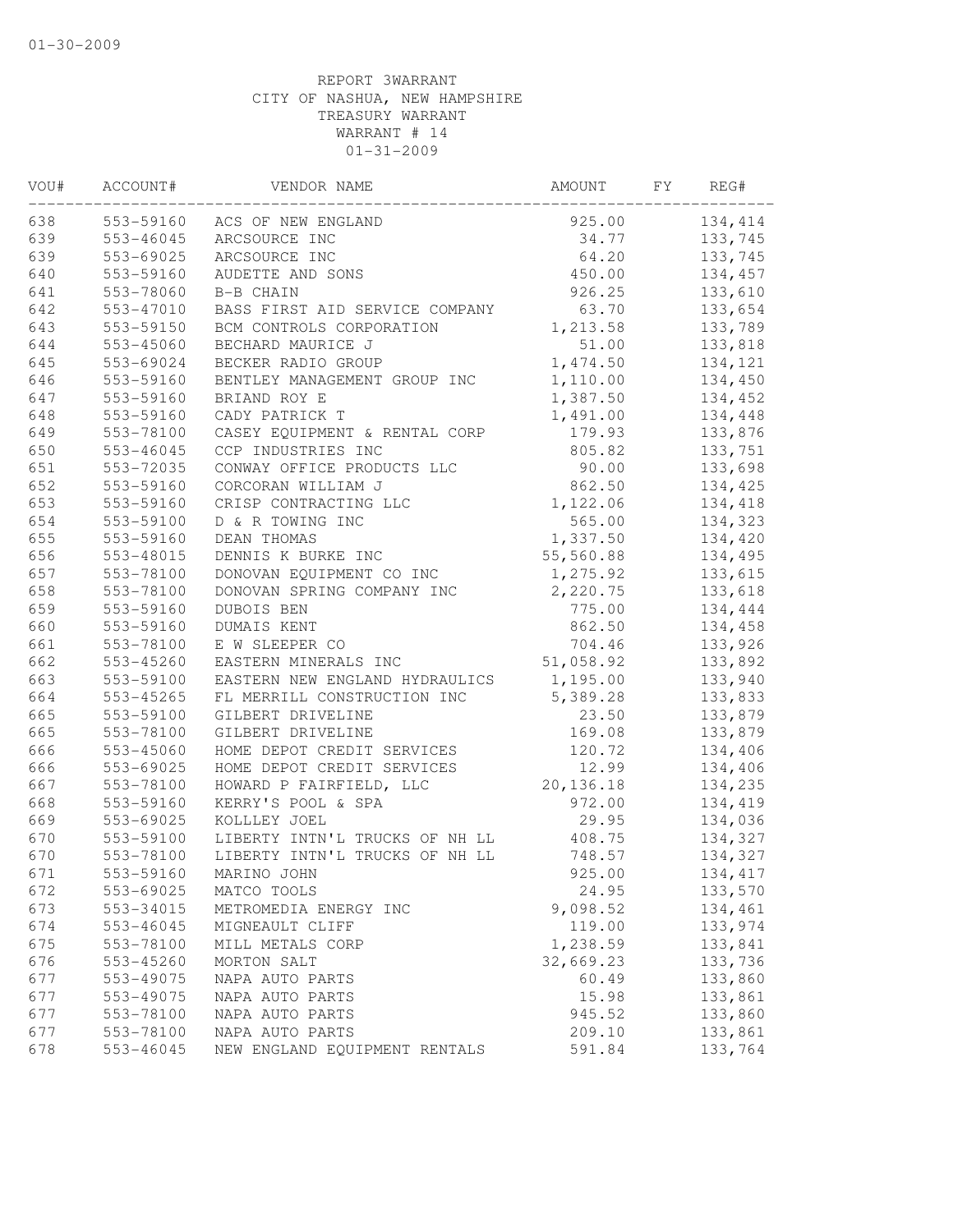| VOU#  | ACCOUNT#      | VENDOR NAME                    | AMOUNT     | FY | REG#       |
|-------|---------------|--------------------------------|------------|----|------------|
| 679   | 553-45060     | NEW ENGLAND POSITIONING SYSTEM | 1,504.00   |    | 133,722    |
| 680   | 553-75023     | NH SAFE & LOCK CO INC          | 7.10       |    | 133,826    |
| 681   | 553-31040     | PAETEC COMMUNICATIONS INC      | 18.70      |    | 134,400    |
| 682   | 553-33005     | PENNICHUCK WATER               | 560.84     |    | 134, 411   |
| 683   | 553-59160     | PWM CONTRACTING LLC            | 1,574.50   |    | 134,440    |
| 684   | 553-69025     | R WHITE EQUIPMENT CENTER INC   | 72.80      |    | 134,332    |
| 685   | 553-59100     | RMJ CORP                       | 948.24     |    | 133,699    |
| 686   | 553-49075     | RO-BRAND PRODUCTS INC          | 31.50      |    | 133,877    |
| 686   | 553-78100     | RO-BRAND PRODUCTS INC          | 2,054.07   |    | 133,877    |
| 687   | 553-59160     | RWC EXCAVATION & LANDSCAPING   | 875.00     |    | 134,459    |
| 688   | 553-49075     | SANEL AUTO PARTS CO            | 145.80     |    | 133,743    |
| 688   | 553-69025     | SANEL AUTO PARTS CO            | 13.42      |    | 133,743    |
| 688   | 553-78035     | SANEL AUTO PARTS CO            | 30.95      |    | 133,743    |
| 688   | 553-78100     | SANEL AUTO PARTS CO            | 578.04     |    | 133,743    |
| 689   | 553-59160     | SAYCO TREE & LANDSCAPING INC   | 850.00     |    | 134,424    |
| 690   | 553-59160     | SERPA JOE                      | 594.00     |    | 134,416    |
| 691   | 553-48005     | SHATTUCK MALONE OIL CO         | 27, 341.76 |    | 134,397    |
| 692   | 553-49075     | SIMPLEXGRINNELL                | 62.12      |    | 133,575    |
| 693   | 553-69025     | SNAP ON TOOLS                  | 189.99     |    | 133,619    |
| 694   | $553 - 41015$ | STAPLES BUSINESS ADVANTAGE     | 110.02     |    | 133,930    |
| 695   | 553-59160     | TAYLOR BRIAN                   | 562.50     |    | 134,449    |
| 696   | 553-59160     | U.T.S.                         | 1,442.50   |    | 134,460    |
| 697   | $553 - 46045$ | UNIFIRST CORPORATION           | 574.34     |    | 133,888    |
| 698   | 553-59160     | UNITED ROOFING & HOME IMPROVEM | 287.50     |    | 134,428    |
| 699   | 553-75100     | UNLIMITED DOOR SERVICE/STEVEN  | 220.00     |    | 134,344    |
| 700   | 553-78100     | USP OF NEW ENGLAND             | 1,148.58   |    | 133,857    |
| 701   | 553-78100     | WILLARDS AUTO RADIATOR SHOP    | 1,225.00   |    | 134,342    |
| TOTAL | 553           | STREET DEPARTMENT              |            |    | 244,740.25 |
|       |               |                                |            |    |            |
| 702   | 555-72035     | CONWAY OFFICE PRODUCTS LLC     | 94.50      |    | 133,698    |
| 703   | 555-59105     | CORBETT CLEANING CO/STEPHEN CO | 450.00     |    | 133,761    |
| 704   | 555-91005     | DION ROBERT                    | 34.65      |    | 134,382    |
| 705   | 555-34015     | ENERGYNORTH PROPANE            | 1,568.09   |    | 134,408    |
| 706   | 555-42010     | GRAINGER                       | 94.59      |    | 133,709    |
| 706   | 555-49075     | GRAINGER                       | 412.66     |    | 133,709    |
| 707   | 555-45288     | HIGHWAY TECH                   | 1,747.00   |    | 133,650    |
| 708   | 555-49075     | M & M ELECTRICAL SUPPLY CO INC | 39.60      |    | 134,319    |
| 709   | 555-74170     | MARLIN CONTROLS INC            | 1,000.00   |    | 133,807    |
| 710   | 555-31040     | PAETEC COMMUNICATIONS INC      | 18.70      |    | 134,400    |
| 711   | 555-45285     | PERMA-LINE CORP OF NEW ENGLAND | 131.80     |    | 133,602    |
| 712   | 555-32025     | PSNH                           | 1,602.46   |    | 134, 473   |
| 712   | 555-32025     | PSNH                           | 611.11     |    | 134, 474   |
| 713   | 555-78140     | SANEL AUTO PARTS CO            | 9.11       |    | 133,743    |
| 714   | 555-94005     | UNH TECHNOLOGY TRANSFER CTR    | 85.00      |    | 134,405    |
| 715   | 555-46045     | UNIFIRST CORPORATION           | 23.75      |    | 133,888    |
| 716   | 555-49075     | W E AUBUCHON COMPANY INC       | 10.00      |    | 133,595    |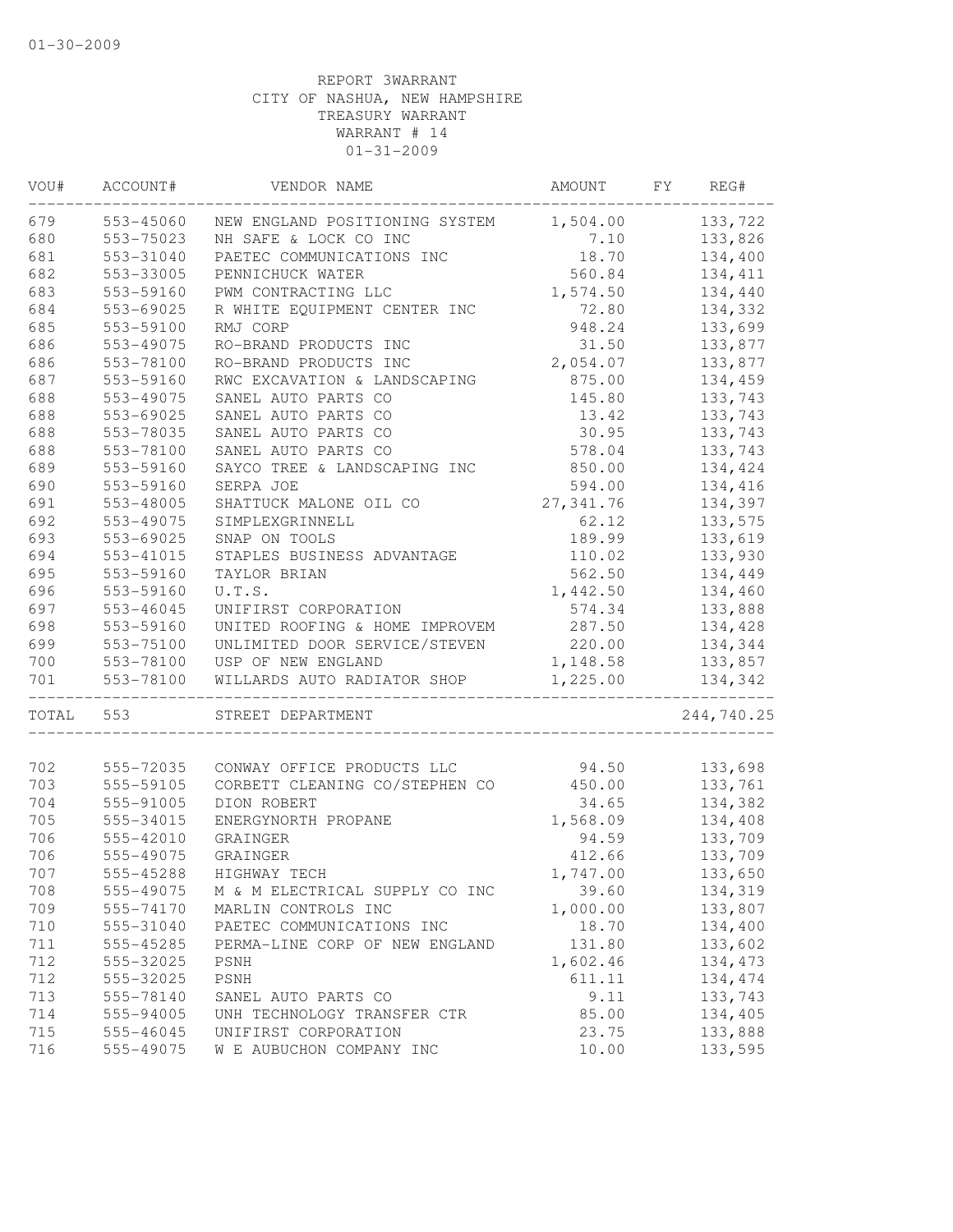| VOU#      | ACCOUNT#      | VENDOR NAME                          | AMOUNT   | FY REG#   |
|-----------|---------------|--------------------------------------|----------|-----------|
| 716       | 555-75023     | W E AUBUCHON COMPANY INC             | 18.19    | 133,595   |
| TOTAL     | 555           | TRAFFIC DEPARTMENT                   |          | 7,951.21  |
| 717       | 557-75023     | A H HARRIS & SONS INC                | 2,304.00 | 133,596   |
| 718       | 557-59100     | CONWAY OFFICE PRODUCTS LLC           | 94.50    | 133,698   |
| 719       | 557-59105     | HANDY HOUSE INC                      | 55.00    | 134,434   |
| 720       | 557-64035     | MUNICIPAL SUPPLY SALES CO            | 38.43    | 133,809   |
| 721       | 557-31040     | PAETEC COMMUNICATIONS INC            | 2.56     | 134,400   |
| 722       | 557-33005     | PENNICHUCK WATER                     | 147.84   | 134, 411  |
| 723       | 557-32005     | PSNH                                 | 416.01   | 134,474   |
| 724       | 557-32005     | PUBLIC SERVICE OF NH                 | 5,767.02 | 134, 477  |
| 725       | 557-59160     | TDD EARTH TECHNOLOGIES               | 4,057.50 | 134,451   |
| 726       | 557-46045     | UNIFIRST CORPORATION                 | 99.81    | 133,888   |
| 727       | 557-49075     | W E AUBUCHON COMPANY INC             | 37.93    | 133,595   |
| TOTAL     | 557           | PARKING LOTS                         |          | 13,020.60 |
|           |               |                                      |          |           |
| 728       | 561-74085     | CITY OF NASHUA/PETTY CASH SLIP       | 9.32     | 133,553   |
| 729       | $561 - 75023$ | HOME DEPOT CREDIT SERVICES           | 75.81    | 134,406   |
| 730       | 561-78100     | MAFFEE'S GARAGE INC                  | 1,382.24 | 134,320   |
| 731       | 561-59100     | NH SAFE & LOCK CO INC                | 113.00   | 133,826   |
| TOTAL     | 561           | EDGEWOOD CEMETERY                    |          | 1,580.37  |
| 732       | 563-74092     | MAYNARD & LESIEUR INCORPORATED       | 50.00    | 134,330   |
| 733       | 563-34005     | MCLAUGHLIN OIL COMPANY               | 334.03   | 133,668   |
| 734       | 563-34015     | NATIONAL GRID                        | 89.78    | 134,454   |
| 735       | 563-31040     | PAETEC COMMUNICATIONS INC            | 9.17     | 134,400   |
| 736       | 563-78007     | SANEL AUTO PARTS CO                  | 16.32    | 133,743   |
| TOTAL     | 563           | WOODLAWN CEMETERY                    |          | 499.30    |
| 737       |               | 571-41015 STAPLES BUSINESS ADVANTAGE | 66.03    | 133,930   |
| TOTAL 571 |               | COMMUNITY DEVELOPMENT                |          | 66.03     |
|           |               |                                      |          |           |
| 738       | 572-94005     | AMERICAN PLANNING ASOCIATION         | 1,715.00 | 134,478   |
| 739       | 572-91005     | CITY OF NASHUA/PETTY CASH SLIP       | 60.25    | 133,553   |
| 740       | 572-51010     | HILLSBOROUGH COUNTY TREASURER        | 36.84    | 134,334   |
| 741       | 572-91005     | HOUSTON ROGER                        | 135.14   | 134,383   |
| 742       | 572-49025     | LYONS JEAN M                         | 62.97    | 133,834   |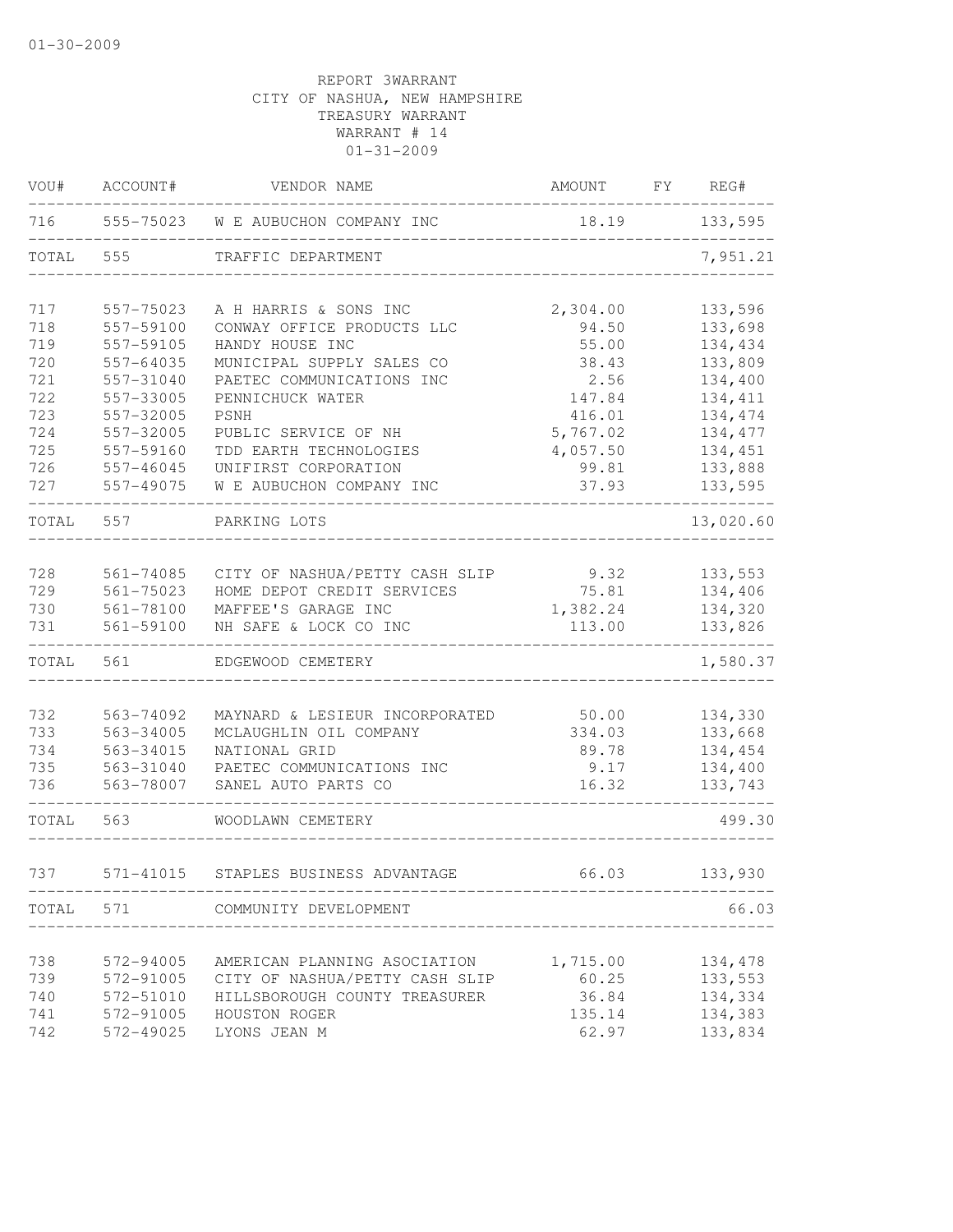| VOU#      | ACCOUNT#      | VENDOR NAME                                                 | AMOUNT   | REG#<br>FY.               |
|-----------|---------------|-------------------------------------------------------------|----------|---------------------------|
| TOTAL 572 |               | PLANNING DEPARTMENT<br>____________________________________ |          | 2,010.20                  |
| 743       | 575-45050     | ABDO PUBLISHING CO                                          | 1,527.50 | 133,800                   |
| 744       | 575-45050     | ALIBRIS                                                     | 13.90    | 133,629                   |
| 745       | 575-41015     | ALPHAGRAPHICS                                               | 16.20    | 133,746                   |
| 746       | $575 - 45050$ | BAKER & TAYLOR                                              | 1,685.46 | 133,651                   |
| 746       | 575-45050     | BAKER & TAYLOR                                              | 710.54   | 133,652                   |
| 747       | 575-45085     | BAKER & TAYLOR ENTERTAINMENT                                | 316.48   | 133,642                   |
| 747       | 575-45315     | BAKER & TAYLOR ENTERTAINMENT                                | 1,462.51 | 133,642                   |
| 748       | 575-72010     | CONWAY OFFICE PRODUCTS LLC                                  | 279.00   | 133,698                   |
| 749       | 575-45904     | DAS FENSTER                                                 | 22.50    | 134,466                   |
| 750       | 575-45220     | DEMCO INC                                                   | 573.03   | 133,648                   |
| 751       | 575-45050     | GALE                                                        | 919.84   | 133,868                   |
| 752       | 575-59100     | GLOSS KENNETH                                               | 200.00   | 134,384                   |
| 753       | 575-45050     | INFOBASE PUBLISHING                                         | 236.49   | 134,435                   |
| 754       | 575-45050     | INGRAM LIBRARY SERVICES                                     | 1,202.51 | 133,911                   |
| 755       | 575-45050     | LEE PUBLIC LIBRARY                                          | 23.99    | 134,465                   |
| 756       | 575-45050     | MARSHALL CAVENDISH CORP                                     | 161.73   | 133,716                   |
| 757       | 575-45050     | MATTHEW BENDER & CO INC                                     | 275.45   | 134,492                   |
| 758       | 575-45220     | MERRIMACK VALLEY BUSINESS MACH                              | 204.00   | 134,493                   |
| 759       | 575-34015     | METROMEDIA ENERGY INC                                       | 3,582.33 | 134,461                   |
| 760       | 575-45085     | MICROMARKETING LLC                                          | 482.94   | 133,727                   |
| 761       | 575-45315     | MULTI-CULTURAL BOOKS & VIDEOS                               | 105.75   | 133,768                   |
| 762       | 575-42005     | NEW ENGLAND PAPER & SUPPLY                                  | 57.43    | 133,773                   |
| 762       | 575-42020     | NEW ENGLAND PAPER & SUPPLY                                  | 413.95   | 133,773                   |
| 763       | 575-57010     | NH STATE LIBRARY                                            | 15.00    | 134,483                   |
| 764       | 575-95005     | <b>NHLA</b>                                                 | 45.00    | 134,422                   |
| 765       | 575-31040     | PAETEC COMMUNICATIONS INC                                   | 10.20    | 134,400                   |
| 766       | 575-33005     | PENNICHUCK WATER                                            | 352.56   | 134, 411                  |
| 767       | 575-45050     | PLYMOUTH STATE UNIVERSITY                                   | 40.00    | 134,467                   |
| 768       | 575-45085     | RANDOM HOUSE INC                                            | 348.90   | 133,933                   |
| 769       | 575-45085     | RECORDED BOOKS LLC                                          | 1,010.60 | 133,890                   |
| 770       | 575-45150     | SAM'S CLUB DIRECT                                           | 65.00    | 134,427                   |
| 771       | 575-45050     | SIMON & SCHUSTER                                            | 64.58    | 133,643                   |
| 772       | 575-45904     | STANDARD & POOR'S                                           | 298.00   | 134,396                   |
| 773       | 575-45050     | TAX & ACCOUNTING- R&G                                       | 77.25    | 134,456                   |
| 774       | 575-45220     | THE SHOPPER INC                                             | 754.47   | 134,499                   |
| 775       | 575-95005     | TROUT UNLIMITED                                             | 35.00    | 134,484                   |
| 776       | 575-41005     | WB MASON COMPANY INC                                        | 127.98   | 133,612                   |
| 777       | 575-91015     | ZAYA ALISON                                                 | 59.40    | 133,798                   |
| TOTAL     |               | _________________<br>575 PUBLIC LIBRARIES                   |          | ____________<br>17,777.47 |
| 778       |               | 576-94005 CITY OF NASHUA/PETTY CASH SLIP                    | 10.00    | 133,553                   |
| 779       | 576-95005     | NEW HAMPSHIRE BUILDING OFFICIA                              | 40.00    | 134,491                   |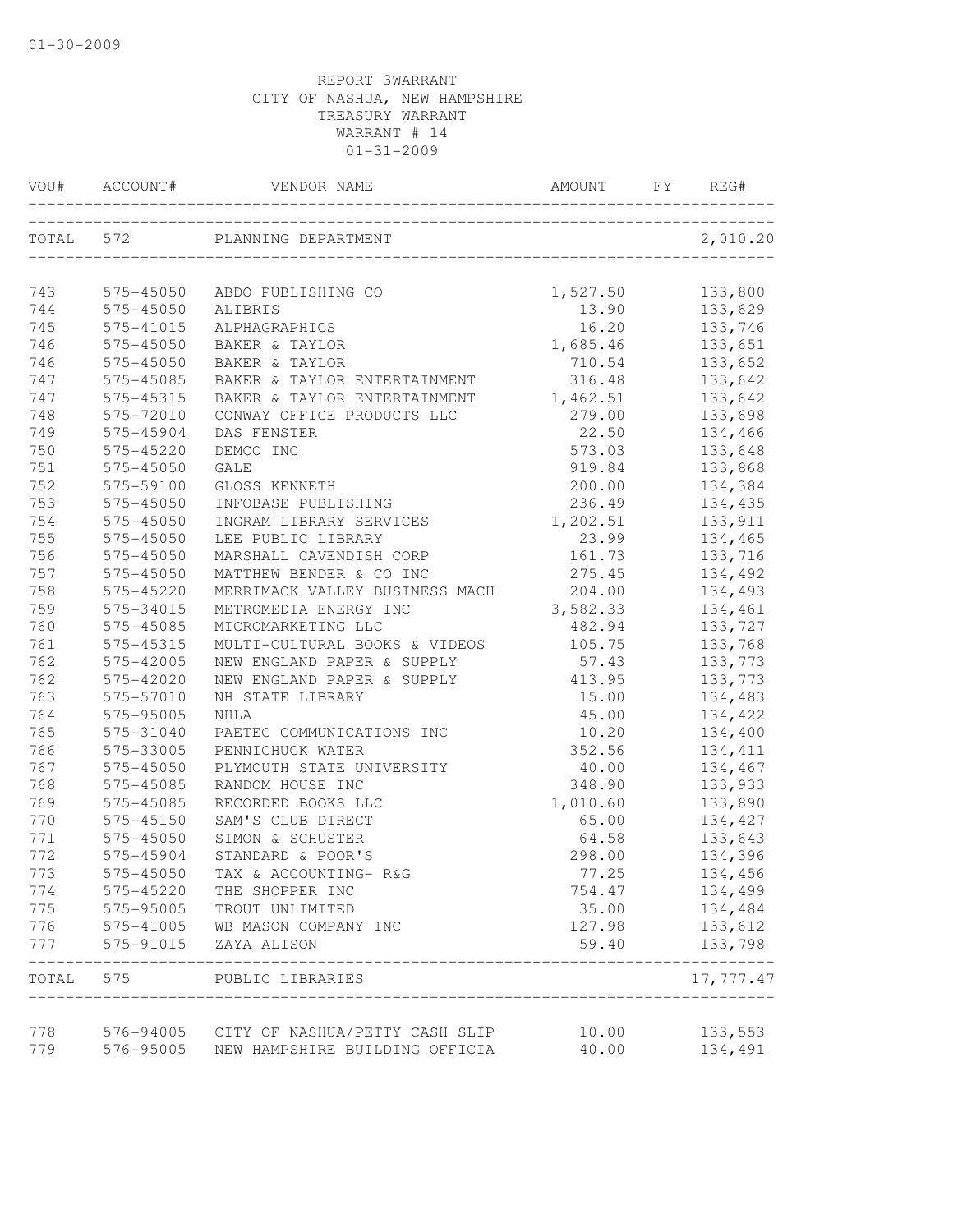|     | VOU# ACCOUNT#     | VENDOR NAME                                                | AMOUNT FY REG# |         |
|-----|-------------------|------------------------------------------------------------|----------------|---------|
|     |                   | 780 576-95005 NH PLUMBING & MECHANICAL CONTR 50.00 134,423 |                |         |
|     |                   | TOTAL 576 BUILDING DEPARTMENT                              |                | 100.00  |
|     | 208,636 581-53100 | ЗМ                                                         | 1,714.00       | 134,174 |
|     | 208,637 581-74092 | A L LARSEN CO INC                                          | 87.97          | 134,168 |
|     | 208,638 581-49050 | AC MOORE INC                                               | 36.61          | 133,688 |
|     | 208,639 581-42110 | ALARMAX DISTRIBUTORS INC                                   | 325.47         | 134,043 |
|     | 208,640 581-46040 | ALEC'S SHOE STORE INC                                      | 99.95          | 133,714 |
|     | 208,641 581-91005 | ALMEIDA SARAH                                              | 94.18          | 134,132 |
|     | 208,642 581-59130 | ALMY EARL                                                  | 58.00          | 134,214 |
|     | 208,643 581-59130 | ALPERIN ROBERT                                             | 58.00          | 134,298 |
|     | 208,644 581-31005 | ALTERNATIVE COMMUNICATIONS SER                             | 781.00         | 133,858 |
|     | 208,644 581-75023 | ALTERNATIVE COMMUNICATIONS SER                             | 420.00         | 133,858 |
|     | 208,645 581-64192 | ALTO US INC                                                | 7,745.50       | 134,096 |
|     | 208,646 581-59130 | ALTOBELLO MICHAEL                                          | 116.00         | 134,233 |
|     | 208,647 581-95005 | AMERICAN MATHEMATICS COMPETITI                             | 220.00         | 134,089 |
|     | 208,648 581-42110 | AMERICAN SECURITY & FIRE PROTE                             | 530.00         | 133,566 |
| 781 | 581-53100         | ANACOMP INC                                                | 92.39          | 133,623 |
|     | 208,649 581-41015 | ANCO SIGNS & STAMPS INC                                    | 90.75          | 133,927 |
|     | 208,650 581-91005 | ARCARO JANICE                                              | 92.72          | 134,070 |
|     | 208,651 581-74092 | ARRI INC                                                   | 535.00         | 134,507 |
|     | 208,652 581-95005 | ASCD                                                       | 1,074.00       | 134,500 |
|     | 208,653 581-31005 | AT&T                                                       | 30.91          | 134,503 |
|     | 208,654 581-49050 | B & H PHOTO VIDEO PRO AUDIO                                | 150.89         | 133,567 |
|     | 208,655 581-75023 | B & S LOCKSMITH INC                                        | 441.20         | 133,796 |
|     | 208,656 581-49050 | BARNDOOR LIGHTING OUTFITTERS                               | 823.11         | 134,306 |
|     | 208,657 581-49035 | BARNES & NOBLE INC                                         | 2,393.39       | 133,560 |
|     | 208,658 581-42110 | BATTERY SPECIALISTS OF NH LLC                              | 76.86          | 134,259 |
|     | 208,659 581-75023 | BELLETETES INC                                             | 362.66         | 133,732 |
|     | 208,660 581-59130 | BELLIVEAU SR DANIEL                                        | 78.00          | 133,593 |
|     | 208,661 581-94010 | BERRIGAN MARIA                                             | 1,020.00       | 133,774 |
|     | 208,662 581-49035 | BORDERS INC                                                | 1,436.16       | 133,598 |
|     | 208,663 581-56030 | BOYS & GIRLS CLUB OF GREATER N                             | 2,563.34       | 133,617 |
|     | 208,664 581-49050 | BURMAX CO INC                                              | 12.84          | 134,166 |
|     | 208,665 581-49050 | CABLES TO GO                                               | 354.80         | 134,316 |
|     | 208,666 581-59130 | CAHILL BRIAN                                               | 58.00          | 134,234 |
|     | 208,667 581-91005 | CALLAN KIMBERLY                                            | 79.86          | 134,274 |
|     | 208,668 581-42130 | CAPP INC                                                   | 4,432.00       | 133,942 |
|     | 208,669 581-55015 | CARING HANDS TRANSPORTATION LL                             | 17,775.00      | 134,244 |
|     | 208,670 581-49110 | CARTRIDGE WORLD                                            | 1,615.36       | 134,208 |
|     | 208,671 581-42010 | CCM & SUPPLY CO LLC                                        | 196.37         | 134,267 |
|     | 208,672 581-42110 | CED                                                        | 64.91          | 133,645 |
|     | 208,673 581-42010 | CENTRAL PAPER PRODUCTS CO                                  | 7,642.18       | 134,337 |
|     | 208,673 581-42020 | CENTRAL PAPER PRODUCTS CO                                  | 2,060.64       | 134,337 |
|     | 208,674 581-78007 | CHAPPELL TRACTOR SALES INC                                 | 1,375.57       | 133,621 |
|     | 208,675 581-59130 | CHESTNUTT DAVE                                             | 58.00          | 133,627 |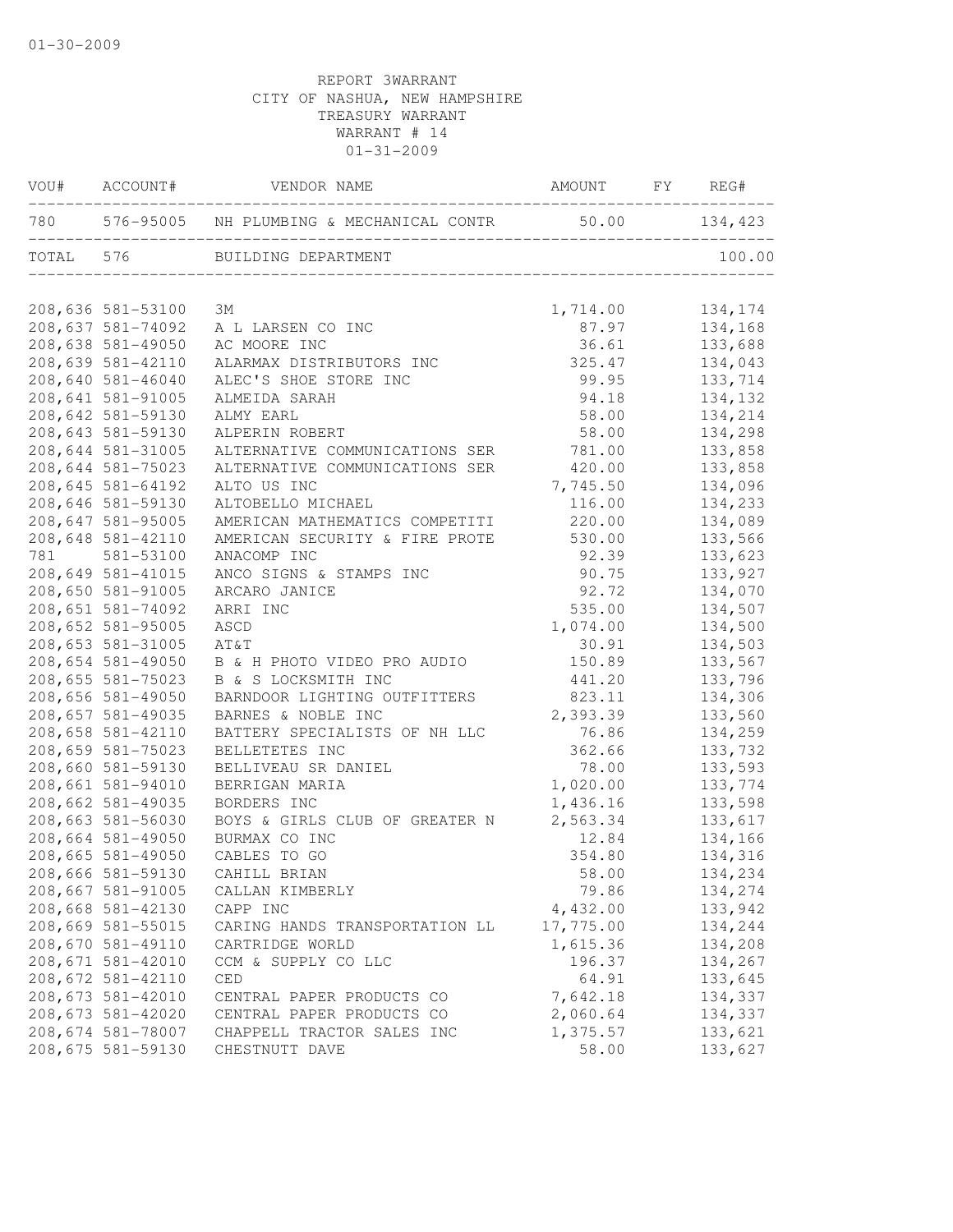| VOU# | ACCOUNT#           | VENDOR NAME                    | AMOUNT    | FY | REG#    |
|------|--------------------|--------------------------------|-----------|----|---------|
|      | 208,676 581-53100  | CHG MEDICAL STAFFING           | 3,600.00  |    | 134,277 |
|      | 208,677 581-78007  | CHUCK'S AUTO REPAIR INC        | 353.15    |    | 134,164 |
|      | 208,678 581-91005  | CIELINSKI AMY                  | 33.84     |    | 134,261 |
|      | 208,679 581-49050  | CINTAS DOCUMENT MANAGEMENT     | 41.80     |    | 134,212 |
|      | 208,680 581-53103  | CLARK ASSOCIATES/DEBBIE CLARK  | 25,200.00 |    | 133,628 |
|      | 208,681 581-59130  | COLLETTI ROBERT                | 136.00    |    | 134,217 |
|      | 208,682 581-49050  | COMPUTER HUT OF N E INC        | 132.93    |    | 134,340 |
|      | 208,682 581-64192  | COMPUTER HUT OF N E INC        | 355.00    |    | 134,340 |
|      | 208,683 581-49050  | CONNECTICUT VALLEY BIOLOGICAL  | 63.67     |    | 134,326 |
|      | 208,684 581-42130  | CONTROL TECHNOLOGIES INC       | 358.33    |    | 133,948 |
|      | 208,685 581-59130  | CORMIER MARK                   | 78.00     |    | 134,225 |
|      | 208,686 581-49075  | CORRIVEAU ROUTHIER INC         | 25.74     |    | 134,322 |
|      | 208,687 581-59130  | COTE LARRY                     | 156.00    |    | 134,263 |
|      | 208,688 581-59130  | CROSBY MICHAEL                 | 156.00    |    | 134,210 |
|      | 208,689 581-49050  | CRYSTAL PRODUCTIONS            | 594.83    |    | 134,348 |
|      | 208,690 581-49050  | CRYSTAL ROCK BOTTLED WATER     | 63.70     |    | 134,247 |
|      | 208,691 581-49095  | CURRICULUM ASSOCIATES, INC     | 599.70    |    | 134,098 |
|      | 208,692 581-49050  | CUSTOM COMPUTER SPECIALIST INC | 283.35    |    | 133,907 |
|      | 208,693 581-74092  | DAVID H BAILEY                 | 40.00     |    | 134,109 |
|      | 208,694 581-94010  | DECKER CLAUDIA                 | 1,041.60  |    | 134,185 |
|      | 208,695 581-75180  | DELTA ROOFING LLC              | 2,204.00  |    | 134,085 |
|      | 208,696 581-55015  | DICKS SONYA                    | 327.25    |    | 134,270 |
|      | 208,697 581-59130  | DOKMO LEW                      | 58.00     |    | 134,216 |
|      | 208,698 581-59130  | DONNELLY BOB                   | 78.00     |    | 134,236 |
|      | 208,699 581-49050  | DOROW THAIADORA KATSOS         | 114.72    |    | 134,276 |
|      | 208,700 581-59130  | DOWLING DOUGLAS                | 58.00     |    | 134,280 |
|      | 208,701 581-49050  | DOWNES & READER HARDWOOD CO IN | 4,426.00  |    | 133,611 |
|      | 208,702 581-94010  | DUBOIS LOUISE                  | 2,040.00  |    | 134,143 |
|      | 208,703 581-59130  | DUCKWORTH DAVID                | 78.00     |    | 134,228 |
|      | 208,704 581-91005  | DUSTIN MARIANNE                | 170.24    |    | 134,074 |
|      | 208,705 581-64040  | DYNAVOX/MAYER-JOHNSON          | 399.00    |    | 133,717 |
|      | 208,706 581-94010  | EATON CHRISTINA                | 2,040.00  |    | 134,178 |
|      | 208,707 581-49050  | EDUCATIONAL INNOVATIONS INC    | 41.35     |    | 134,060 |
|      | 208,708 581-59130  | EINSIDLER-MOORE BRUCE          | 116.00    |    | 133,614 |
|      | 208,709 581-49050  | ELECTRONIX EXPRESS             | 275.05    |    | 134,148 |
|      | 208,710 581-59130  | ELICH STEVEN                   | 116.00    |    | 134,318 |
|      | 208,711 581-42130  | EMERSON SWAN INC               | 3,052.00  |    | 134,189 |
|      | 208, 712 581-53102 | ENDICOTT COLLEGE               | 1,114.00  |    | 133,755 |
|      | 208, 713 581-34015 | ENERGYNORTH PROPANE            | 115.35    |    | 134,333 |
|      | 208,714 581-91005  | ESSON VIRGINIA                 | 15.45     |    | 134,087 |
|      | 208,715 581-42130  | F W WEBB COMPANY               | 411.11    |    | 133,657 |
| 782  | 581-31005          | FAIRPOINT COMMUNICATIONS INC   | 742.43    |    | 134,471 |
|      | 208,716 581-31005  | FAIRPOINT COMMUNICATIONS INC   | 40.83     |    | 134,505 |
|      | 208, 717 581-31005 | FAIRPOINT COMMUNICATIONS INC   | 28.85     |    | 134,506 |
|      | 208,718 581-31005  | FAIRPOINT COMUNICATIONS INC    | 80.86     |    | 134,504 |
|      | 208,719 581-49075  | FARRENKOPF RICHARD             | 8.31      |    | 134,182 |
|      | 208,720 581-59130  | FERNANDIS DON                  | 116.00    |    | 134,300 |
|      | 208, 721 581-49075 | FIMBEL PAUNET CORP             | 129.34    |    | 133,882 |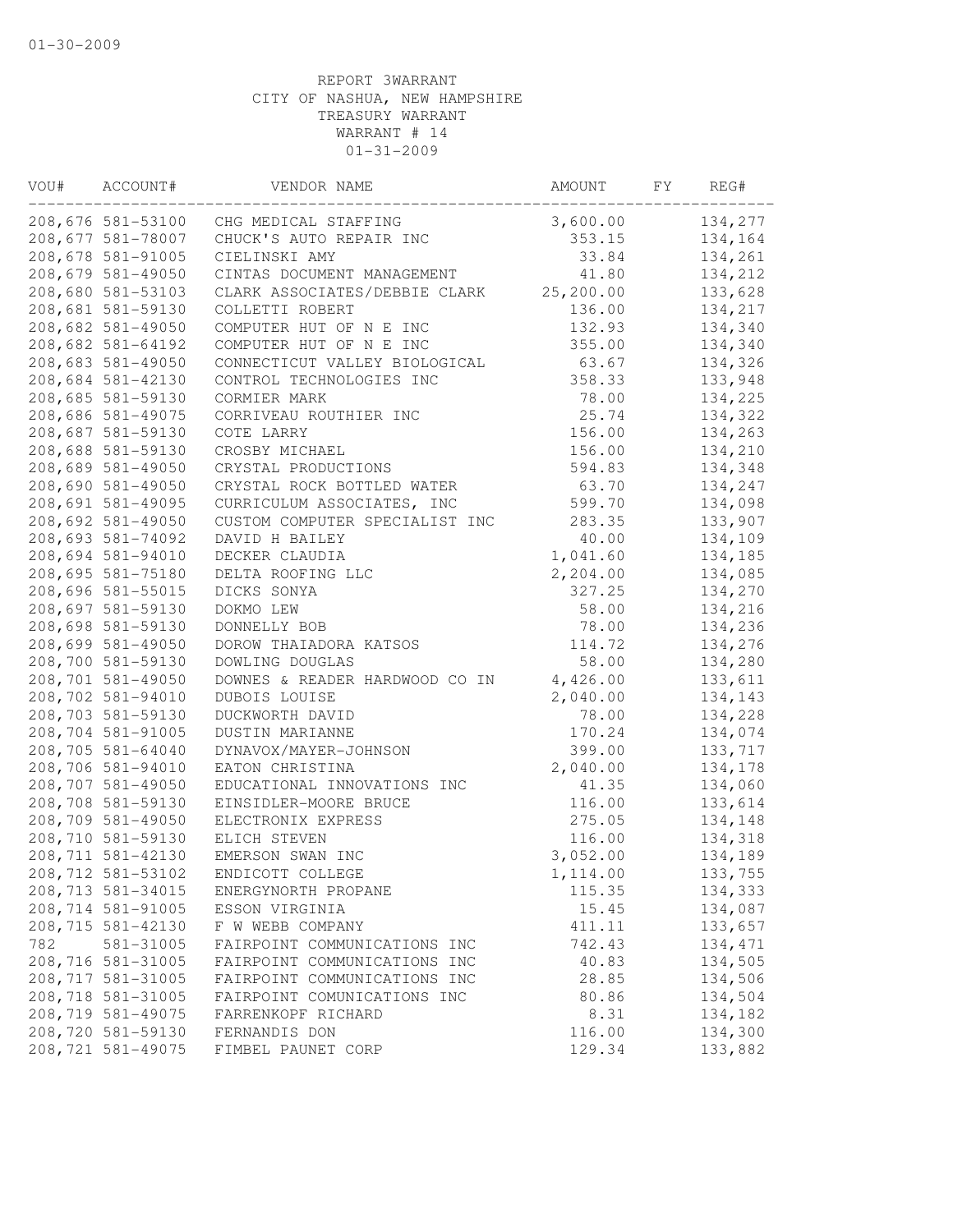| VOU# | ACCOUNT#           | VENDOR NAME                                 | AMOUNT      | FY | REG#    |
|------|--------------------|---------------------------------------------|-------------|----|---------|
|      | 208,722 581-55010  | FIRST STUDENT INC                           | 190.96      |    | 134,136 |
|      | 208,723 581-55005  | FIRST STUDENT INC                           | 4,608.16    |    | 134,145 |
|      | 208,723 581-55005  | FIRST STUDENT INC                           | 4,135.84    |    | 134,146 |
|      | 208, 723 581-55015 | FIRST STUDENT INC                           | 10,535.11   |    | 134,145 |
|      | 208, 723 581-55015 | FIRST STUDENT INC                           | 157, 198.89 |    | 134,146 |
|      | 208, 723 581-55025 | FIRST STUDENT INC                           | 12,953.00   |    | 134,145 |
|      | 208, 723 581-55025 | FIRST STUDENT INC                           | 211,871.35  |    | 134,146 |
|      | 208,723 581-55035  | FIRST STUDENT INC                           | 2,176.02    |    | 134,145 |
|      | 208,724 581-59130  | FISCHER THOMAS                              | 58.00       |    | 134,206 |
|      | 208,725 581-75023  | FOLEY BUHL ROBERTS & ASSOCS IN              | 105.00      |    | 134,268 |
|      | 208,726 581-49035  | FOLLETT EDUCATIONAL SERVICES                | 439.09      |    | 133,594 |
|      | 208,727 581-49030  | FOLLETT LIBRARY RESOURCES                   | 4,943.07    |    | 133,599 |
|      | 208,728 581-91005  | FRENETTE BRENDA G                           | 4.47        |    | 133,785 |
|      | 208,729 581-59130  | GADBOIS GERALD                              | 232.00      |    | 133,559 |
|      | 208,730 581-59130  | GENESSE PATRICIA                            | 96.00       |    | 133,952 |
|      | 208,731 581-59130  | GILLON JAMIE                                | 78.00       |    | 134,290 |
|      | 208,732 581-59130  | GOULD MICHAEL                               | 78.00       |    | 134,224 |
|      | 208,733 581-42130  | GRAINGER                                    | 184.54      |    | 133,674 |
|      | 208,734 581-84030  | GREATER LAWRENCE ED COLLABORAT              | 2,530.00    |    | 134,158 |
|      | 208,735 581-59130  | GREENWOOD STEVE                             | 58.00       |    | 134,220 |
|      | 208,736 581-49910  | GROVE RENTAL INC                            | 551.25      |    | 134,312 |
|      | 208,737 581-49050  | HACH COMPANY                                | 324.67      |    | 133,873 |
|      | 208,738 581-59130  | HAMEL KENNETH                               | 116.00      |    | 134,221 |
|      | 208,739 581-59130  | HANSBERRY DAVID                             | 116.00      |    | 134,251 |
|      | 208,740 581-74092  | HARRIS EQUIPMENT REPAIR SERVIC              | 308.70      |    | 134,329 |
|      | 208,741 581-59130  | HENDERSON MICHAEL                           | 116.00      |    | 134,215 |
|      | 208,742 581-59130  | HENDERSON WILFRED                           | 116.00      |    | 133,843 |
|      | 208,743 581-64045  | HEWLETT PACKARD COMPANY                     | 1,149.00    |    | 133,675 |
|      | 208,744 581-49050  | HEWLETT-PACKARD CO                          | 2,113.80    |    | 133,752 |
|      | 208,744 581-64192  | HEWLETT-PACKARD CO                          | 999.00      |    | 133,752 |
|      | 208,745 581-59130  | HICKS ADAM                                  | 78.00       |    | 134,231 |
|      |                    |                                             |             |    |         |
|      | 208,746 581-59130  | HOLEWA ROBERT<br>HOME DEPOT CREDIT SERVICES | 58.00       |    | 133,582 |
|      | 208, 747 581-75023 |                                             | 432.22      |    | 134,113 |
|      | 208,748 581-49050  | HOME DEPOT CREDIT SERVICES                  | 646.64      |    | 134,160 |
|      | 208,749 581-91005  | HORNE LORRAINE                              | 20.48       |    | 134,065 |
|      | 208,750 581-78007  | HOWARD P FAIRFIELD, LLC                     | 157.75      |    | 134,235 |
|      | 208,751 581-91005  | IANNAZZO STACY                              | 17.52       |    | 134,154 |
|      | 208,752 581-95010  | INTERNATIONAL READING ASSOC                 | 99.00       |    | 133,936 |
|      | 208,753 581-49050  | J W PEPPER & SON INC                        | 105.04      |    | 133,679 |
|      | 208,754 581-59130  | JEFFERS ERIC                                | 78.00       |    | 134,294 |
|      | 208,755 581-59130  | JOHNSON EVAN                                | 116.00      |    | 134,232 |
|      | 208,756 581-91040  | KEENE DIANE                                 | 126.50      |    | 134,179 |
|      | 208,757 581-59130  | KLIM PETER                                  | 78.00       |    | 134,302 |
|      | 208,758 581-59130  | KO JAE                                      | 12.00       |    | 134,288 |
|      | 208,759 581-59130  | KUBA GARY                                   | 232.00      |    | 134,227 |
|      | 208,760 581-59130  | LALLY JOSEPH                                | 116.00      |    | 133,644 |
|      | 208,761 581-53100  | LAMBROPOULOS KATHERINE                      | 400.00      |    | 134,186 |
|      | 208,762 581-59130  | LATHAM FREDERICK                            | 116.00      |    | 134,205 |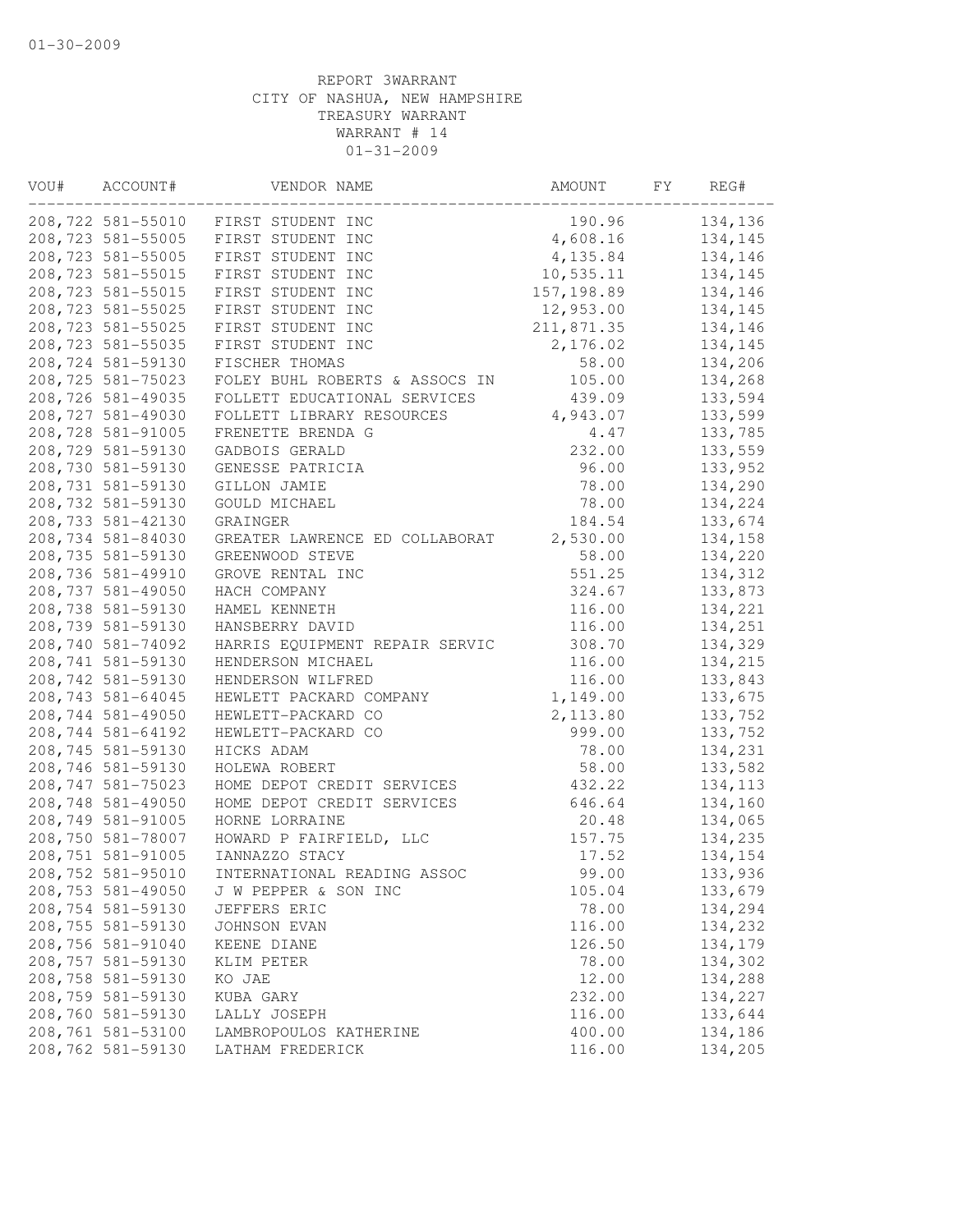| VOU# | ACCOUNT#           | VENDOR NAME                    | AMOUNT    | FY | REG#    |
|------|--------------------|--------------------------------|-----------|----|---------|
|      | 208,763 581-59130  | LAVOIE DANA                    | 78.00     |    | 134,229 |
|      | 208,764 581-59130  | LEBEL ART                      | 78.00     |    | 134,209 |
|      | 208,765 581-49050  | LEGO EDUCATION                 | 359.32    |    | 134,192 |
|      | 208,766 581-94010  | LESSER JACALYN                 | 1,041.60  |    | 134,102 |
|      | 208,767 581-49050  | LINDENMEYR MUNROE              | 659.27    |    | 134,345 |
|      | 208,768 581-49095  | LINGUISYSTEMS INC              | 80.50     |    | 134,086 |
|      | 208,769 581-91005  | LOFTUS JUDITH                  | 32.32     |    | 134,088 |
|      | 208,770 581-49030  | LOOKOUT BOOKS                  | 128.70    |    | 134,265 |
|      | 208, 771 581-42110 | M & M ELECTRICAL SUPPLY CO INC | 25.78     |    | 134,319 |
|      | 208, 772 581-49050 | MARKET BASKET                  | 893.40    |    | 133,758 |
|      | 208, 773 581-49050 | MARKETING TEACHER              | 97.17     |    | 134,305 |
|      | 208, 774 581-78007 | MAYNARD & LESIEUR INCORPORATED | 506.55    |    | 134,330 |
|      | 208,775 581-59130  | MCCANN DEBORAH                 | 78.00     |    | 134,304 |
|      | 208,776 581-59130  | MCCARTHY DENNIS                | 156.00    |    | 133,840 |
|      | 208, 777 581-59130 | MCCARTHY PAT                   | 78.00     |    | 134,223 |
|      | 208,778 581-53103  | MCCARTNEY AMY                  | 6,384.00  |    | 134,249 |
|      | 208,779 581-59130  | MCCORD GREGORY                 | 58.00     |    | 134,211 |
|      | 208,780 581-49050  | MCINTIRE BUSINESS PRODUCTS INC | 100.68    |    | 134,347 |
|      | 208,781 581-59130  | MELANSON DENNIS                | 58.00     |    | 133,591 |
|      | 208,782 581-59130  | MENCK ROBERT III               | 78.00     |    | 134,248 |
|      | 208,783 581-59130  | MICHAEL BARBARA                | 78.00     |    | 134,204 |
|      | 208,784 581-55015  | MILFORD SCHOOL DISTRICT        | 256.00    |    | 134,078 |
|      | 208,785 581-49050  | MNJ TECHNOLOGIES DIRECT INC    | 14.50     |    | 134,281 |
|      | 208,786 581-49050  | MODERN SCHOOL SUPPLIES INC     | 988.92    |    | 133,730 |
|      | 208,787 581-94010  | MOREHOUSE LINDA                | 1,140.00  |    | 134,072 |
|      | 208,788 581-49050  | MSC INDUSTRIAL SUPPLY CO INC   | 230.17    |    | 134,107 |
|      | 208,789 581-59130  | MURPHY DENNIS                  | 78.00     |    | 134,262 |
|      | 208,790 581-59130  | MURPHY DENNIS JR               | 116.00    |    | 133,706 |
|      | 208,791 581-49050  | MUSIC IN MOTION                | 276.70    |    | 134,116 |
|      | 208,792 581-49050  | MUSIC IS ELEMENTARY            | 15.95     |    | 133,581 |
|      | 208,793 581-75090  | NASHUA GLASS                   | 18.00     |    | 134,321 |
|      | 208,794 581-49910  | NASHUA OUTDOOR POWER EQUIP     | 703.53    |    | 133,753 |
| 783  | 581-45295          | NASHUA SCHOOL DISTRICT #42     | 1,945.00  |    | 376     |
|      | 208,795 581-49075  | NASHUA WALLPAPER & PAINT CO    | 32.99     |    | 133,756 |
|      | 208,796 581-78007  | NASHUA WHOLESALE TIRE INC      | 30.00     |    | 133,702 |
|      | 208, 797 581-34015 | NATIONAL GRID                  | 31,584.09 |    | 134,282 |
|      | 208,798 581-34015  | NATIONAL GRID                  | 3,782.57  |    | 134,508 |
|      | 208,799 581-49050  | NELSON DANIELLE                | 16.77     |    | 133,700 |
|      | 208,800 581-74092  | NELSON PIANO SERVICE/FRANK J N | 320.00    |    | 133,707 |
|      | 208,801 581-43005  | NEOPOST INC                    | 260.00    |    | 133,616 |
|      | 208,801 581-49050  | NEOPOST INC                    | 180.00    |    | 133,616 |
|      | 208,802 581-66005  | NEOPOST LEASING                | 145.22    |    | 134,175 |
|      | 208,803 581-77005  | NEWPORT CONSTRUCTION CO        | 1,150.00  |    | 133,686 |
|      | 208,804 581-91040  | NHASCD                         | 576.00    |    | 134,188 |
|      | 208,805 581-95005  | NHASP                          | 670.00    |    | 134,399 |
|      | 208,806 581-59130  | NICHOLSON MORRIS               | 58.00     |    | 133,676 |
|      | 208,807 581-53101  | NORTHEAST RECORD RETENTION LLC | 245.00    |    | 134,353 |
|      | 208,808 581-91005  | O'CONNOR MARIANNE              | 45.05     |    | 134,169 |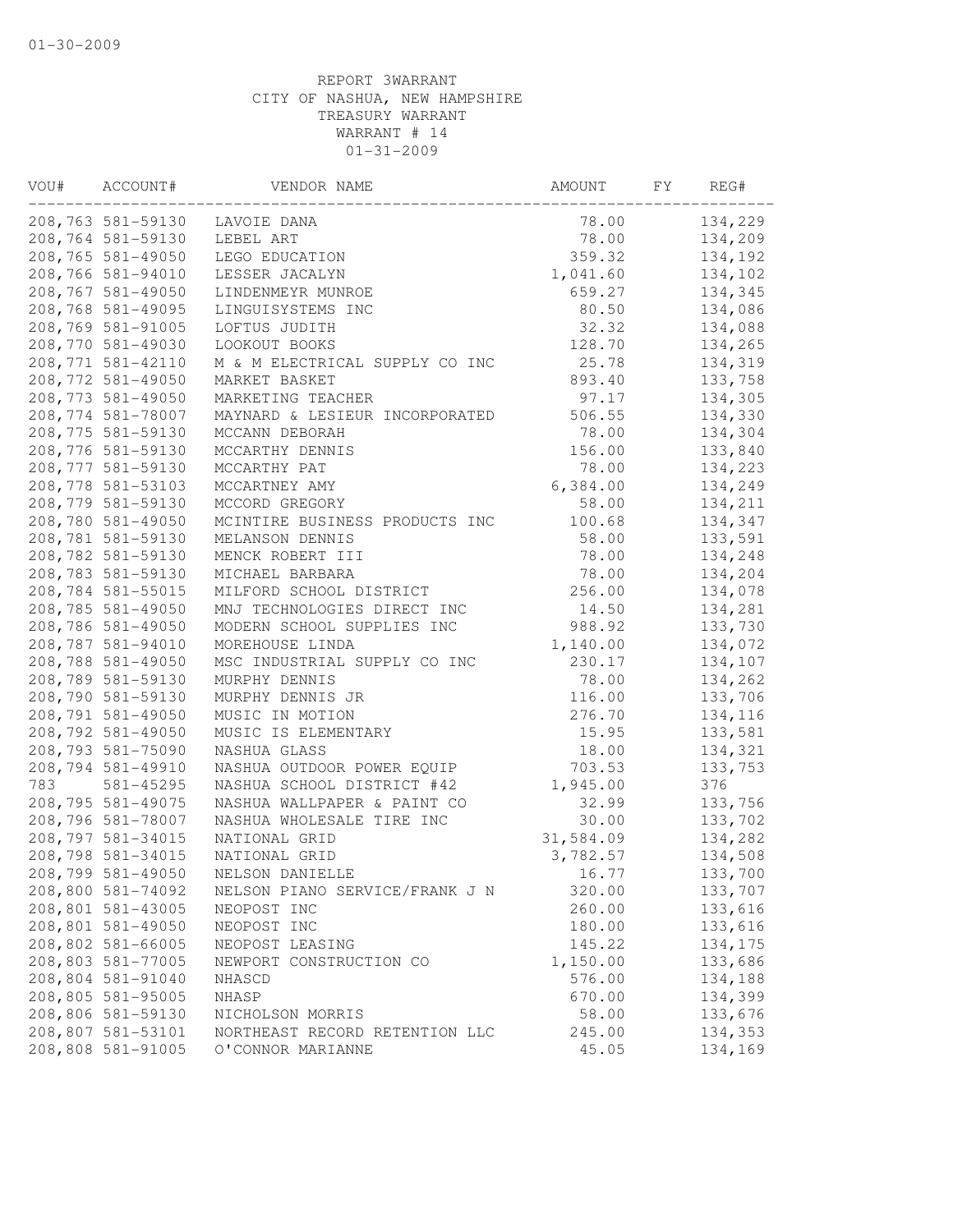| VOU# | ACCOUNT#          | VENDOR NAME                    | AMOUNT      | FY | REG#    |
|------|-------------------|--------------------------------|-------------|----|---------|
|      | 208,809 581-91005 | O'DEA MAUREEN                  | 43.29       |    | 134,155 |
|      | 208,810 581-64192 | OFFTECH NEW ENGLAND            | 149.23      |    | 133,894 |
|      | 208,811 581-31005 | ONE COMMUNICATIONS             | 6,521.24    |    | 134,482 |
|      | 208,811 581-31040 | ONE COMMUNICATIONS             | 694.88      |    | 134,482 |
|      | 208,812 581-49050 | P J CURRIER LUMBER CO          | 1,275.22    |    | 134,133 |
|      | 208,813 581-94010 | PARADIS KELLEY I               | 3,060.00    |    | 133,661 |
|      | 208,814 581-94010 | PARADISE ALAN                  | 890.40      |    | 134,159 |
|      | 208,815 581-75023 | PASEK CORP                     | 108.38      |    | 133,959 |
|      | 208,816 581-59130 | PAUL MICHAEL                   | 156.00      |    | 134,313 |
|      | 208,817 581-33005 | PENNICHUCK WATER WORKS INC     | 8,497.93    |    | 134,402 |
|      | 208,818 581-41015 | PETTY CASH                     | 41.78       |    | 134,387 |
|      | 208,818 581-43005 | PETTY CASH                     | 5.32        |    | 134,387 |
|      | 208,818 581-47010 | PETTY CASH                     | 17.16       |    | 134,387 |
|      | 208,818 581-49050 | PETTY CASH                     | 39.95       |    | 134,387 |
|      | 208,819 581-41015 | PETTY CASH                     | 56.10       |    | 134,388 |
|      | 208,819 581-43005 | PETTY CASH                     | 10.34       |    | 134,388 |
|      | 208,820 581-49075 | PHONAK, INC                    | 5,948.99    |    | 134,181 |
|      | 208,821 581-59130 | PINCENCE RON                   | 58.00       |    | 134,230 |
|      | 208,822 581-53100 | PITNEY BOWES INC               | 465.00      |    | 133,929 |
|      | 208,823 581-43005 | PITNEY BOWES INCORPORATED      | 128.55      |    | 134,339 |
|      | 208,824 581-49050 | PITSCO INC                     | 323.95      |    | 133,569 |
|      | 208,825 581-59130 | PLACE DOUGLAS                  | 78.00       |    | 134,303 |
|      | 208,826 581-91005 | PLACE PATRICIA                 | 30.65       |    | 134,071 |
|      | 208,827 581-59130 | PORTER STEVEN                  | 116.00      |    | 134,314 |
|      | 208,828 581-75180 | PRIME ROOFING CORP             | 290.00      |    | 134,144 |
|      | 208,829 581-55015 | PROVIDER ENTERPRISES INC (THE) | 23,850.00   |    | 134,114 |
|      | 208,830 581-94010 | PROVOST HOLLY A                | 998.40      |    | 133,831 |
|      | 208,831 581-32005 | PSNH                           | 1,524.84    |    | 134,481 |
|      | 208,832 581-32005 | PUBLIC SERVICE OF NH           | 156, 181.80 |    | 134,477 |
|      | 208,833 581-49050 | PUNCH SOFTWARE LLC             | 349.90      |    | 134,213 |
|      | 208,834 581-59130 | RADIL SHAWN                    | 78.00       |    | 134,219 |
|      | 208,835 581-49075 | RASMUSSEN VERONICA             | 5.98        |    | 134,183 |
|      | 208,835 581-98030 | RASMUSSEN VERONICA             | 12.72       |    | 134,183 |
|      | 208,836 581-53103 | READYNURSE STAFFING SERVICES   | 156.49      |    | 133,669 |
|      | 208,837 581-42110 | REXEL CLS                      | 57.93       |    | 134,241 |
|      | 208,838 581-49075 | <b>RFB&amp;D</b>               | 35.00       |    | 134,199 |
|      | 208,839 581-49050 | RHYTHM BAND INSTRUMENTS LLC    | 93.20       |    | 133,601 |
|      | 208,840 581-47010 | RICHARDSON DEBORAH             | 49.99       |    | 133,703 |
|      | 208,841 581-66005 | RICOH AMERICAS CORP            | 1,029.49    |    | 134,184 |
|      | 208,842 581-49050 | RIVARD ALBERT                  | 35.00       |    | 134,108 |
|      | 208,843 581-91040 | RIVIER COLLEGE                 | 251.00      |    | 133,757 |
|      | 208,844 581-59130 | ROBERTS SEAN                   | 78.00       |    | 134,218 |
|      | 208,845 581-94010 | ROGERS MICHELLE                | 638.40      |    | 134,386 |
|      | 208,846 581-59130 | ROSSETTI STEVE                 | 58.00       |    | 134,009 |
|      | 208,847 581-55015 | S P & R TRANSPORTATION         | 1,020.00    |    | 134,139 |
|      | 208,848 581-55015 | SAFEWAY TRAINING & TRANS SERV  | 4,068.00    |    | 134,151 |
|      | 208,849 581-78007 | SANEL AUTO PARTS CO            | 467.84      |    | 133,743 |
|      | 208,849 581-78007 | SANEL AUTO PARTS CO            | 69.63       |    | 133,744 |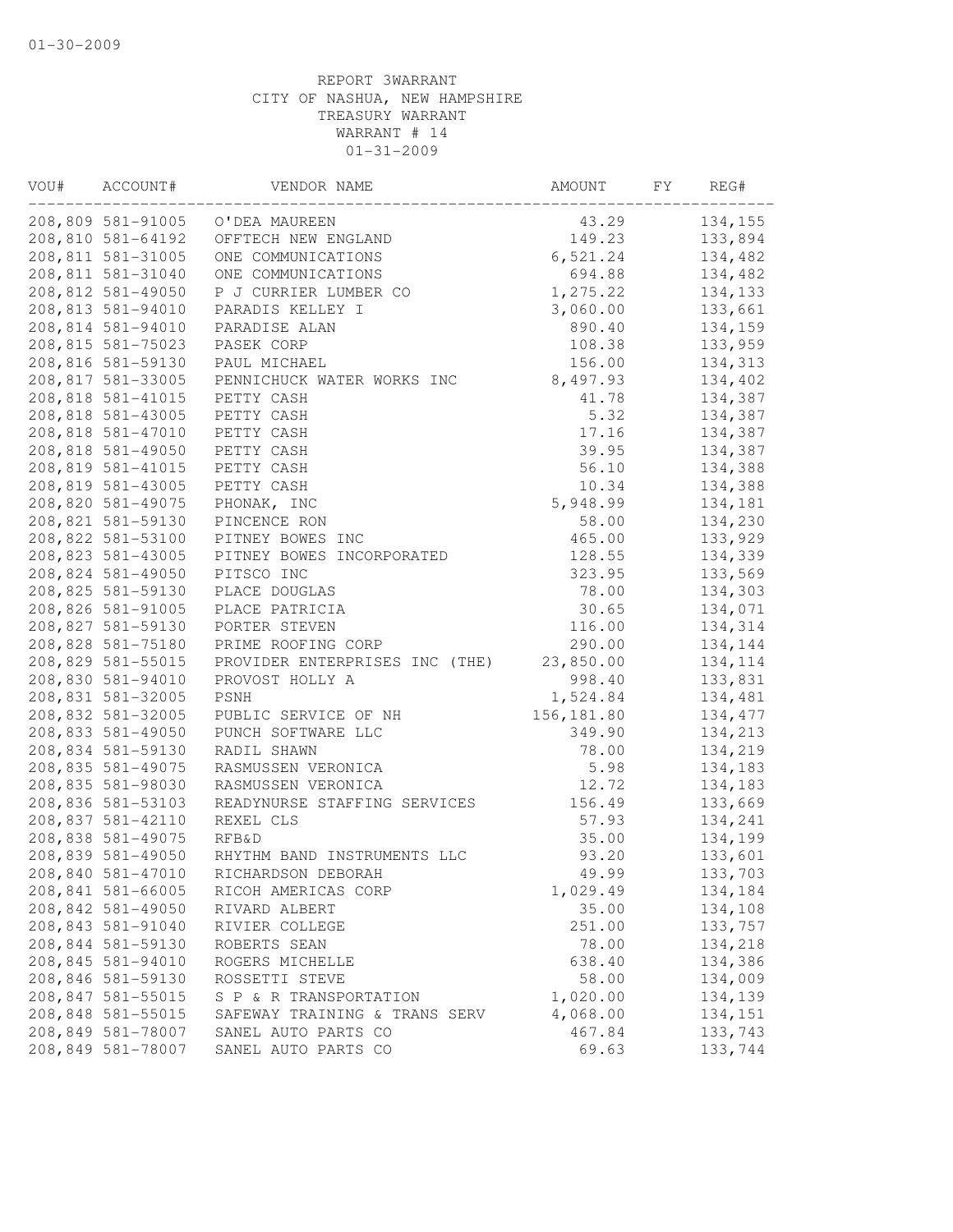| VOU# | ACCOUNT#          | VENDOR NAME                    | AMOUNT   | FY | REG#    |
|------|-------------------|--------------------------------|----------|----|---------|
|      | 208,850 581-49050 | SARGENT-WELCH                  | 199.14   |    | 133,639 |
|      | 208,851 581-49025 | SCHOOL NURSE SUPPLY INC        | 203.08   |    | 134,059 |
|      | 208,852 581-49050 | SCHOOL SPECIALTY               | 2,338.91 |    | 134,090 |
|      | 208,853 581-59130 | SEDDON RAYMOND                 | 244.00   |    | 133,754 |
|      | 208,854 581-59130 | SHEA BRENDA                    | 93.00    |    | 134,295 |
|      | 208,855 581-42010 | SHIFFLER EQUIPMENT SALES INC   | 429.50   |    | 133,980 |
|      | 208,856 581-59130 | SIMONEAU KEVIN                 | 194.00   |    | 133,578 |
|      | 208,857 581-44005 | SIMPLEXGRINNELL                | 600.00   |    | 133,575 |
|      | 208,858 581-59130 | SINCLAIR DAVID                 | 116.00   |    | 134,299 |
|      | 208,859 581-94010 | SKOGSHOLM BONNIE               | 520.80   |    | 134,273 |
|      | 208,860 581-49030 | SMART APPLE MEDIA              | 312.30   |    | 134,076 |
|      | 208,861 581-59130 | SMITH MIKE                     | 78.00    |    | 134,203 |
|      | 208,862 581-59130 | SORAGHAN BRIAN                 | 58.00    |    | 133,897 |
|      | 208,863 581-49050 | SOSA DAWNE                     | 20.00    |    | 134,278 |
|      | 208,864 581-49050 | SPORTIME                       | 54.51    |    | 134,095 |
|      | 208,865 581-49050 | SPORTS AWARDS COMPANY          | 87.98    |    | 134,250 |
|      | 208,866 581-43005 | STAMP FULFILLMENT SERVICES     | 468.60   |    | 134,501 |
|      | 208,867 581-53100 | STANLEY ELEVATOR COMPANY INC   | 212.00   |    | 134,341 |
|      | 208,868 581-41015 | STAPLES BUSINESS ADVANTAGE     | 307.52   |    | 133,846 |
|      | 208,868 581-41015 | STAPLES BUSINESS ADVANTAGE     | 456.79   |    | 133,847 |
|      | 208,868 581-41040 | STAPLES BUSINESS ADVANTAGE     | 537.10   |    | 133,846 |
|      | 208,868 581-41045 | STAPLES BUSINESS ADVANTAGE     | 3,690.32 |    | 133,846 |
|      | 208,868 581-41045 | STAPLES BUSINESS ADVANTAGE     | 157.93   |    | 133,847 |
|      | 208,868 581-49050 |                                | 2,598.27 |    |         |
|      | 208,868 581-49075 | STAPLES BUSINESS ADVANTAGE     |          |    | 133,846 |
|      |                   | STAPLES BUSINESS ADVANTAGE     | 781.12   |    | 133,846 |
|      | 208,868 581-64045 | STAPLES BUSINESS ADVANTAGE     | 695.31   |    | 133,846 |
|      | 208,869 581-53100 | STATE OF NH CRIMINAL RECORDS   | 3,899.00 |    | 134,389 |
|      | 208,870 581-49050 | SUPER DUPER PUBLICATIONS       | 29.95    |    | 133,606 |
|      | 208,871 581-91005 | SWINDELL LORNE                 | 369.01   |    | 134,140 |
|      | 208,872 581-49075 | TASK GALORE PUBLISHING INC     | 137.45   |    | 134,301 |
|      | 208,873 581-53100 | TERMINIX                       | 81.00    |    | 134,194 |
|      | 208,874 581-78007 | TOWERS MOTOR PARTS CORP        | 175.80   |    | 133,867 |
|      | 208,875 581-95005 | TREASURER STATE OF NH          | 75.00    |    | 134,385 |
|      | 208,876 581-95005 | TRI-COUNTY LEAGUE              | 1,320.00 |    | 134,138 |
|      | 208,877 581-59130 | TROUPE BRIAN                   | 78.00    |    | 133,576 |
|      | 208,878 581-53100 | TWIN STATE//VOICE.DATA.VIDEO.I | 201.30   |    | 134,162 |
|      | 208,878 581-74092 | TWIN STATE//VOICE.DATA.VIDEO.I | 121.20   |    | 134,162 |
|      | 208,879 581-43005 | U S POSTAL SERVICES            | 1,250.00 |    | 134,390 |
|      | 208,880 581-43005 | UNITED PARCEL SERVICE          | 10.31    |    | 133,975 |
|      | 208,881 581-59130 | VAN ERON DENNIS                | 58.00    |    | 134,207 |
|      | 208,882 581-59130 | VIENS PAUL                     | 78.00    |    | 134,238 |
|      | 208,883 581-75180 | VIKING ROOFING, INC.           | 927.00   |    | 134,193 |
|      | 208,884 581-49050 | WALMART COMMUNITY              | 12.44    |    | 133,932 |
|      | 208,884 581-49075 | WALMART COMMUNITY              | 109.82   |    | 133,932 |
|      | 208,885 581-59130 | WILHELMI FREDERICK             | 58.00    |    | 134,222 |
|      | 208,886 581-59130 | WILLEY LAURIE                  | 135.00   |    | 134,226 |
|      | 208,887 581-91005 | WOJTKUN CATHERINE              | 22.82    |    | 134,170 |
|      | 208,888 581-49050 | WORTHINGTON DIRECT INC         | 555.28   |    | 134,099 |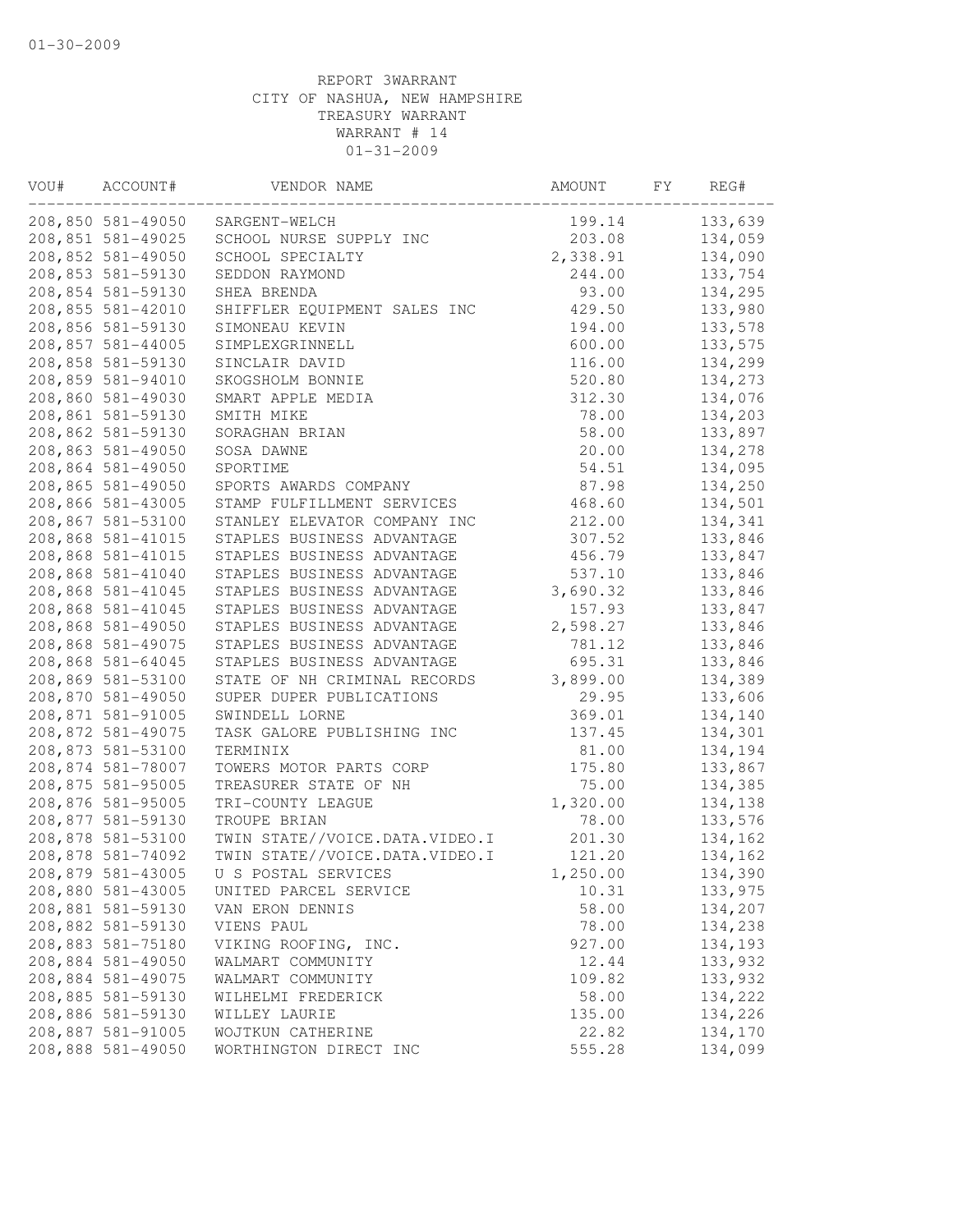| VOU#                            | ACCOUNT#                                                          | VENDOR NAME                                                                                                                    | AMOUNT                                                               | <b>FY</b> | REG#                            |
|---------------------------------|-------------------------------------------------------------------|--------------------------------------------------------------------------------------------------------------------------------|----------------------------------------------------------------------|-----------|---------------------------------|
| TOTAL                           | 581                                                               | SCHOOL DEPARTMENT                                                                                                              |                                                                      |           | 833, 460.72                     |
| 784<br>785                      | 590-24522<br>590-24531<br>208,889 590-24581                       | RCC CONSULTANTS INC<br>RILEY'S SPORT SHOP INC<br>DUBE AMANDA                                                                   | 3,237.50<br>599.15<br>1,020.00                                       |           | 133,852<br>133,574<br>134,256   |
| TOTAL 590                       |                                                                   | P/Y OBLIGATIONS                                                                                                                |                                                                      |           | 4,856.65                        |
| 786<br>787<br>788<br>789<br>790 | 592-85010<br>$592 - 85010$<br>592-85015<br>592-85015<br>592-85020 | US BANK NA (091000022)<br>US BANK NA (091000022)<br>US BANK NA (091000022)<br>US BANK NA (091000022)<br>US BANK NA (091000022) | 86,677.68<br>432,490.00<br>281, 493.12<br>1,017,947.51<br>310,000.00 |           | 374<br>373<br>374<br>373<br>374 |
| TOTAL                           | 592                                                               | BONDED DEBT SERVICE                                                                                                            |                                                                      |           | 2,128,608.31                    |
| 791<br>792                      | 599-64045<br>599-64045                                            | DELL MARKETING LP<br>PC MALL GOV INC                                                                                           | 4,710.00<br>73.34                                                    |           | 133,671<br>134,105              |
| TOTAL                           | 599                                                               | "CERF" - EQUIPMENT PURCHASES                                                                                                   |                                                                      |           | 4,783.34                        |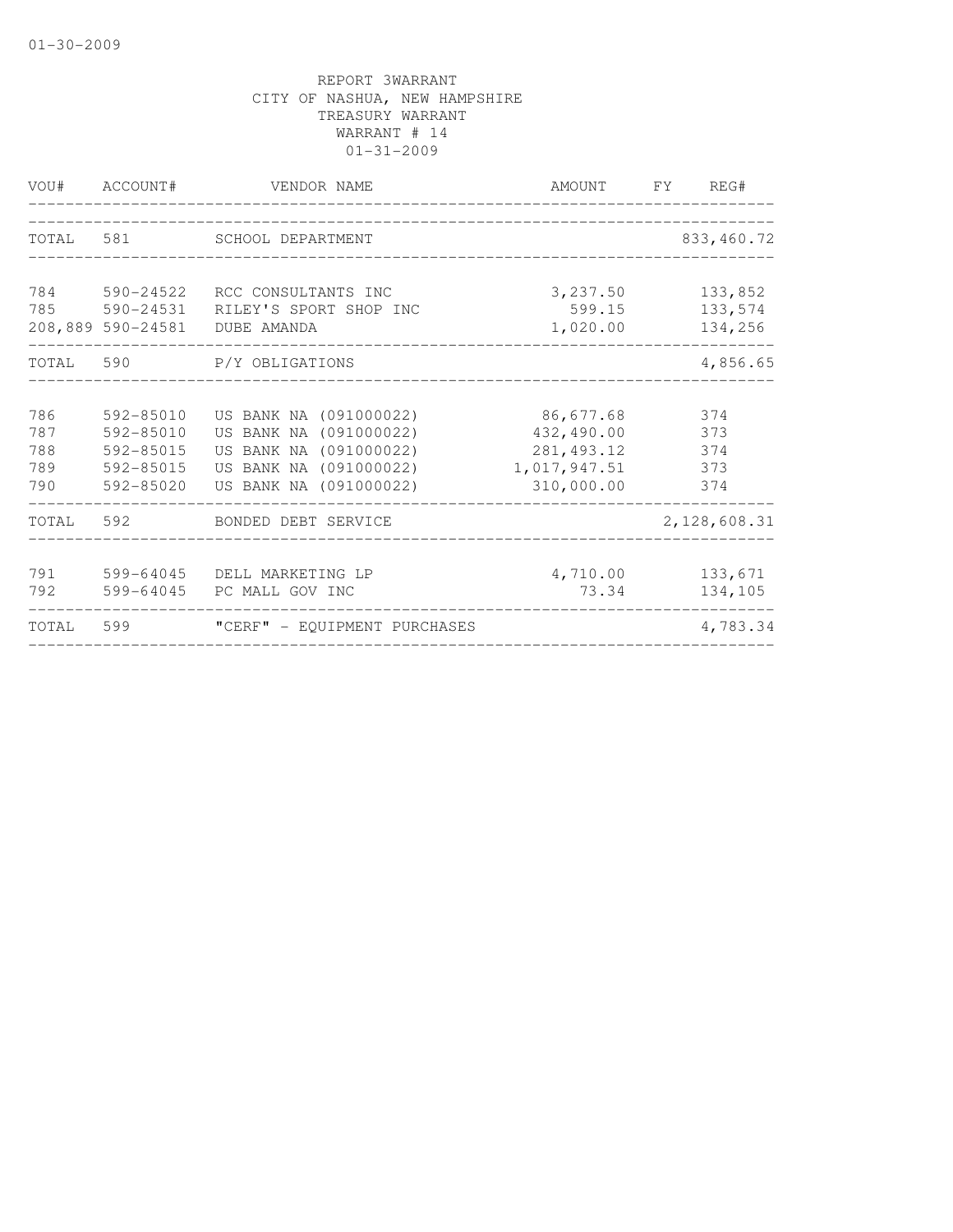|  | VOU# ACCOUNT# VENDOR NAME                                       | AMOUNT FY REG#     |            |
|--|-----------------------------------------------------------------|--------------------|------------|
|  | 208,890 681-11 W L BLISS ASSOCIATES INC 10,149.75 134,260       |                    |            |
|  | TOTAL 681-11 CAP IMP - SCHOOL<br>DEFERRED NAINTENANCE/MAJOR     |                    | 10, 149.75 |
|  | 208,891 681-12 KEACH-NORDSTROM ASSOCS INC 4,422.58 134,173      |                    |            |
|  | TOTAL 681-12 CAP IMP - SCHOOL<br>DEFERRED MAINTENANCE FY09      |                    | 4,422.58   |
|  | 208,892 681-34 SCHIAVI LEASING CORP 500.00 134,119              |                    |            |
|  | TOTAL 681-34 CAP IMP - SCHOOL<br>PORTABLE CLASSROOMS            |                    | 900.00     |
|  | 793 699-07 UPTON & HATFIELD LLP                                 | 1, 178.00 133, 607 |            |
|  | TOTAL 699-07 CAP IMP - WATER SUPPLY<br>WATER SUPPLY ACOUISITION |                    | 1,178.00   |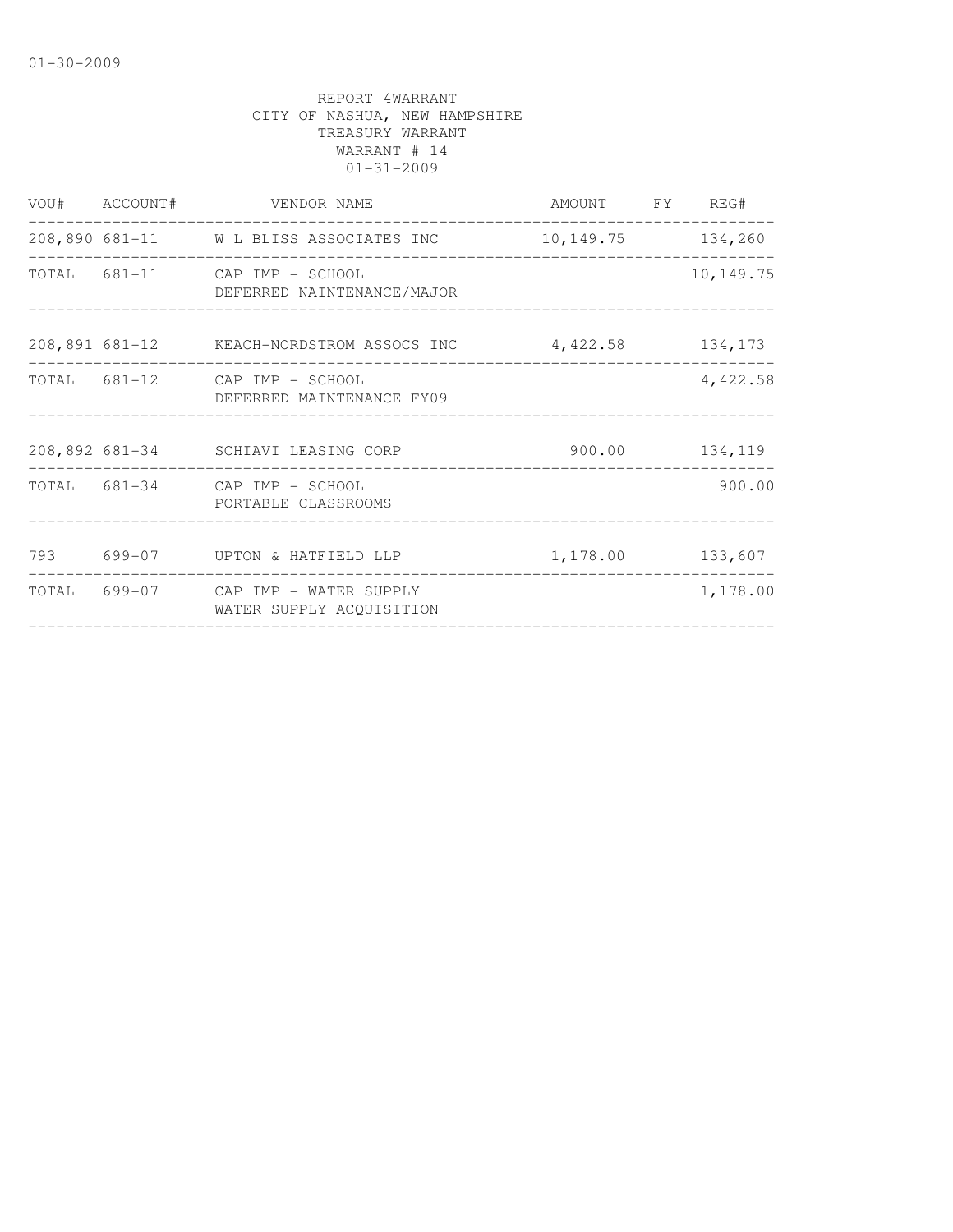| VOU#              | ACCOUNT# PROGRAM                    | VENDOR NAME                                                                                   |                                     | AMOUNT FY REG#                |
|-------------------|-------------------------------------|-----------------------------------------------------------------------------------------------|-------------------------------------|-------------------------------|
| 794               |                                     | 751-53075 3731 NASHUA REGIONAL PLANNING COMMI                                                 | 1,427.65                            | 134,470                       |
| TOTAL             | 751                                 | CPF-PWD & ENGINEERING                                                                         | 1,427.65                            |                               |
| 795               |                                     | 752-53095 3711 MARSHALL GARY LLC                                                              | 29,679.70                           | 134,028                       |
| TOTAL             | 752                                 | CPF-PARKS & RECREATION                                                                        | 29,679.70                           |                               |
| 796               |                                     | 772-53025 3720 COMPREHENSIVE ENVIRONMENTAL IN                                                 | 10,708.34                           | 133,925                       |
| TOTAL             | 772                                 | CPF-PLANNING DEPT                                                                             | 10,708.34                           |                               |
|                   |                                     | 208,893 781-01310 3775 GWA RESEARCH LLC<br>208,894 781-01310 3775 TURNER BUILDING SCIENCE LLC | 5,366.18<br>8,224.76                | 134,266<br>134,243            |
| TOTAL             | 781                                 | CPF-SCHOOL DEPARTMENT                                                                         | 13,590.94                           |                               |
| 797               |                                     | 791-01310 3788 RD EDMUNDS & SONS INC/RETAINAG 7,400.90                                        |                                     | 382                           |
| TOTAL             | 791                                 | CPF-SOLID WASTE DISPOSAL                                                                      | 7,400.90                            |                               |
| 798<br>799<br>800 | 792-01310<br>792-53030<br>792-53183 | 3799 METHUEN CONSTRUCTION CORP INC<br>3799 METCALF & EDDY<br>3795 EVERETT J PRESCOTT INC      | 460,831.35<br>69,813.00<br>2,094.88 | 133,748<br>133,704<br>133,663 |
| TOTAL             | 792                                 | CPF-WASTEWATER USER FUND                                                                      | 532,739.23                          |                               |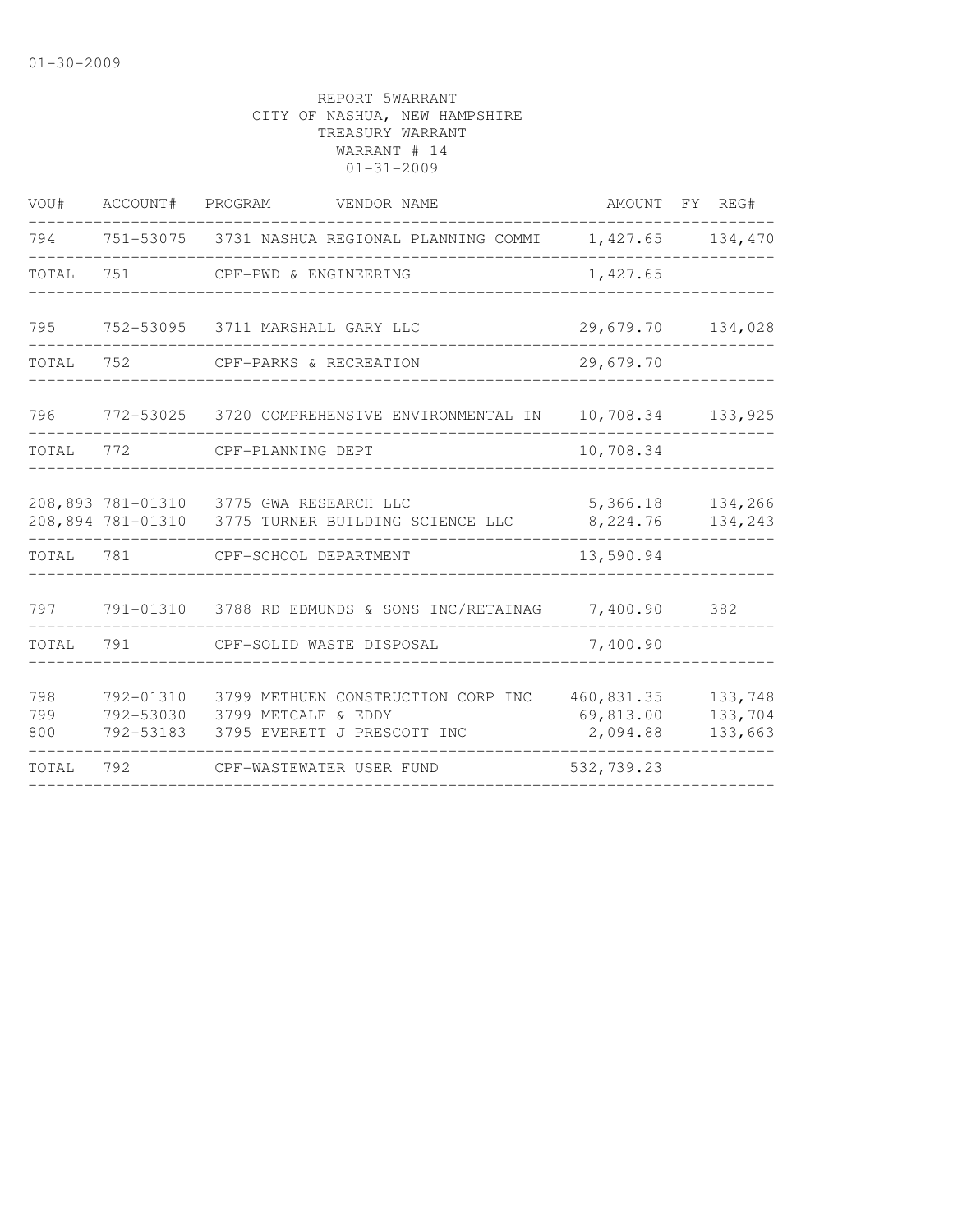| VOU#       | ACCOUNT#  | VENDOR NAME                            | AMOUNT   | FY | REG#     |
|------------|-----------|----------------------------------------|----------|----|----------|
| 801        |           | 801-31005 FAIRPOINT COMMUNICATIONS INC | 29.03    |    | 134,463  |
| 802        | 801-31040 | PAETEC COMMUNICATIONS INC              | 7.54     |    | 134,400  |
| 803        | 801-32005 | <b>PSNH</b>                            | 439.23   |    | 134,474  |
| 804        | 801-33005 | PENNICHUCK WATER                       | 317.86   |    | 134, 411 |
| 805        | 801-34015 | ENERGYNORTH PROPANE                    | 1,018.60 |    | 134,408  |
| 806        | 801-41015 | STAPLES BUSINESS ADVANTAGE             | 197.10   |    | 133,930  |
| 807        | 801-42000 | NEW ENGLAND PAPER & SUPPLY             | 97.68    |    | 133,773  |
| 808        | 801-46030 | ROCKY BRANDS RETAIL LLC                | 82.00    |    | 133,908  |
| 809        | 801-46045 | CCP INDUSTRIES INC                     | 171.32   |    | 133,751  |
| 810        | 801-48005 | SHATTUCK MALONE OIL CO                 | 6,116.96 |    | 134,397  |
| 810        | 801-48005 | SHATTUCK MALONE OIL CO                 | 7,034.50 |    | 134,397  |
| 810        | 801-48005 | SHATTUCK MALONE OIL CO                 | 2,140.94 |    | 134,397  |
| 811        | 801-49040 | BCM CONTROLS CORPORATION               | 2,370.42 |    | 133,789  |
| 812        | 801-53075 | USDA APHIS                             | 5,308.34 |    | 134,412  |
| 813        | 801-53082 | NORMANDEAU ASSOCIATES INC              | 1,144.50 |    | 133,763  |
| 813        | 801-53087 | NORMANDEAU ASSOCIATES INC              | 228.00   |    | 133,763  |
| 813        | 801-53088 | NORMANDEAU ASSOCIATES INC              | 1,144.50 |    | 133,763  |
| 814        | 801-54020 | CONNECTICUT CONFERENCE OF MUNI         | 150.00   |    | 133,912  |
| 815        | 801-54020 | SUCCESS ADVERTISING INC                | 749.61   |    | 133,689  |
| 816        | 801-59100 | AMHERST APPLIANCE REPAIR/STEVE         | 644.00   |    | 134,436  |
| 817        | 801-59100 | RMG ENTERPRISE INC                     | 1,325.91 |    | 134,165  |
| 818        | 801-59100 | THE BAG CONNECTION INC & BAGIT         | 233.00   |    | 133,854  |
| 819        | 801-59100 | VEOLIA ES TECHNICAL SOLUTIONS          | 77.47    |    | 133,887  |
| 820        | 801-59238 | ANACOMP INC                            | 20.02    |    | 133,623  |
| 821        | 801-59245 | D & R TOWING INC                       | 750.00   |    | 134,323  |
| 822        | 801-59255 | ROUTHIER & SONS INC                    | 1,514.70 |    | 133,750  |
| 823        | 801-62000 | CONWAY OFFICE PRODUCTS LLC             | 94.50    |    | 133,698  |
| 824        | 801-64045 | COMCAST                                | 68.48    |    | 134,437  |
| 825        | 801-69024 | BECKER RADIO GROUP                     | 1,129.50 |    | 134,121  |
| 826        | 801-75023 | BELLETETES INC                         | 47.77    |    | 133,732  |
| 827        | 801-77020 | EASTERN NE HYDRAULIS INC               | 790.00   |    | 133,921  |
| 828        | 801-77020 | SOUTHWORTH-MILTON INC                  | 2,286.65 |    | 133,589  |
| 829        | 801-78065 | MAYNARD & LESIEUR INCORPORATED         | 377.60   |    | 134,330  |
| 829        | 801-78065 | MAYNARD & LESIEUR INCORPORATED         | 591.55   |    | 134,330  |
| 830        | 801-78100 | AUTO ELECTRIC WAREHOUSE INC            | 225.00   |    | 133,558  |
| 831        | 801-78100 | CN WOOD CO INC                         | 129.04   |    | 133,895  |
| 832        | 801-78100 | <b>DUNN BATTERY</b>                    | 1,328.00 |    | 133,680  |
| 832        | 801-78100 | <b>DUNN BATTERY</b>                    | 173.90   |    | 133,680  |
| 833        | 801-78100 | FREIGHTLINER OF NH INC                 | 333.52   |    | 133,886  |
| 834        | 801-78100 | LIBERTY INTN'L TRUCKS OF NH LL         | 44.31    |    | 134,327  |
| 834        | 801-78100 | LIBERTY INTN'L TRUCKS OF NH LL         | 291.35   |    | 134,327  |
| 835        | 801-78100 | MILL METALS CORP                       | 1,238.59 |    | 133,841  |
| 836        | 801-78100 | NAPA AUTO PARTS                        | 82.18    |    | 133,861  |
| 836        | 801-78100 | NAPA AUTO PARTS                        | 1,297.07 |    | 133,861  |
|            |           | NAPA AUTO PARTS                        | 92.50    |    | 133,861  |
| 836<br>837 | 801-78100 | SANEL AUTO PARTS CO                    |          |    |          |
|            | 801-78100 |                                        | 30.59    |    | 133,744  |
| 837        | 801-78100 | SANEL AUTO PARTS CO                    | 289.26   |    | 133,744  |
| 838        | 801-78100 | SOUTHWORTH-MILTON INC                  | 654.05   |    | 133,589  |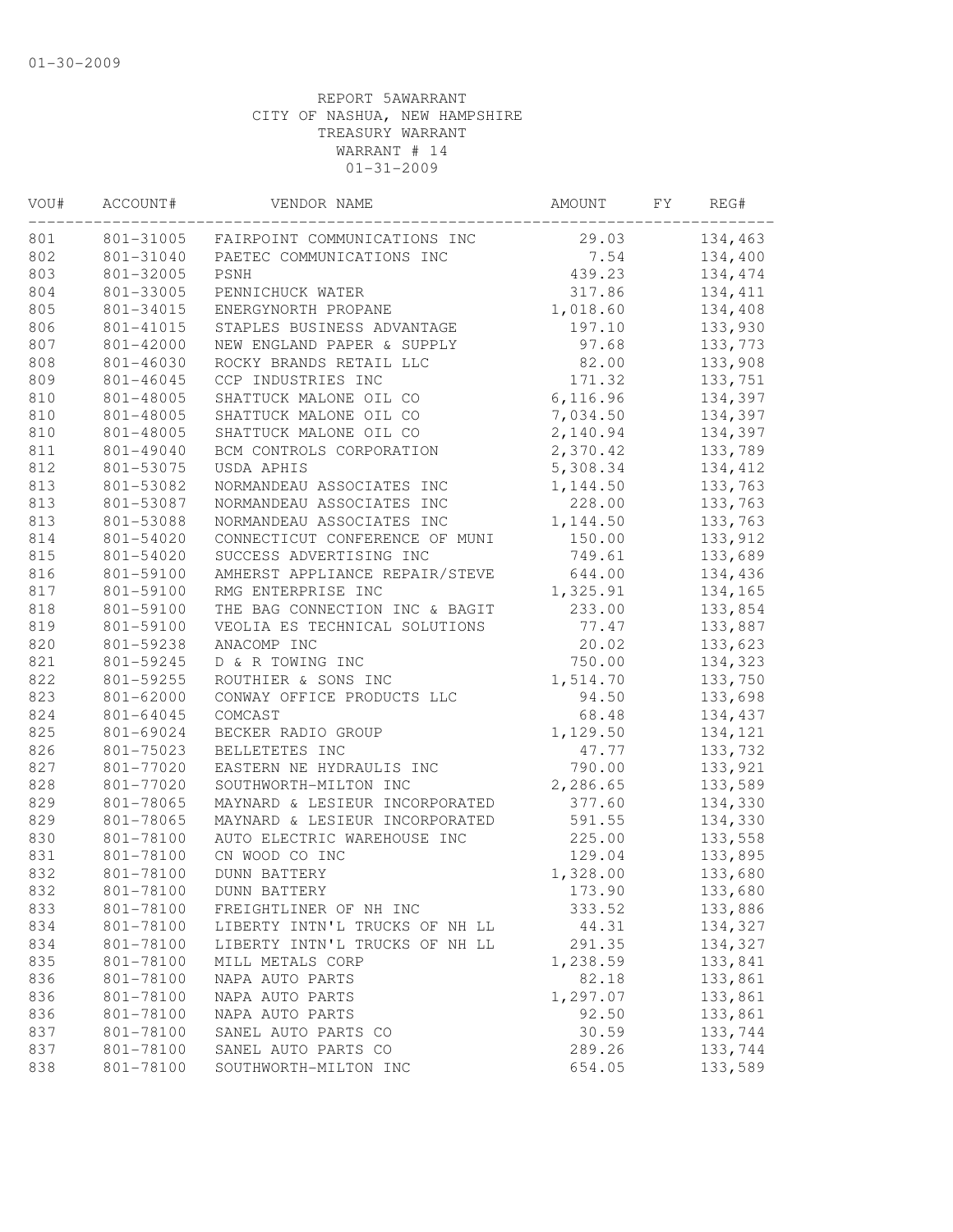| VOU#  | ACCOUNT#                         | VENDOR NAME                                 | AMOUNT    | FY | REG#      |
|-------|----------------------------------|---------------------------------------------|-----------|----|-----------|
| 839   | 801-82025                        | NH RETIREMENT SYSTEM                        | 62.75     |    | 372       |
| 839   | 801-82025                        | NH RETIREMENT SYSTEM                        | 487.13    |    | 372       |
| 840   | 801-83106                        | NORTHEAST DELTA                             | 710.52    |    | 391       |
| 840   | 801-83206                        | NORTHEAST DELTA                             | 993.36    |    | 391       |
| 840   | 801-83306                        | NORTHEAST DELTA                             | 263.70    |    | 391       |
| 840   | 801-83406                        | NORTHEAST DELTA                             | 426.60    |    | 391       |
| 841   | 801-85050                        | US BANK NA (091000022)                      | 2,335.19  |    | 374       |
| 842   | 801-94005                        | NORTHERN NE CHAPTER SWANA                   | 40.00     |    | 134,403   |
| 842   | 801-94005<br>------------------- | NORTHERN NE CHAPTER SWANA<br>______________ | 40.00     |    | 134,403   |
| TOTAL | 801                              | SOLID WASTE DISPOSAL                        |           |    | 50,267.89 |
|       |                                  |                                             |           |    |           |
| 843   |                                  | 802-31005 FAIRPOINT COMMUNICATIONS INC      | 689.34    |    | 134,471   |
| 844   | 802-31040                        | PAETEC COMMUNICATIONS INC                   | 8.06      |    | 134,400   |
| 845   | 802-32005                        | PSNH                                        | 1,080.43  |    | 134,474   |
| 846   | 802-32005                        | PUBLIC SERVICE OF NH                        | 65,220.52 |    | 134,477   |
| 847   | 802-33005                        | PENNICHUCK WATER                            | 1,361.56  |    | 134,411   |
| 848   | 802-34015                        | METROMEDIA ENERGY INC                       | 17,271.68 |    | 134,461   |
| 849   | 802-34015                        | NATIONAL GRID                               | 6,352.96  |    | 134,454   |
| 850   | 802-41015                        | CITY OF NASHUA/PETTY CASH                   | 4.15      |    | 134,394   |
| 851   | 802-43005                        | CITY OF NASHUA/PETTY CASH SLIP              | 34.88     |    | 133,553   |
| 852   | 802-45101                        | CIBA CORPORATION                            | 5,002.76  |    | 133,646   |
| 853   | 802-45106                        | KEMIRA WATER SOLUTIONS INC                  | 4,095.48  |    | 133,776   |
| 854   | 802-46045                        | MCAULEY LESIEUR NANCY                       | 82.00     |    | 133,605   |
| 855   | 802-46045                        | ROCKY BRANDS RETAIL LLC                     | 82.00     |    | 133,908   |
| 856   | 802-46045                        | UNIFIRST CORPORATION                        | 45.01     |    | 133,888   |
| 856   | 802-46045                        | UNIFIRST CORPORATION                        | 385.52    |    | 133,888   |
| 857   | $802 - 467$                      | HILLSBOROUGH COUNTY TREASURER               | 1,424.06  |    | 134,334   |
| 858   | 802-48015                        | DENNIS K BURKE INC                          | 817.51    |    | 134,495   |
| 858   | 802-48015                        | DENNIS K BURKE INC                          | 817.52    |    | 134,495   |
| 859   | 802-49070                        | HACH COMPANY                                | 1,412.21  |    | 133,873   |
| 860   | 802-49070                        | VWR INTERNATIONAL INC                       | 860.69    |    | 133,931   |
| 861   | 802-49070                        | WILKEM SCIENTIFIC LTD                       | 853.80    |    | 133,577   |
| 862   | 802-49075                        | HOME DEPOT CREDIT SERVICES                  | 33.57     |    | 134,406   |
| 863   | 802-49339                        | TREASURER STATE OF NH                       | 30.00     |    | 134,488   |
| 864   | 802-53030                        | CHEMSERVE ENVIRONMENTAL ANALYS              | 1,682.33  |    | 133,845   |
| 865   | 802-53030                        | EASTERN ANALYTICAL INC                      | 292.50    |    | 133,739   |
| 866   | 802-59100                        | ANSWERING SERVICES OF NH LLC                | 77.00     |    | 133,793   |
| 867   | 802-59100                        | NATIONAL FIRE & SECURITY INC                | 880.00    |    | 134,020   |
| 868   | 802-59105                        | GREENLEAF WILLIAM                           | 340.00    |    | 133,805   |
| 869   | 802-59220                        | FEDEX                                       | 159.85    |    | 134,401   |
| 871   | 802-59220                        | PRINTGRAPHICS OF MAINE                      | 1,000.00  |    | 379       |
| 872   | 802-59220                        | PRINTGRAPHICS OF MAINE                      | 5,600.00  |    | 385       |
| 870   | 802-59220                        | PRINTGRAPHICS OF MAINE                      | 3,354.28  |    | 133,655   |
| 873   | 802-59225                        | RESOURCE MANAGEMENT INC                     | 22,955.75 |    | 133,572   |
| 874   | 802-59230                        | HUDSON PAVING & EXCAVATION INC              | 5,568.00  |    | 134,335   |
| 875   | 802-59230                        | NEW ENGLAND POSITIONING SYSTEM              | 1,494.00  |    | 133,722   |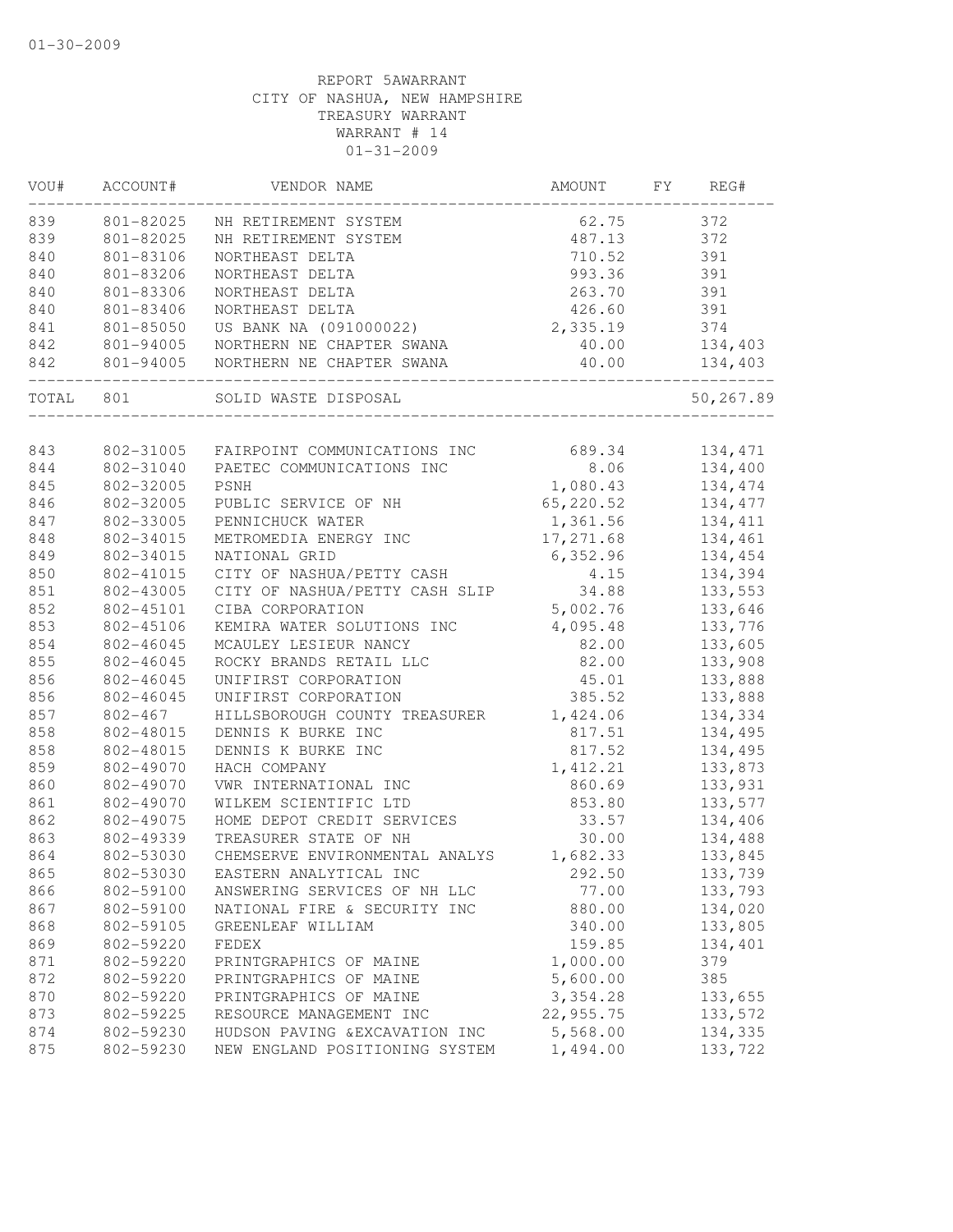| VOU# | ACCOUNT#  | VENDOR NAME                    | AMOUNT   | FY. | REG#    |
|------|-----------|--------------------------------|----------|-----|---------|
| 876  | 802-59238 | ANACOMP INC                    | 62.33    |     | 133,623 |
| 877  | 802-59239 | STAPLES BUSINESS ADVANTAGE     | 74.97    |     | 133,930 |
| 878  | 802-59265 | CITIZENS BANK NH               | 1,152.63 |     | 378     |
| 879  | 802-59265 | CITIZENS BANK NH               | 43.50    |     | 380     |
| 880  | 802-59275 | PENNICHUCK WATER WORKS         | 7,974.61 |     | 133,683 |
| 881  | 802-59320 | D & R TOWING INC               | 70.00    |     | 134,323 |
| 881  | 802-59320 | D & R TOWING INC               | 105.50   |     | 134,323 |
| 882  | 802-59320 | DONOVAN EQUIPMENT CO INC       | 240.80   |     | 133,615 |
| 882  | 802-59320 | DONOVAN EQUIPMENT CO INC       | 10.28    |     | 133,615 |
| 883  | 802-59320 | GRAINGER                       | 113.31   |     | 133,674 |
| 884  | 802-59320 | LECLERC MARIO                  | 69.99    |     | 134,391 |
| 885  | 802-59320 | NAPA AUTO PARTS                | 229.02   |     | 133,861 |
| 886  | 802-64192 | BELLETETES INC                 | 155.76   |     | 133,732 |
| 887  | 802-64192 | CITY OF NASHUA/PETTY CASH      | 24.30    |     | 134,394 |
| 888  | 802-64192 | CITY OF NASHUA/PETTY CASH SLIP | 9.99     |     | 133,553 |
| 889  | 802-64192 | FASTENAL COMPANY               | 155.72   |     | 133,806 |
| 889  | 802-64192 | FASTENAL COMPANY               | 141.08   |     | 133,806 |
| 890  | 802-64192 | GRAINGER                       | 1,538.10 |     | 133,674 |
| 891  | 802-64192 | HOME DEPOT CREDIT SERVICES     | 22.32    |     | 134,406 |
| 891  | 802-64192 | HOME DEPOT CREDIT SERVICES     | 95.32    |     | 134,406 |
| 892  | 802-64192 | NASHUA OUTDOOR POWER EQUIP     | 212.04   |     | 133,753 |
| 893  | 802-64192 | NH BRAGG & SONS INC            | 493.67   |     | 133,579 |
| 894  | 802-64192 | OMEGA INDUSTRIAL SUPPLY INC    | 752.57   |     | 133,808 |
| 895  | 802-64192 | PINE MOTOR PARTS               | 103.06   |     | 134,331 |
| 895  | 802-64192 | PINE MOTOR PARTS               | 79.19    |     | 134,331 |
| 896  | 802-64192 | SNAP ON TOOLS                  | 28.40    |     | 133,619 |
| 897  | 802-64192 | WINDWARD PETROLEUM             | 437.15   |     | 133,647 |
| 898  | 802-69024 | BECKER RADIO GROUP             | 235.50   |     | 134,121 |
| 899  | 802-72010 | CONWAY OFFICE PRODUCTS LLC     | 90.00    |     | 133,698 |
| 900  | 802-77050 | BELLETETES INC                 | 12.58    |     | 133,732 |
| 901  | 802-77050 | GRAINGER                       | 762.38   |     | 133,674 |
| 902  | 802-77050 | M & B MACHINING AND WELDING    | 1,626.00 |     | 134,328 |
| 903  | 802-77050 | M & M ELECTRICAL SUPPLY CO INC | 167.04   |     | 134,319 |
| 904  | 802-77050 | PINE MOTOR PARTS               | 94.63    |     | 134,331 |
| 905  | 802-77050 | UNITED SUPPLY COMPANY INC      | 2,090.01 |     | 134,336 |
| 906  | 802-77065 | FASTENAL COMPANY               | 190.50   |     | 133,806 |
| 907  | 802-77067 | CITY OF NASHUA/PETTY CASH      | 17.40    |     | 134,394 |
| 908  | 802-77068 | GRAINGER                       | 124.56   |     | 133,674 |
| 909  | 802-77068 | M & M ELECTRICAL SUPPLY CO INC | 235.91   |     | 134,319 |
| 910  | 802-77069 | GRAINGER                       | 1,319.60 |     | 133,674 |
| 911  | 802-77069 | HEATING SPECIALTIES OF NH INC  | 269.00   |     | 134,324 |
| 912  | 802-77069 | MCMASTER-CARR SUPPLY CO        | 525.44   |     | 133,720 |
| 913  | 802-77070 | PINE MOTOR PARTS               | 47.88    |     | 134,331 |
| 914  | 802-77072 | CITY OF NASHUA/PETTY CASH      | 33.25    |     | 134,394 |
| 915  | 802-77072 | CITY OF NASHUA/PETTY CASH SLIP | 36.00    |     | 133,553 |
| 916  | 802-77072 | G H PHILBRICK SONS INC         | 1,935.70 |     | 133,772 |
| 917  | 802-82025 | NH RETIREMENT SYSTEM           | 101.45   |     | 372     |
| 917  | 802-82025 | NH RETIREMENT SYSTEM           | 20.90    |     | 372     |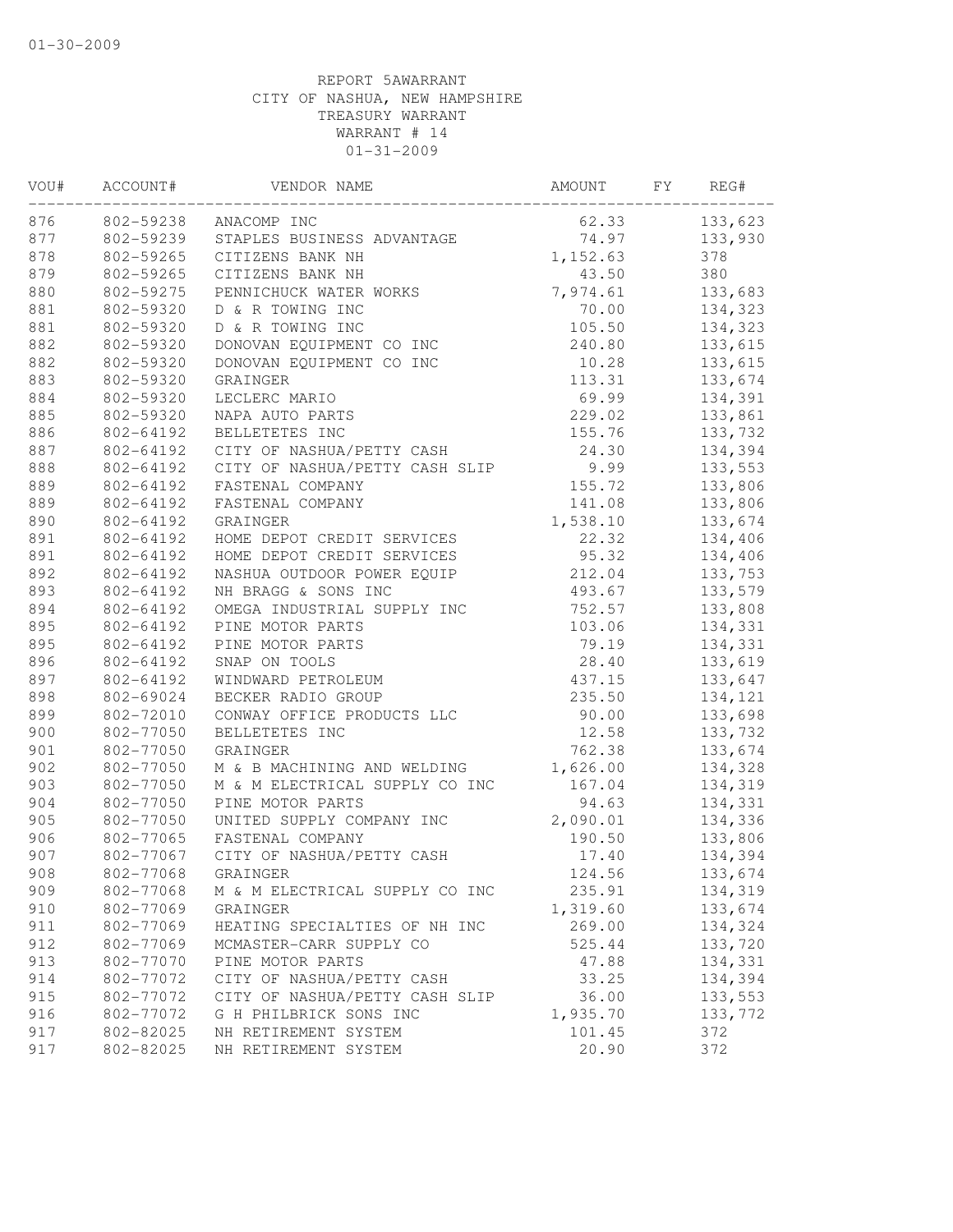| VOU#                                   | ACCOUNT#                                                                       | VENDOR NAME                                                                                                              | AMOUNT                                                      | REG#<br>FY.                                        |
|----------------------------------------|--------------------------------------------------------------------------------|--------------------------------------------------------------------------------------------------------------------------|-------------------------------------------------------------|----------------------------------------------------|
| 917<br>918<br>919<br>920<br>921<br>922 | 802-82025<br>802-83006<br>$802 - 85040$<br>802-94005<br>802-94005<br>802-94005 | NH RETIREMENT SYSTEM<br>NORTHEAST DELTA<br>US BANK NA (091000022)<br>ADIE JOHN<br>CIARDELLI GERALDINE<br>KEATING WILLIAM | 800.95<br>3,079.80<br>9,797.15<br>458.82<br>532.92<br>50.02 | 372<br>391<br>374<br>133,637<br>134,392<br>134,393 |
| TOTAL                                  | 802                                                                            | SEWERAGE DISPOSAL SYSTEM                                                                                                 |                                                             | 190,420.42                                         |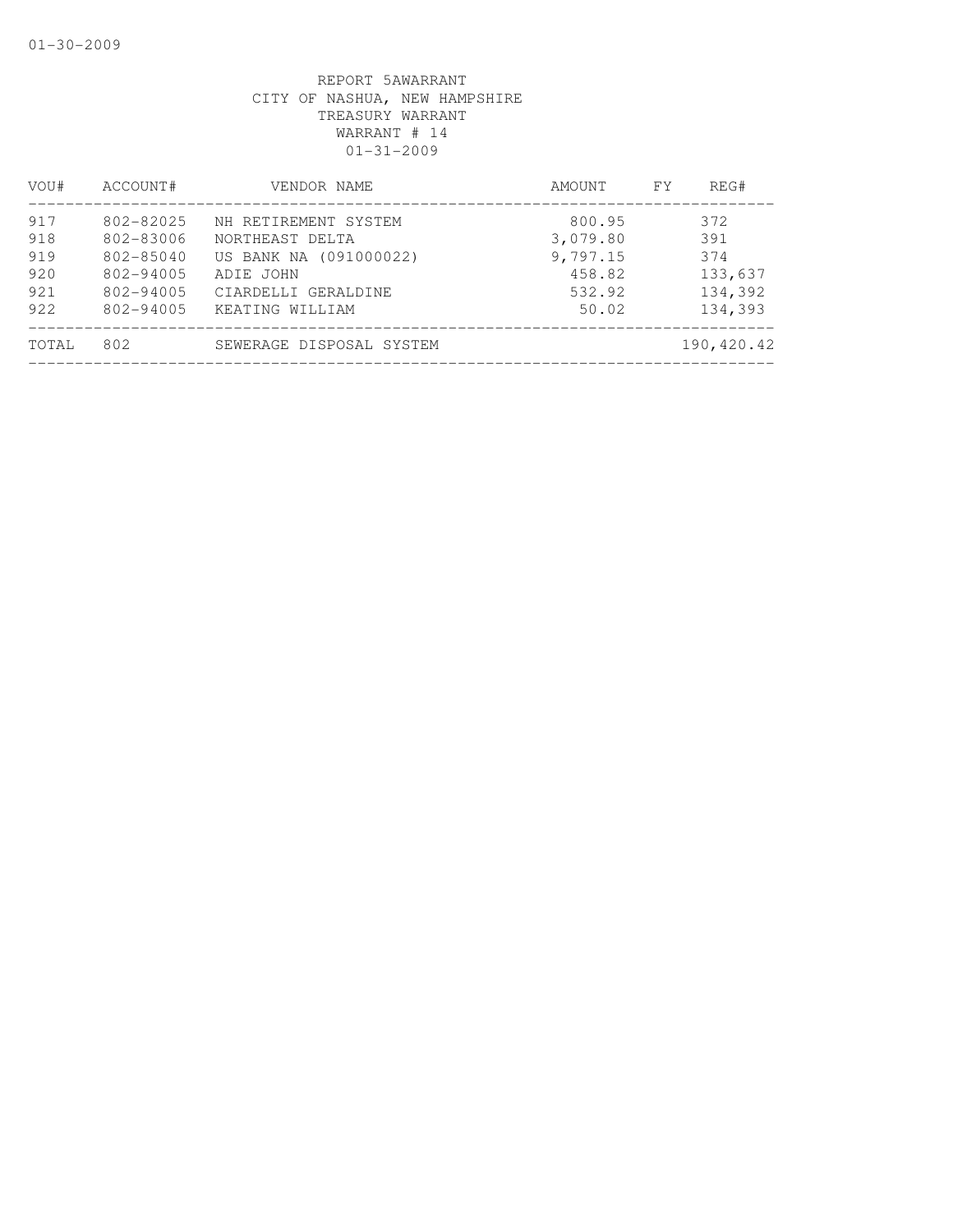| VOU#                     | ACCOUNT#                                                 | VENDOR NAME                                                                         | AMOUNT                                 | FY | REG#                                     |
|--------------------------|----------------------------------------------------------|-------------------------------------------------------------------------------------|----------------------------------------|----|------------------------------------------|
| 923                      | 952-59020                                                | JEANNOTTE'S MARKET                                                                  | 82.64                                  |    | 133,667                                  |
| TOTAL                    | 952                                                      | PARK & RECREATION TRUST FUND                                                        |                                        |    | 82.64                                    |
| 924<br>925<br>926<br>926 | 975-05071<br>975-44005<br>$975 - 45050$<br>$975 - 45050$ | COOPER DOVILE<br>ENFIELD PUBLISHING & DISTRIBUT<br>BAKER & TAYLOR<br>BAKER & TAYLOR | 150.00<br>110.00<br>657.46<br>2,010.50 |    | 134,497<br>134,415<br>133,652<br>133,653 |
| TOTAL                    | 975                                                      | LIBRARY TRUST FUND                                                                  |                                        |    | 2,927.96                                 |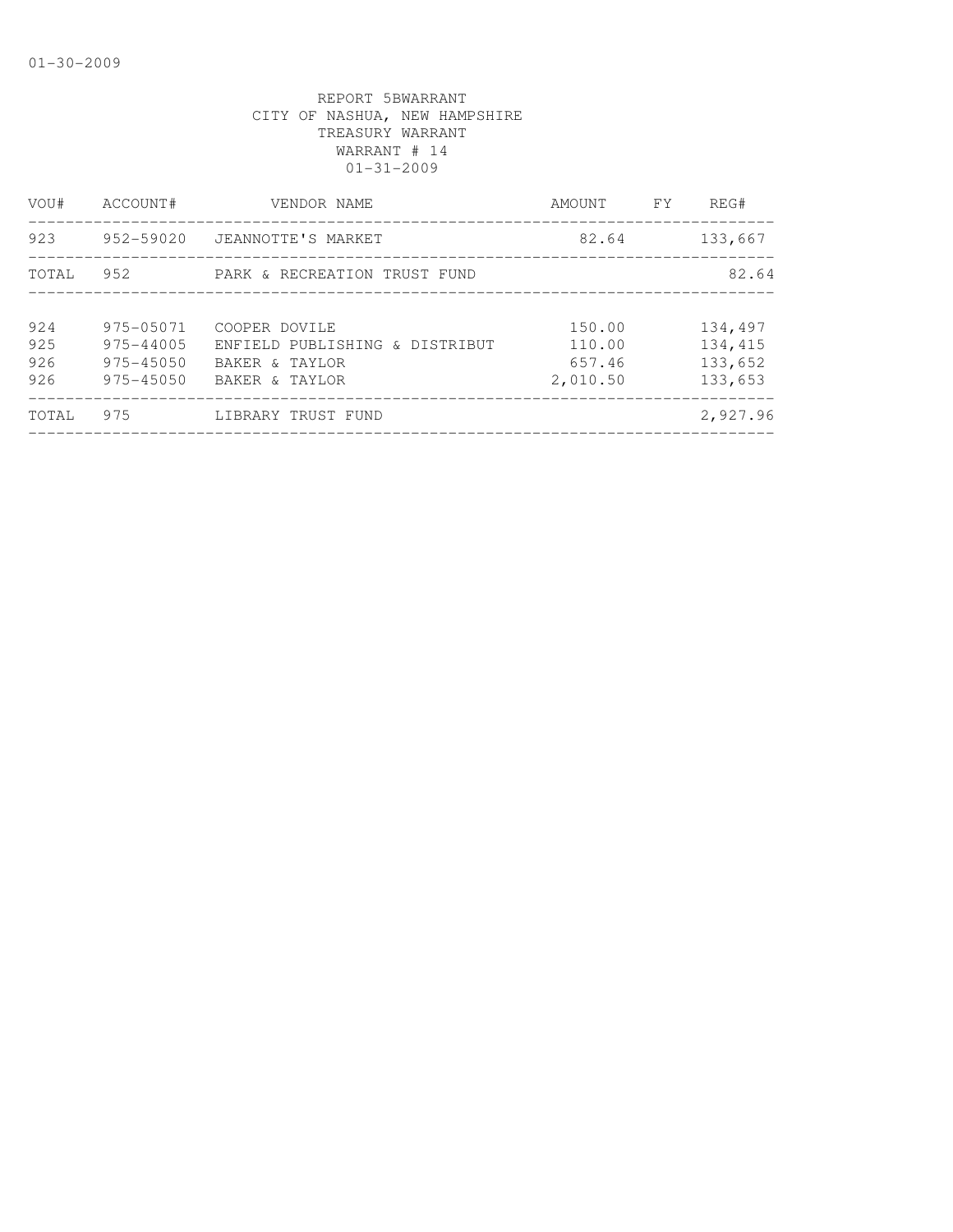|       | ACCOUNT# | PAYROLL WEEK ENDING                    | AMOUNT |
|-------|----------|----------------------------------------|--------|
|       |          | $17 - JAN - 2009$<br>$24 - JAN - 2009$ |        |
| TOTAL |          |                                        |        |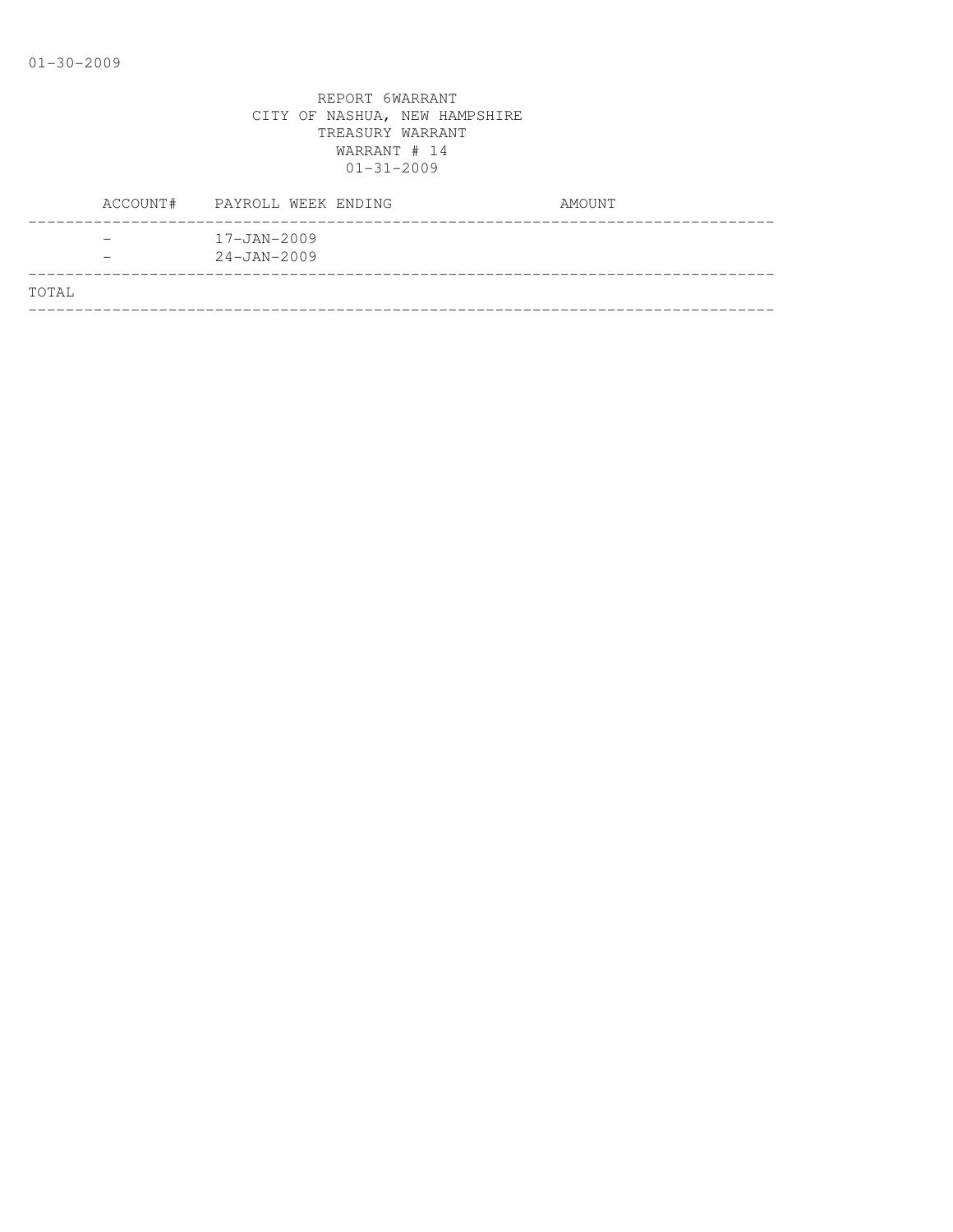|           | ACCOUNT#   | PAYROLL WEEK ENDING                             | AMOUNT               |          |
|-----------|------------|-------------------------------------------------|----------------------|----------|
|           | 305-11125  | 17-JAN-2009                                     | 903.15               |          |
|           |            | 305-11125 24-JAN-2009                           | 903.15               |          |
|           | 305-11239  | 17-JAN-2009                                     | 1,014.26             |          |
|           |            | 305-11239 24-JAN-2009                           | 1,014.26             |          |
|           | 305-59100  | 17-JAN-2009                                     | 162.50               |          |
| TOTAL     | 305        | SRF - CIVIC & COMM ACTIVITIES                   | ________________     | 3,997.32 |
|           |            |                                                 |                      |          |
|           | 308-83051  | 17-JAN-2009                                     | 890.40               |          |
|           |            | 308-83051 24-JAN-2009                           | 1,068.91             |          |
|           |            | 308-83052  17-JAN-2009                          | 1,028.77             |          |
|           | 308-83052  | 24-JAN-2009                                     | 1,168.99             |          |
|           |            | 308-83102  17-JAN-2009<br>308-83102 24-JAN-2009 | 1,690.35<br>1,690.35 |          |
| TOTAL 308 |            | SRF - INSURANCE                                 |                      | 7,537.77 |
|           |            |                                                 |                      |          |
|           |            | 3086-11870 24-JAN-2009                          | 4,808.19             |          |
|           |            | 3086-13032 17-JAN-2009                          | 262.27               |          |
|           |            | 3086-13032 24-JAN-2009                          | 204.84               |          |
|           |            | 3086-13133 24-JAN-2009                          | 112.50               |          |
| TOTAL     | 308        | JAVITS GRANT PROGRAM                            |                      | 5,387.80 |
|           |            |                                                 |                      |          |
|           |            | 3097-11162 17-JAN-2009                          | 610.13               |          |
|           |            | 3097-11162 24-JAN-2009                          | 610.13               |          |
|           | 3097-11408 | 17-JAN-2009                                     | 403.40               |          |
|           | 3097-11408 | $24 - JAN - 2009$                               | 403.40               |          |
|           | 3097-12112 | 17-JAN-2009                                     | 840.93               |          |
|           | 3097-12112 | $24 - JAN - 2009$                               | 639.66               |          |
|           | 3097-12830 | 17-JAN-2009                                     | 19.22                |          |
|           | 3097-17002 | 24-JAN-2009                                     | 4,350.00             |          |
|           | 3097-17004 | $24 - JAN - 2009$                               | 1,600.00             |          |
|           | 3097-17006 | $24 - JAN - 2009$                               | 1,350.00             |          |
|           |            | 3097-17008 24-JAN-2009                          | 2,625.00             |          |
|           | 3097-17010 | $24 - JAN - 2009$                               | 2,500.00             |          |
|           | 3097-19138 | $24 - JAN - 2009$                               | 2,952.16             |          |
|           | 3097-19139 | $24 - JAN - 2009$                               | 12,556.51            |          |
|           | 3097-19140 | 17-JAN-2009                                     | 8,862.50             |          |
|           | 3097-19140 | $24 - JAN - 2009$                               | 7,085.37             |          |
|           | 3097-19540 | 17-JAN-2009                                     | 22,829.53            |          |
|           | 3097-19540 | $24 - JAN - 2009$                               | 18,264.61            |          |
|           | 3097-19544 | 17-JAN-2009                                     | 657.93               |          |
|           | 3097-19544 | $24 - JAN - 2009$                               | 549.38               |          |
|           | 3097-19545 | 17-JAN-2009                                     | 1,977.08             |          |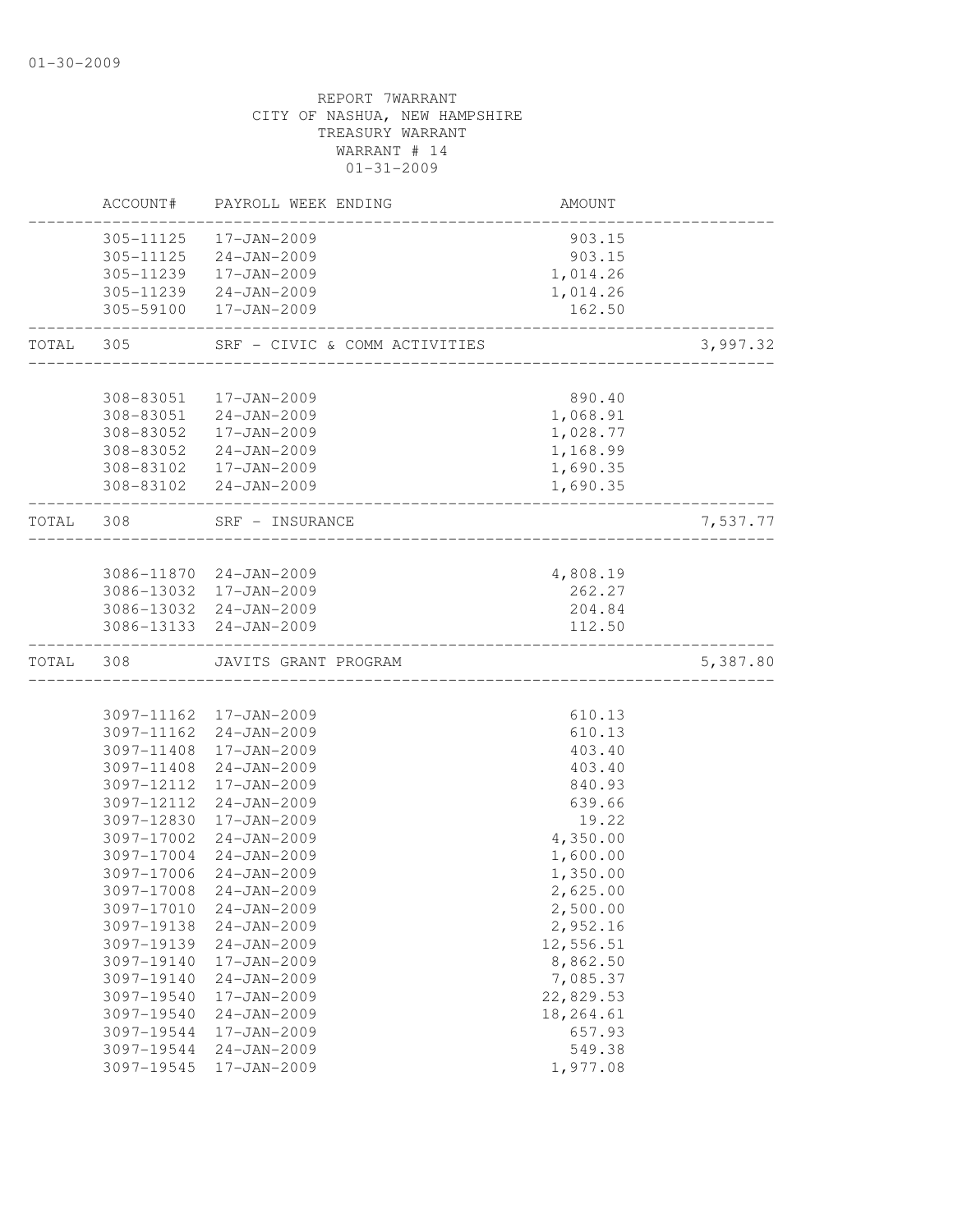|           | ACCOUNT#                                                                                                                 | PAYROLL WEEK ENDING                                                                                                                                                                                                                                          | <b>AMOUNT</b>                                                                                                                      |           |
|-----------|--------------------------------------------------------------------------------------------------------------------------|--------------------------------------------------------------------------------------------------------------------------------------------------------------------------------------------------------------------------------------------------------------|------------------------------------------------------------------------------------------------------------------------------------|-----------|
|           |                                                                                                                          | 3097-19545 24-JAN-2009<br>__________________                                                                                                                                                                                                                 | 1,593.28                                                                                                                           |           |
| TOTAL     | 309                                                                                                                      | SRF - FOOD SERVICES<br>___________________                                                                                                                                                                                                                   |                                                                                                                                    | 93,280.22 |
|           |                                                                                                                          | 3098-13004 17-JAN-2009<br>3098-13004 24-JAN-2009                                                                                                                                                                                                             | 327.86<br>602.40                                                                                                                   |           |
|           | TOTAL 309                                                                                                                | FRESH FRUIT & VEGETABLE GRANT                                                                                                                                                                                                                                |                                                                                                                                    | 930.26    |
|           |                                                                                                                          |                                                                                                                                                                                                                                                              |                                                                                                                                    |           |
|           |                                                                                                                          | 3117-12006 17-JAN-2009<br>3117-12006 24-JAN-2009                                                                                                                                                                                                             | 550.00<br>2,575.00                                                                                                                 |           |
| TOTAL 311 |                                                                                                                          | DRIVER'S EDUCATION                                                                                                                                                                                                                                           |                                                                                                                                    | 3,125.00  |
| TOTAL     | 312-11165<br>312-11165<br>312-11191<br>312-11191<br>312-11445<br>312-11445<br>312-11547<br>312-11547<br>312-12116<br>312 | 17-JAN-2009<br>$24 - JAN - 2009$<br>17-JAN-2009<br>$24 - JAN - 2009$<br>17-JAN-2009<br>24-JAN-2009<br>17-JAN-2009<br>$24 - JAN - 2009$<br>17-JAN-2009<br>312-12116 24-JAN-2009<br>312-13004 17-JAN-2009<br>312-13004 24-JAN-2009<br>SRF - FINANCIAL SERVICES | 1,052.87<br>1,052.86<br>788.84<br>788.83<br>138.39<br>138.39<br>2,117.20<br>2, 117.21<br>599.87<br>599.87<br>3, 137.72<br>3,450.79 | 15,982.84 |
|           |                                                                                                                          | 3122-12006 17-JAN-2009<br>3122-12006 24-JAN-2009                                                                                                                                                                                                             | 50.00<br>350.00                                                                                                                    |           |
| TOTAL     | 312                                                                                                                      | ADULT ED/CONTINUING ED                                                                                                                                                                                                                                       | --------------------------------                                                                                                   | 400.00    |
|           |                                                                                                                          | 3149-11870 17-JAN-2009<br>3149-11870 24-JAN-2009                                                                                                                                                                                                             | 25.00<br>425.00                                                                                                                    |           |
| TOTAL 314 |                                                                                                                          | LEARN AND SERVE AMERICA-REACH                                                                                                                                                                                                                                |                                                                                                                                    | 450.00    |
|           |                                                                                                                          | 3239-12006 17-JAN-2009<br>3239-12006 24-JAN-2009                                                                                                                                                                                                             | 550.00<br>1,375.00                                                                                                                 |           |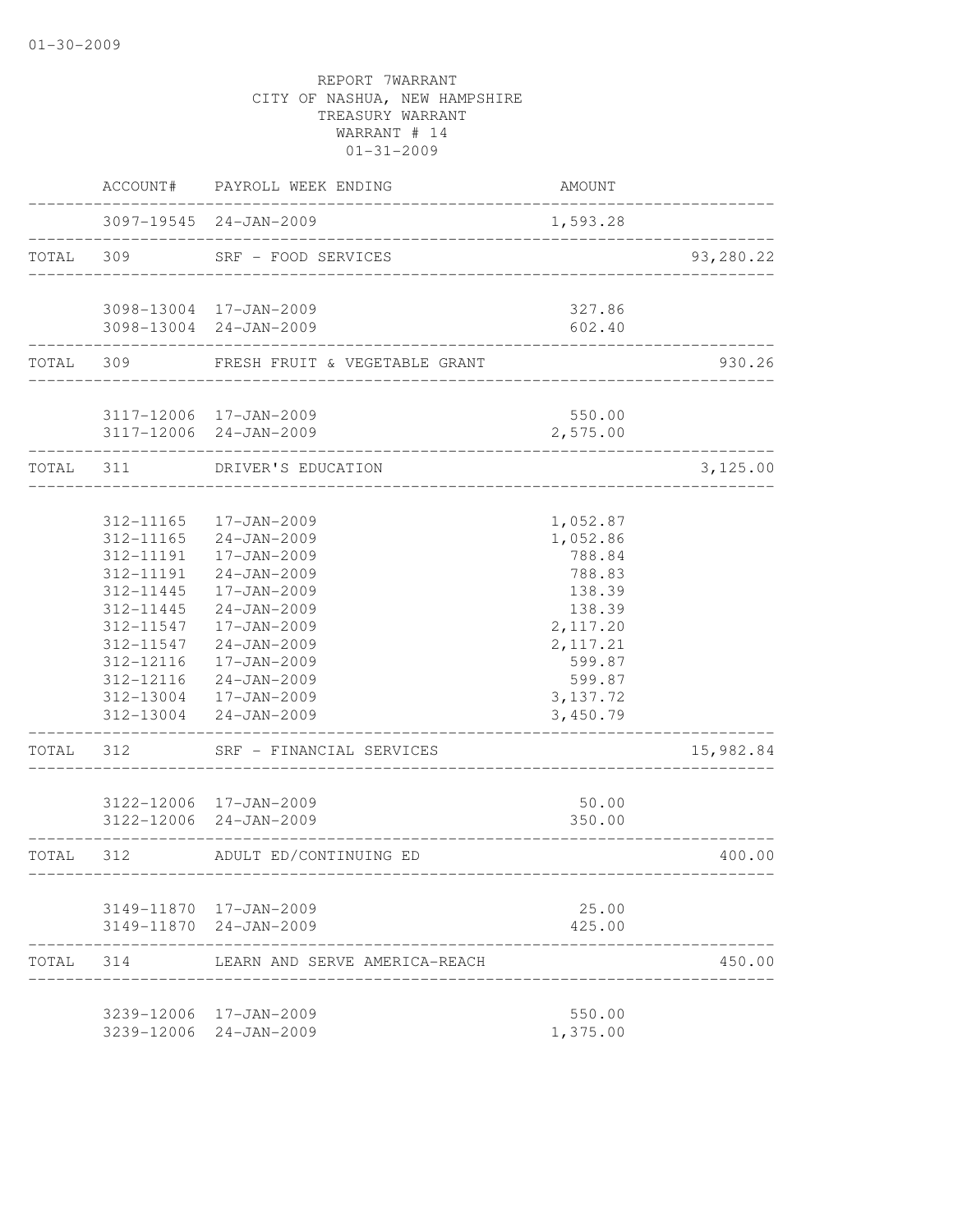|       |            | ACCOUNT# PAYROLL WEEK ENDING               | AMOUNT                |            |
|-------|------------|--------------------------------------------|-----------------------|------------|
|       |            | TOTAL 323 ADULT H.S.ALTERNATIVE ED         |                       | 1,925.00   |
|       |            |                                            |                       |            |
|       |            | 3245-11860 24-JAN-2009                     | 1,346.15              |            |
|       |            | TOTAL 324 YOUTH SAFE HAVEN-PAL             |                       | 1,346.15   |
|       |            | 3269-11726 24-JAN-2009                     | 1,831.69              |            |
|       |            | TOTAL 326 NH ALTERNATE ASSESSMENT COACH    |                       | 1,831.69   |
|       |            | 3279-12006 24-JAN-2009                     | 225.00                |            |
|       |            | TOTAL 327 ADULT H.S.SPECIAL NEEDS GRANT    |                       | 225.00     |
|       |            |                                            |                       |            |
|       |            | 331-11245  17-JAN-2009                     | 597.36                |            |
|       | 331-11245  | 24-JAN-2009                                | 597.36                |            |
|       | 331-11250  | 17-JAN-2009                                | 682.87                |            |
|       | 331-11250  | 24-JAN-2009                                | 682.87                |            |
|       | 331-11561  | 17-JAN-2009                                | 1, 117.33             |            |
|       | 331-11561  | $24 - JAN - 2009$                          | 1,117.33              |            |
|       | 331-11567  | 17-JAN-2009                                | 1, 414.76             |            |
|       | 331-11567  | $24 - JAN - 2009$                          | 1,414.76              |            |
|       | 331-12115  | 17-JAN-2009                                | 548.32                |            |
|       | 331-12115  | $24 - JAN - 2009$                          | 548.32                |            |
|       | 331-13038  | 17-JAN-2009                                | 134.81                |            |
|       | 331-13044  | 17-JAN-2009                                | 1,800.56              |            |
|       | 331-13044  | 24-JAN-2009                                | 5, 475.79             |            |
|       | 331-15002  | 24-JAN-2009                                |                       |            |
|       |            | 331-18036 17-JAN-2009                      | 2,411.06              |            |
|       |            | 331-18036 24-JAN-2009                      | 5,696.72              |            |
| TOTAL | 331        | SRF - POLICE DEPARTMENT                    |                       | 24, 240.22 |
|       |            |                                            |                       |            |
|       | 332-13004  | 17-JAN-2009                                | 645.64                |            |
|       | 332-13075  | 332-13004 24-JAN-2009<br>$24 - JAN - 2009$ | 1,023.23<br>14,028.83 |            |
| TOTAL | 332        | SRF - FIRE DEPARTMENT                      |                       | 15,697.70  |
|       |            |                                            |                       |            |
|       |            | 3339-12201 17-JAN-2009                     | 186.00                |            |
|       | 3339-12201 | $24 - JAN - 2009$                          | 186.00                |            |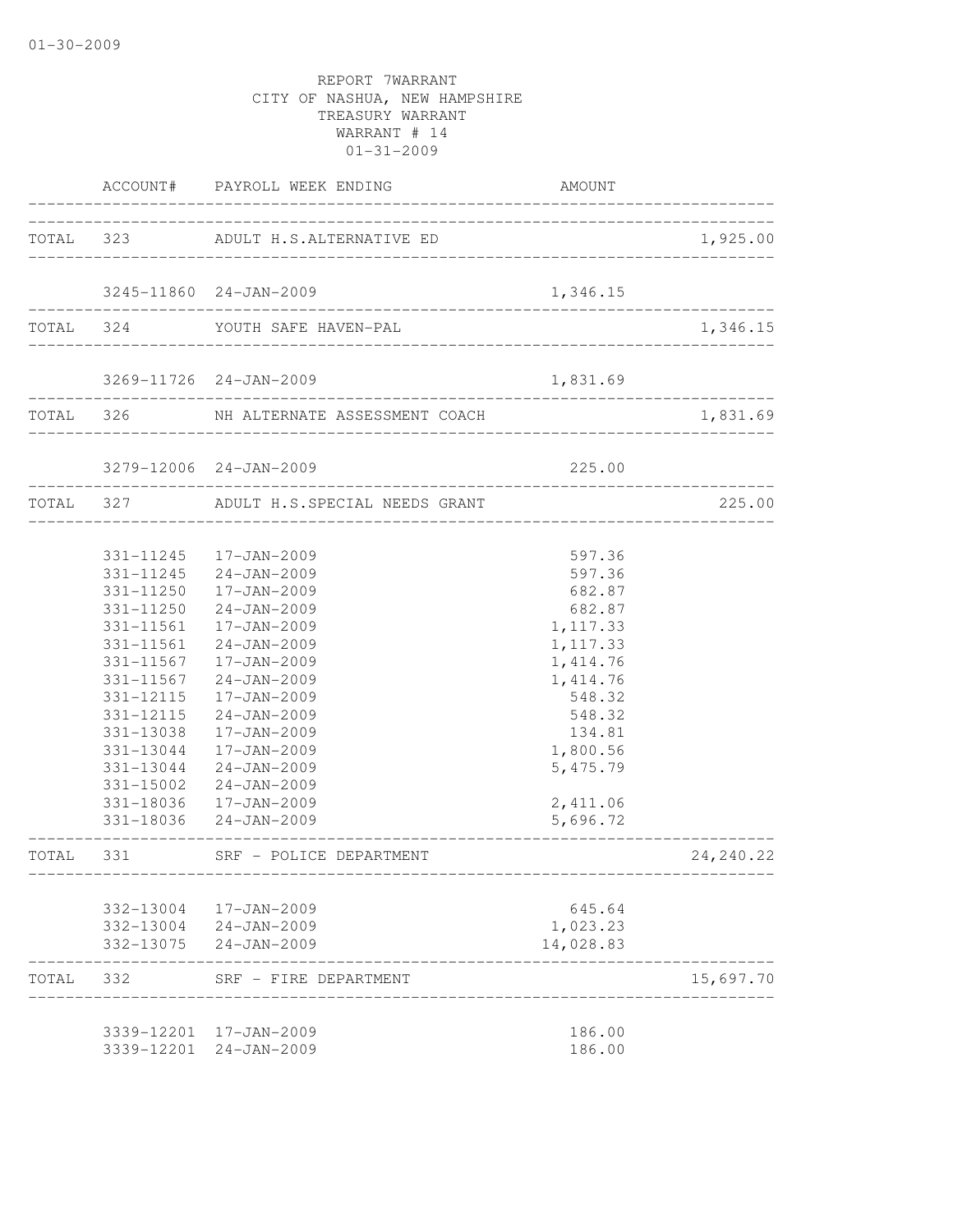|       |                      | ACCOUNT# PAYROLL WEEK ENDING            | AMOUNT                                |          |
|-------|----------------------|-----------------------------------------|---------------------------------------|----------|
|       | TOTAL 333            | TITLE I SCHL IMPRV MT PLEASANT          |                                       | 372.00   |
|       |                      |                                         |                                       |          |
|       |                      | 3359-11870 24-JAN-2009                  | 1,595.35                              |          |
|       |                      | 3359-12006 24-JAN-2009                  | 171.26                                |          |
|       |                      | 3359-12078 17-JAN-2009                  | 1,643.75                              |          |
|       |                      | 3359-12078 24-JAN-2009                  | 1,662.50                              |          |
|       |                      | 3359-19230 17-JAN-2009                  | 786.95                                |          |
|       |                      | 3359-19230 24-JAN-2009                  | 462.50<br>_________________________   |          |
|       | -------------------- | TOTAL 335 TITLE IB READ 1ST MT PLEASANT |                                       | 6,322.31 |
|       |                      | 3369-13133 24-JAN-2009                  | 75.00                                 |          |
|       |                      | TOTAL 336 TITLE I SCHL IMPRV DR CRISP   |                                       | 75.00    |
|       |                      |                                         |                                       |          |
|       |                      | 341-11107  17-JAN-2009                  | 433.74                                |          |
|       |                      | 341-11107 24-JAN-2009                   | 433.74                                |          |
|       |                      | 341-11563  17-JAN-2009                  | 938.56                                |          |
|       |                      | 341-11563 24-JAN-2009                   | 938.55                                |          |
|       |                      | 341-12037  17-JAN-2009                  | 104.20                                |          |
|       |                      | 341-12037 24-JAN-2009                   | 104.20                                |          |
|       |                      | 341-12101  17-JAN-2009                  | 396.07                                |          |
|       | -----------------    | 341-12101 24-JAN-2009                   | 396.07<br>___________________________ |          |
|       |                      | TOTAL 341 SRF - COMMUNITY SERVICES      |                                       | 3,745.13 |
|       |                      | 342-11584  17-JAN-2009                  | 1,723.23                              |          |
|       |                      | 342-11584 24-JAN-2009                   | 1,723.23                              |          |
|       | 342-12000            | 17-JAN-2009                             | 635.11                                |          |
|       | 342-12000            | 24-JAN-2009                             | 635.11                                |          |
|       | 342-12081            | 17-JAN-2009                             | 71.07                                 |          |
|       | 342-12199            | 17-JAN-2009                             | 1,033.32                              |          |
|       | 342-12199            | 24-JAN-2009                             | 1,033.32                              |          |
|       | 342-12582            | 17-JAN-2009                             | 254.35                                |          |
|       | 342-12582            | $24 - JAN - 2009$                       | 254.35                                |          |
| TOTAL | 342                  | SRF - COMMUNITY HEALTH                  |                                       | 7,363.09 |
|       |                      |                                         |                                       |          |
|       |                      | 3440-11860 24-JAN-2009                  | 1,153.85                              |          |
|       | 3440-12078           | $24 - JAN - 2009$                       | 11,025.00                             |          |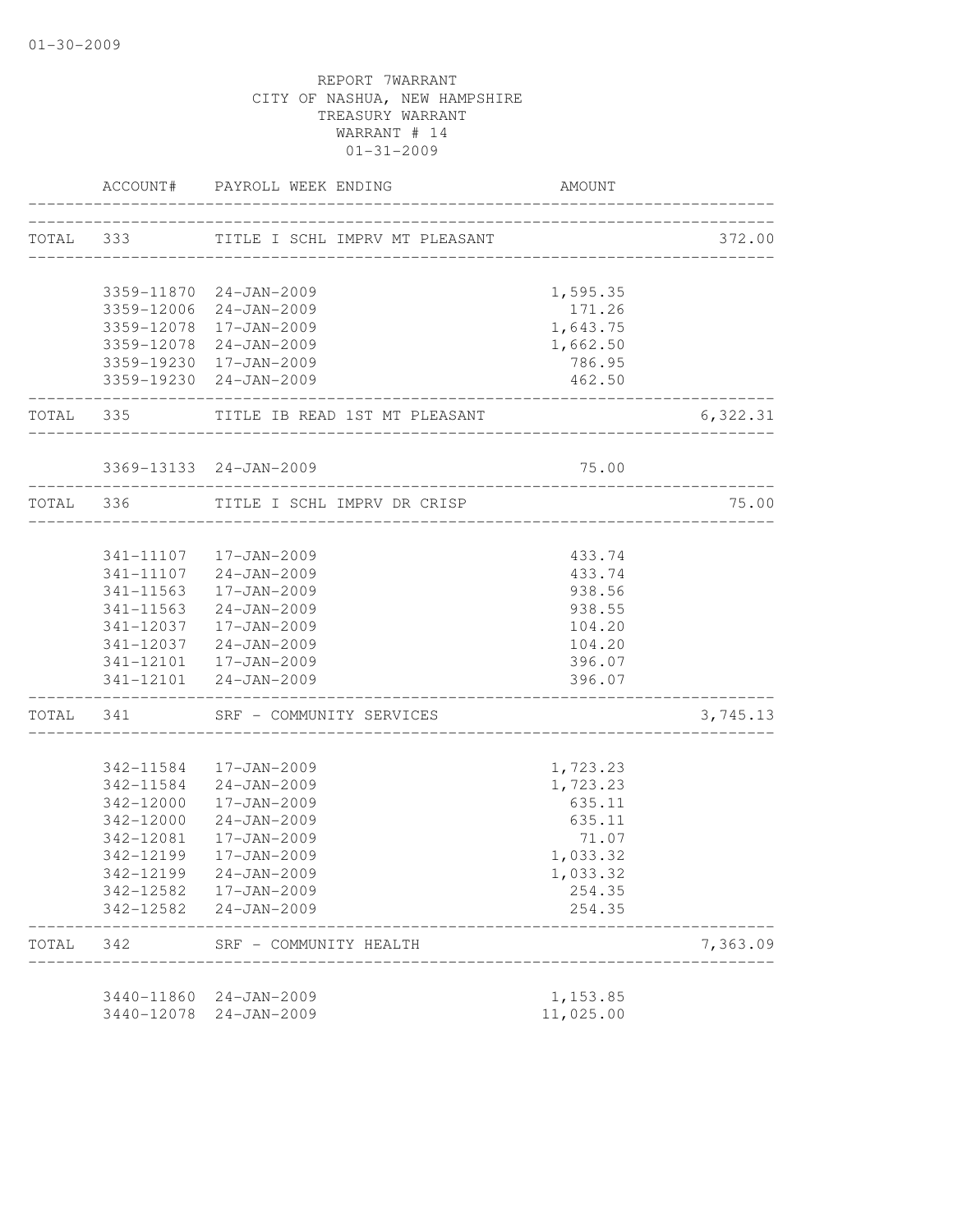| TOTAL 344 |                                   | AFTER SCHOOL PROGRAM                             |                                        | 12, 178.85 |
|-----------|-----------------------------------|--------------------------------------------------|----------------------------------------|------------|
|           |                                   |                                                  |                                        |            |
|           |                                   | 3449-11162 17-JAN-2009                           | 640.13                                 |            |
|           |                                   | 3449-11162 24-JAN-2009<br>3449-11860 24-JAN-2009 | 640.13                                 |            |
|           |                                   | 3449-17008 24-JAN-2009                           | 7,366.06<br>1,200.00                   |            |
|           | . _ _ _ _ _ _ _ _ _ _ _ _ _ _ _ _ | TOTAL 344 TITLE IV SDF 21ST CENTURY              |                                        | 9,846.32   |
|           |                                   | 3468-11162 17-JAN-2009                           | 580.50                                 |            |
|           |                                   | 3468-11162 24-JAN-2009                           | 580.50                                 |            |
|           |                                   | 3468-11870 24-JAN-2009                           | 4,373.96                               |            |
|           |                                   | 3468-17010 24-JAN-2009                           | 1,600.00                               |            |
|           |                                   | 3468-19230 17-JAN-2009                           | 50.00                                  |            |
|           | ---------------------             | 3468-19230 24-JAN-2009                           | 2,316.60                               |            |
|           |                                   | TOTAL 346 SMALLER LEARNING COMMUNITY             | __________________________________     | 9,501.56   |
|           |                                   | 3508-13133 24-JAN-2009                           | 4,500.00                               |            |
|           |                                   | TOTAL 350 TITLE 11A TEACHER QUALITY              |                                        | 4,500.00   |
|           |                                   | 3509-11726 24-JAN-2009                           | 25, 188.53                             |            |
|           |                                   | 3509-12201 17-JAN-2009                           | 434.00                                 |            |
|           |                                   | 3509-12201 24-JAN-2009                           | 310.00                                 |            |
|           |                                   | 3509-17004 24-JAN-2009                           | 819.00                                 |            |
| TOTAL 350 |                                   | TITLE 11A TEACHER QUALITY                        | . _ _ _ _ _ _ _ _ _ _ _ _ _ _ _ _ _ _  | 26,751.53  |
|           |                                   | 352-59055  17-JAN-2009                           |                                        |            |
|           |                                   | 352-59055 24-JAN-2009                            | 400.06<br>400.05                       |            |
| TOTAL     | 352                               | SRF - PARKS AND RECREATION                       |                                        | 800.11     |
|           |                                   |                                                  |                                        |            |
|           |                                   | 3539-13032 17-JAN-2009<br>3539-13032 24-JAN-2009 | 297.11<br>1,049.28                     |            |
| TOTAL     | 353                               | ADULT BASIC EDUCATION                            | ______________________________________ | 1,346.39   |
|           |                                   | 3559-11870 24-JAN-2009                           | 2,809.53                               |            |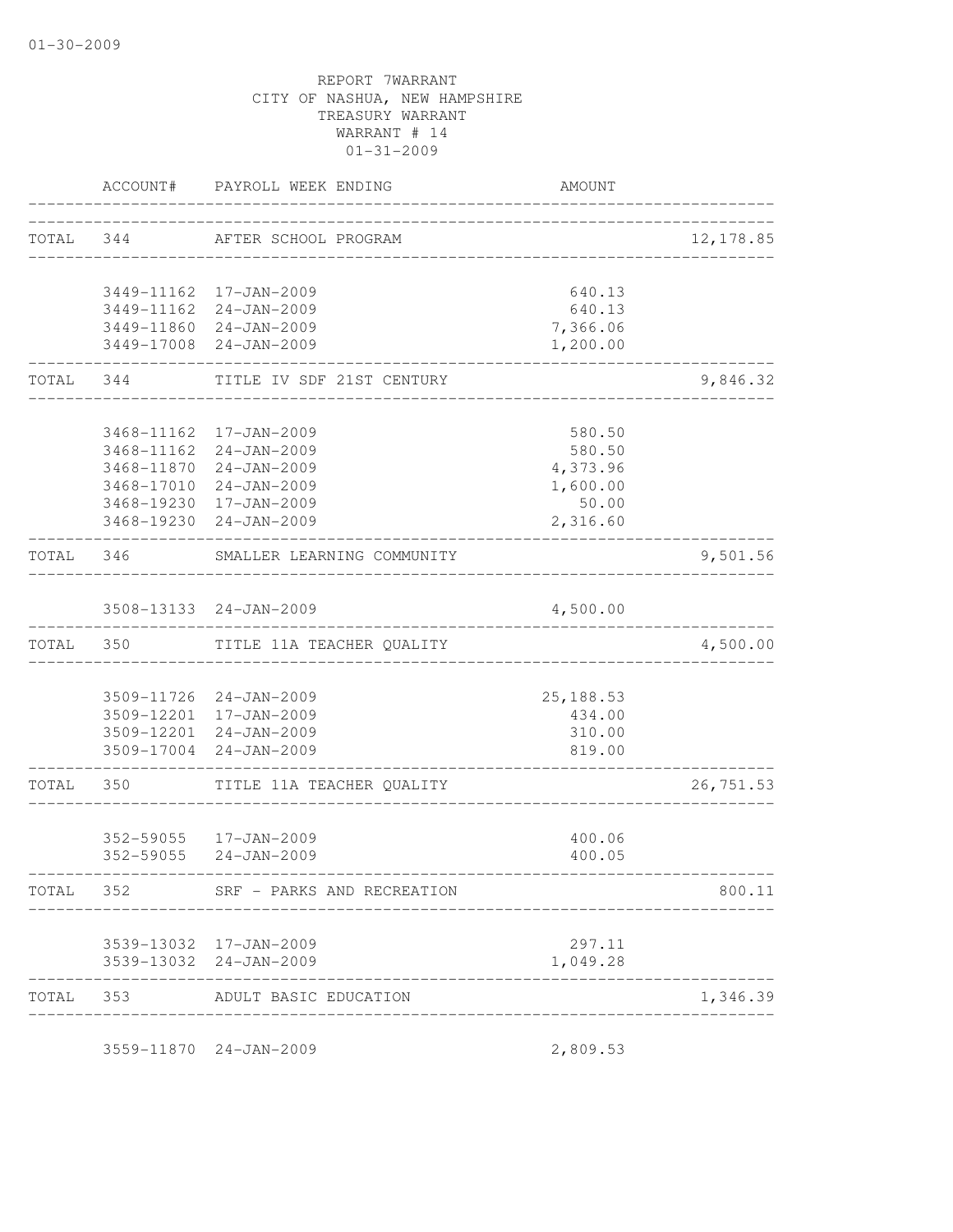|                        | ACCOUNT# PAYROLL WEEK ENDING                     | <b>AMOUNT</b>                  |              |
|------------------------|--------------------------------------------------|--------------------------------|--------------|
|                        | 3559-12006 17-JAN-2009<br>3559-12006 24-JAN-2009 | 685.04<br>685.04               |              |
|                        | 3559-12078 17-JAN-2009                           | 1,537.50                       |              |
|                        | 3559-12078 24-JAN-2009                           | 1,062.50<br>------------------ |              |
|                        | TOTAL 355 TITLE IB READING 1ST FES               |                                | 6,779.61     |
|                        | 3608-11515 24-JAN-2009                           | $-10,019.40$                   |              |
|                        | TOTAL 360 DROP OUT PREVENTION/ALT ED             |                                | $-10,019.40$ |
|                        | 3609-11515 24-JAN-2009                           | 14,539.86                      |              |
|                        | 3609-13133 17-JAN-2009                           | 300.00                         |              |
|                        | 3609-13133 24-JAN-2009                           | 950.00                         |              |
|                        | TOTAL 360 DROP OUT PREVENTION/ALT ED             | ____________________           | 15,789.86    |
|                        |                                                  |                                |              |
|                        | 374-01126  17-JAN-2009<br>374-01126 24-JAN-2009  | 914.75<br>1,169.75             |              |
|                        | 374-01127  17-JAN-2009                           | 165.61                         |              |
|                        | 374-01127 24-JAN-2009                            | 132.49                         |              |
| 374-01210              | 17-JAN-2009                                      | 1,780.14                       |              |
| 374-01210              | 24-JAN-2009                                      | 1,780.13                       |              |
| 374-0703P              | 17-JAN-2009                                      | 213.90                         |              |
|                        | 374-0703P 24-JAN-2009                            | 133.69                         |              |
| 374-0704P              | 17-JAN-2009                                      | 213.90                         |              |
| 374-0704P              | 24-JAN-2009                                      | 133.69                         |              |
| 374-0705M              | 24-JAN-2009                                      | 390.00                         |              |
| 374-0705P              | 17-JAN-2009                                      | 935.20                         |              |
| 374-0705P              | $24 - JAN - 2009$                                | 769.42                         |              |
| 374-07235              | 17-JAN-2009                                      | 804.69                         |              |
| 374-07235<br>374-0734P | $24 - JAN - 2009$<br>17-JAN-2009                 | 749.08                         |              |
| 374-0734P              | $24 - JAN - 2009$                                | 1,504.83<br>1,341.20           |              |
| 374-09003              | 17-JAN-2009                                      | 524.27                         |              |
| 374-09003              | $24 - JAN - 2009$                                | 524.27                         |              |
| 374-11131              | 17-JAN-2009                                      | 1,219.71                       |              |
| 374-11131              | $24 - JAN - 2009$                                | 1,219.71                       |              |
| 374-11149              | 17-JAN-2009                                      | 1,840.92                       |              |
| 374-11149              | $24 - JAN - 2009$                                | 1,840.92                       |              |
| 374-11168              | 17-JAN-2009                                      | 928.64                         |              |
| 374-11168              | $24 - JAN - 2009$                                | 928.64                         |              |
| 374-11653              | 17-JAN-2009                                      | 234.71                         |              |
| 374-11653              | $24 - JAN - 2009$                                | 267.83                         |              |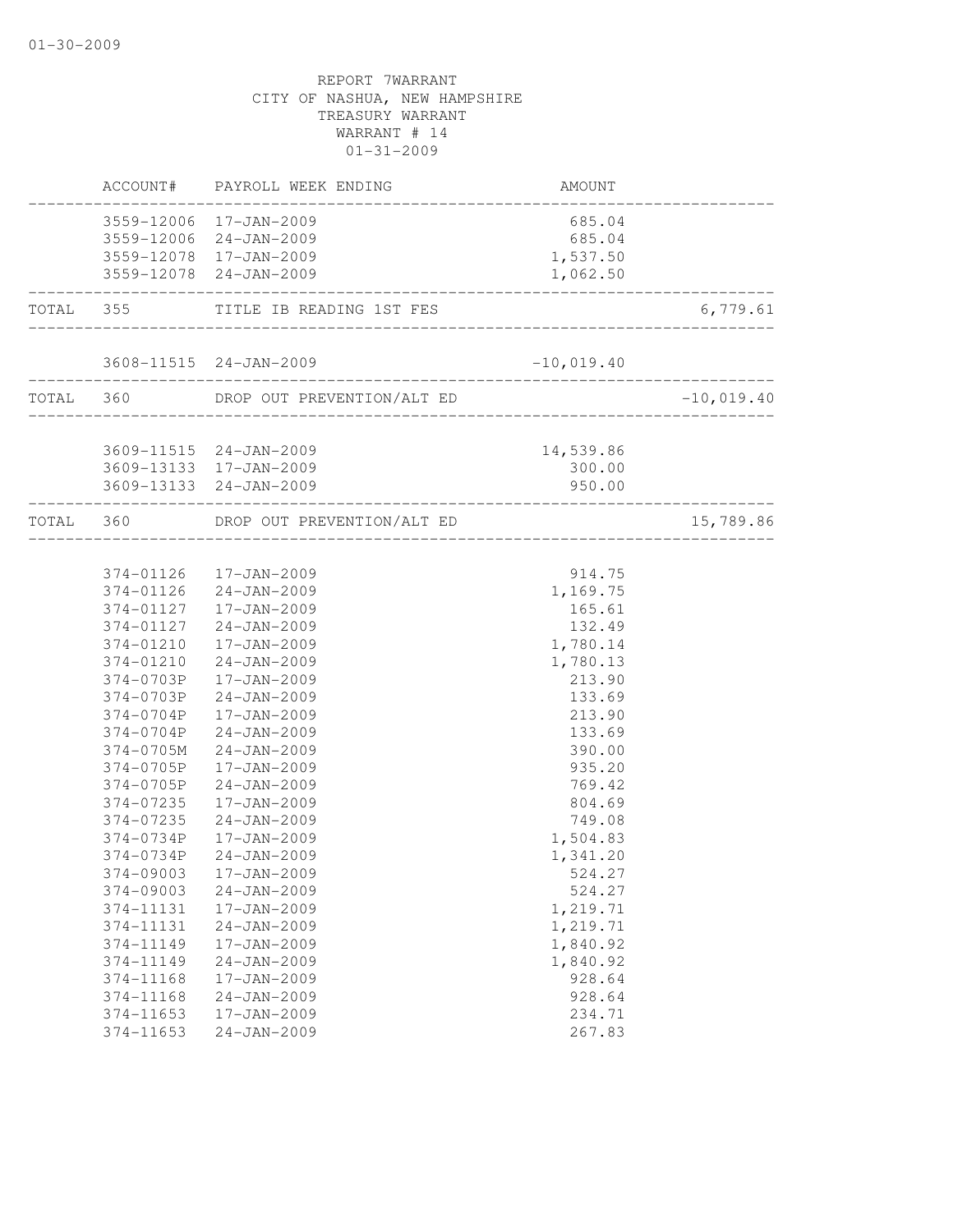|       | ACCOUNT#                                | PAYROLL WEEK ENDING            | AMOUNT    |           |
|-------|-----------------------------------------|--------------------------------|-----------|-----------|
| TOTAL | 374                                     | SRF - URBAN PROGRAMS           |           | 22,662.09 |
|       |                                         |                                |           |           |
|       | 3769-11726                              | $24 - JAN - 2009$              | 7,892.33  |           |
|       | 3769-11802                              | $24 - JAN - 2009$              | 1,972.09  |           |
|       | 3769-11870                              | $24 - JAN - 2009$              | 2,623.32  |           |
|       | 3769-12111                              | 17-JAN-2009                    | 5,784.83  |           |
|       | 3769-12111                              | $24 - JAN - 2009$              | 4,671.30  |           |
|       | 3769-12126                              | 17-JAN-2009                    | 537.60    |           |
|       | 3769-12126                              | $24 - JAN - 2009$              | 430.08    |           |
|       | 3769-12198                              | $24 - JAN - 2009$              | 45,049.87 |           |
|       | 3769-12201                              | 17-JAN-2009                    | 310.00    |           |
|       | 3769-12201                              | $24 - JAN - 2009$              |           |           |
|       | 3769-13133                              | 17-JAN-2009                    | 175.00    |           |
|       | 3769-13133                              | $24 - JAN - 2009$              | 3,337.60  |           |
|       | 3769-17004                              | $24 - JAN - 2009$              | 273.00    |           |
|       | 3769-17006                              | $24 - JAN - 2009$              | 875.00    |           |
|       | 3769-17008                              | $24 - JAN - 2009$              | 1,256.00  |           |
|       | 3769-17010                              | $24 - JAN - 2009$              | 1,639.00  |           |
|       | 3769-19000                              | 17-JAN-2009                    | 1,876.75  |           |
|       | 3769-19000                              | $24 - JAN - 2009$              | 3,202.07  |           |
| TOTAL | 376                                     | TITLE I ESEA                   |           | 81,905.84 |
|       |                                         |                                |           |           |
|       |                                         | 3779-13133 17-JAN-2009         | 1,922.81  |           |
|       | 3779-13133<br>. _ _ _ _ _ _ _ _ _ _ _ _ | 24-JAN-2009                    | 4,603.93  |           |
| TOTAL | 377                                     | TITLE III ENHANCE ENG LANGUAGE |           | 6,526.74  |
|       |                                         |                                |           |           |
|       | 3909-11726                              | 24-JAN-2009                    | 2,019.06  |           |
|       | 3909-12111                              | 17-JAN-2009                    | 409.05    |           |
|       | 3909-12111                              | $24 - JAN - 2009$              | 327.24    |           |
|       | 3909-19000                              | 24-JAN-2009                    | 1,400.00  |           |
| TOTAL | 390                                     | VOC ED SECONDARY PERKINS       |           | 4, 155.35 |
|       |                                         | 3927-13133 24-JAN-2009         | 175.00    |           |
| TOTAL | 392                                     | CULINARY ARTS                  |           | 175.00    |
|       |                                         |                                |           |           |

3937-19000 24-JAN-2009 809.01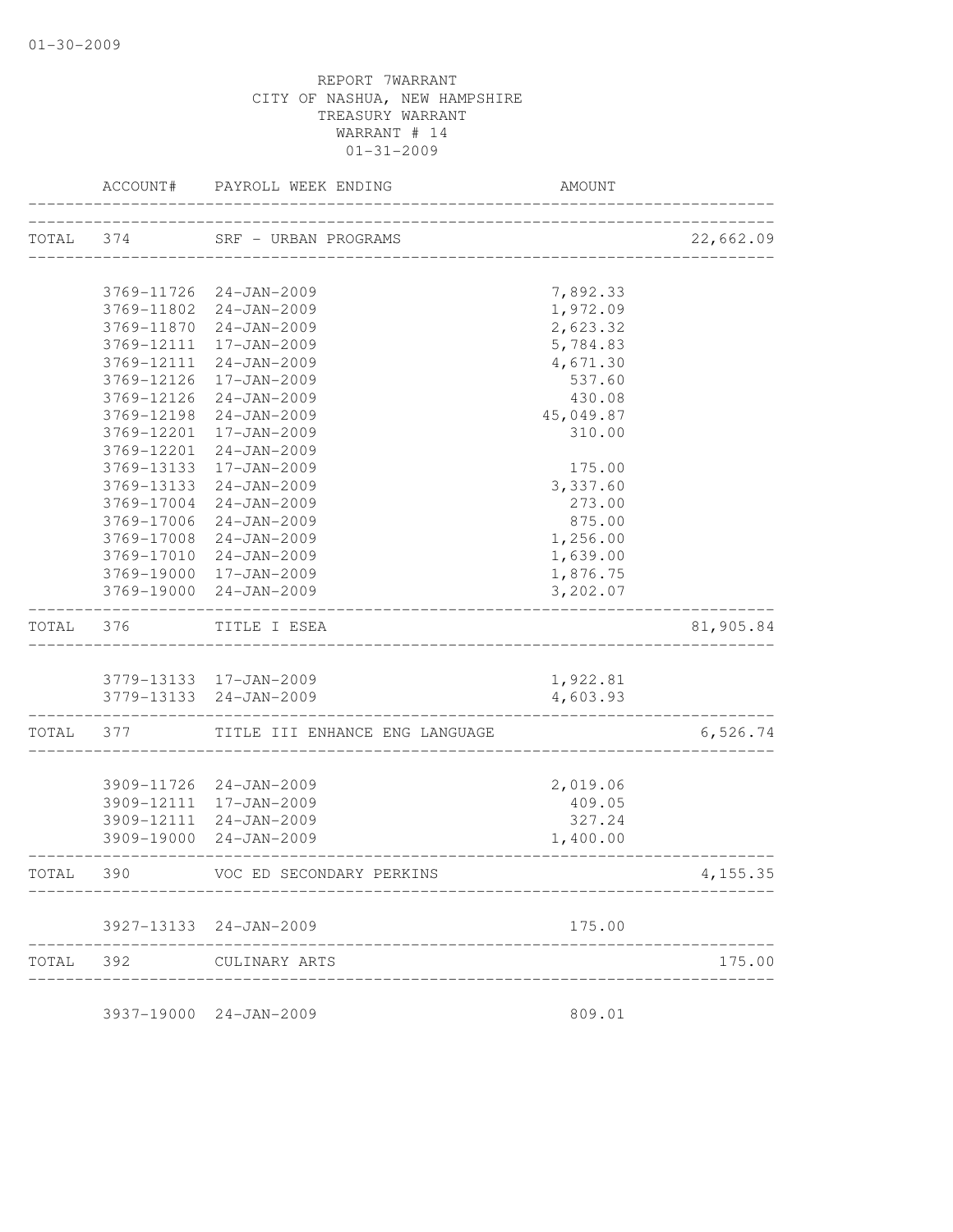|           |                    | ACCOUNT# PAYROLL WEEK ENDING     | AMOUNT    |            |
|-----------|--------------------|----------------------------------|-----------|------------|
|           |                    |                                  |           |            |
|           | TOTAL 393 DAY CARE |                                  |           | 809.01     |
|           |                    |                                  |           |            |
|           |                    | 3959-11726 24-JAN-2009           | 72,363.32 |            |
|           |                    | 3959-11805 24-JAN-2009           | 1,400.81  |            |
|           |                    | 3959-12201 17-JAN-2009           | 1,056.75  |            |
|           |                    | 3959-12201 24-JAN-2009           | 62.00     |            |
|           |                    | 3959-17004 24-JAN-2009           | 1,092.00  |            |
|           |                    | 3959-17008 24-JAN-2009           | 6, 280.00 |            |
|           |                    | 3959-17010 24-JAN-2009           | 1,639.00  |            |
|           |                    | TOTAL 395 IDEA BASIC SPEC ED     |           | 83,893.88  |
|           |                    |                                  |           |            |
|           |                    | 3969-11726 24-JAN-2009           | 2,514.46  |            |
|           |                    | 3969-17008 24-JAN-2009           | 1,256.00  |            |
|           |                    | TOTAL 396 IDEA PRESCHOOL SPEC ED |           | 3,770.46   |
|           |                    |                                  |           |            |
|           |                    | 3977-12111 17-JAN-2009           | 13,092.09 |            |
|           |                    | 3977-12111 24-JAN-2009           | 10,151.08 |            |
|           |                    | 3977-13137 17-JAN-2009           | 96.45     |            |
| TOTAL 397 |                    | SPECIAL ED LOCAL                 |           | 23, 339.62 |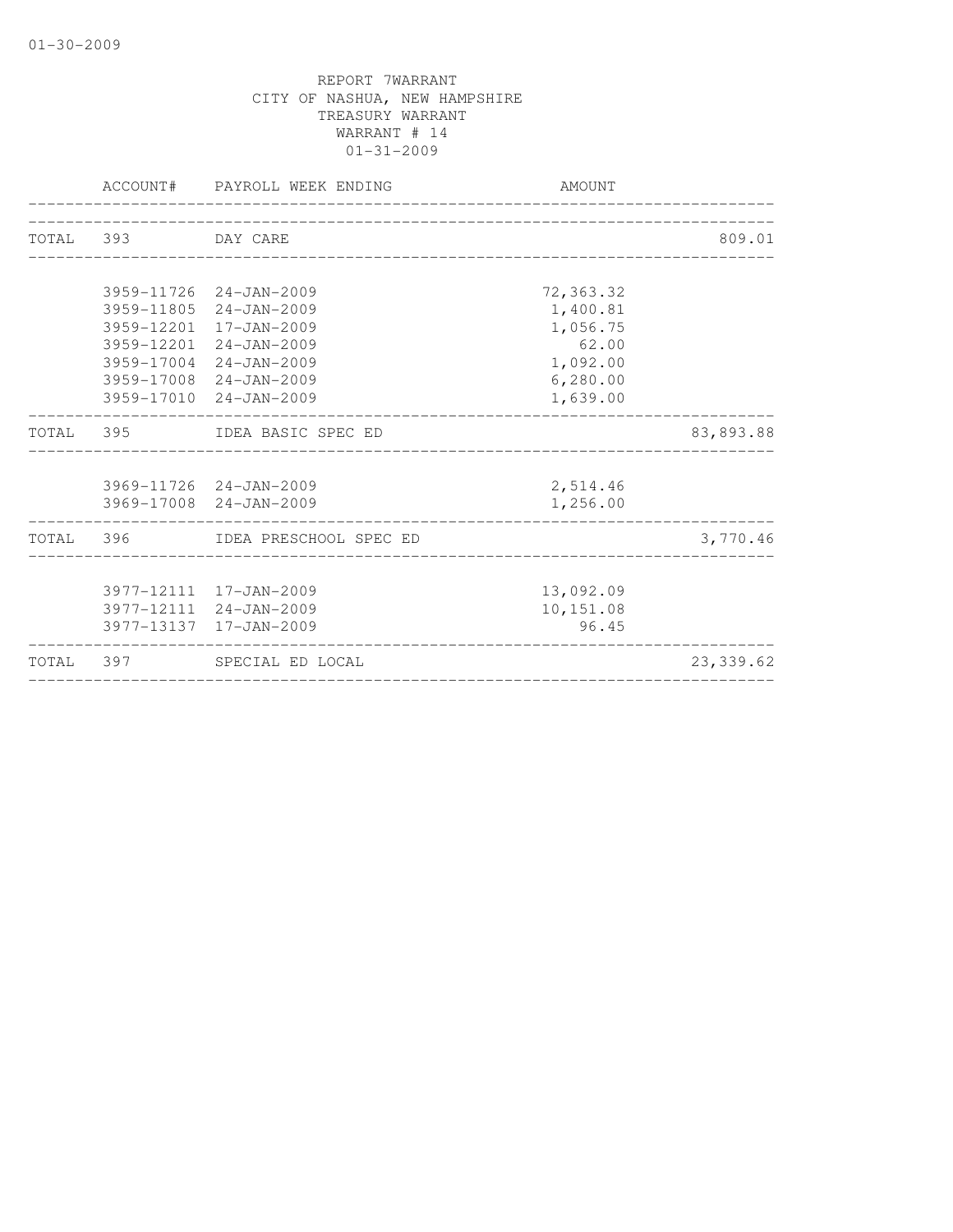| TOTAL | 508                    | INSURANCE - POLICY COSTS               |                      | 3,247.94  |
|-------|------------------------|----------------------------------------|----------------------|-----------|
|       | 508-11446              | $24 - JAN - 2009$                      | 813.98               |           |
|       | 508-11446              | 17-JAN-2009                            | 813.98               |           |
|       | 508-11130<br>508-11130 | 17-JAN-2009<br>$24 - JAN - 2009$       | 809.99<br>809.99     |           |
|       |                        |                                        |                      |           |
| TOTAL | 507                    | PENSIONS                               |                      | 546.13    |
|       | 507-82010              | 24-JAN-2009                            | 546.13               |           |
| TOTAL | 503                    | BOARD OF ALDERMEN                      |                      | 3,373.88  |
|       | 503-12092              | 24-JAN-2009                            | 490.64               |           |
|       |                        | 503-12092  17-JAN-2009                 | 490.64               |           |
|       |                        | 503-11071 24-JAN-2009                  | 1,196.30             |           |
|       | 503-11071              | 17-JAN-2009                            | 1,196.30             |           |
| TOTAL | 502                    | LEGAL DEPARTMENT                       |                      | 13,700.43 |
|       | 502-11518              | $24 - JAN - 2009$                      | 1,615.60             |           |
|       | 502-11518              | 17-JAN-2009                            | 1,615.60             |           |
|       | 502-11219              | $24 - JAN - 2009$                      | 1,766.76             |           |
|       | 502-11219              | 17-JAN-2009                            | 1,766.76             |           |
|       | 502-11195              | $24 - JAN - 2009$                      | 1,941.85             |           |
|       | 502-11113<br>502-11195 | $24 - JAN - 2009$<br>$17 - JAN - 2009$ | 1,526.00<br>1,941.86 |           |
|       | 502-11113              | 17-JAN-2009                            | 1,526.00             |           |
| TOTAL | 501                    | MAYOR'S OFFICE                         |                      | 9,586.57  |
|       | 501-11611              | $24 - JAN - 2009$                      | 528.69               |           |
|       | 501-11611              | $17 - JAN - 2009$                      | 528.67               |           |
|       | 501-11471              | 24-JAN-2009                            | 1,926.42             |           |
|       | 501-11471              | 17-JAN-2009                            | 1,926.42             |           |
|       | 501-11470              | $24 - JAN - 2009$                      | 798.31               |           |
|       | 501-11470              | 17-JAN-2009                            | 798.30               |           |
|       | 501-11463              | $24 - JAN - 2009$                      | 769.94               |           |
|       | 501-11033<br>501-11463 | $24 - JAN - 2009$<br>17-JAN-2009       | 769.94<br>769.94     |           |
|       | 501-11033              | 17-JAN-2009                            | 769.94               |           |
|       |                        |                                        |                      |           |
|       | ACCOUNT#               | PAYROLL WEEK ENDING                    | AMOUNT               |           |

511-11247 17-JAN-2009 662.00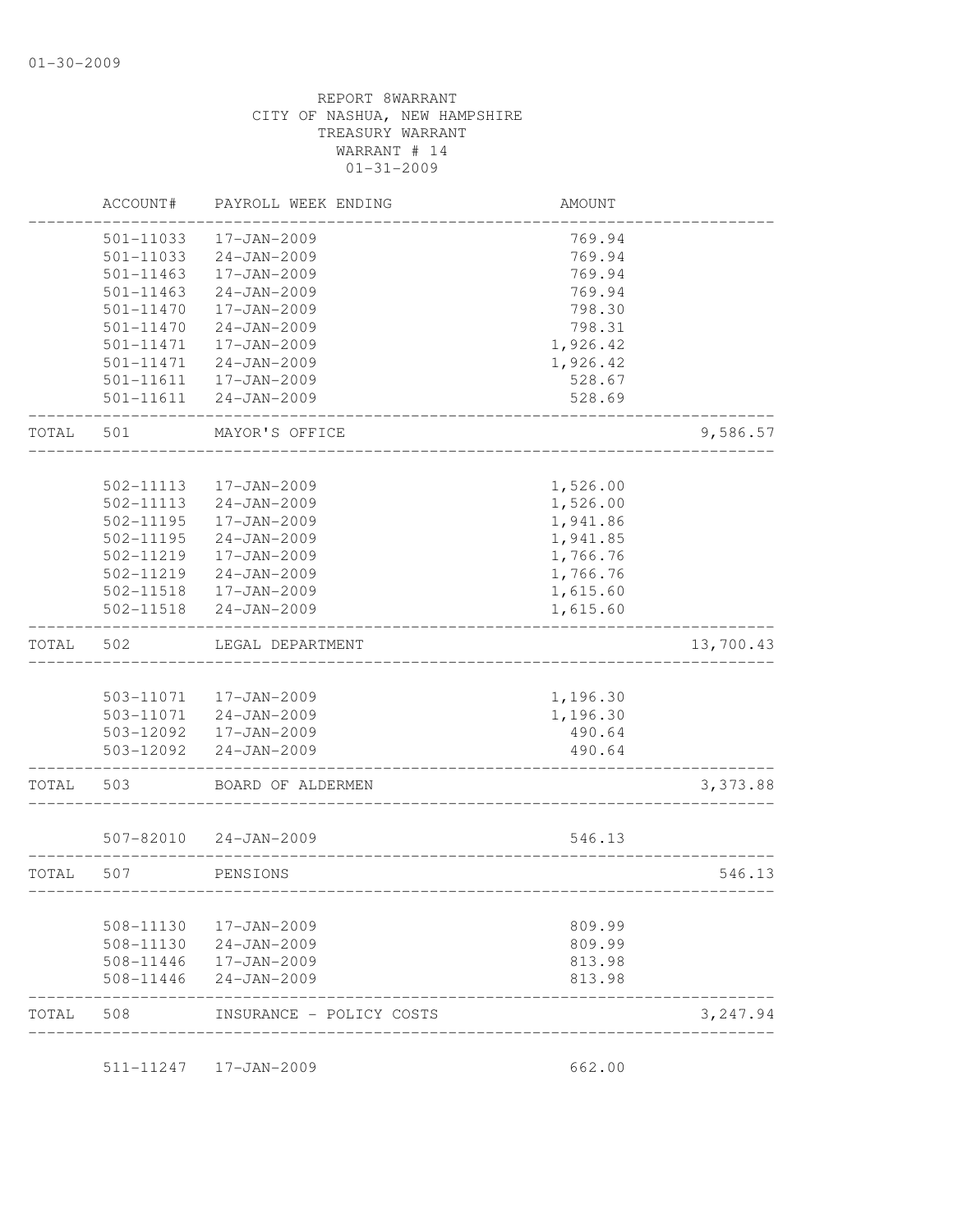| ACCOUNT#  | PAYROLL WEEK ENDING    | AMOUNT   |          |
|-----------|------------------------|----------|----------|
|           | 511-11247 24-JAN-2009  | 662.00   |          |
|           | 511-11248  17-JAN-2009 | 1,351.04 |          |
|           | 511-11248 24-JAN-2009  | 1,351.05 |          |
|           |                        |          | 4,026.09 |
|           |                        |          |          |
|           | 512-11005  17-JAN-2009 | 876.86   |          |
|           | 512-11005 24-JAN-2009  | 876.86   |          |
|           | 512-11050  17-JAN-2009 | 718.17   |          |
| 512-11050 | 24-JAN-2009            | 718.17   |          |
| 512-11064 | 17-JAN-2009            | 954.94   |          |
| 512-11064 | $24 - JAN - 2009$      | 954.94   |          |
| 512-11073 | 17-JAN-2009            | 1,544.88 |          |
| 512-11073 | 24-JAN-2009            | 1,544.89 |          |
| 512-11134 | 17-JAN-2009            | 750.52   |          |
| 512-11134 | $24 - JAN - 2009$      | 750.52   |          |
| 512-11165 | 17-JAN-2009            | 2,178.02 |          |
| 512-11165 | 24-JAN-2009            | 2,178.02 |          |
| 512-11173 | 17-JAN-2009            | 1,364.20 |          |
| 512-11173 | 24-JAN-2009            | 1,364.20 |          |
| 512-11177 | 17-JAN-2009            | 1,885.72 |          |
| 512-11177 | $24 - JAN - 2009$      | 1,885.72 |          |
| 512-11222 | 17-JAN-2009            | 957.31   |          |
| 512-11222 | 24-JAN-2009            | 957.31   |          |
| 512-11224 | 17-JAN-2009            | 957.64   |          |
| 512-11224 | 24-JAN-2009            | 957.64   |          |
| 512-11232 | 17-JAN-2009            | 1,010.46 |          |
| 512-11232 | 24-JAN-2009            | 1,010.46 |          |
| 512-11265 | 17-JAN-2009            | 833.86   |          |
| 512-11265 | 24-JAN-2009            | 833.85   |          |
| 512-11445 | 17-JAN-2009            | 553.56   |          |
| 512-11445 | 24-JAN-2009            | 553.56   |          |
| 512-11531 | 17-JAN-2009            | 1,389.84 |          |
| 512-11531 | 24-JAN-2009            | 1,341.84 |          |
| 512-11684 | 17-JAN-2009            | 827.74   |          |
| 512-11684 | $24 - JAN - 2009$      | 827.74   |          |
|           | 512-11714  17-JAN-2009 | 903.15   |          |
| 512-11714 | $24 - JAN - 2009$      | 903.15   |          |
| 512-11740 | 17-JAN-2009            | 1,575.29 |          |
| 512-11740 | $24 - JAN - 2009$      | 1,575.29 |          |
| 512-12033 | 17-JAN-2009            | 581.13   |          |
| 512-12033 | $24 - JAN - 2009$      | 581.14   |          |
| 512-12052 | 17-JAN-2009            | 581.77   |          |
| 512-12052 | $24 - JAN - 2009$      | 566.72   |          |
| 512-12056 | 17-JAN-2009            | 385.17   |          |
| 512-12056 | 24-JAN-2009            | 402.36   |          |
| 512-12749 | 17-JAN-2009            | 592.39   |          |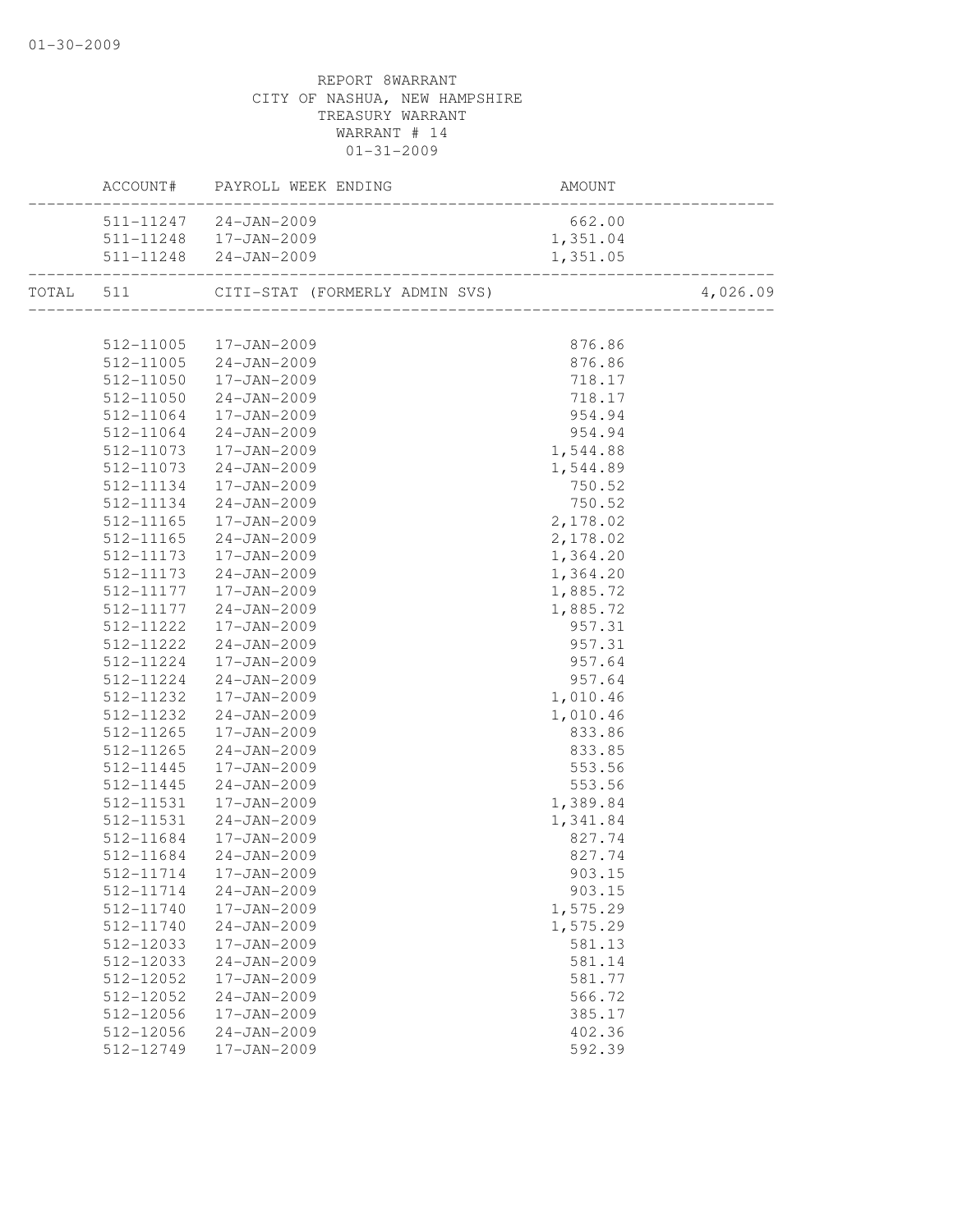|           | ACCOUNT#  | PAYROLL WEEK ENDING           | AMOUNT   |            |
|-----------|-----------|-------------------------------|----------|------------|
|           |           | 512-12749 24-JAN-2009         | 592.39   |            |
|           |           | 512-13004 17-JAN-2009         | 21.08    |            |
|           |           | 512-13004 24-JAN-2009         | 91.07    |            |
| TOTAL     | 512       | FINANCIAL SERVICES            |          | 42, 911.54 |
|           |           |                               |          |            |
|           | 513-11117 | 17-JAN-2009                   | 1,533.61 |            |
|           |           | 513-11117 24-JAN-2009         | 1,533.60 |            |
|           |           | 513-11171  17-JAN-2009        | 2,571.34 |            |
|           |           | 513-11171 24-JAN-2009         | 2,571.33 |            |
|           | 513-11213 | 17-JAN-2009                   | 1,219.71 |            |
|           | 513-11213 | 24-JAN-2009                   | 1,219.71 |            |
|           |           | 513-11223 17-JAN-2009         | 737.24   |            |
|           |           | 513-11223 24-JAN-2009         | 737.24   |            |
| TOTAL 513 |           | CITY CLERK'S OFFICE           |          | 12, 123.78 |
|           |           |                               |          |            |
|           |           | 514-11441  17-JAN-2009        | 1,364.20 |            |
|           |           | 514-11441 24-JAN-2009         | 1,364.20 |            |
|           | 514-11540 | 17-JAN-2009                   | 1,017.42 |            |
|           | 514-11540 | 24-JAN-2009                   | 1,017.42 |            |
|           | 514-11578 | 17-JAN-2009                   | 936.71   |            |
|           | 514-11578 | $24 - JAN - 2009$             | 936.70   |            |
|           |           | 514-11589  17-JAN-2009        | 1,014.26 |            |
|           |           | 514-11589 24-JAN-2009         | 988.91   |            |
| TOTAL     | 514       | INSURANCE-PROPERTY & CASUALTY |          | 8,639.82   |
|           |           |                               |          |            |
|           | 515-11031 | 17-JAN-2009                   | 1,044.26 |            |
|           | 515-11031 | $24 - JAN - 2009$             | 1,044.25 |            |
|           | 515-11350 | 17-JAN-2009                   | 903.15   |            |
|           | 515-11350 | $24 - JAN - 2009$             | 903.15   |            |
|           | 515-11446 | 17-JAN-2009                   | 271.32   |            |
|           | 515-11446 | $24 - JAN - 2009$             | 271.32   |            |
|           | 515-11447 | 17-JAN-2009                   | 1,622.11 |            |
|           | 515-11447 | $24 - JAN - 2009$             | 1,622.11 |            |
|           | 515-12001 | 17-JAN-2009                   | 665.03   |            |
|           | 515-12001 | $24 - JAN - 2009$             | 665.03   |            |
| TOTAL     | 515       | HUMAN RESOURCES               |          | 9,011.73   |
|           |           |                               |          |            |
|           | 516-11147 | 17-JAN-2009                   | 693.39   |            |
|           | 516-11147 | 24-JAN-2009                   | 693.39   |            |
|           | 516-11148 | 17-JAN-2009                   | 902.81   |            |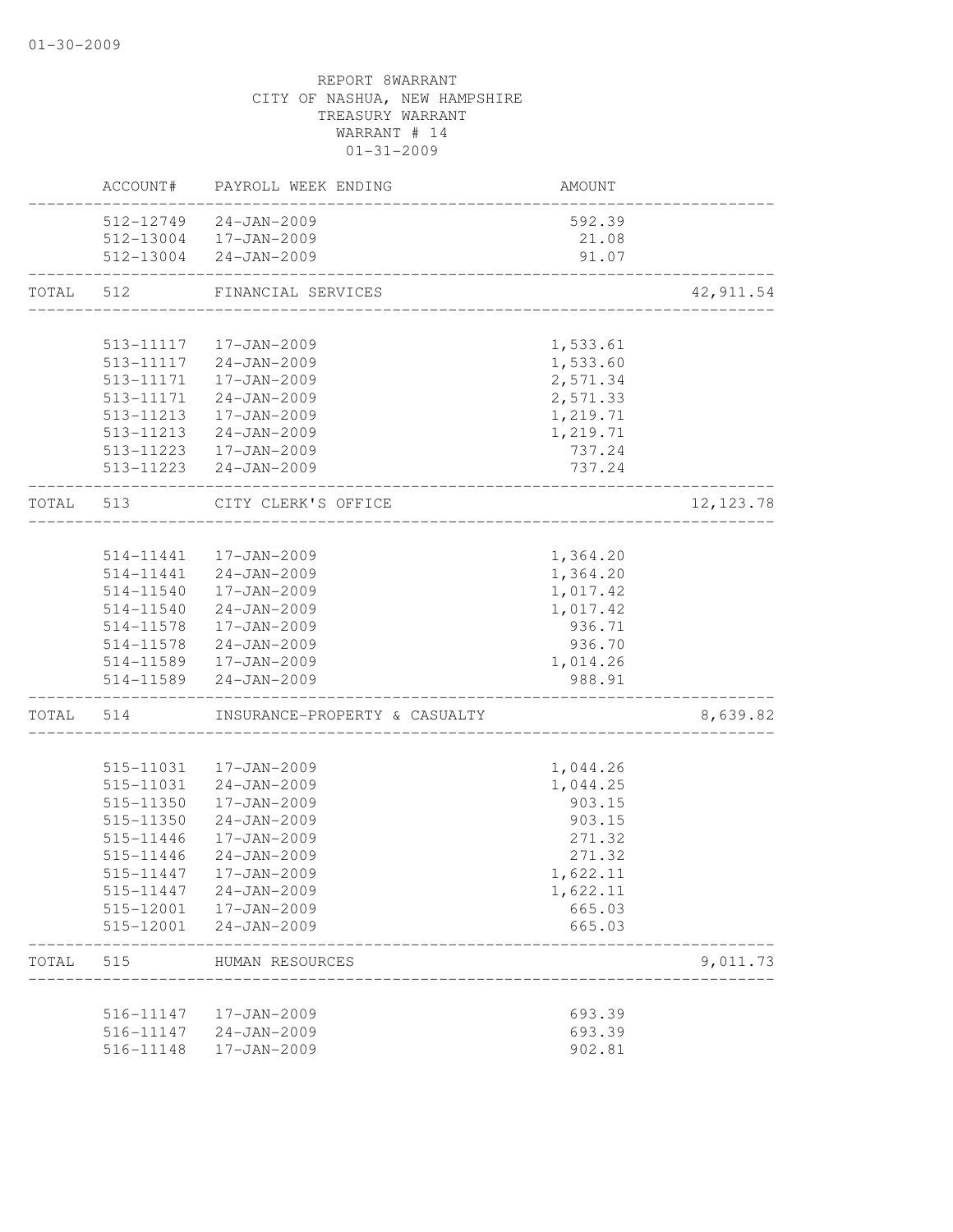|           | ACCOUNT#  | PAYROLL WEEK ENDING         | <b>AMOUNT</b>                               |           |
|-----------|-----------|-----------------------------|---------------------------------------------|-----------|
|           |           | 516-11148 24-JAN-2009       | 902.81                                      |           |
|           |           | 516-11459  17-JAN-2009      | 1,196.29                                    |           |
|           |           | 516-11459 24-JAN-2009       | 1,196.29                                    |           |
|           |           | 516-11573  17-JAN-2009      | 895.46                                      |           |
|           |           | 516-11573 24-JAN-2009       | 895.46<br>--------------------------------- |           |
| TOTAL 516 |           | PURCHASING DEPARTMENT       |                                             | 7,375.90  |
|           |           |                             |                                             |           |
|           |           | 517-11198  17-JAN-2009      | 1,077.41                                    |           |
|           |           | 517-11198 24-JAN-2009       | 1,077.40                                    |           |
|           | 517-11266 | 17-JAN-2009                 | 661.75                                      |           |
|           | 517-11266 | 24-JAN-2009                 | 529.40                                      |           |
|           | 517-11420 | 17-JAN-2009                 | 835.74                                      |           |
|           | 517-11420 | 24-JAN-2009                 | 835.74                                      |           |
|           | 517-12063 | 17-JAN-2009                 | 284.25                                      |           |
|           |           | 517-12063 24-JAN-2009       | 284.23                                      |           |
|           |           | 517-13020 24-JAN-2009       | 161.62<br>. _ _ _ _ _ _ _ _ _ _ _ _         |           |
| TOTAL     | 517       | BUILDING MAINT - CITY ADMIN |                                             | 5,747.54  |
|           |           |                             |                                             |           |
|           |           | 519-11014  17-JAN-2009      | 1,069.50                                    |           |
|           |           | 519-11014 24-JAN-2009       | 1,069.50                                    |           |
|           | 519-11016 | 17-JAN-2009                 | 938.85                                      |           |
|           | 519-11016 | 24-JAN-2009                 | 938.85                                      |           |
|           | 519-11017 | 17-JAN-2009                 | 783.92                                      |           |
|           | 519-11017 | 24-JAN-2009                 | 783.92                                      |           |
|           | 519-11115 | 17-JAN-2009                 | 1,873.48                                    |           |
|           | 519-11115 | $24 - JAN - 2009$           | 1,873.48                                    |           |
|           | 519-11146 | 17-JAN-2009                 | 816.64                                      |           |
|           | 519-11146 | $24 - JAN - 2009$           | 816.65                                      |           |
|           | 519-11153 | 17-JAN-2009                 | 589.71                                      |           |
|           | 519-11153 | $24 - JAN - 2009$           | 589.71                                      |           |
|           | 519-11154 | 17-JAN-2009                 | 617.68                                      |           |
|           | 519-11154 | $24 - JAN - 2009$           | 617.66                                      |           |
|           | 519-11205 | 17-JAN-2009                 | 773.51                                      |           |
|           | 519-11205 | 24-JAN-2009                 | 773.50                                      |           |
|           | 519-11241 | 17-JAN-2009                 | 1,328.18                                    |           |
|           | 519-11241 | 24-JAN-2009                 | 1,328.18                                    |           |
|           | 519-18006 | $24 - JAN - 2009$           | 375.00                                      |           |
| TOTAL     | 519       | ASSESSORS                   |                                             | 17,957.92 |
|           |           |                             |                                             |           |
|           | 520-12077 | 17-JAN-2009                 | 256.94                                      |           |
|           | 520-12077 | $24 - JAN - 2009$           | 256.94                                      |           |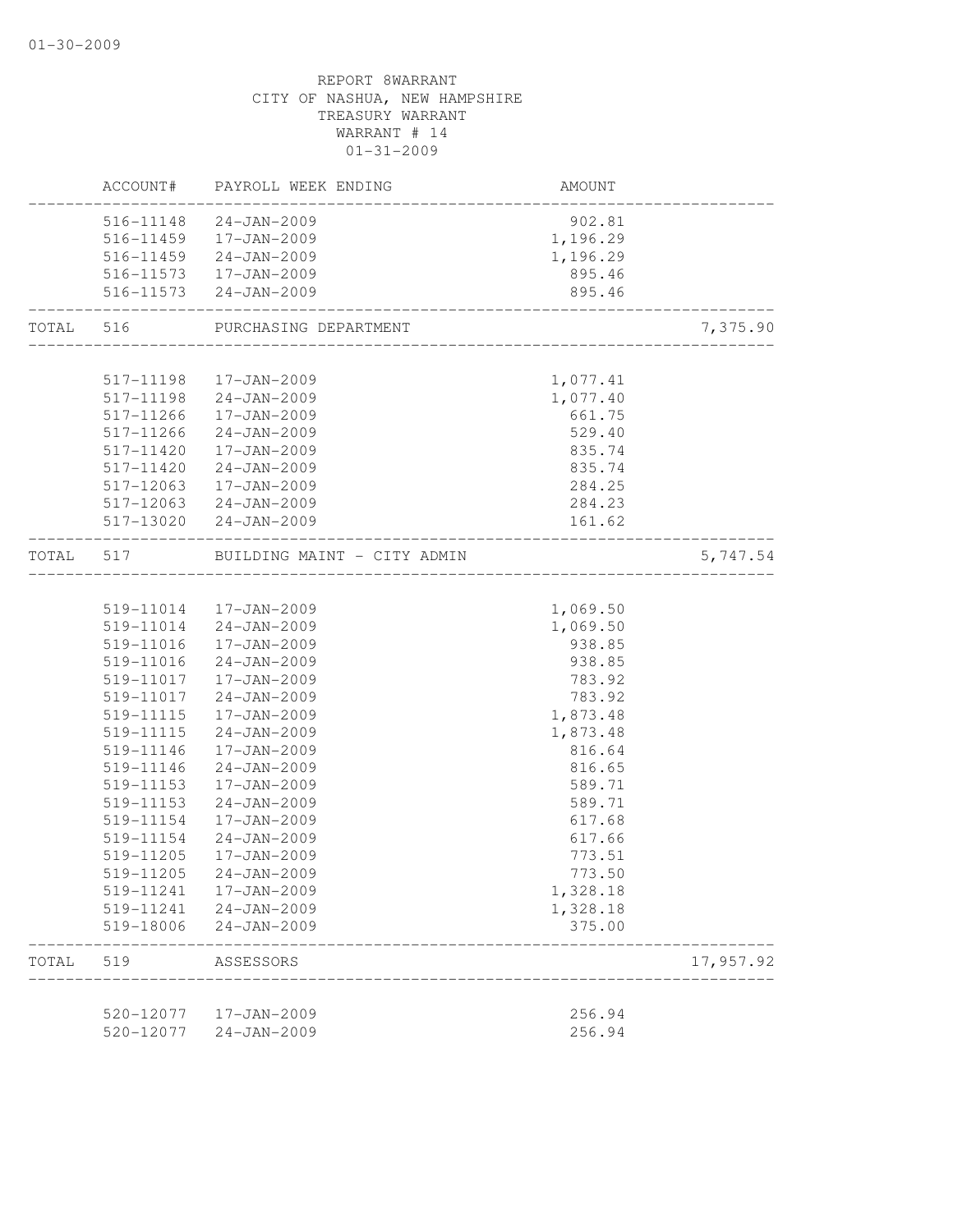|           | ACCOUNT#  | PAYROLL WEEK ENDING          | AMOUNT   |           |
|-----------|-----------|------------------------------|----------|-----------|
| TOTAL 520 |           | HUNT BUILDING                |          | 513.88    |
|           |           |                              |          |           |
|           |           | 522-11127  17-JAN-2009       | 1,626.12 |           |
|           | 522-11127 | 24-JAN-2009                  | 1,626.11 |           |
|           | 522-11128 | 17-JAN-2009                  | 1,096.69 |           |
|           | 522-11128 | $24 - JAN - 2009$            | 1,096.70 |           |
|           | 522-11356 | 17-JAN-2009                  | 928.64   |           |
|           | 522-11356 | $24 - JAN - 2009$            | 928.64   |           |
|           | 522-11429 | 17-JAN-2009                  | 1,766.76 |           |
|           | 522-11429 | $24 - JAN - 2009$            | 1,766.75 |           |
|           | 522-11641 | 17-JAN-2009                  | 1,342.56 |           |
|           | 522-11641 | 24-JAN-2009                  | 1,342.56 |           |
|           | 522-11652 | 17-JAN-2009                  | 1,404.69 |           |
|           | 522-11652 | $24 - JAN - 2009$            | 1,404.70 |           |
|           | 522-11721 | 17-JAN-2009                  | 1,482.33 |           |
|           | 522-11721 | $24 - JAN - 2009$            | 1,482.33 |           |
|           | 522-11724 | 17-JAN-2009                  | 1,293.11 |           |
|           | 522-11724 | $24 - JAN - 2009$            | 1,293.11 |           |
|           | 522-11725 | 17-JAN-2009                  | 951.69   |           |
|           | 522-11725 | $24 - JAN - 2009$            | 951.70   |           |
|           | 522-11729 | 17-JAN-2009                  | 2,124.16 |           |
|           | 522-11729 | 24-JAN-2009                  | 2,124.16 |           |
|           | 522-12140 | 17-JAN-2009                  | 287.40   |           |
|           |           | 522-12140 24-JAN-2009        | 287.40   |           |
|           |           | 522-13004 24-JAN-2009        | 126.77   |           |
| TOTAL     | 522       | INFORMATION TECHNOLOGY       |          | 28,735.08 |
|           |           | 523-11332  17-JAN-2009       | 957.33   |           |
|           |           | 523-11332 24-JAN-2009        | 957.34   |           |
| TOTAL 523 |           | GIS                          |          | 1,914.67  |
|           |           | ____________________________ |          |           |
|           |           | 531-11065  17-JAN-2009       | 1,078.50 |           |
|           | 531-11065 | $24 - JAN - 2009$            | 1,078.50 |           |
|           | 531-11085 | 17-JAN-2009                  | 877.59   |           |
|           | 531-11085 | $24 - JAN - 2009$            | 877.59   |           |
|           | 531-11114 | 17-JAN-2009                  | 2,241.79 |           |
|           | 531-11114 | $24 - JAN - 2009$            | 2,241.79 |           |
|           | 531-11129 | 17-JAN-2009                  | 1,856.92 |           |
|           | 531-11129 | $24 - JAN - 2009$            | 1,856.92 |           |
|           | 531-11164 | 17-JAN-2009                  | 1,121.86 |           |
|           | 531-11164 | $24 - JAN - 2009$            | 1,121.86 |           |
|           | 531-11166 | 17-JAN-2009                  | 2,418.69 |           |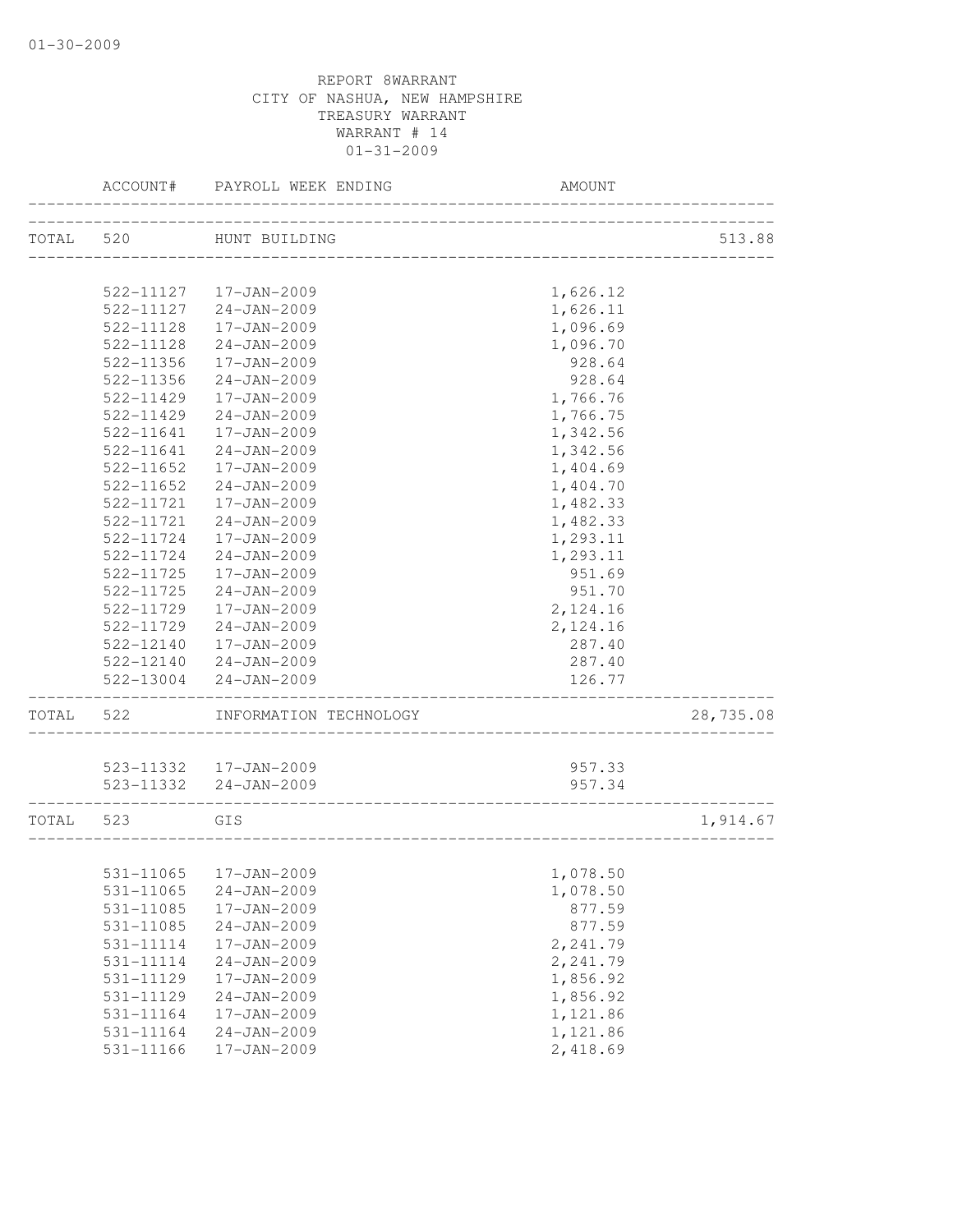| ACCOUNT#      | PAYROLL WEEK ENDING | AMOUNT     |  |
|---------------|---------------------|------------|--|
| 531-11166     | $24 - JAN - 2009$   | 2,418.70   |  |
| 531-11170     | 17-JAN-2009         | 1, 417.74  |  |
| 531-11170     | $24 - JAN - 2009$   | 1, 417.73  |  |
| 531-11201     | 17-JAN-2009         | 1,287.41   |  |
| 531-11201     | $24 - JAN - 2009$   | 1,287.43   |  |
| 531-11203     | 17-JAN-2009         | 634.30     |  |
| 531-11203     | $24 - JAN - 2009$   | 634.30     |  |
| 531-11226     | 17-JAN-2009         | 773.98     |  |
| 531-11226     | $24 - JAN - 2009$   | 773.98     |  |
| 531-11242     | 17-JAN-2009         | 1,076.54   |  |
| 531-11242     | $24 - JAN - 2009$   | 1,076.54   |  |
| 531-11257     | 17-JAN-2009         | 2,562.90   |  |
| 531-11257     | $24 - JAN - 2009$   | 2,562.90   |  |
| 531-11398     | 17-JAN-2009         | 600.38     |  |
| 531-11398     | $24 - JAN - 2009$   | 600.39     |  |
| 531-11477     | 17-JAN-2009         | 1,286.27   |  |
| 531-11477     | $24 - JAN - 2009$   | 1,286.27   |  |
| 531-11487     | 17-JAN-2009         | 1,332.86   |  |
| 531-11487     | $24 - JAN - 2009$   | 1,332.86   |  |
| 531-11495     | $17 - JAN - 2009$   | 987.31     |  |
| 531-11495     | $24 - JAN - 2009$   | 987.31     |  |
| 531-11498     | 17-JAN-2009         | 835.86     |  |
| 531-11498     | $24 - JAN - 2009$   | 835.86     |  |
| $531 - 11516$ | 17-JAN-2009         | 821.79     |  |
| 531-11516     | $24 - JAN - 2009$   | 821.79     |  |
| $531 - 11535$ | 17-JAN-2009         | 12,736.22  |  |
| 531-11535     | $24 - JAN - 2009$   | 12,736.22  |  |
| 531-11537     | 17-JAN-2009         | 13,787.19  |  |
| 531-11537     | $24 - JAN - 2009$   | 13,787.19  |  |
| 531-11538     | 17-JAN-2009         | 877.60     |  |
| 531-11538     | $24 - JAN - 2009$   | 877.60     |  |
| 531-11539     | 17-JAN-2009         | 1,489.36   |  |
| 531-11539     | $24 - JAN - 2009$   | 1,489.36   |  |
| 531-11544     | 17-JAN-2009         | 4,062.92   |  |
| 531-11544     | $24 - JAN - 2009$   | 4,062.92   |  |
| 531-11549     | 17-JAN-2009         | 20,053.40  |  |
| 531-11549     | $24 - JAN - 2009$   | 20,053.40  |  |
| 531-11552     | 17-JAN-2009         | 7,548.74   |  |
| 531-11552     | $24 - JAN - 2009$   | 7,890.40   |  |
| 531-11555     | 17-JAN-2009         | 25,010.83  |  |
| 531-11555     | $24 - JAN - 2009$   | 25,010.83  |  |
| 531-11558     | 17-JAN-2009         | 71,562.01  |  |
| 531-11558     | $24 - JAN - 2009$   | 71,562.03  |  |
| 531-11561     | 17-JAN-2009         | 17,944.80  |  |
| 531-11561     | $24 - JAN - 2009$   | 17,944.80  |  |
| 531-11567     | 17-JAN-2009         | 31, 124.54 |  |
| 531-11567     | $24 - JAN - 2009$   | 31, 124.54 |  |
| 531-11569     | 17-JAN-2009         | 1,155.52   |  |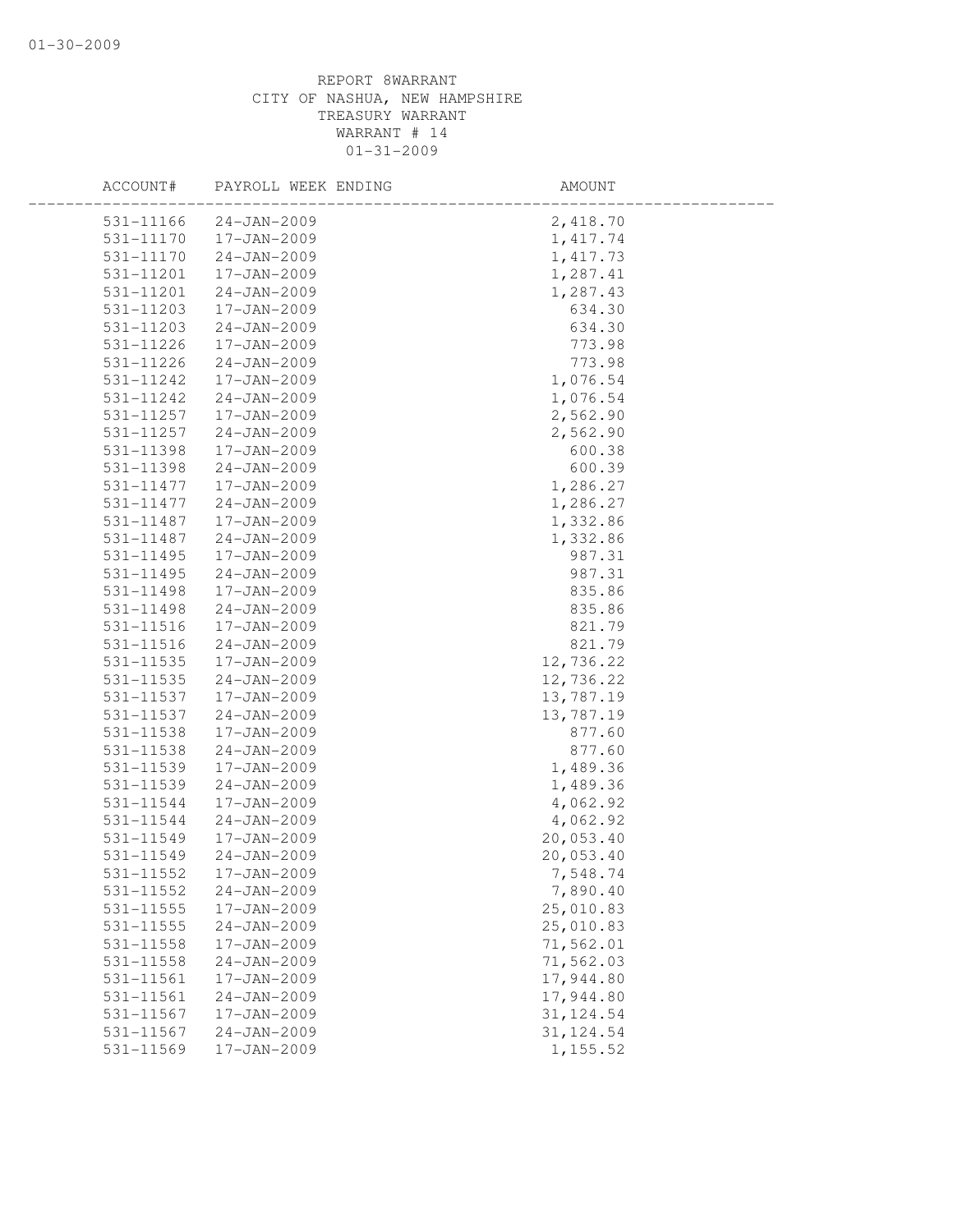|       | ACCOUNT#  | PAYROLL WEEK ENDING   | AMOUNT    |             |
|-------|-----------|-----------------------|-----------|-------------|
|       | 531-11569 | $24 - JAN - 2009$     | 1,155.50  |             |
|       | 531-11618 | $17 - JAN - 2009$     | 2,720.90  |             |
|       | 531-11618 | $24 - JAN - 2009$     | 2,720.91  |             |
|       | 531-11622 | 17-JAN-2009           | 2,862.48  |             |
|       | 531-11622 | 24-JAN-2009           | 2,862.49  |             |
|       | 531-11636 | 17-JAN-2009           | 572.94    |             |
|       | 531-11636 | $24 - JAN - 2009$     | 954.90    |             |
|       | 531-11664 | 17-JAN-2009           | 1, 114.74 |             |
|       | 531-11664 | $24 - JAN - 2009$     | 1, 114.74 |             |
|       | 531-11665 | 17-JAN-2009           | 751.95    |             |
|       | 531-11665 | $24 - JAN - 2009$     | 751.95    |             |
|       | 531-11719 | 17-JAN-2009           | 903.52    |             |
|       | 531-11719 | 24-JAN-2009           | 903.52    |             |
|       | 531-11732 | 17-JAN-2009           | 6,893.57  |             |
|       | 531-11732 | $24 - JAN - 2009$     | 6,835.35  |             |
|       | 531-12020 | 17-JAN-2009           | 915.07    |             |
|       | 531-12020 | $24 - JAN - 2009$     | 915.08    |             |
|       | 531-12042 | 17-JAN-2009           | 963.28    |             |
|       |           | $24 - JAN - 2009$     | 1,890.63  |             |
|       | 531-12042 |                       |           |             |
|       | 531-12066 | 17-JAN-2009           | 657.80    |             |
|       | 531-12066 | 24-JAN-2009           | 657.80    |             |
|       | 531-12068 | 17-JAN-2009           | 1,468.42  |             |
|       | 531-12068 | $24 - JAN - 2009$     | 1,468.42  |             |
|       | 531-12071 | 17-JAN-2009           | 251.32    |             |
|       | 531-12071 | $24 - JAN - 2009$     | 251.32    |             |
|       | 531-12119 | 17-JAN-2009           | 1,102.70  |             |
|       | 531-12119 | $24 - JAN - 2009$     | 1,102.70  |             |
|       | 531-13004 | 17-JAN-2009           | 2,475.89  |             |
|       | 531-13004 | $24 - JAN - 2009$     | 4,540.95  |             |
|       | 531-13038 | 17-JAN-2009           | 1,045.72  |             |
|       | 531-13038 | $24 - JAN - 2009$     | 693.99    |             |
|       | 531-13040 | 17-JAN-2009           | 4,453.32  |             |
|       | 531-13040 | $24 - JAN - 2009$     | 3,352.45  |             |
|       | 531-13044 | $17 - JAN - 2009$     | 1,510.15  |             |
|       | 531-13044 | $24 - JAN - 2009$     | 3,336.90  |             |
|       | 531-13047 | 17-JAN-2009           | 5,789.88  |             |
|       | 531-13047 | $24 - JAN - 2009$     | 11,306.13 |             |
|       | 531-13048 | 17-JAN-2009           | 2,651.64  |             |
|       | 531-13048 | $24 - JAN - 2009$     | 5,502.00  |             |
|       | 531-15002 | $24 - JAN - 2009$     | 6,684.51  |             |
|       | 531-17001 | $24 - JAN - 2009$     | 100.00    |             |
|       | 531-17003 | 17-JAN-2009           |           |             |
|       | 531-17006 | 17-JAN-2009           | 2,200.00  |             |
| TOTAL | 531       | POLICE DEPARTMENT     |           | 560, 725.36 |
|       |           |                       |           |             |
|       |           | 532-11024 17-JAN-2009 | 2,002.10  |             |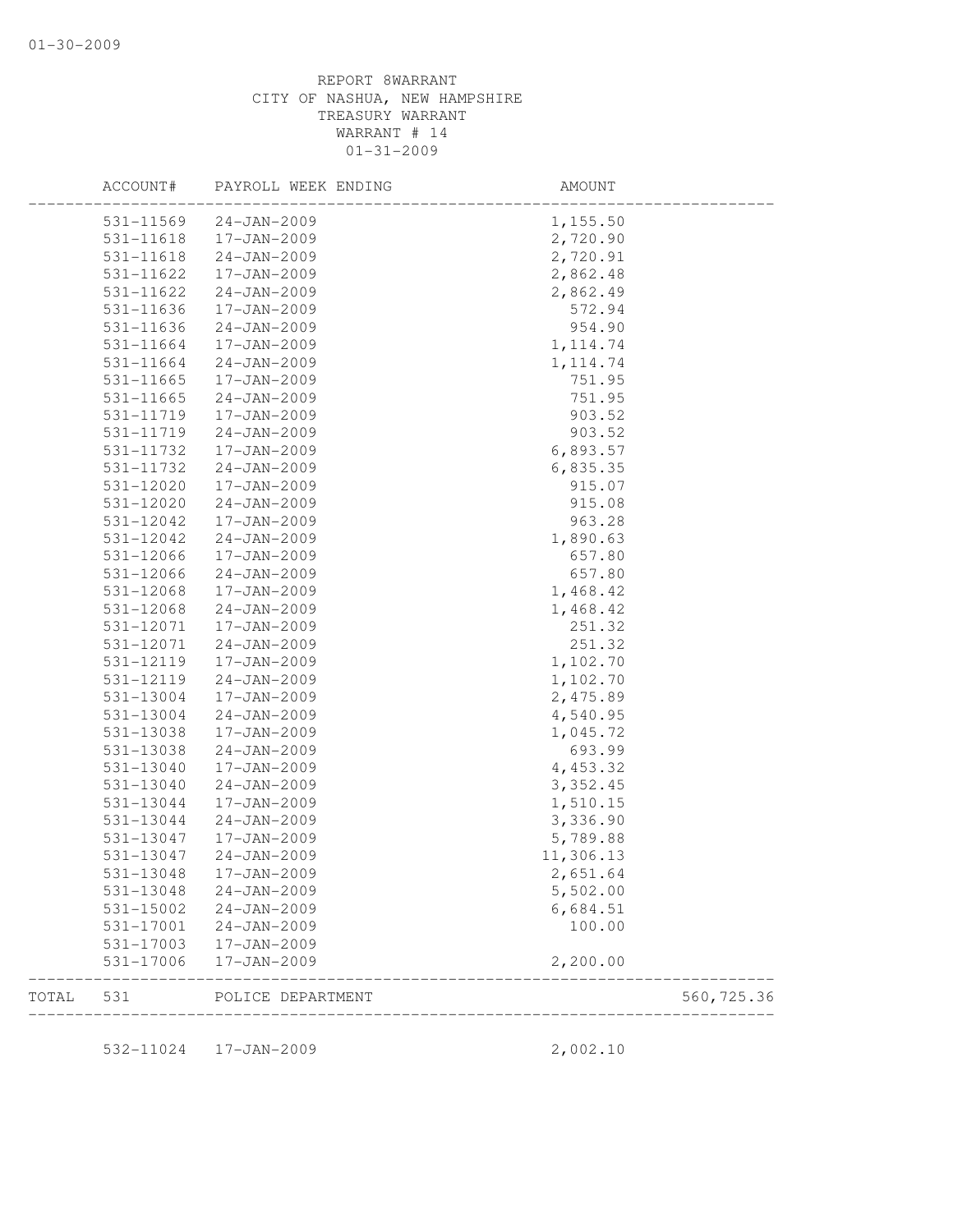| ACCOUNT#  | PAYROLL WEEK ENDING | AMOUNT     |  |
|-----------|---------------------|------------|--|
| 532-11024 | $24 - JAN - 2009$   | 2,002.09   |  |
| 532-11036 | 17-JAN-2009         | 1,819.33   |  |
| 532-11036 | $24 - JAN - 2009$   | 1,819.33   |  |
| 532-11063 | 17-JAN-2009         | 1,242.12   |  |
| 532-11063 | $24 - JAN - 2009$   | 1,242.12   |  |
| 532-11066 | 17-JAN-2009         | 1,205.58   |  |
| 532-11066 | $24 - JAN - 2009$   | 1,205.58   |  |
| 532-11069 | 17-JAN-2009         | 2,435.39   |  |
| 532-11069 | $24 - JAN - 2009$   | 2,435.39   |  |
| 532-11111 | $17 - JAN - 2009$   | 2,120.59   |  |
| 532-11111 | $24 - JAN - 2009$   | 2,120.58   |  |
| 532-11207 | 17-JAN-2009         | 6,457.55   |  |
| 532-11207 | $24 - JAN - 2009$   | 6,457.54   |  |
| 532-11281 | 17-JAN-2009         | 958.08     |  |
| 532-11281 | $24 - JAN - 2009$   | 958.08     |  |
| 532-11285 | 17-JAN-2009         | 7,391.28   |  |
| 532-11285 | $24 - JAN - 2009$   | 7,391.28   |  |
| 532-11291 | 17-JAN-2009         | 6,242.69   |  |
| 532-11291 | $24 - JAN - 2009$   | 6,536.25   |  |
| 532-11298 | 17-JAN-2009         | 1,246.12   |  |
| 532-11298 | $24 - JAN - 2009$   | 882.67     |  |
| 532-11300 | 17-JAN-2009         | 35,678.79  |  |
| 532-11300 | $24 - JAN - 2009$   | 33, 149.51 |  |
| 532-11303 | $17 - JAN - 2009$   | 1,090.36   |  |
| 532-11303 | $24 - JAN - 2009$   | 1,090.35   |  |
| 532-11305 | 17-JAN-2009         | 4,350.60   |  |
| 532-11305 | $24 - JAN - 2009$   | 4,350.61   |  |
| 532-11309 | 17-JAN-2009         | 98, 359.41 |  |
| 532-11309 | $24 - JAN - 2009$   | 94,891.50  |  |
| 532-11660 | 17-JAN-2009         | 2,770.80   |  |
| 532-11660 | $24 - JAN - 2009$   | 1,385.40   |  |
| 532-11663 | 17-JAN-2009         | 1,344.65   |  |
| 532-11663 | $24 - JAN - 2009$   | 1,344.65   |  |
| 532-11666 | 17-JAN-2009         | 2,689.30   |  |
| 532-11666 | $24 - JAN - 2009$   | 1,344.65   |  |
| 532-11669 | 17-JAN-2009         | 1,358.10   |  |
| 532-11669 | $24 - JAN - 2009$   | 1,358.10   |  |
| 532-12070 | 17-JAN-2009         | 15,784.68  |  |
| 532-12070 | $24 - JAN - 2009$   | 16,847.73  |  |
| 532-13003 | 17-JAN-2009         | 129.80     |  |
| 532-13003 | $24 - JAN - 2009$   | 103.84     |  |
| 532-13004 | 17-JAN-2009         | 133.74     |  |
| 532-13004 | $24 - JAN - 2009$   | 555.77     |  |
| 532-13018 | 17-JAN-2009         | 2,039.13   |  |
| 532-13018 | $24 - JAN - 2009$   | 701.30     |  |
| 532-13024 | $17 - JAN - 2009$   | 572.74     |  |
| 532-13024 | $24 - JAN - 2009$   | 862.67     |  |
| 532-13050 | 17-JAN-2009         | 3,957.46   |  |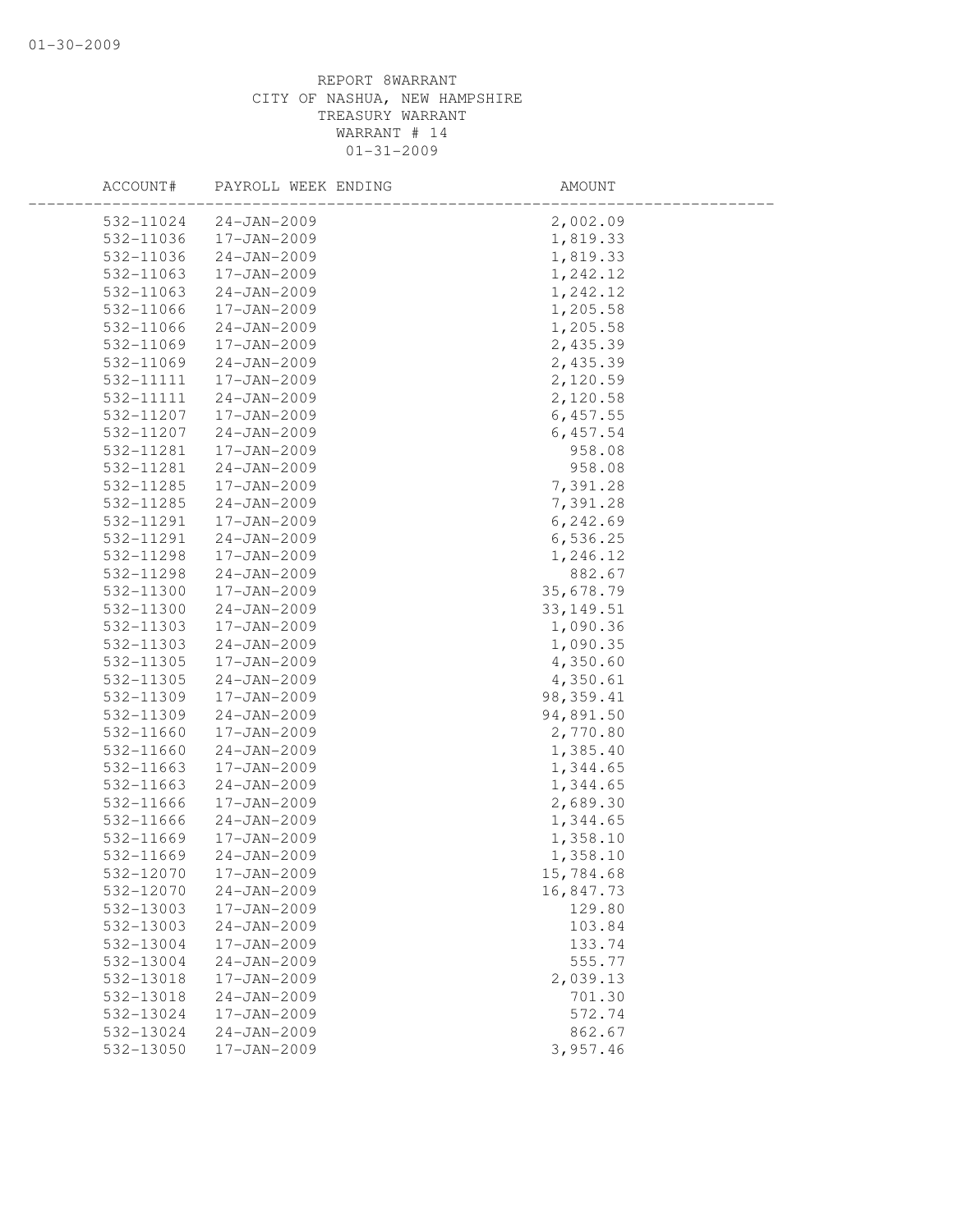|       | ACCOUNT#  | PAYROLL WEEK ENDING         | AMOUNT    |            |
|-------|-----------|-----------------------------|-----------|------------|
|       | 532-13050 | $24 - JAN - 2009$           | 5,941.87  |            |
|       | 532-15002 | $24 - JAN - 2009$           | 42,324.01 |            |
|       | 532-19231 | 17-JAN-2009                 | 993.08    |            |
|       | 532-19231 | $24 - JAN - 2009$           | 993.08    |            |
|       | 532-19232 | 17-JAN-2009                 | 1,634.79  |            |
|       | 532-19232 | $24 - JAN - 2009$           | 1,634.79  |            |
|       | 532-19233 | 17-JAN-2009                 | 2,403.55  |            |
|       | 532-19233 | $24 - JAN - 2009$           | 2,403.55  |            |
|       | 532-19234 | 17-JAN-2009                 | 1,651.95  |            |
|       |           | 532-19234 24-JAN-2009       | 1,651.95  |            |
| TOTAL | 532       | FIRE DEPARTMENT             |           | 456,050.00 |
|       |           | 535-81023  17-JAN-2009      | 192.30    |            |
|       | 535-81023 | $24 - JAN - 2009$           | 192.30    |            |
| TOTAL | 535       | EMERGENCY MANAGEMENT        |           | 384.60     |
|       |           |                             |           |            |
|       |           | 536-11200 17-JAN-2009       | 1,379.75  |            |
|       |           | 536-11200 24-JAN-2009       | 1,379.75  |            |
|       | 536-13004 | $24 - JAN - 2009$           | 700.18    |            |
| TOTAL | 536       | CITYWIDE COMMUNICATIONS     |           | 3,459.68   |
|       |           |                             |           |            |
|       | 541-11024 | 17-JAN-2009                 | 612.76    |            |
|       | 541-11024 | $24 - JAN - 2009$           | 612.76    |            |
|       | 541-11048 | 17-JAN-2009                 | 68.90     |            |
|       | 541-11048 | $24 - JAN - 2009$           | 68.90     |            |
|       | 541-11104 | 17-JAN-2009                 | 985.14    |            |
|       | 541-11104 | $24 - JAN - 2009$           | 985.14    |            |
|       | 541-11107 | 17-JAN-2009                 | 289.16    |            |
|       | 541-11107 | $24 - JAN - 2009$           | 289.16    |            |
|       | 541-11240 | 17-JAN-2009                 | 1,449.15  |            |
|       | 541-11240 | $24 - JAN - 2009$           | 1,449.15  |            |
|       | 541-11346 | 17-JAN-2009                 | 435.31    |            |
|       | 541-11346 | $24 - JAN - 2009$           | 652.96    |            |
| TOTAL | 541       | COMMUNITY SERVICES DIVISION |           | 7,898.49   |
|       |           |                             |           |            |
|       | 542-11426 | 17-JAN-2009                 | 1,324.88  |            |
|       | 542-11426 | $24 - JAN - 2009$           | 1,324.89  |            |
|       | 542-11584 | 17-JAN-2009                 | 3,455.92  |            |
|       | 542-11584 | $24 - JAN - 2009$           | 3,455.90  |            |
|       | 542-12109 | 17-JAN-2009                 | 96.00     |            |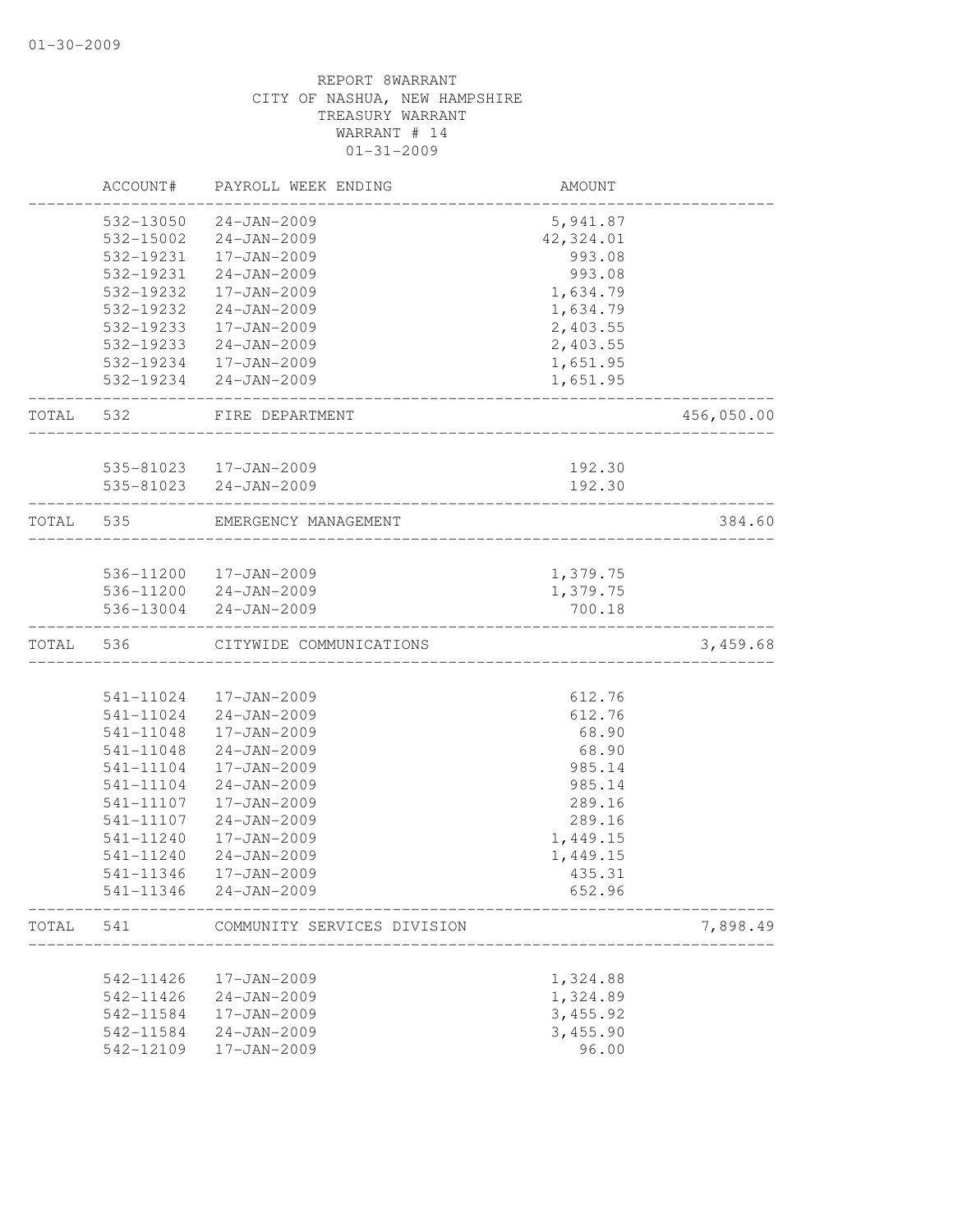|           | ACCOUNT#  | PAYROLL WEEK ENDING        | <b>AMOUNT</b>          |            |
|-----------|-----------|----------------------------|------------------------|------------|
|           |           | 542-12109 24-JAN-2009      | 112.00                 |            |
|           | 542-12582 | 17-JAN-2009                | 842.95                 |            |
|           |           | 542-12582 24-JAN-2009      | 842.96                 |            |
| TOTAL     | 542       | COMMUNITY HEALTH           |                        | 11, 455.50 |
|           |           |                            |                        |            |
|           | 543-11380 | 17-JAN-2009                | 919.00                 |            |
|           | 543-11380 | 24-JAN-2009                | 919.00                 |            |
|           | 543-11601 | 17-JAN-2009                | 1,219.71               |            |
|           | 543-11601 | 24-JAN-2009                | 1,219.71               |            |
|           | 543-11602 | 17-JAN-2009                | 858.44                 |            |
|           | 543-11602 | 24-JAN-2009                | 858.44                 |            |
|           | 543-11604 | 17-JAN-2009                | 1,474.36               |            |
|           | 543-11604 | 24-JAN-2009                | 1,474.37               |            |
|           | 543-11605 | 17-JAN-2009                | 910.82                 |            |
|           |           | 543-11605 24-JAN-2009      | 910.82                 |            |
| TOTAL 543 |           | ENVIRONMENTAL HEALTH DEPT. |                        | 10,764.67  |
|           |           |                            |                        |            |
|           | 544-11008 | 17-JAN-2009                | 723.28                 |            |
|           | 544-11008 | 24-JAN-2009                | 723.29                 |            |
|           | 544-11099 | 17-JAN-2009                | 2,109.72               |            |
|           | 544-11099 | $24 - JAN - 2009$          | 2,109.73               |            |
|           | 544-11112 | 17-JAN-2009                | 827.74                 |            |
|           | 544-11112 | $24 - JAN - 2009$          | 827.74                 |            |
|           | 544-11367 | 17-JAN-2009                | 809.99                 |            |
|           | 544-11367 | 24-JAN-2009                | 809.99                 |            |
|           | 544-11777 | 17-JAN-2009                | 1,252.76               |            |
|           | 544-11777 | 24-JAN-2009                | 1,252.76               |            |
|           |           | 544-12101  17-JAN-2009     | 271.04                 |            |
|           |           | 544-12101 24-JAN-2009      | 271.04                 |            |
| TOTAL 544 |           | WELFARE ADMINISTRATION     | ---------------------- | 11,989.08  |
|           |           |                            |                        |            |
|           |           | 551-11028  17-JAN-2009     | 531.38                 |            |
|           | 551-11028 | $24 - JAN - 2009$          | 531.38                 |            |
|           | 551-11057 | 17-JAN-2009                | 877.89                 |            |
|           | 551-11057 | $24 - JAN - 2009$          | 877.89                 |            |
|           | 551-11094 | 17-JAN-2009                | 298.91                 |            |
|           | 551-11094 | $24 - JAN - 2009$          | 298.91                 |            |
|           | 551-11097 | 17-JAN-2009                | 1,050.79               |            |
|           | 551-11097 | $24 - JAN - 2009$          | 1,050.80               |            |
|           | 551-11208 | 17-JAN-2009                | 670.10                 |            |
|           | 551-11208 | $24 - JAN - 2009$          | 670.10                 |            |
|           | 551-11211 | 17-JAN-2009                | 596.20                 |            |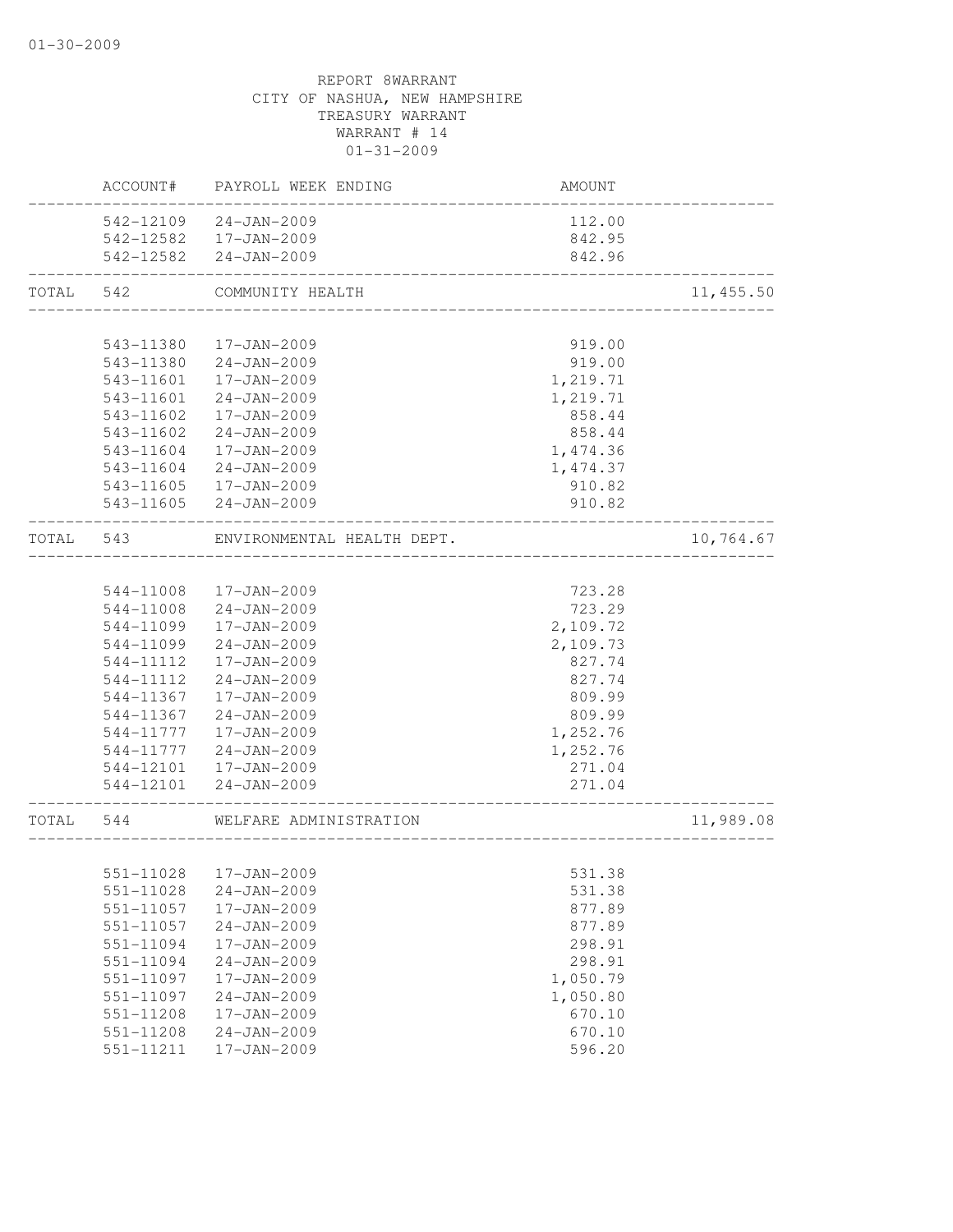|           | ACCOUNT#  | PAYROLL WEEK ENDING            | AMOUNT   |           |
|-----------|-----------|--------------------------------|----------|-----------|
|           | 551-11211 | $24 - JAN - 2009$              | 476.96   |           |
|           | 551-11212 | 17-JAN-2009                    | 1,408.18 |           |
|           | 551-11212 | $24 - JAN - 2009$              | 1,408.19 |           |
|           | 551-11249 | 17-JAN-2009                    | 144.73   |           |
|           | 551-11249 | $24 - JAN - 2009$              | 144.73   |           |
|           | 551-11273 | 17-JAN-2009                    | 1,640.42 |           |
|           | 551-11273 | $24 - JAN - 2009$              | 1,640.42 |           |
|           | 551-11435 | 17-JAN-2009                    | 883.38   |           |
|           | 551-11435 | 24-JAN-2009                    | 883.38   |           |
|           | 551-11462 | 17-JAN-2009                    | 1,009.96 |           |
|           | 551-11462 | $24 - JAN - 2009$              | 1,009.96 |           |
|           | 551-11638 | 17-JAN-2009                    | 1,143.31 |           |
|           | 551-11638 | 24-JAN-2009                    | 1,143.31 |           |
|           | 551-13004 | 17-JAN-2009                    | 30.38    |           |
|           | 551-91010 | 24-JAN-2009                    | 1,140.00 |           |
| TOTAL 551 |           | PUBLIC WORKS DIV & ENGINEERING |          | 21,561.66 |
|           |           |                                |          |           |
|           | 552-11077 | 17-JAN-2009                    | 1,255.87 |           |
|           | 552-11077 | 24-JAN-2009                    | 1,255.86 |           |
|           | 552-11087 | 17-JAN-2009                    | 746.80   |           |
|           | 552-11087 | $24 - JAN - 2009$              | 746.80   |           |
|           | 552-11143 | $17 - JAN - 2009$              | 784.00   |           |
|           | 552-11143 | $24 - JAN - 2009$              | 784.00   |           |
|           | 552-11324 | 17-JAN-2009                    | 4,039.84 |           |
|           | 552-11324 | $24 - JAN - 2009$              | 4,065.09 |           |
|           | 552-11339 | 17-JAN-2009                    | 2,689.61 |           |
|           | 552-11339 | $24 - JAN - 2009$              | 2,511.09 |           |
|           | 552-11342 | 17-JAN-2009                    | 706.00   |           |
|           | 552-11342 | $24 - JAN - 2009$              | 706.00   |           |
|           | 552-11343 | 17-JAN-2009                    | 2,352.00 |           |
|           | 552-11343 | $24 - JAN - 2009$              | 1,568.00 |           |
|           | 552-11407 | 17-JAN-2009                    | 4,884.00 |           |
|           | 552-11407 | $24 - JAN - 2009$              | 4,884.00 |           |
|           | 552-11492 | 17-JAN-2009                    | 746.80   |           |
|           | 552-11492 | $24 - JAN - 2009$              | 746.80   |           |
|           | 552-11548 | 17-JAN-2009                    | 1,028.00 |           |
|           | 552-11548 | $24 - JAN - 2009$              | 1,028.00 |           |
|           | 552-11562 | 17-JAN-2009                    | 400.06   |           |
|           | 552-11562 | $24 - JAN - 2009$              | 400.06   |           |
|           | 552-11580 | 17-JAN-2009                    | 957.28   |           |
|           | 552-11580 | $24 - JAN - 2009$              | 957.28   |           |
|           | 552-11618 | 17-JAN-2009                    | 638.05   |           |
|           | 552-11618 | $24 - JAN - 2009$              | 638.05   |           |
|           | 552-11672 | 17-JAN-2009                    | 1,404.69 |           |
|           | 552-11672 | $24 - JAN - 2009$              | 1,404.69 |           |
|           | 552-11750 | 17-JAN-2009                    | 717.60   |           |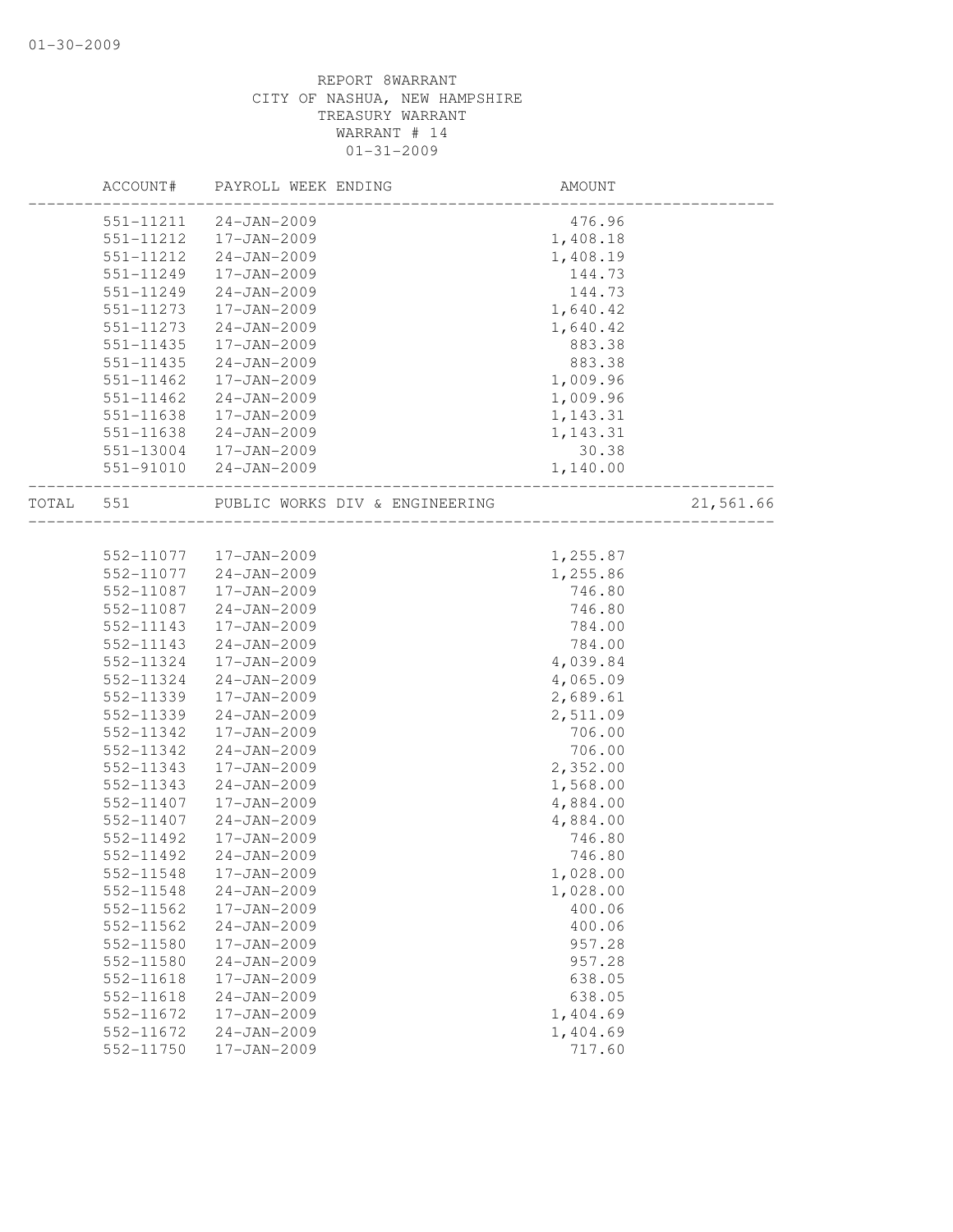|       | ACCOUNT#  | PAYROLL WEEK ENDING   | AMOUNT                              |           |
|-------|-----------|-----------------------|-------------------------------------|-----------|
|       | 552-11750 | 24-JAN-2009           | 717.60                              |           |
|       | 552-13004 | 17-JAN-2009           | 265.09                              |           |
|       | 552-13004 | 24-JAN-2009           | 265.09                              |           |
|       | 552-13009 | 17-JAN-2009           | 2,950.23                            |           |
|       | 552-13009 | 24-JAN-2009           | 10,118.07                           |           |
|       | 552-13067 | 17-JAN-2009           | 1,198.43                            |           |
|       | 552-13067 | 24-JAN-2009           | 1,848.15                            |           |
|       | 552-17010 | 17-JAN-2009           | 1,100.00                            |           |
|       | 552-59050 | $24 - JAN - 2009$     | 88.00<br>__________________________ |           |
| TOTAL | 552       | PARKS AND RECREATION  | _____________________               | 63,596.98 |
|       |           |                       |                                     |           |
|       |           | 553-11041 17-JAN-2009 | 1,016.27                            |           |
|       | 553-11041 | 24-JAN-2009           | 1,016.26                            |           |
|       | 553-11078 | 17-JAN-2009           | 410.28                              |           |
|       | 553-11078 | 24-JAN-2009           | 410.28                              |           |
|       | 553-11098 | 17-JAN-2009           | 990.17                              |           |
|       | 553-11098 | 24-JAN-2009           | 990.17                              |           |
|       | 553-11169 | 17-JAN-2009           | 1,136.54                            |           |
|       | 553-11169 | 24-JAN-2009           | 1,021.61                            |           |
|       | 553-11192 | 17-JAN-2009           | 931.63                              |           |
|       | 553-11192 | 24-JAN-2009           | 931.64                              |           |
|       | 553-11279 | 17-JAN-2009           | 5,488.00                            |           |
|       | 553-11279 | $24 - JAN - 2009$     | 5,488.00                            |           |
|       | 553-11327 | 17-JAN-2009           | 4,039.84                            |           |
|       | 553-11327 | 24-JAN-2009           | 4,039.85                            |           |
|       | 553-11375 | 17-JAN-2009           | 941.36                              |           |
|       | 553-11375 | 24-JAN-2009           | 1,792.88                            |           |
|       | 553-11465 | 17-JAN-2009           | 2,837.84                            |           |
|       | 553-11465 | 24-JAN-2009           | 2,240.40                            |           |
|       | 553-11474 | 17-JAN-2009           | 3,366.40                            |           |
|       | 553-11474 | 24-JAN-2009           | 3,366.40                            |           |
|       | 553-11475 | 17-JAN-2009           | 2,558.40                            |           |
|       | 553-11475 | $24 - JAN - 2009$     | 2,551.13                            |           |
|       | 553-11630 | 17-JAN-2009           | 717.60                              |           |
|       | 553-11630 | 24-JAN-2009           | 717.60                              |           |
|       | 553-11631 | 17-JAN-2009           | 728.25                              |           |
|       | 553-11631 | $24 - JAN - 2009$     | 724.80                              |           |
|       | 553-11648 | 17-JAN-2009           | 859.15                              |           |
|       | 553-11648 | $24 - JAN - 2009$     | 820.55                              |           |
|       | 553-11678 | 17-JAN-2009           | 1,622.11                            |           |
|       | 553-11678 | $24 - JAN - 2009$     | 1,622.11                            |           |
|       | 553-11759 | 17-JAN-2009           | 14,502.14                           |           |
|       | 553-11759 | $24 - JAN - 2009$     | 14,336.00                           |           |
|       | 553-11771 | 17-JAN-2009           | 1,683.20                            |           |
|       | 553-11771 | $24 - JAN - 2009$     | 1,683.20                            |           |
|       | 553-12128 | 17-JAN-2009           | 270.86                              |           |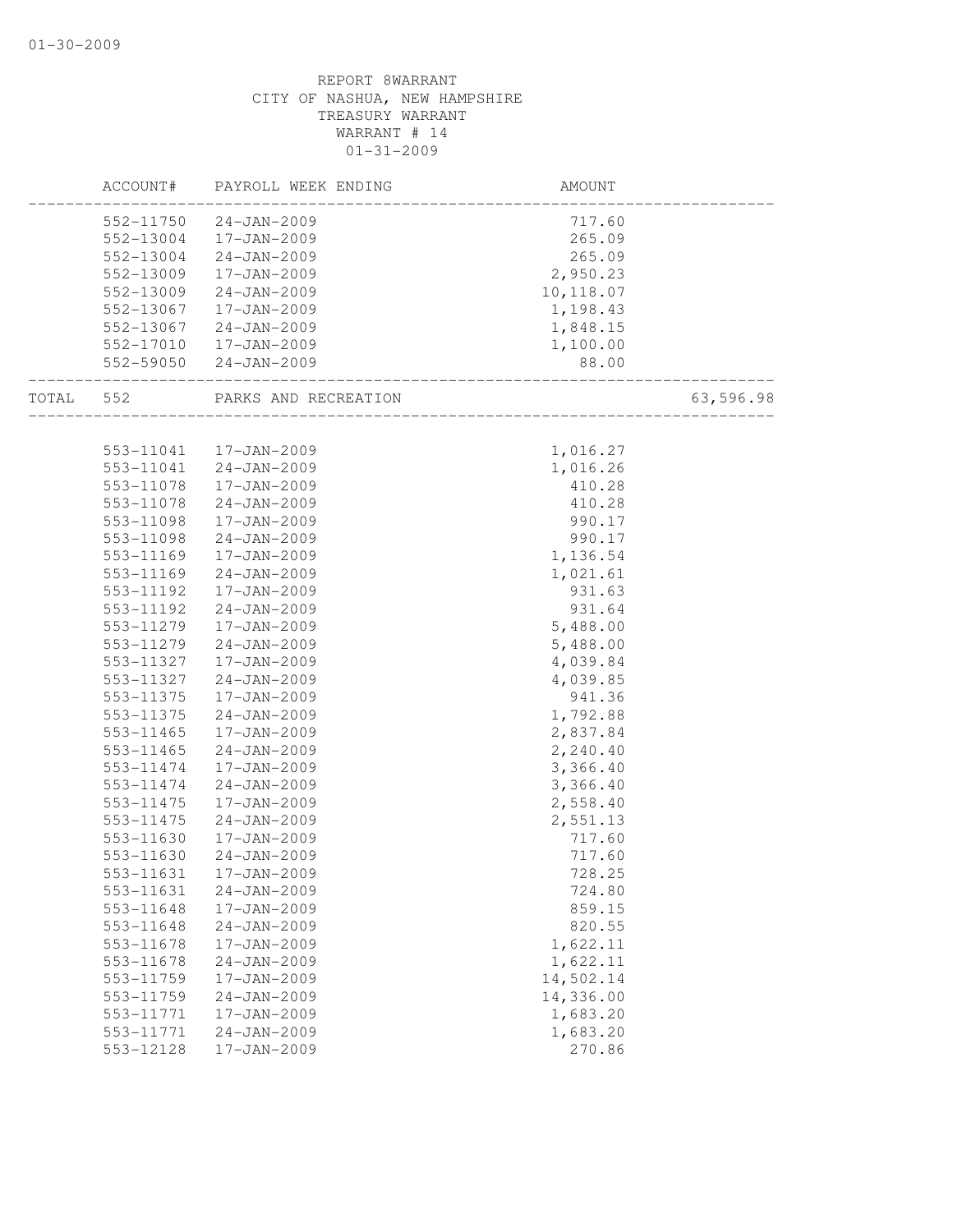|       | ACCOUNT#  | PAYROLL WEEK ENDING   | AMOUNT                  |             |
|-------|-----------|-----------------------|-------------------------|-------------|
|       | 553-12128 | $24 - JAN - 2009$     | 243.77                  |             |
|       | 553-13004 | 17-JAN-2009           | 2,117.24                |             |
|       | 553-13004 | $24 - JAN - 2009$     | 664.76                  |             |
|       | 553-13009 | 17-JAN-2009           | 54,681.98               |             |
|       | 553-13009 | 24-JAN-2009           | 66, 514.35              |             |
|       | 553-13901 | 17-JAN-2009           | 10,504.35               |             |
|       | 553-13901 | 24-JAN-2009           | 10,999.85               |             |
| TOTAL | 553       | STREET DEPARTMENT     |                         | 233, 579.22 |
|       |           |                       |                         |             |
|       | 555-11024 | 17-JAN-2009           | 373.20                  |             |
|       | 555-11024 | 24-JAN-2009           | 326.55                  |             |
|       | 555-11058 | 17-JAN-2009           | 957.28                  |             |
|       | 555-11058 | $24 - JAN - 2009$     | 957.28                  |             |
|       | 555-11461 | 17-JAN-2009           | 1,446.40                |             |
|       | 555-11461 | $24 - JAN - 2009$     | 1,446.40                |             |
|       | 555-11505 | 17-JAN-2009           | 1,150.52                |             |
|       | 555-11505 | $24 - JAN - 2009$     | 1,150.52                |             |
|       | 555-11639 | $17 - JAN - 2009$     | 746.80                  |             |
|       | 555-11639 | $24 - JAN - 2009$     | 746.80                  |             |
|       | 555-11640 | 17-JAN-2009           | 695.60                  |             |
|       | 555-11640 | $24 - JAN - 2009$     | 695.60                  |             |
|       | 555-11738 | 17-JAN-2009           | 1,760.00                |             |
|       | 555-11738 | $24 - JAN - 2009$     | 1,760.00                |             |
|       | 555-11745 | 17-JAN-2009           | 738.80                  |             |
|       | 555-11745 | $24 - JAN - 2009$     | 738.80                  |             |
|       | 555-11746 | 17-JAN-2009           | 1,106.97                |             |
|       | 555-11746 | $24 - JAN - 2009$     | 1,106.96                |             |
|       | 555-13004 | 17-JAN-2009           | 321.57                  |             |
|       | 555-13004 | 24-JAN-2009           | 274.98                  |             |
|       | 555-13068 | 17-JAN-2009           | 231.00                  |             |
|       | 555-13068 | 24-JAN-2009           | 231.00                  |             |
| TOTAL | 555       | TRAFFIC DEPARTMENT    | _______________________ | 18,963.03   |
|       |           |                       |                         |             |
|       |           | 557-11161 17-JAN-2009 | 746.80                  |             |
|       | 557-11161 | $24 - JAN - 2009$     | 746.80                  |             |
|       | 557-13009 | 17-JAN-2009           | 873.83                  |             |
|       | 557-13009 | $24 - JAN - 2009$     | 1,088.71                |             |
| TOTAL | 557       | PARKING LOTS          |                         | 3,456.14    |
|       | 561-11345 | 17-JAN-2009           | 1,339.68                |             |
|       | 561-11345 | $24 - JAN - 2009$     | 1,339.68                |             |
|       | 561-11651 | 17-JAN-2009           | 835.74                  |             |
|       |           |                       |                         |             |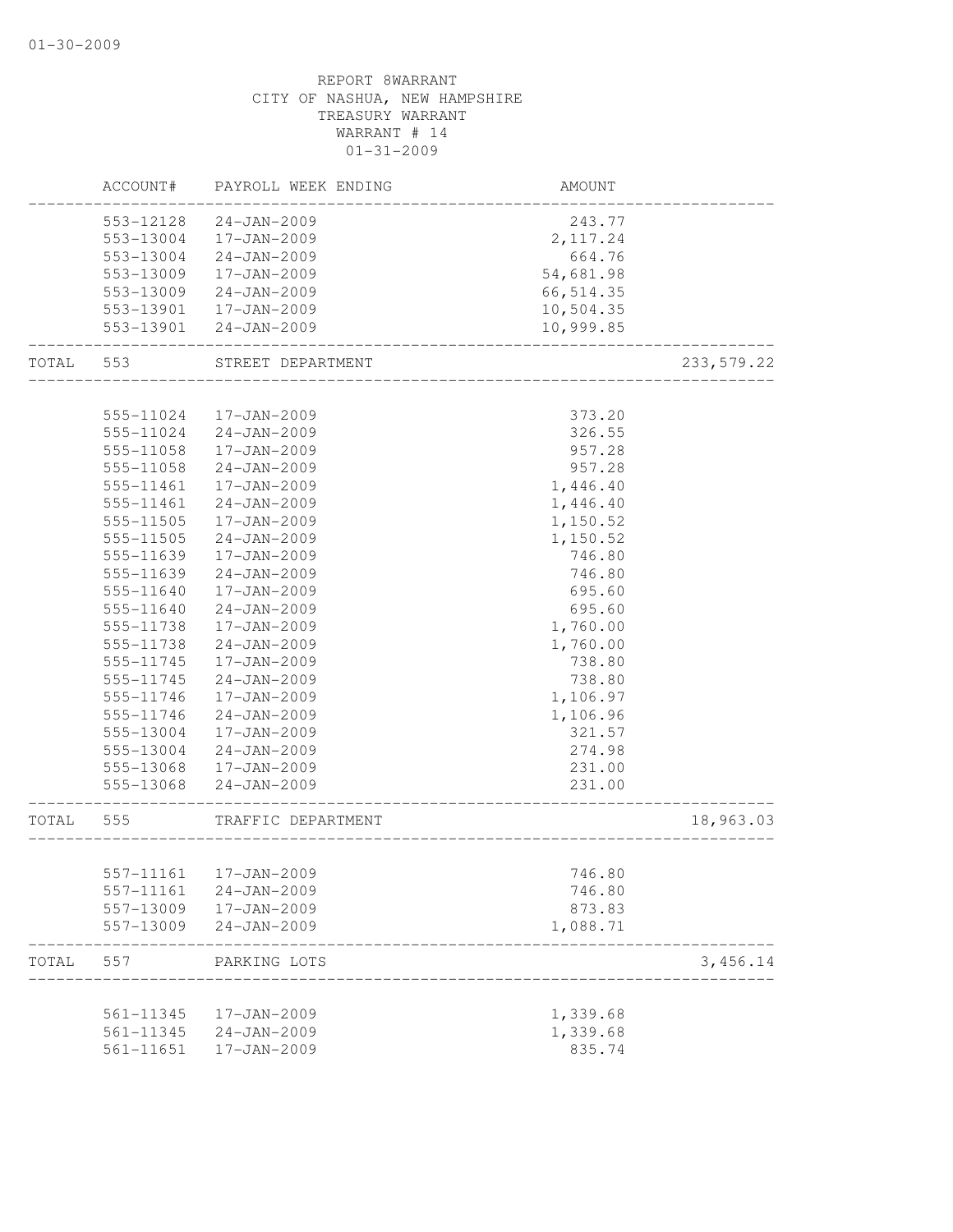|       | ACCOUNT#                                                                                                                                                                                                                                                                                                                                                                                                                                                                                                                                                                                                                                                                                                                                                                                                                                                                                                                                                                                                                                                                                                                                                                                                                                                                                                                                                                                           | PAYROLL WEEK ENDING | AMOUNT   |           |
|-------|----------------------------------------------------------------------------------------------------------------------------------------------------------------------------------------------------------------------------------------------------------------------------------------------------------------------------------------------------------------------------------------------------------------------------------------------------------------------------------------------------------------------------------------------------------------------------------------------------------------------------------------------------------------------------------------------------------------------------------------------------------------------------------------------------------------------------------------------------------------------------------------------------------------------------------------------------------------------------------------------------------------------------------------------------------------------------------------------------------------------------------------------------------------------------------------------------------------------------------------------------------------------------------------------------------------------------------------------------------------------------------------------------|---------------------|----------|-----------|
|       |                                                                                                                                                                                                                                                                                                                                                                                                                                                                                                                                                                                                                                                                                                                                                                                                                                                                                                                                                                                                                                                                                                                                                                                                                                                                                                                                                                                                    | $24 - JAN - 2009$   | 835.74   |           |
|       | 561-11658                                                                                                                                                                                                                                                                                                                                                                                                                                                                                                                                                                                                                                                                                                                                                                                                                                                                                                                                                                                                                                                                                                                                                                                                                                                                                                                                                                                          |                     | 1,014.70 |           |
|       |                                                                                                                                                                                                                                                                                                                                                                                                                                                                                                                                                                                                                                                                                                                                                                                                                                                                                                                                                                                                                                                                                                                                                                                                                                                                                                                                                                                                    |                     | 1,014.70 |           |
|       |                                                                                                                                                                                                                                                                                                                                                                                                                                                                                                                                                                                                                                                                                                                                                                                                                                                                                                                                                                                                                                                                                                                                                                                                                                                                                                                                                                                                    |                     | 75.36    |           |
|       |                                                                                                                                                                                                                                                                                                                                                                                                                                                                                                                                                                                                                                                                                                                                                                                                                                                                                                                                                                                                                                                                                                                                                                                                                                                                                                                                                                                                    |                     | 100.00   |           |
| TOTAL | 561-11651<br>17-JAN-2009<br>561-11658 24-JAN-2009<br>561-13004 17-JAN-2009<br>561-91010 24-JAN-2009<br>EDGEWOOD CEMETERY<br>561<br>__________________________<br>563-11345<br>17-JAN-2009<br>1,126.63<br>563-11345 24-JAN-2009<br>1,126.63<br>563-11651  17-JAN-2009<br>744.15<br>563-11651 24-JAN-2009<br>744.15<br>563-11657  17-JAN-2009<br>929.81<br>563-11657 24-JAN-2009<br>929.81<br>TOTAL 563<br>WOODLAWN CEMETERY<br>___________________<br>571-11174  17-JAN-2009<br>867.77<br>571-11174 24-JAN-2009<br>867.76<br>571-11237  17-JAN-2009<br>1,941.86<br>24-JAN-2009<br>571-11237<br>1,941.85<br>571<br>COMMUNITY DEVELOPMENT<br>572-11024<br>17-JAN-2009<br>634.62<br>572-11024 24-JAN-2009<br>634.61<br>17-JAN-2009<br>572-11215<br>2,381.01<br>572-11215<br>$24 - JAN - 2009$<br>2,381.00<br>572-11238<br>17-JAN-2009<br>841.38<br>572-11238<br>$24 - JAN - 2009$<br>841.39<br>572-11450<br>1,670.35<br>17-JAN-2009<br>572-11450<br>$24 - JAN - 2009$<br>1,670.35<br>572-11522<br>$17 - JAN - 2009$<br>816.64<br>572-11522<br>$24 - JAN - 2009$<br>816.64<br>572-11525<br>17-JAN-2009<br>1,007.85<br>572-11525 24-JAN-2009<br>1,007.85<br>572-58005 17-JAN-2009<br>100.00<br>200.00<br>572-58005 24-JAN-2009<br>572-98046<br>24-JAN-2009<br>100.00<br>572<br>PLANNING DEPARTMENT<br>____________________<br>1,423.89<br>573-11444  17-JAN-2009<br>573-11444<br>24-JAN-2009<br>1,423.89 | 6,555.60            |          |           |
|       |                                                                                                                                                                                                                                                                                                                                                                                                                                                                                                                                                                                                                                                                                                                                                                                                                                                                                                                                                                                                                                                                                                                                                                                                                                                                                                                                                                                                    |                     |          |           |
|       |                                                                                                                                                                                                                                                                                                                                                                                                                                                                                                                                                                                                                                                                                                                                                                                                                                                                                                                                                                                                                                                                                                                                                                                                                                                                                                                                                                                                    |                     |          |           |
|       |                                                                                                                                                                                                                                                                                                                                                                                                                                                                                                                                                                                                                                                                                                                                                                                                                                                                                                                                                                                                                                                                                                                                                                                                                                                                                                                                                                                                    |                     |          |           |
|       |                                                                                                                                                                                                                                                                                                                                                                                                                                                                                                                                                                                                                                                                                                                                                                                                                                                                                                                                                                                                                                                                                                                                                                                                                                                                                                                                                                                                    |                     |          |           |
|       |                                                                                                                                                                                                                                                                                                                                                                                                                                                                                                                                                                                                                                                                                                                                                                                                                                                                                                                                                                                                                                                                                                                                                                                                                                                                                                                                                                                                    |                     |          |           |
|       |                                                                                                                                                                                                                                                                                                                                                                                                                                                                                                                                                                                                                                                                                                                                                                                                                                                                                                                                                                                                                                                                                                                                                                                                                                                                                                                                                                                                    |                     |          |           |
|       |                                                                                                                                                                                                                                                                                                                                                                                                                                                                                                                                                                                                                                                                                                                                                                                                                                                                                                                                                                                                                                                                                                                                                                                                                                                                                                                                                                                                    |                     |          | 5,601.18  |
|       |                                                                                                                                                                                                                                                                                                                                                                                                                                                                                                                                                                                                                                                                                                                                                                                                                                                                                                                                                                                                                                                                                                                                                                                                                                                                                                                                                                                                    |                     |          |           |
|       |                                                                                                                                                                                                                                                                                                                                                                                                                                                                                                                                                                                                                                                                                                                                                                                                                                                                                                                                                                                                                                                                                                                                                                                                                                                                                                                                                                                                    |                     |          |           |
|       |                                                                                                                                                                                                                                                                                                                                                                                                                                                                                                                                                                                                                                                                                                                                                                                                                                                                                                                                                                                                                                                                                                                                                                                                                                                                                                                                                                                                    |                     |          |           |
|       |                                                                                                                                                                                                                                                                                                                                                                                                                                                                                                                                                                                                                                                                                                                                                                                                                                                                                                                                                                                                                                                                                                                                                                                                                                                                                                                                                                                                    |                     |          |           |
|       |                                                                                                                                                                                                                                                                                                                                                                                                                                                                                                                                                                                                                                                                                                                                                                                                                                                                                                                                                                                                                                                                                                                                                                                                                                                                                                                                                                                                    |                     |          |           |
| TOTAL |                                                                                                                                                                                                                                                                                                                                                                                                                                                                                                                                                                                                                                                                                                                                                                                                                                                                                                                                                                                                                                                                                                                                                                                                                                                                                                                                                                                                    |                     |          | 5,619.24  |
|       |                                                                                                                                                                                                                                                                                                                                                                                                                                                                                                                                                                                                                                                                                                                                                                                                                                                                                                                                                                                                                                                                                                                                                                                                                                                                                                                                                                                                    |                     |          |           |
|       |                                                                                                                                                                                                                                                                                                                                                                                                                                                                                                                                                                                                                                                                                                                                                                                                                                                                                                                                                                                                                                                                                                                                                                                                                                                                                                                                                                                                    |                     |          |           |
|       |                                                                                                                                                                                                                                                                                                                                                                                                                                                                                                                                                                                                                                                                                                                                                                                                                                                                                                                                                                                                                                                                                                                                                                                                                                                                                                                                                                                                    |                     |          |           |
|       |                                                                                                                                                                                                                                                                                                                                                                                                                                                                                                                                                                                                                                                                                                                                                                                                                                                                                                                                                                                                                                                                                                                                                                                                                                                                                                                                                                                                    |                     |          |           |
|       |                                                                                                                                                                                                                                                                                                                                                                                                                                                                                                                                                                                                                                                                                                                                                                                                                                                                                                                                                                                                                                                                                                                                                                                                                                                                                                                                                                                                    |                     |          |           |
|       |                                                                                                                                                                                                                                                                                                                                                                                                                                                                                                                                                                                                                                                                                                                                                                                                                                                                                                                                                                                                                                                                                                                                                                                                                                                                                                                                                                                                    |                     |          |           |
|       |                                                                                                                                                                                                                                                                                                                                                                                                                                                                                                                                                                                                                                                                                                                                                                                                                                                                                                                                                                                                                                                                                                                                                                                                                                                                                                                                                                                                    |                     |          |           |
|       |                                                                                                                                                                                                                                                                                                                                                                                                                                                                                                                                                                                                                                                                                                                                                                                                                                                                                                                                                                                                                                                                                                                                                                                                                                                                                                                                                                                                    |                     |          |           |
|       |                                                                                                                                                                                                                                                                                                                                                                                                                                                                                                                                                                                                                                                                                                                                                                                                                                                                                                                                                                                                                                                                                                                                                                                                                                                                                                                                                                                                    |                     |          |           |
|       |                                                                                                                                                                                                                                                                                                                                                                                                                                                                                                                                                                                                                                                                                                                                                                                                                                                                                                                                                                                                                                                                                                                                                                                                                                                                                                                                                                                                    |                     |          |           |
|       |                                                                                                                                                                                                                                                                                                                                                                                                                                                                                                                                                                                                                                                                                                                                                                                                                                                                                                                                                                                                                                                                                                                                                                                                                                                                                                                                                                                                    |                     |          |           |
|       |                                                                                                                                                                                                                                                                                                                                                                                                                                                                                                                                                                                                                                                                                                                                                                                                                                                                                                                                                                                                                                                                                                                                                                                                                                                                                                                                                                                                    |                     |          |           |
|       |                                                                                                                                                                                                                                                                                                                                                                                                                                                                                                                                                                                                                                                                                                                                                                                                                                                                                                                                                                                                                                                                                                                                                                                                                                                                                                                                                                                                    |                     |          |           |
|       |                                                                                                                                                                                                                                                                                                                                                                                                                                                                                                                                                                                                                                                                                                                                                                                                                                                                                                                                                                                                                                                                                                                                                                                                                                                                                                                                                                                                    |                     |          |           |
|       |                                                                                                                                                                                                                                                                                                                                                                                                                                                                                                                                                                                                                                                                                                                                                                                                                                                                                                                                                                                                                                                                                                                                                                                                                                                                                                                                                                                                    |                     |          |           |
| TOTAL |                                                                                                                                                                                                                                                                                                                                                                                                                                                                                                                                                                                                                                                                                                                                                                                                                                                                                                                                                                                                                                                                                                                                                                                                                                                                                                                                                                                                    |                     |          | 15,103.69 |
|       |                                                                                                                                                                                                                                                                                                                                                                                                                                                                                                                                                                                                                                                                                                                                                                                                                                                                                                                                                                                                                                                                                                                                                                                                                                                                                                                                                                                                    |                     |          |           |
|       |                                                                                                                                                                                                                                                                                                                                                                                                                                                                                                                                                                                                                                                                                                                                                                                                                                                                                                                                                                                                                                                                                                                                                                                                                                                                                                                                                                                                    |                     |          |           |
|       |                                                                                                                                                                                                                                                                                                                                                                                                                                                                                                                                                                                                                                                                                                                                                                                                                                                                                                                                                                                                                                                                                                                                                                                                                                                                                                                                                                                                    |                     |          |           |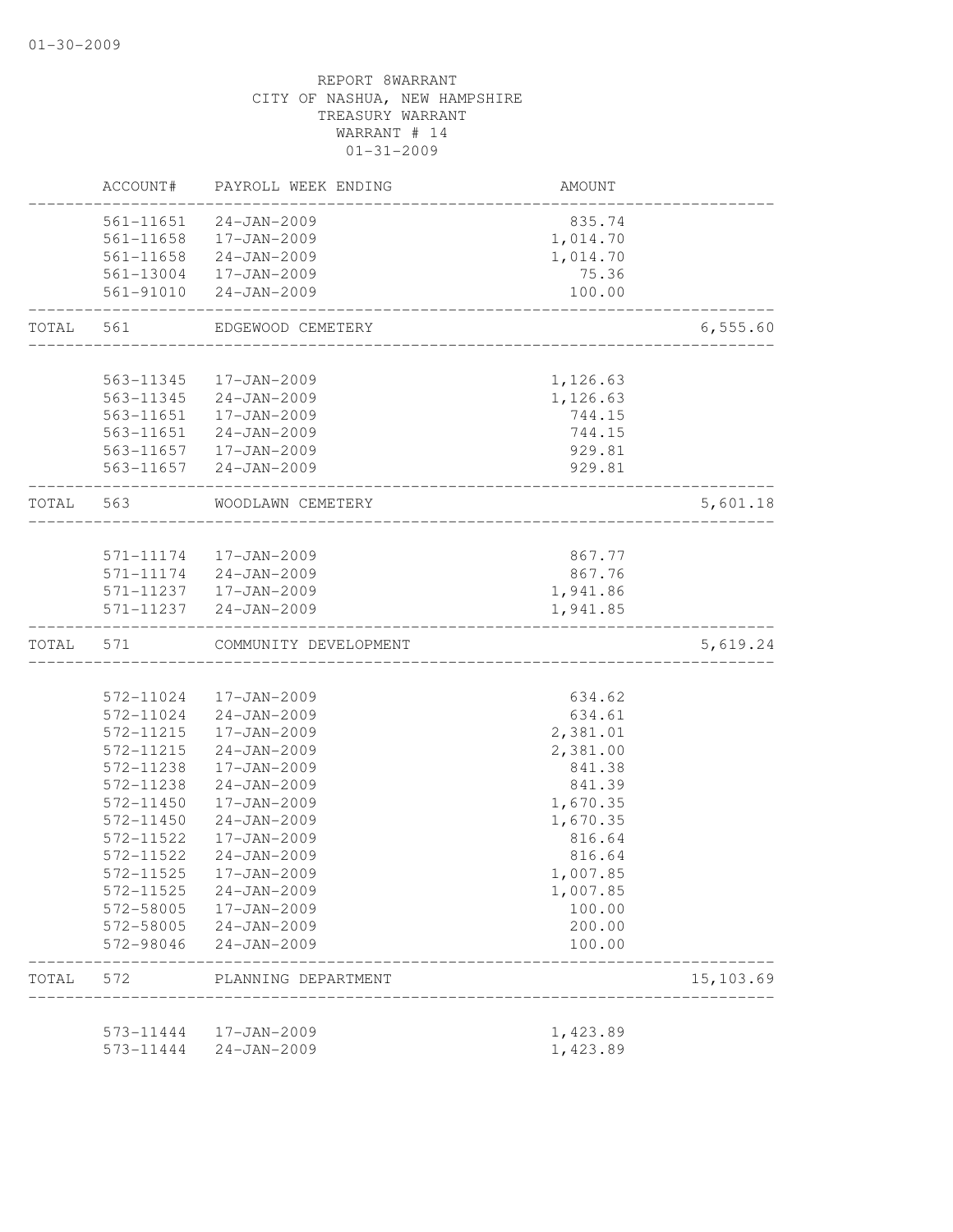|           | ACCOUNT#  | PAYROLL WEEK ENDING  | AMOUNT                                 |           |
|-----------|-----------|----------------------|----------------------------------------|-----------|
| TOTAL 573 |           | ECONOMIC DEVELOPMENT | T<br> -------------------------------- | 2,847.78  |
|           |           |                      |                                        |           |
|           | 575-11032 | 17-JAN-2009          | 696.76                                 |           |
|           | 575-11032 | 24-JAN-2009          | 696.76                                 |           |
|           | 575-11042 | 17-JAN-2009          | 1,367.76                               |           |
|           | 575-11042 | 24-JAN-2009          | 1,367.76                               |           |
|           | 575-11062 | 17-JAN-2009          | 604.76                                 |           |
|           | 575-11062 | $24 - JAN - 2009$    | 604.76                                 |           |
|           | 575-11189 | 17-JAN-2009          | 1,062.06                               |           |
|           | 575-11189 | 24-JAN-2009          | 1,062.05                               |           |
|           | 575-11246 | 17-JAN-2009          | 1,885.72                               |           |
|           | 575-11246 | $24 - JAN - 2009$    | 1,885.71                               |           |
|           | 575-11387 | 17-JAN-2009          | 5,755.11                               |           |
|           | 575-11387 | $24 - JAN - 2009$    | 5,952.08                               |           |
|           | 575-11393 | 17-JAN-2009          | 3,671.07                               |           |
|           | 575-11393 | $24 - JAN - 2009$    | 3,584.58                               |           |
|           | 575-11400 | 17-JAN-2009          | 7,964.30                               |           |
|           | 575-11400 | 24-JAN-2009          | 7,964.30                               |           |
|           | 575-11401 | 17-JAN-2009          | 3,165.48                               |           |
|           | 575-11401 | $24 - JAN - 2009$    | 3,165.48                               |           |
|           | 575-11403 | 17-JAN-2009          | 833.86                                 |           |
|           | 575-11403 | $24 - JAN - 2009$    | 833.86                                 |           |
|           | 575-11404 | 17-JAN-2009          | 751.38                                 |           |
|           | 575-11404 | $24 - JAN - 2009$    | 751.38                                 |           |
|           | 575-11627 | 17-JAN-2009          | 589.06                                 |           |
|           | 575-11627 | 24-JAN-2009          | 589.07                                 |           |
|           | 575-12076 | 17-JAN-2009          | 183.26                                 |           |
|           | 575-12076 | $24 - JAN - 2009$    | 183.26                                 |           |
|           | 575-12087 | 17-JAN-2009          | 406.58                                 |           |
|           | 575-12087 | $24 - JAN - 2009$    | 406.58                                 |           |
|           | 575-12090 | 17-JAN-2009          | 1,157.60                               |           |
|           | 575-12090 | $24 - JAN - 2009$    | 1,101.27                               |           |
|           | 575-12114 | $17 - JAN - 2009$    | 1,557.50                               |           |
|           | 575-12114 | 24-JAN-2009          | 1,375.05                               |           |
|           | 575-13004 | $17 - JAN - 2009$    | 74.82                                  |           |
|           | 575-13004 | 24-JAN-2009          | 169.06                                 |           |
|           | 575-13035 | 17-JAN-2009          | 1,097.01                               |           |
|           | 575-13035 | $24 - JAN - 2009$    | $-214.14$                              |           |
| TOTAL     | 575       | PUBLIC LIBRARIES     |                                        | 64,302.96 |
|           |           |                      |                                        |           |
|           | 576-11059 | 17-JAN-2009          | 1,252.76                               |           |
|           | 576-11059 | $24 - JAN - 2009$    | 1,252.76                               |           |
|           | 576-11221 | 17-JAN-2009          | 1,038.98                               |           |
|           | 576-11221 | $24 - JAN - 2009$    | 1,038.99                               |           |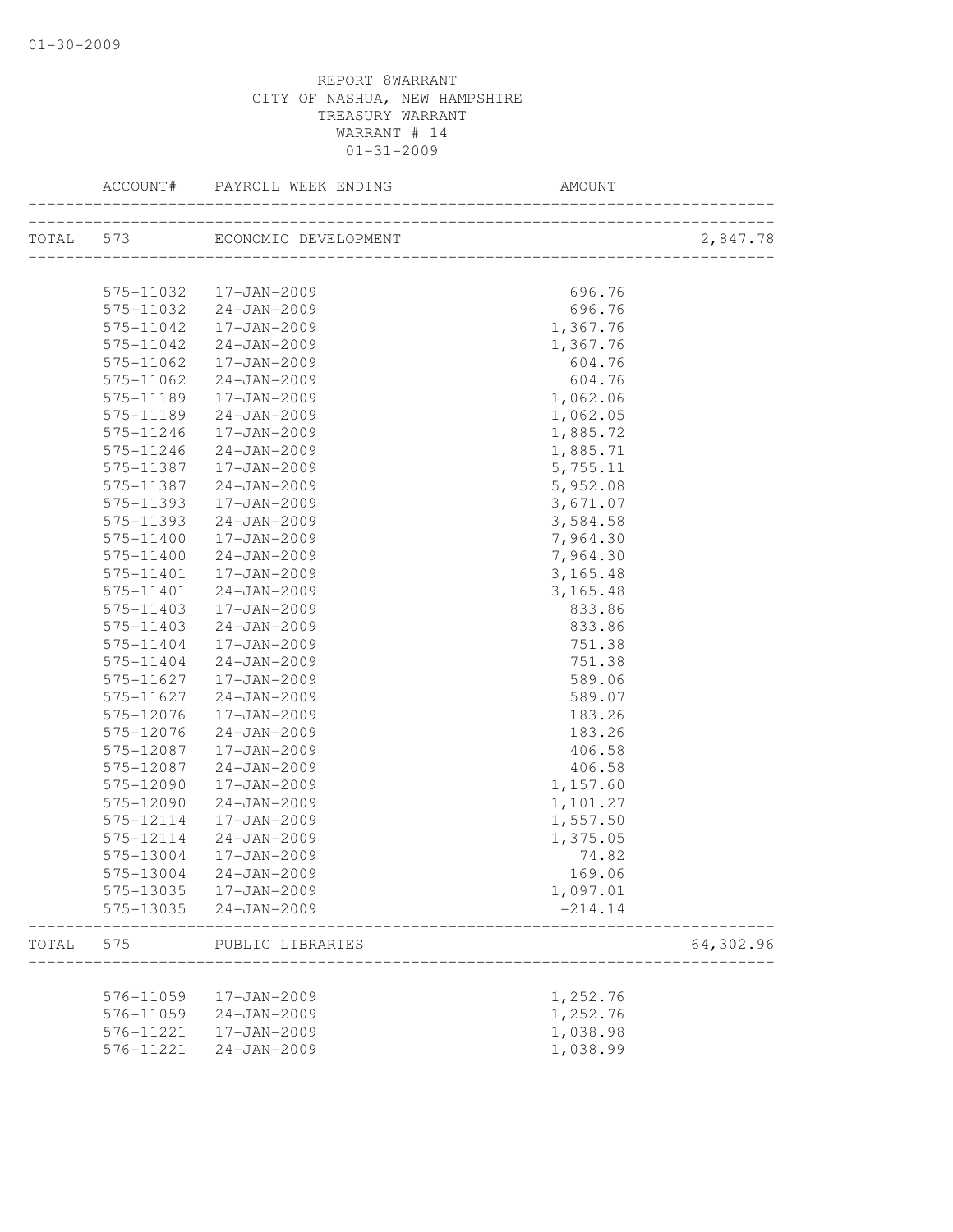|       | ACCOUNT#      | PAYROLL WEEK ENDING | AMOUNT             |           |
|-------|---------------|---------------------|--------------------|-----------|
|       | 576-11315     | 17-JAN-2009         | 1,294.19           |           |
|       | 576-11315     | 24-JAN-2009         | 1,294.19           |           |
|       | 576-11361     | 17-JAN-2009         | 3,925.05           |           |
|       | 576-11361     | 24-JAN-2009         | 4,159.75           |           |
|       | 576-11362     | 24-JAN-2009         | 1,082.36           |           |
|       | 576-12045     | 17-JAN-2009         | 263.33             |           |
|       | 576-12045     | 24-JAN-2009         | 213.72             |           |
|       | 576-91010     | 24-JAN-2009         | 1,900.00           |           |
| TOTAL | 576           | BUILDING DEPARTMENT |                    | 18,716.08 |
|       |               |                     |                    |           |
|       | 577-11067     | 17-JAN-2009         | 1,139.43           |           |
|       | 577-11067     | 24-JAN-2009         | 1,139.44           |           |
|       | 577-11183     | 17-JAN-2009         | 2,002.49           |           |
|       | 577-11183     | 24-JAN-2009         | 2,002.48           |           |
|       | 577-91010     | $24 - JAN - 2009$   | 510.00             |           |
| TOTAL | 577           | CODE ENFORCEMENT    | __________________ | 6,793.84  |
|       |               |                     |                    |           |
|       | 581-11012     | 24-JAN-2009         | 4,089.42           |           |
|       | 581-11075     | 24-JAN-2009         | 4,228.08           |           |
|       | 581-11081     | $24 - JAN - 2009$   | 2,592.11           |           |
|       | 581-11162     | 17-JAN-2009         | 55,000.87          |           |
|       | 581-11162     | $24 - JAN - 2009$   | 54,490.56          |           |
|       | 581-11204     | 17-JAN-2009         | 11,879.60          |           |
|       | 581-11204     | $24 - JAN - 2009$   | 11,828.64          |           |
|       | 581-11348     | $24 - JAN - 2009$   | 78,661.57          |           |
|       | 581-11366     | 17-JAN-2009         | 57, 547.33         |           |
|       | 581-11366     | 24-JAN-2009         | 56,881.56          |           |
|       | 581-11396     | 24-JAN-2009         | 38,490.63          |           |
|       | 581-11402     | 24-JAN-2009         | 3,076.90           |           |
|       | 581-11408     | 17-JAN-2009         | 16,652.44          |           |
|       | $581 - 11408$ | $24 - JAN - 2009$   | 16,600.83          |           |
|       | 581-11486     | $24 - JAN - 2009$   | 40,773.16          |           |
|       | 581-11515     | $24 - JAN - 2009$   | 4, 441.73          |           |
|       | 581-11570     | $24 - JAN - 2009$   | 60, 451.45         |           |
|       | 581-11572     | $24 - JAN - 2009$   | 60,348.05          |           |
|       | 581-11579     | $24 - JAN - 2009$   | 36,740.70          |           |
|       | 581-11628     | 17-JAN-2009         | 1,359.20           |           |
|       | 581-11628     | $24 - JAN - 2009$   | 1,087.36           |           |
|       | 581-11675     | $24 - JAN - 2009$   | 5,769.23           |           |
|       | 581-11709     | $24 - JAN - 2009$   | 5,957.19           |           |
|       | 581-11711     | $24 - JAN - 2009$   | 2,576.95           |           |
|       | 581-11726     | $24 - JAN - 2009$   | 1,620,025.70       |           |
|       | 581-11800     | $24 - JAN - 2009$   | 47,997.61          |           |
|       | 581-11801     | 17-JAN-2009         | 350.00             |           |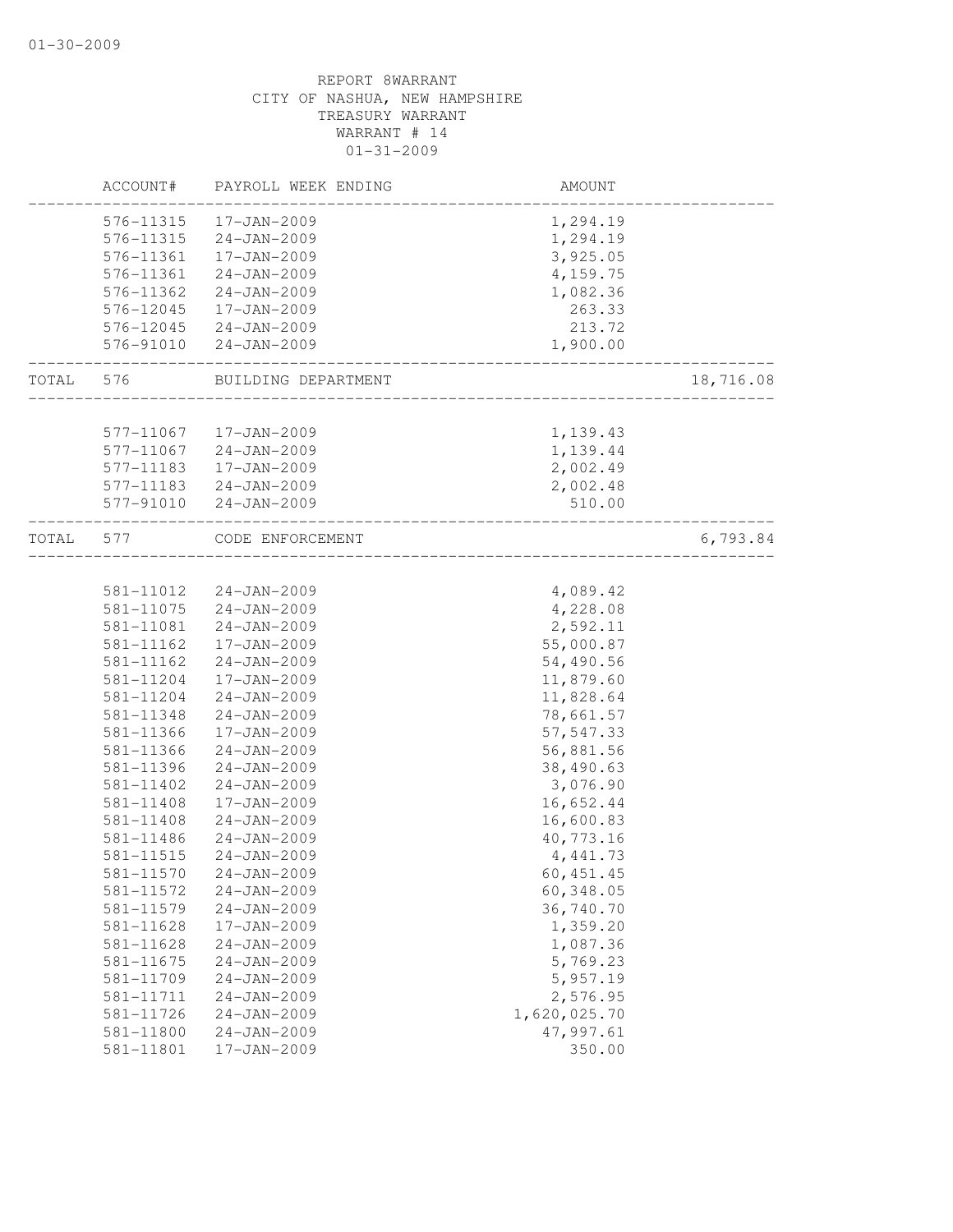| ACCOUNT#  | PAYROLL WEEK ENDING | AMOUNT      |
|-----------|---------------------|-------------|
| 581-11801 | $24 - JAN - 2009$   | 14,943.72   |
| 581-11802 | $24 - JAN - 2009$   | 12,960.76   |
| 581-11803 | 17-JAN-2009         | 698.95      |
| 581-11803 | $24 - JAN - 2009$   | 14, 157. 11 |
| 581-11805 | $24 - JAN - 2009$   | 22, 229.30  |
| 581-11812 | $24 - JAN - 2009$   | 2,504.84    |
| 581-11816 | $24 - JAN - 2009$   | 3,724.57    |
| 581-11830 | $24 - JAN - 2009$   | 5,575.53    |
| 581-11850 | 17-JAN-2009         | 2,723.70    |
| 581-11850 | $24 - JAN - 2009$   | 2,178.96    |
| 581-11860 | $24 - JAN - 2009$   | 6,332.23    |
| 581-12006 | 17-JAN-2009         | 5,720.19    |
| 581-12006 | $24 - JAN - 2009$   | 30,636.66   |
| 581-12021 | $24 - JAN - 2009$   | 3,487.31    |
| 581-12060 | 17-JAN-2009         | 2,687.08    |
| 581-12060 | $24 - JAN - 2009$   | 2,167.47    |
| 581-12078 | 17-JAN-2009         | 775.00      |
| 581-12078 | $24 - JAN - 2009$   | 37.50       |
| 581-12081 | $24 - JAN - 2009$   | 2,329.05    |
| 581-12084 | $17 - JAN - 2009$   | 1,450.00    |
| 581-12084 | $24 - JAN - 2009$   | 2,425.00    |
| 581-12087 | 17-JAN-2009         | 596.00      |
| 581-12087 | $24 - JAN - 2009$   | 774.80      |
| 581-12111 | 17-JAN-2009         | 143, 482.25 |
| 581-12111 | $24 - JAN - 2009$   | 116,548.31  |
| 581-12112 | 17-JAN-2009         | 10,813.92   |
| 581-12112 | $24 - JAN - 2009$   | 8,683.45    |
| 581-12126 | 17-JAN-2009         | 6,736.02    |
| 581-12126 | $24 - JAN - 2009$   | 5,681.55    |
| 581-12135 | 17-JAN-2009         | 5,661.90    |
| 581-12135 | $24 - JAN - 2009$   | 5,622.10    |
| 581-12136 | 17-JAN-2009         | 630.88      |
| 581-12136 | $24 - JAN - 2009$   | 500.52      |
| 581-12141 | 17-JAN-2009         | 250.00      |
| 581-12141 | $24 - JAN - 2009$   | 450.00      |
| 581-12153 | 17-JAN-2009         | 65.00       |
| 581-12153 | $24 - JAN - 2009$   | 100.00      |
| 581-12198 | $24 - JAN - 2009$   | 20,677.38   |
| 581-12201 | 17-JAN-2009         | 16,525.17   |
| 581-12201 | $24 - JAN - 2009$   | 11,693.83   |
| 581-13004 | 17-JAN-2009         | 521.35      |
| 581-13004 | $24 - JAN - 2009$   | 2,562.84    |
| 581-13021 | 17-JAN-2009         | 3, 313.15   |
| 581-13021 | $24 - JAN - 2009$   | 3,562.88    |
| 581-13032 | 17-JAN-2009         | 1,586.01    |
| 581-13032 | $24 - JAN - 2009$   | 826.64      |
| 581-13120 | 17-JAN-2009         | 8,194.74    |
| 581-13120 | $24 - JAN - 2009$   | 11,981.74   |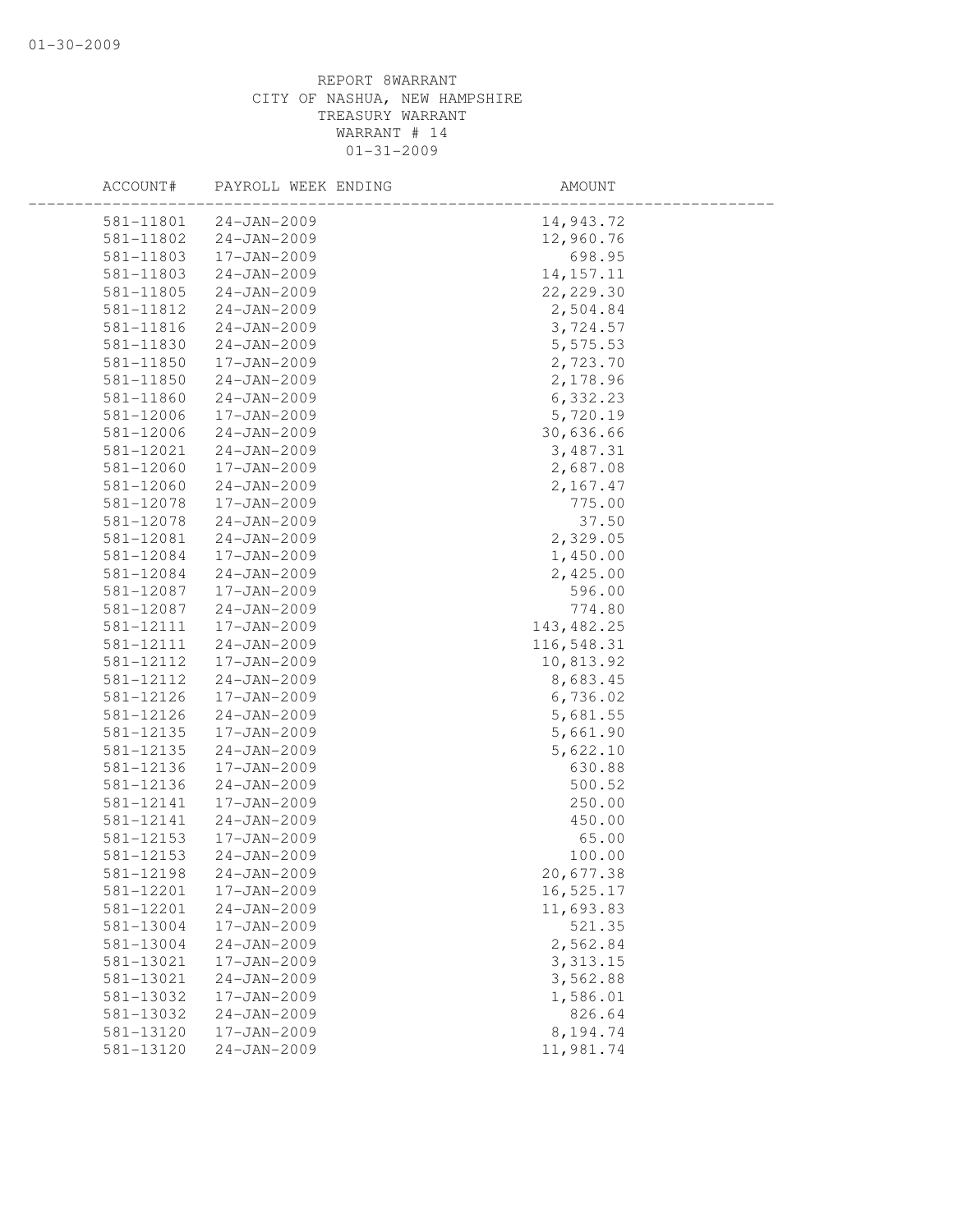|       | ACCOUNT#      | PAYROLL WEEK ENDING | AMOUNT     |                |
|-------|---------------|---------------------|------------|----------------|
|       | 581-13133     | $17 - JAN - 2009$   | 556.20     |                |
|       | 581-13133     | $24 - JAN - 2009$   | 1,113.48   |                |
|       | 581-13137     | $17 - JAN - 2009$   | 344.28     |                |
|       | 581-13137     | $24 - JAN - 2009$   | 667.34     |                |
|       | 581-17002     | $24 - JAN - 2009$   | 11,845.00  |                |
|       | 581-17004     | $24 - JAN - 2009$   | 32, 241.95 |                |
|       | 581-17006     | $24 - JAN - 2009$   | 33,280.00  |                |
|       | 581-17008     | $24 - JAN - 2009$   | 89,164.40  |                |
|       | 581-17010     | $24 - JAN - 2009$   | 163,288.40 |                |
|       | 581-19000     | $24 - JAN - 2009$   | 7,477.60   |                |
|       | $581 - 19240$ | $24 - JAN - 2009$   | 1,722.00   |                |
| TOTAL | 581           | SCHOOL DEPARTMENT   |            | 3, 169, 386.88 |
|       |               |                     |            |                |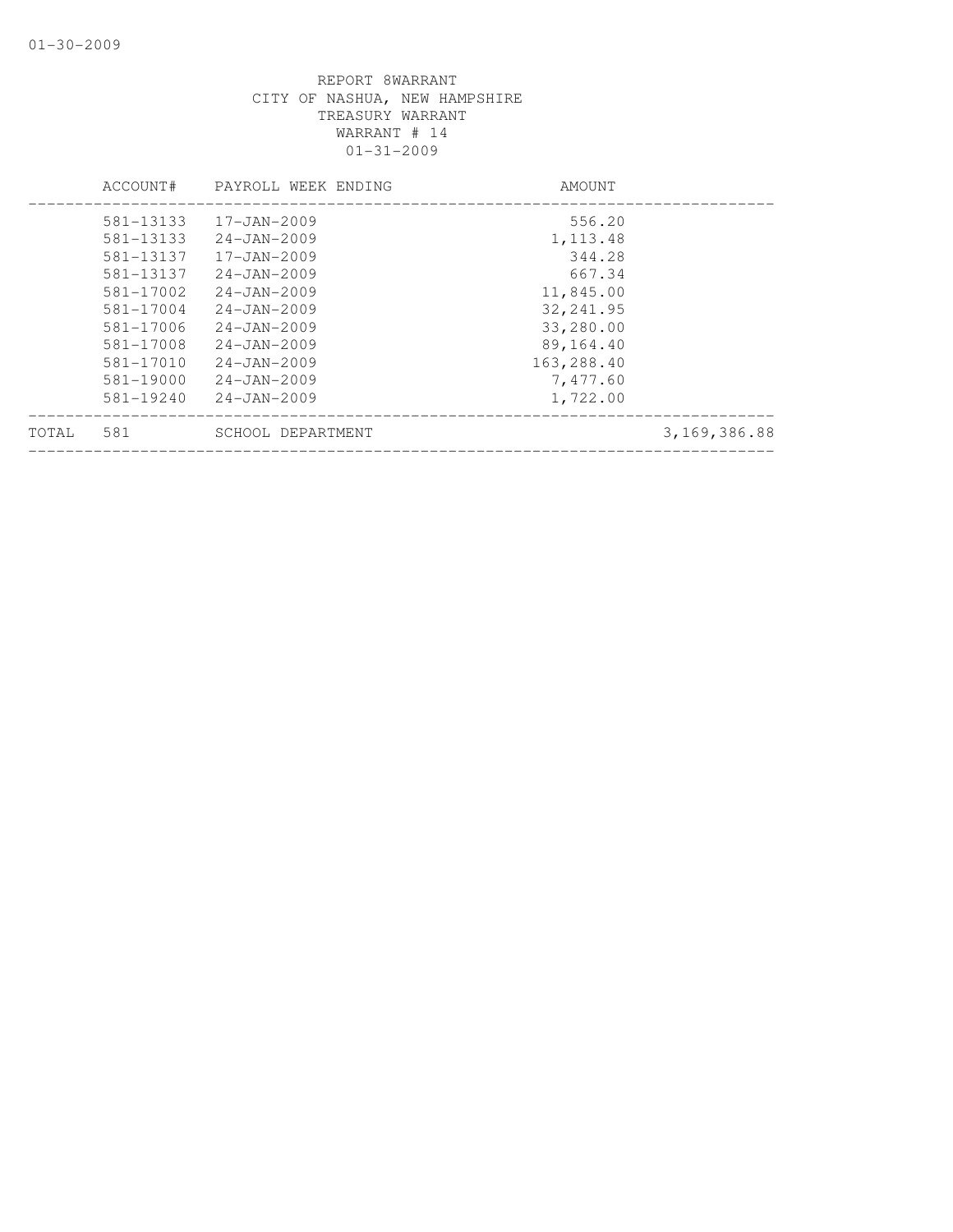|           | ACCOUNT# PAYROLL WEEK ENDING |  | AMOUNT |
|-----------|------------------------------|--|--------|
|           |                              |  |        |
| TOTAL 951 |                              |  |        |
|           |                              |  |        |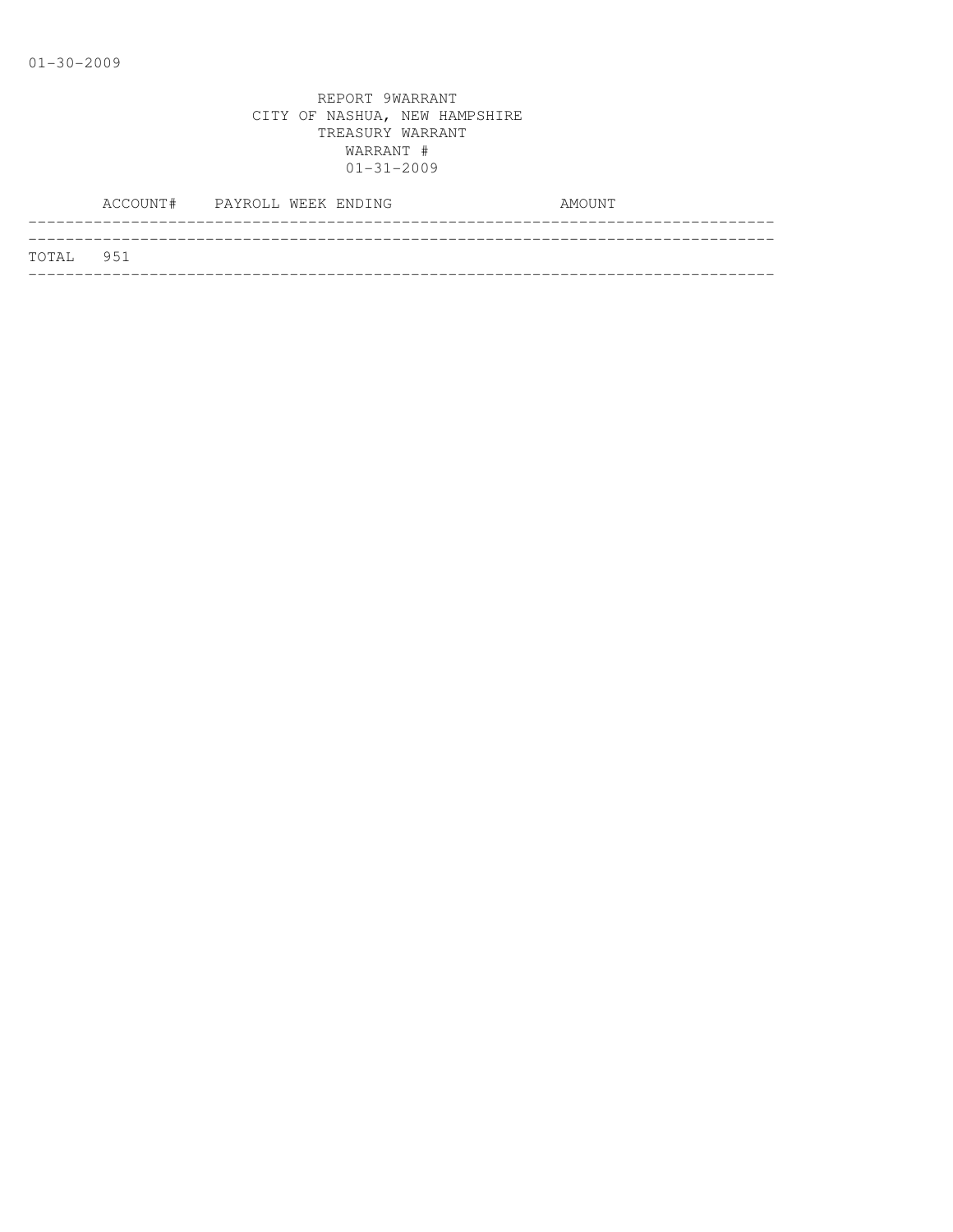| ACCOUNT#  | PAYROLL WEEK ENDING | AMOUNT    |  |
|-----------|---------------------|-----------|--|
| 801-11008 | 17-JAN-2009         | 576.28    |  |
| 801-11008 | 24-JAN-2009         | 576.29    |  |
| 801-11028 | 17-JAN-2009         | 59.04     |  |
| 801-11028 | 24-JAN-2009         | 59.04     |  |
| 801-11094 | 17-JAN-2009         | 99.64     |  |
| 801-11094 | 24-JAN-2009         | 99.64     |  |
| 801-11193 | 17-JAN-2009         | 976.79    |  |
| 801-11193 | 24-JAN-2009         | 976.79    |  |
| 801-11208 | 17-JAN-2009         | 143.59    |  |
| 801-11208 | 24-JAN-2009         | 143.59    |  |
| 801-11211 | 17-JAN-2009         | 66.24     |  |
| 801-11211 | 24-JAN-2009         | 53.00     |  |
| 801-11222 | 17-JAN-2009         | 205.14    |  |
| 801-11222 | 24-JAN-2009         | 205.14    |  |
| 801-11271 | 17-JAN-2009         | 1, 117.43 |  |
| 801-11271 | $24 - JAN - 2009$   | 1, 117.44 |  |
| 801-11276 | 17-JAN-2009         | 4,002.41  |  |
| 801-11276 | 24-JAN-2009         | 4,002.40  |  |
| 801-11383 | 17-JAN-2009         | 867.77    |  |
| 801-11383 | $24 - JAN - 2009$   | 867.76    |  |
| 801-11435 | 17-JAN-2009         | 265.01    |  |
| 801-11435 | 24-JAN-2009         | 265.01    |  |
| 801-11595 | 17-JAN-2009         | 5,202.40  |  |
| 801-11595 | 17-JAN-2009         | 2,968.00  |  |
| 801-11595 | 24-JAN-2009         | 5,202.40  |  |
| 801-11595 | $24 - JAN - 2009$   | 3,710.00  |  |
| 801-11596 | 17-JAN-2009         | 3,136.00  |  |
| 801-11596 | 24-JAN-2009         | 3,136.00  |  |
| 801-11598 | 17-JAN-2009         | 776.80    |  |
| 801-11598 | $24 - JAN - 2009$   | 776.80    |  |
| 801-11599 | 17-JAN-2009         | 1,062.93  |  |
| 801-11599 | 17-JAN-2009         | 1,062.92  |  |
| 801-11599 | $24 - JAN - 2009$   | 1,062.92  |  |
| 801-11599 | $24 - JAN - 2009$   | 1,062.92  |  |
| 801-11606 | 17-JAN-2009         | 691.54    |  |
| 801-11606 | 24-JAN-2009         | 691.54    |  |
| 801-11647 | 17-JAN-2009         | 138.62    |  |
| 801-11647 | 24-JAN-2009         | 138.62    |  |
| 801-12128 | 17-JAN-2009         | 294.55    |  |
| 801-12128 | $24 - JAN - 2009$   | 277.63    |  |
| 801-13004 | 17-JAN-2009         | 1,360.61  |  |
| 801-13004 | 17-JAN-2009         | 640.54    |  |
| 801-13004 | 17-JAN-2009         | 130.16    |  |
| 801-13004 | 17-JAN-2009         | 145.65    |  |
| 801-13004 | $24 - JAN - 2009$   | 2,415.20  |  |
| 801-13004 | $24 - JAN - 2009$   | 3,758.97  |  |
| 801-13004 | $24 - JAN - 2009$   | 1,131.96  |  |
| 801-17001 | $24 - JAN - 2009$   | 600.00    |  |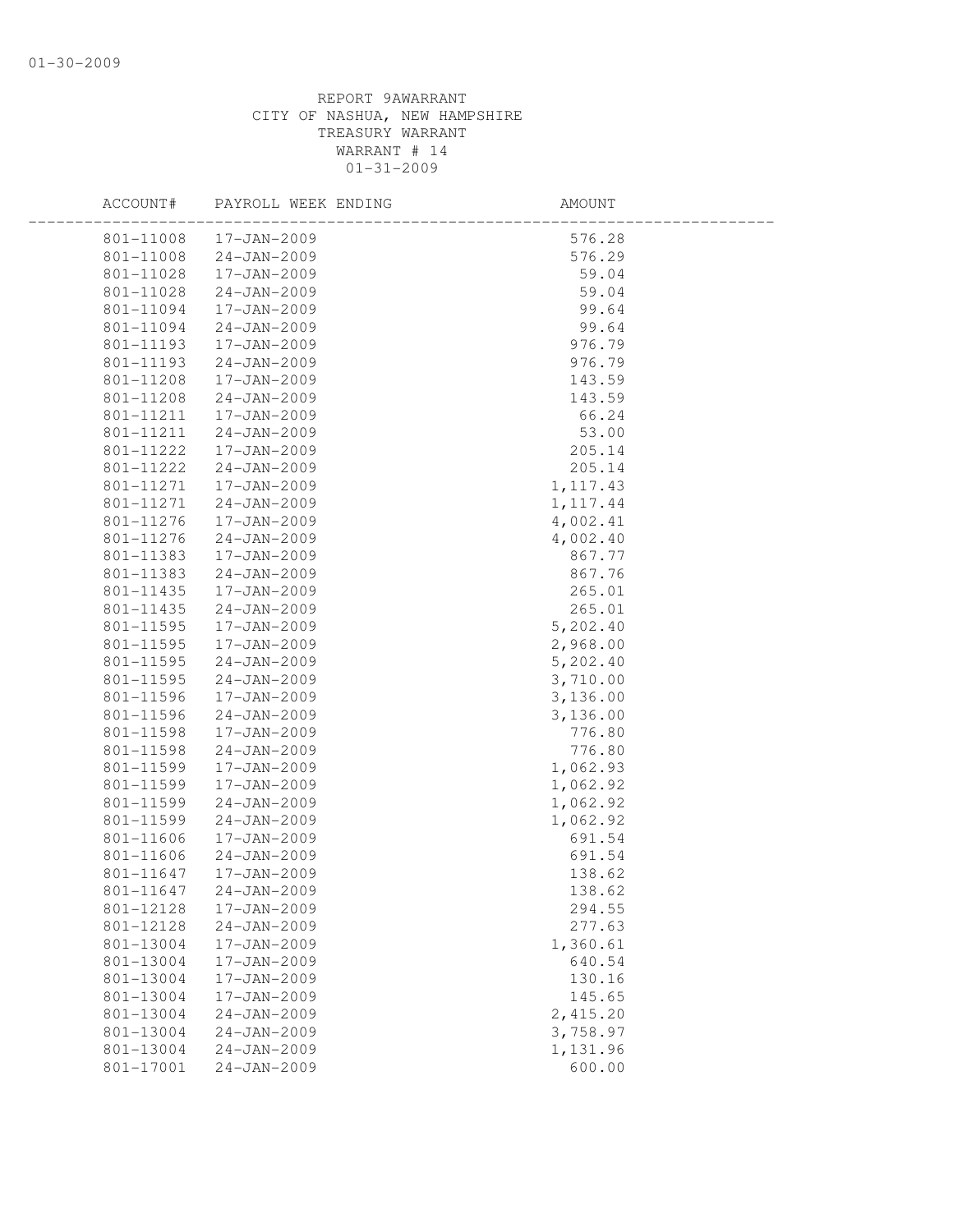|       | ACCOUNT#  | PAYROLL WEEK ENDING  | AMOUNT                               |           |
|-------|-----------|----------------------|--------------------------------------|-----------|
|       | 801-17002 | $24 - JAN - 2009$    | 500.00                               |           |
|       | 801-59236 | 17-JAN-2009          | 397.88                               |           |
|       | 801-59236 | 24-JAN-2009          | 397.88                               |           |
|       | 801-59237 | 17-JAN-2009          | 375.26                               |           |
|       | 801-59237 | 24-JAN-2009          | 375.26                               |           |
|       | 801-59240 | 17-JAN-2009          | 136.42                               |           |
|       | 801-59240 | 24-JAN-2009          | 136.42<br>__________________________ |           |
| TOTAL | 801       | SOLID WASTE DISPOSAL | _____________________________        | 60,640.24 |
|       |           |                      |                                      |           |
|       | 802-11028 | 17-JAN-2009          | 401.48                               |           |
|       | 802-11028 | 17-JAN-2009          | 188.93                               |           |
|       | 802-11028 | $24 - JAN - 2009$    | 401.48                               |           |
|       | 802-11028 | $24 - JAN - 2009$    | 188.93                               |           |
|       | 802-11064 | 17-JAN-2009          | 136.42                               |           |
|       | 802-11064 | 17-JAN-2009          | 136.42                               |           |
|       | 802-11064 | $24 - JAN - 2009$    | 136.42                               |           |
|       | 802-11064 | $24 - JAN - 2009$    | 136.42                               |           |
|       | 802-11091 | 17-JAN-2009          | 1,075.15                             |           |
|       | 802-11091 | $24 - JAN - 2009$    | 1,075.15                             |           |
|       | 802-11092 | 17-JAN-2009          | 737.12                               |           |
|       | 802-11092 | $24 - JAN - 2009$    | 717.60                               |           |
|       | 802-11094 | $17 - JAN - 2009$    | 298.89                               |           |
|       | 802-11094 | 17-JAN-2009          | 298.91                               |           |
|       | 802-11094 | $24 - JAN - 2009$    | 298.89                               |           |
|       | 802-11094 | $24 - JAN - 2009$    | 298.91                               |           |
|       | 802-11102 | 17-JAN-2009          | 885.14                               |           |
|       | 802-11102 | 24-JAN-2009          | 885.14                               |           |
|       | 802-11105 | 17-JAN-2009          | 987.44                               |           |
|       | 802-11105 | $24 - JAN - 2009$    | 987.45                               |           |
|       | 802-11155 | 17-JAN-2009          | 1,039.21                             |           |
|       | 802-11155 | 24-JAN-2009          | 1,031.69                             |           |
|       | 802-11157 | 17-JAN-2009          | 1,568.00                             |           |
|       | 802-11157 | $24 - JAN - 2009$    | 1,568.00                             |           |
|       | 802-11158 | 17-JAN-2009          | 1,683.20                             |           |
|       | 802-11158 | $24 - JAN - 2009$    | 1,683.20                             |           |
|       | 802-11208 | 17-JAN-2009          | 95.73                                |           |
|       | 802-11208 | 17-JAN-2009          | 47.86                                |           |
|       | 802-11208 | $24 - JAN - 2009$    | 95.73                                |           |
|       | 802-11208 | $24 - JAN - 2009$    | 47.86                                |           |
|       | 802-11211 | 17-JAN-2009          | 264.98                               |           |
|       | 802-11211 | 17-JAN-2009          | 397.46                               |           |
|       | 802-11211 | $24 - JAN - 2009$    | 211.98                               |           |
|       | 802-11211 | $24 - JAN - 2009$    | 317.97                               |           |
|       | 802-11222 | 17-JAN-2009          | 205.14                               |           |
|       | 802-11222 | $24 - JAN - 2009$    | 205.14                               |           |
|       | 802-11260 | 17-JAN-2009          | 1,760.00                             |           |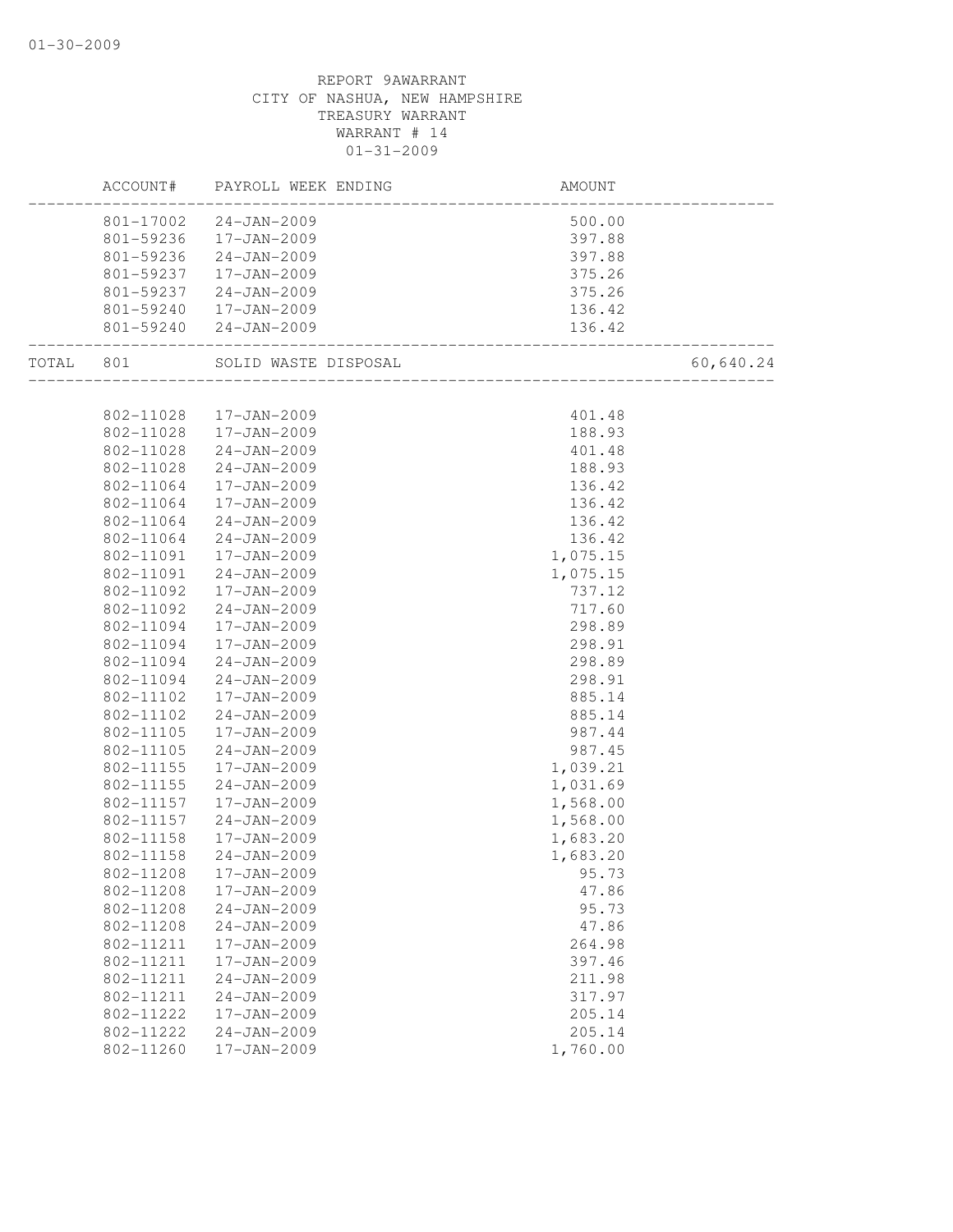|       | ACCOUNT#      | PAYROLL WEEK ENDING      | AMOUNT     |            |
|-------|---------------|--------------------------|------------|------------|
|       | 802-11260     | $24 - JAN - 2009$        | 1,760.00   |            |
|       | 802-11270     | 17-JAN-2009              | 1,060.46   |            |
|       | 802-11270     | $24 - JAN - 2009$        | 1,060.46   |            |
|       | 802-11333     | 17-JAN-2009              | 1,042.06   |            |
|       | 802-11333     | $24 - JAN - 2009$        | 1,042.05   |            |
|       | 802-11435     | 17-JAN-2009              | 441.69     |            |
|       | 802-11435     | 17-JAN-2009              | 176.68     |            |
|       | 802-11435     | $24 - JAN - 2009$        | 441.69     |            |
|       | 802-11435     | $24 - JAN - 2009$        | 176.68     |            |
|       | 802-11480     | 17-JAN-2009              | 3,366.40   |            |
|       | 802-11480     | $24 - JAN - 2009$        | 3,366.40   |            |
|       | 802-11507     | 17-JAN-2009              | 728.13     |            |
|       | 802-11507     | $24 - JAN - 2009$        | 597.44     |            |
|       | 802-11513     | 17-JAN-2009              | 5,949.63   |            |
|       | 802-11513     | $24 - JAN - 2009$        | 5,942.40   |            |
|       | 802-11514     | $17 - JAN - 2009$        | 2,644.80   |            |
|       | 802-11514     | $24 - JAN - 2009$        | 2,644.80   |            |
|       | 802-11681     | 17-JAN-2009              | 305.96     |            |
|       | 802-11681     | $17 - JAN - 2009$        | 1,223.86   |            |
|       | 802-11681     | $24 - JAN - 2009$        | 305.96     |            |
|       | 802-11681     | $24 - JAN - 2009$        | 1,223.86   |            |
|       | 802-11693     | 17-JAN-2009              | 1,172.38   |            |
|       | 802-11693     | $24 - JAN - 2009$        | 1,172.39   |            |
|       | 802-11763     | 17-JAN-2009              | 173.55     |            |
|       | 802-11763     | 17-JAN-2009              | 694.22     |            |
|       | 802-11763     | $24 - JAN - 2009$        | 173.55     |            |
|       | 802-11763     | $24 - JAN - 2009$        | 694.21     |            |
|       | 802-11764     | 17-JAN-2009              | 1,150.52   |            |
|       | 802-11764     | $24 - JAN - 2009$        | 1,150.52   |            |
|       | 802-13004     | 17-JAN-2009              | 722.19     |            |
|       | 802-13004     | 17-JAN-2009              | 1,732.82   |            |
|       | 802-13004     | $24 - JAN - 2009$        | 1,230.25   |            |
|       | 802-13004     | $24 - JAN - 2009$        | 3,926.64   |            |
|       | 802-17001     | $24 - JAN - 2009$        | 300.00     |            |
|       | 802-59236     | 17-JAN-2009              | 397.88     |            |
|       | 802-59236     | $24 - JAN - 2009$        | 397.88     |            |
|       | 802-59237     | 17-JAN-2009              | 1,093.43   |            |
|       | 802-59237     | $24 - JAN - 2009$        | 1,093.43   |            |
| TOTAL | 802           | SEWERAGE DISPOSAL SYSTEM |            | 75, 272.71 |
|       |               |                          |            |            |
|       | $951 - 05056$ | 17-JAN-2009              | 28,964.67  |            |
|       | 951-05056     | $24 - JAN - 2009$        | 28,964.67  |            |
|       | 951-05076     | $24 - JAN - 2009$        | 25, 174.23 |            |